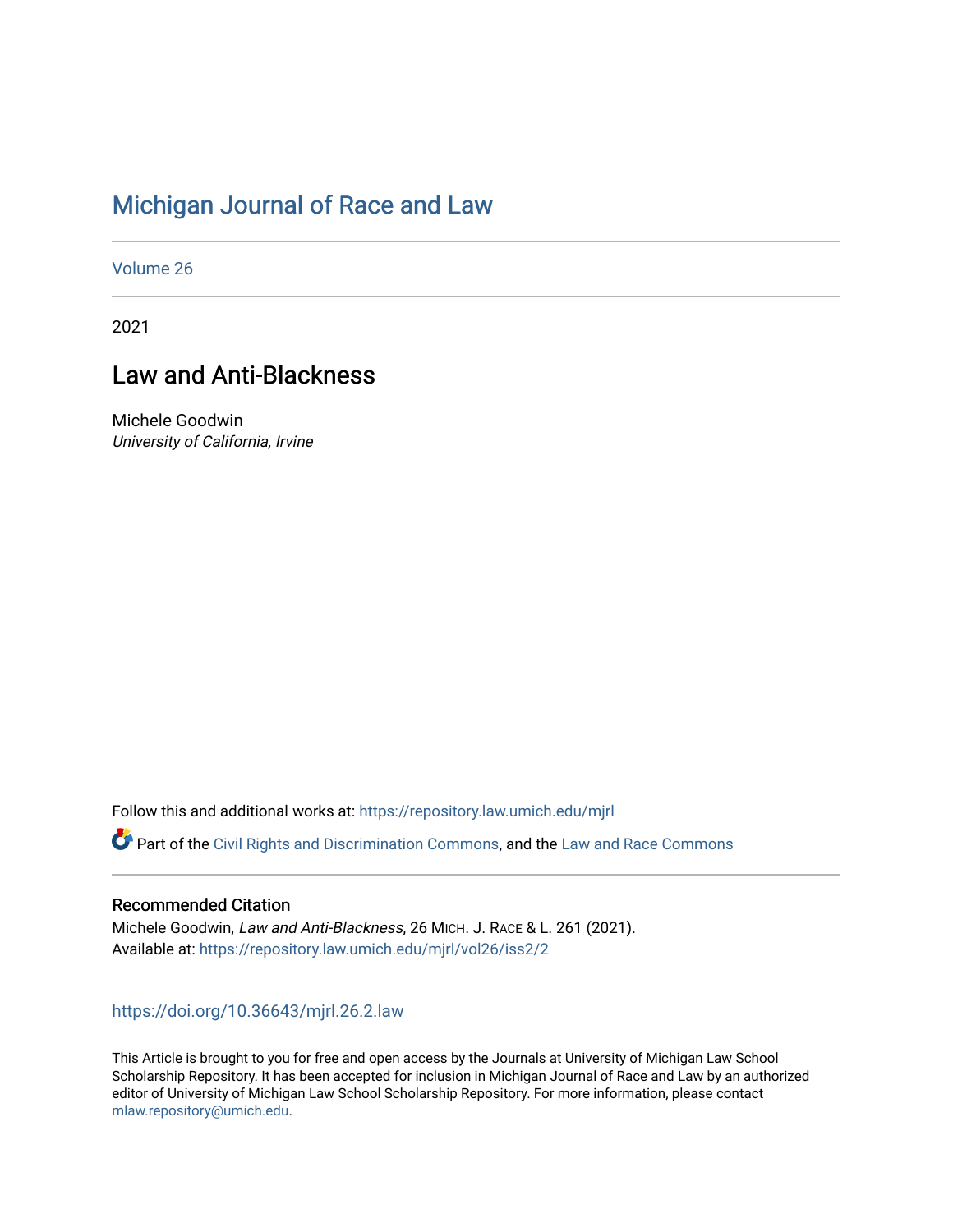# LAW AND ANTI-BLACKNESS

## *Michele Goodwin\**

| PART I: PATHOS AND HATE: CREATING RACE AND OTHERNESS268    |                                                        |  |  |  |
|------------------------------------------------------------|--------------------------------------------------------|--|--|--|
| $A_{\cdot}$                                                | $\textit{Matrix}$ 270                                  |  |  |  |
| B.                                                         |                                                        |  |  |  |
| $C_{\cdot}$                                                |                                                        |  |  |  |
| D.                                                         |                                                        |  |  |  |
|                                                            |                                                        |  |  |  |
| PART II: THE ENDURANCE AND PRESERVATION OF SLAVERY THROUGH |                                                        |  |  |  |
|                                                            |                                                        |  |  |  |
| A.                                                         | The Debate: Equality That Was Never Meant              |  |  |  |
|                                                            |                                                        |  |  |  |
| B.                                                         | Preservation of Slavery Through Transformation: Making |  |  |  |
|                                                            |                                                        |  |  |  |
|                                                            |                                                        |  |  |  |
| PART III: SOCIAL CASTE, SOCIAL CODE, AND SOCIAL DISTANCE:  |                                                        |  |  |  |
|                                                            |                                                        |  |  |  |
| A.                                                         |                                                        |  |  |  |
| <b>B.</b>                                                  |                                                        |  |  |  |
| C.                                                         |                                                        |  |  |  |
| D.                                                         |                                                        |  |  |  |
|                                                            |                                                        |  |  |  |
|                                                            |                                                        |  |  |  |
| A.                                                         | Caste, Tolerance, and Intolerance: Origin              |  |  |  |
|                                                            |                                                        |  |  |  |
|                                                            | Theories of Caste and Slavery: Slavery Had<br>1.       |  |  |  |
|                                                            |                                                        |  |  |  |
|                                                            | Theories of Caste and Slavery: Religion<br>2.          |  |  |  |
|                                                            | Determined Social and Legal Status-Not                 |  |  |  |
|                                                            |                                                        |  |  |  |
|                                                            | Theories of Caste and Slavery: Scientific<br>3.        |  |  |  |
|                                                            |                                                        |  |  |  |
|                                                            | Theories of Caste and Slavery: Policing the<br>4.      |  |  |  |
|                                                            |                                                        |  |  |  |
|                                                            |                                                        |  |  |  |

 <sup>\*</sup> Michele Goodwin is Chancellor's Professor of Law & Founding Director, Center for Biotechnology & Global Health Policy, at the University of California, Irvine. The author is grateful to the editors at the MICHIGAN JOURNAL OF RACE & LAW. ©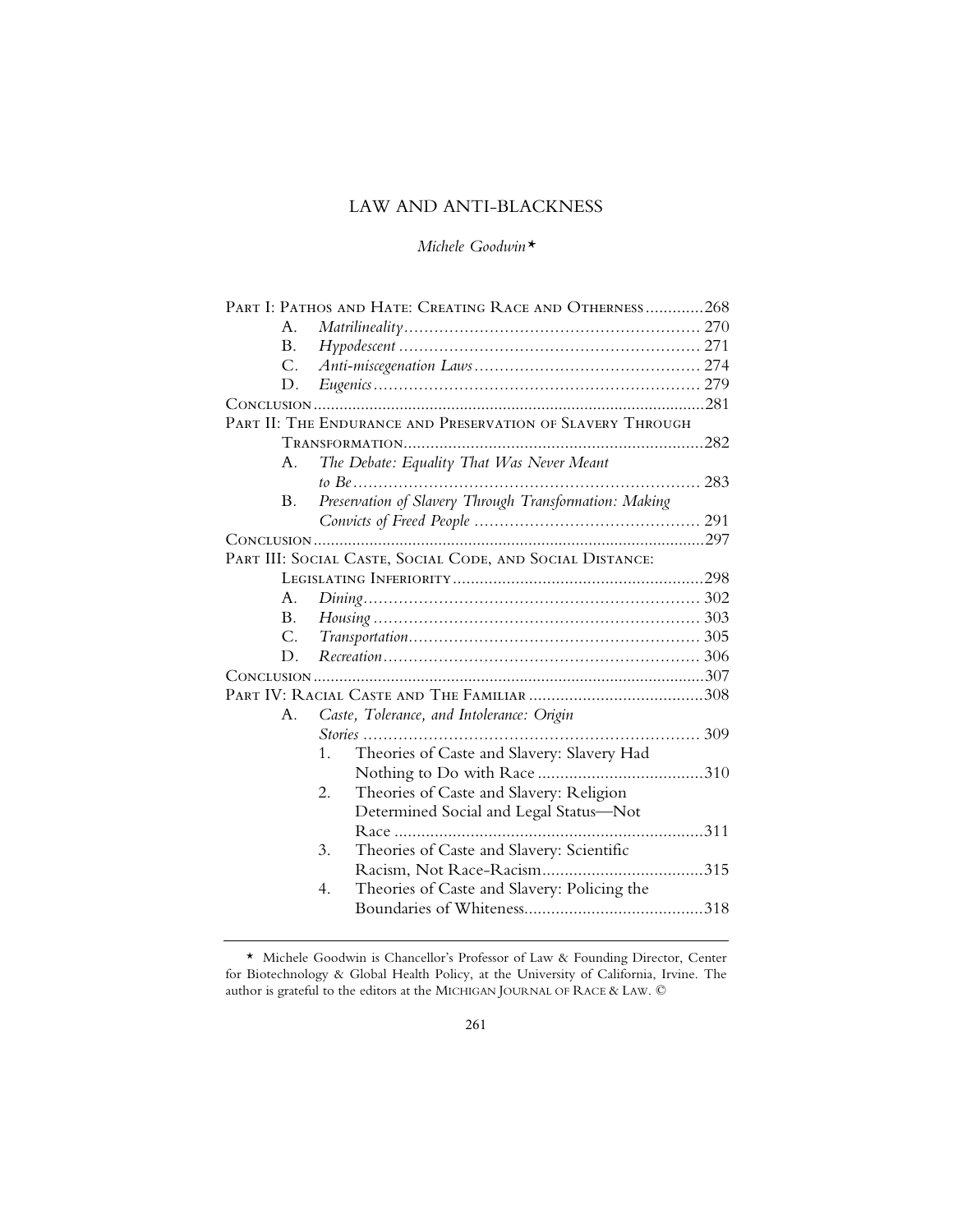| 262 |          | Michigan Journal of Race & Law             | [VOL. 26:2 |
|-----|----------|--------------------------------------------|------------|
|     | B.<br>C. | Reckoning, Reconciliation, and Post-Racial |            |
|     |          |                                            |            |
|     |          |                                            |            |

*The Lottery*<sup>1</sup> is a short story that describes a fictional, bucolic small town in the United States. The townspeople seem lovely and perhaps even thoughtful about each other, until once per year when their cleansing happens. This is when they stone a member of their community to death. The decision as to who is stoned is rather arbitrary—not based on crime, harm to another, past misdeeds, current troubles or threats of future harm. No. It is the random black dot on a piece of paper that seals Tessie Hutchinson's fate.

No part of the lottery should make sense, even though the townspeople at an earlier time believed that stoning a member of their community each year would contribute to a strong harvest. Surely at some point the illogic of this should slip away. Even if killing a mother, son, or daughter brings a strong corn crop, *is the corn yield worth it?* Apparently, they think so.

As Shirley Jackson writes, "[t]he people had done it so many times that they only half listened to the directions; most of them were quiet, wetting their lips, not looking around."<sup>2</sup> Everyone participates, even the small children—one child, "little Davy Hutchinson" is given a few pebbles. Barely aware of life itself, the little boy will become complicit in a practice laid out before him. He too will take part in the process that ends in his mother's death. He, like the town's other children, are predestined to believe the lottery is the natural order of things.

The child will learn to smell the stench of fear in the air, taste the anxious sweat that drips from his brow onto his lip as he one day will choose a stone. This will become familiar. Selecting the scapegoat on which to direct his anger, fear, and hope will be normal. This is the social order. The lottery does not simply choose its victims. It predestines the entitled. It protects this way of life.

#### \*\*\*\*\*

During the spring and summer of 2020, as COVID-19 rapidly spread throughout the United States, infecting and killing thousands of

2. *Id.*

<sup>1.</sup> Shirley Jackson, *The Lottery*, NEW YORKER (June 18, 1948), https://www.new yorker.com/magazine/1948/06/26/the-lottery [https://perma.cc/8QGT-N4FU].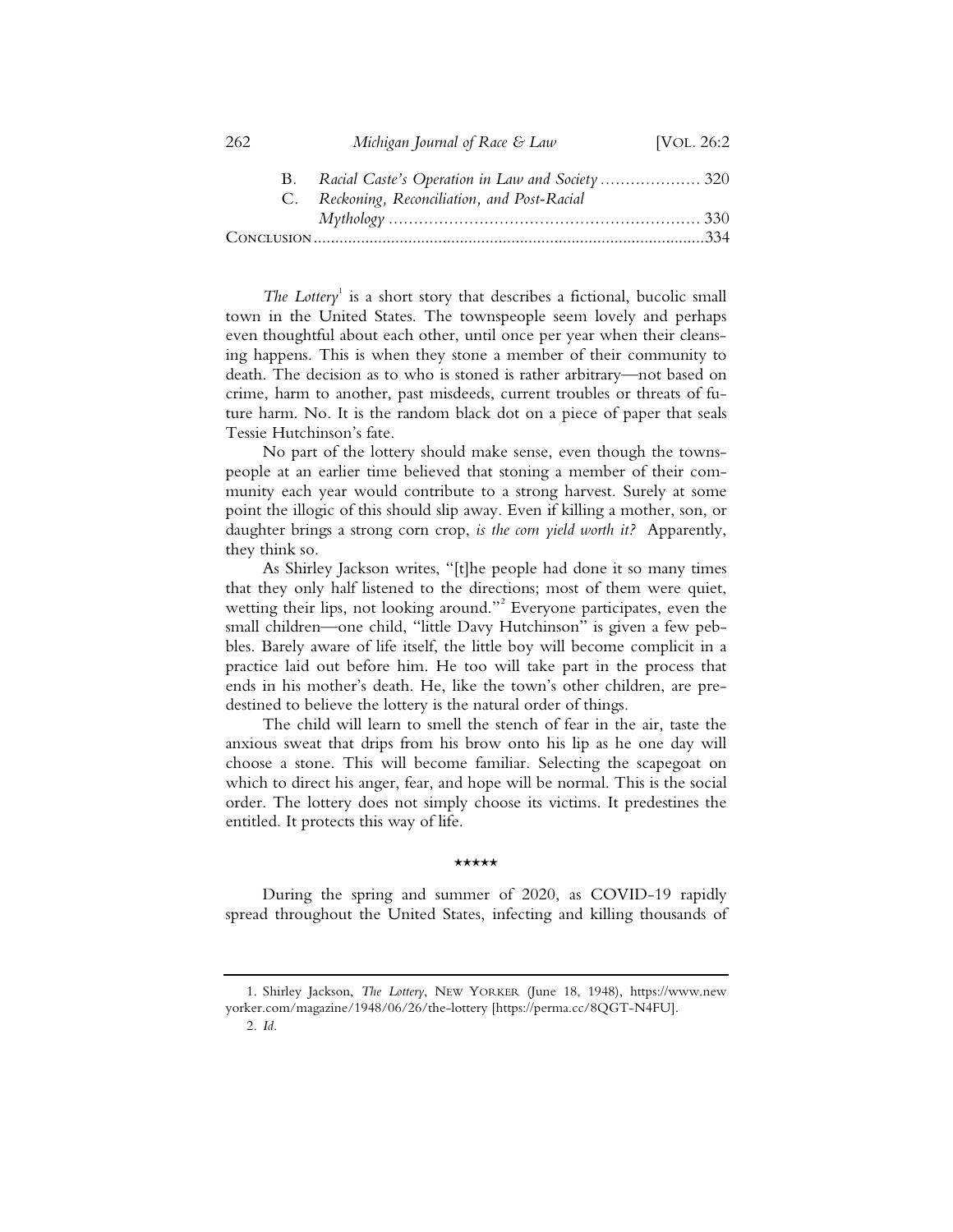Americans, including children,<sup>3</sup> the enduring color line manifested. As of this publication, more than 500,000 Americans have died due to the virus. Those disproportionately harmed in the U.S. have been Indigenous, Black, and Latinx communities.<sup>4</sup> Even while pundits claimed children were safe from the virus, Black and Latinx children suffered and died horrific deaths.<sup>5</sup> The patterns of implicit and explicit racism in medical care combined with social determinants in health meant not even the children's youth nor institutions of public health could save them.<sup>6</sup> Their deaths served as stark reminders of lingering vulnerability and invisibility.

<sup>3.</sup> *See* Ed Yong, *How the Pandemic Defeated America*, ATLANTIC (Aug. 4, 2020), https://www.theatlantic.com/magazine/archive/2020/09/coronavirus-american-failure /614191/ (discussing that "few countries have been as severely hit as the United States, which has just 4 percent of the world's population but a quarter of its confirmed COVID-19 cases and deaths"); AM. ACAD. OF PEDIATRICS & CHILDREN'S HOSP. ASS'N, CHILDREN AND COVID-19: STATE-LEVEL DATA REPORT (May 10, 2021), https://services.aap.org/en/pages/2019-novel-coronavirus-covid-19-infections/childrenand-covid-19-state-level-data-report/ [https://perma.cc/3YJ5-K9FK] (finding "3,854,791 total child COVID-19 cases reported, and children represented 14% . . . of all cases . . . . Children were 0.00%-0.21% of all COVID-19 deaths" and "[i]n states reporting, 0.00%- 0.03% of all child COVID-19 cases resulted in death.").

<sup>4.</sup> *See* CTRS. FOR DISEASE CONTROL & PREVENTION, HEALTH EQUITY CONSIDERATIONS AND RACIAL AND ETHNIC MINORITY GROUPS (last updated Apr. 19, 2021) , https://www.cdc.gov/coronavirus/2019-ncov/need-extra-precautions/racial-ethnicminorities.html [https://perma.cc/8B7G-MBUS] (finding that racial and ethnic minority populations are disproportionately represented among essential workers and are, accordingly, disproportionately affected by COVID-19).

<sup>5.</sup> *See, e.g.*, William Wan, *Coronavirus Kills Far More Hispanic and Black Children than White Youths, CDC Study Finds*, WASH. POST (Sept. 15, 2020, 4:00 PM), https:// www.washingtonpost.com/health/2020/09/15/covid-deaths-hispanic-black-children/ [https://perma.cc/497Z-T3XR] ("Of the children and teens killed, 45 percent were Hispanic, 29 Black and 4 percent American Indian."); Gabrielle Chung, *Florida's Youngest Coronavirus Victim Identified as 9-year-old Kimora "Kimmie" Lynum*, PEOPLE (July 27, 2020 6:42 PM), https://people.com/health/florida-youngest-coronavirus-victim-identified-as-

<sup>9-</sup>year-old-girl-with-kimora-kimmie-lynum-no-preexisting-health-issues/ [https://perma.cc/ EED2-8JRY] ("Kimora 'Kimmie' Lynum[, a nine-year-old African American girl,] passed away from coronavirus complications after she went down for a nap on July 17." She went to the hospital feeling ill and with a 103 fever, but was never tested for coronavirus until after her death.); Jasmin Barmore, *5-year-old with Rare Complication Becomes First Michigan Child to Die of COVID-19*, DETROIT NEWS (Apr. 20, 2020 7:45 PM), https://www.detroitnews.com/story/news/local/detroit-city/2020/04/19/5-year-old-

first-michigan-child-dies-coronavirus/5163094002 [https://perma.cc/DP58-75RZ] (Skylar Herbert, a five-year-old African American girl, "tested positive for COVID-19 in March and later developed a rare form of meningitis and brain swelling." She passed away in April "after spending two weeks on a ventilator.").

<sup>6.</sup> *See* Wan, *supra* note 5 (highlighting "underlying social disparities that minority children are more likely to experience than their White peers: crowded living conditions, food and housing insecurity, parents who are essential workers and cannot work from home, wealth and education gaps and difficulty accessing health care because of a lack of family resources including insurance, child care, transportation or sick leave").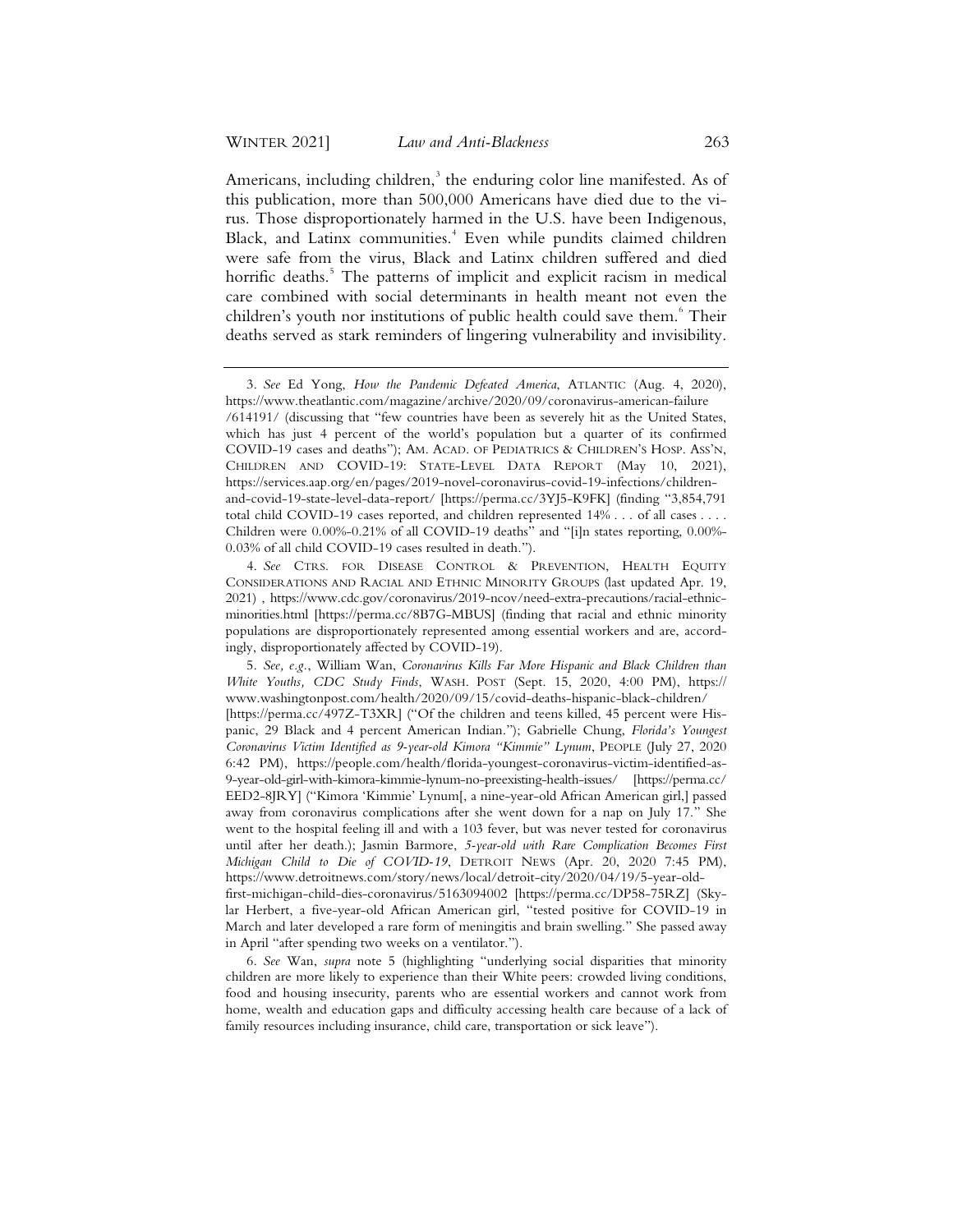Taking seriously that COVID-19 has exposed preexisting institutional and infrastructural vulnerabilities and inequality in the United States, $^7$  this Article turns to what stratifies and divides the nation.

That is, in 2020, it also became unquestionably apparent that the pandemic was not all that ails the United States. Systemic racism, white supremacy, and anti-Blackness crystallized in the murders of Ahmaud Aubrey, an unarmed jogger, stalked and killed by Gregory and Travis McMichael in a rural Georgia town;<sup>8</sup> Breonna Taylor, an essential healthcare provider, fatally shot by several Louisville, Kentucky police officers;<sup>9</sup> and George Floyd, lynched in broad daylight as a Minneapolis, Minnesota officer straddled his neck, pressing a knee onto it for over nine minutes as crowds gasped and watched in horror.<sup>10</sup> Weeks later, Jacob

 9. *See* Richard A. Oppel, Jr. & Derrick Bryson Taylor, *Here's What You Need to Know About Breonna Taylor's Death*, N.Y. TIMES (Apr. 16, 2021), https://www.nytimes.com /article/breonna-taylor-police.html [https://perma.cc/9JNR-WWZV] (reporting "[t]he death of Breonna Taylor, a Black medical worker who was shot and killed by Louisville police officers in March during a botched raid on her apartment").

 10. Death by lynching conveys the historic violence connected to anti-Blackness. Some lynchings were in trees, some on poles, some off of bridges, and in Emmet Till's case with a cotton gin tied around his neck, and tossed in the Tallahatchie River. Some were carried out by law enforcement and many involved private citizens. Some were conducted by mobs, while others were facilitated by individuals. Some were in cities and others in rural pastures. Some related to purported crimes and many did not. Emmet Till was lynched for a supposed whistle at a white woman. Of the lynched, some were women, some were men. Some were children. And even some were toddlers.

The terror and trauma associated with the killing, described in the media as the asphyxiation, included Mr. Floyd calling for his mother and pleading that he could not breathe. For my research on Mr. Floyd's murder, I interviewed Dr. George Woods, the past president of the International Academy of Law and Mental Health who emphasized that what occurred to Mr. Floyd was in fact a lynching. He described the important elements of a lynching, including its purposeful or otherwise infliction of terror on Black Americans. Lynchings were not only acts of aggression against individuals, but they were also acts that conveyed threats and intimidation to other Black people who might "forget their place" or "step out of line." In this case, Dr. Woods, and other Black thoughtleaders have drawn parallels that may not be exact to the 1920s and 1930s, but are adjusted to the times in which we live. The act was public, violent, and did traumatize Black people around the country and world. *See e.g.*, WITHOUT SANCTUARY, https://withoutsanctuary.org/[ https://perma.cc/4DT5-4V6F]; Equal Justice Initiative,

 <sup>7.</sup> *See* CTRS. FOR DISEASE CONTROL & PREVENTION, *supra* note 4 (explaining that "discrimination exists in systems meant to protect well-being or health. . . . Discrimination, which includes racism, can lead to chronic and toxic stress and shapes social and economic factors that put some people from racial and ethnic minority groups at increased risk for COVID-19.").

 <sup>8.</sup> *See* Richard Fausset, *What We Know About the Shooting Death of Ahmaud Arbery*, N.Y. TIMES (Apr. 29, 2021), https://www.nytimes.com/article/ahmaud-arbery-shootinggeorgia.html [https://perma.cc/XE3V-JWJP] ("On Sunday, Feb. 23, shortly after 1 p.m., [Mr. Arbery] was killed in a neighborhood a short jog from his home after being confronted by a white man and his son.").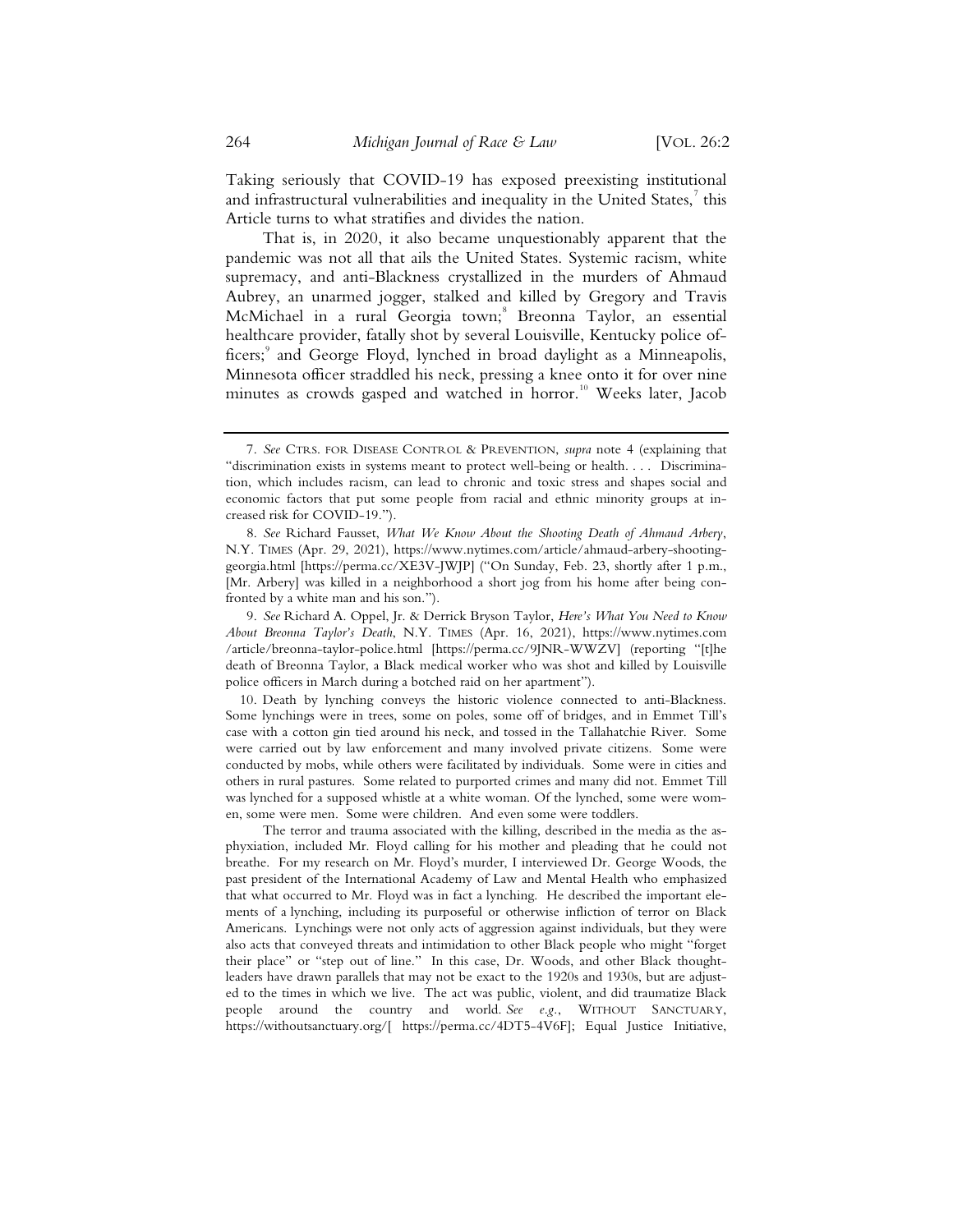Blake, an unarmed father, would be shot seven times at close range while his children watched, in Kenosha, Wisconsin.<sup>1</sup>

What exactly do these fractures reveal about society and law in the United States? Is there a descriptive story to tell with a normative analog? If so, what can we learn from it? Are there lessons for the present to be derived from attention to this past? Has the strange promise of a postracial United States materialized after the two-term presidency of its first Black president, Barack Obama?

The fractures to which this Article speaks were brought into stark relief in 2020. They revealed unaddressed racial trauma; an American history mired in the terrorism of Black people, spanning slavery and postreconstruction; and ultimately centuries of unhealed wounds.<sup>12</sup> 2020 brought about an aggressive pandemic marked by an increasing death toll month by month from COVID-19.<sup>13</sup> 2020 also marked the untimely

*Lynching in America: Confronting the Legacy of Racial Terror* (3d Edition, 2017), https://eji.org /wp-content/uploads/2020/09/lynching-in-america-3d-ed-091620.pdf [https://perma.cc /B58V-UWNS]; *see also*, Evan Hill et. al, *How George Floyd Was Killed In Police Custody*, N.Y. TIMES (Apr. 6, 2021), https://www.nytimes.com/2020/05/31/us/george-floydinvestigation.html [https://perma.cc/2QST-PXMJ] ("On May 25, Minneapolis police officers arrested George Floyd . . . . Seventeen minutes after the first squad car arrived at the scene, Mr. Floyd was unconscious and pinned beneath three police officers, showing no signs of life.").

 <sup>11.</sup> *See* Christina Morales, *What We Know About the Shooting of Jacob Blake*, N.Y. TIMES (Mar. 26, 2021), https://www.nytimes.com/article/jacob-blake-shooting-kenosha.html [https://perma.cc/9AQ8-52PN] ("Jacob Blake, a 29-year-old Black man, was left partly paralyzed after a white police officer shot him seven times in the back outside an apartment complex in Kenosha, Wis., on Aug. 23 . . . in front of three of Mr. Blake's children.").

 <sup>12.</sup> *See, e.g.*, Lillian Comas-Díaz, Gordon Nagayama Hall, & Helen A. Neville, *Racial Trauma: Theory, Research, and Healing: Introduction to the Special Issue*, 74 AM. PSYCHOL. 1, 1 (2019), https://psycnet.apa.org/fulltext/2019-01033-001.pdf [https://perma.cc/EXT7- WGYT] (explaining that "[r]acism and ethnoviolence can be life threatening to [People of Color and Indigenous individuals], due to their exposure to racial microaggressions, vicarious trauma-tization, and the invisibility of racial trauma's historical roots. Cumulative racial trauma can leave scars for those who are dehumanized"); Alia E. Dastagir, *George Floyd Video Adds to Trauma: 'When is the Last Time You Saw a White Person Killed Online?'*, USA TODAY (May 29, 2020, 6:40 AM), https://www.usatoday.com/story/news /nation/2020/05/28/george-floyd-ahmaud-arbery-covid-emotional-toll-hits-black-

families/5270216002/ [https://perma.cc/GWG4-ZVPX] (quoting Alisha Moreland-Capuia, executive director of Oregon Health & Science University's Avel Gordly Center for Healing: "The persistent pandemic is racism. That's the pandemic. Recent deaths of individuals of color and the deleterious impact of COVID-19 on communities of color stems all the way from 1776.").

 <sup>13.</sup> *See* Joe Murphy & Corky Siemaszko, *U.S. Surpasses 250,000 Coronavirus Deaths as Virus Mortality Rate Surges*, NBC NEWS (Nov. 18, 2020, 3:26 PM), https://www.nbcnews.com/ news/us-news/u-s-surpasses-250-000-coronavirus-deaths-virus-mortality-rate-n1248109 [https://perma.cc/JXV4-BCDD].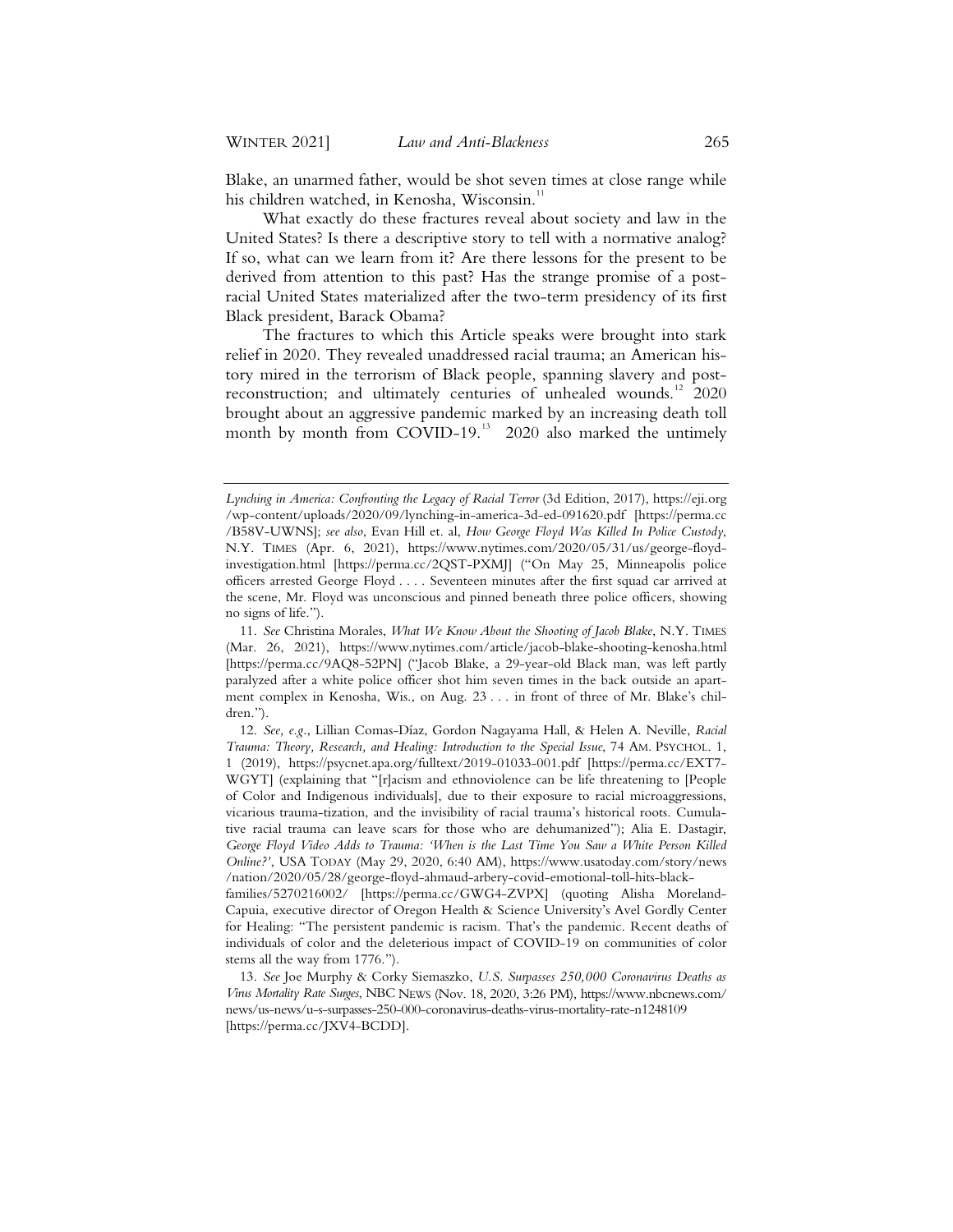death of Justice Ruth Bader Ginsburg<sup>14</sup> and political turmoil leading up to the general election.<sup>15</sup> Until the end, the year unfolded with chaos and consternation, including the challenge of the presidential election results, namely by former President Donald Trump, who claimed on social media,<sup>16</sup> in the news, and through more than sixty lawsuits that fraud mired the 2020 presidential election and that he rightfully had won.<sup>17</sup> By January 2021, the *Washington Post* reported that the president made a total of 30,573 false or misleading claims over four years, including "503 false or misleading claims as he barnstormed across the country in a desperate effort to win reelection."<sup>18</sup>

2020 revealed strife and racial tensions that manifested in protest in the United States, yet it also beckoned for truth, reckoning, and reconciliation. The strange confluence of events in 2020 urges the acknowledgment of an origin story that places slavery, Jim Crow, and contemporary white supremacy, nationalism, and racism in proper discussion and con-

<sup>14.</sup> *See* Nina Totenberg, *Justice Ruth Bader Ginsburg, Champion of Gender Equality, Dies At 87*, NAT'L PUB. RADIO (Sept. 18, 2020, 7:28 PM), https://www.npr.org/2020/09/18 /100306972/justice-ruth-bader-ginsburg-champion-of-gender-equality-dies-at-87 [https:/ /perma.cc/BY4H-HEZD].

<sup>15.</sup> *See, e.g.*, Quint Forgey, Zach Montellaro, & Caitlin Oprysko, *Trump Refuses to Back Down on Suggestion of Election Delay*, POLITICO (July 30, 2020, 7:27 PM), https://www.politico.com/news/2020/07/30/trump-suggests-delaying-2020-election-387902 [https://perma.cc/67XU-LPK7] (reporting that "President Donald Trump . . . refused to back down from his suggestion earlier in the day that the November general

election be postponed, repeating unsubstantiated predictions of widespread voter fraud amid the coronavirus pandemic").

<sup>16.</sup> Daniel Dale, *Fact Checking Trump's Barrage of Lies Over the Weekend*, CNN (Nov. 16, 2020, 6:16 PM), https://www.cnn.com/2020/11/16/politics/fact-check-trumprigged-election-dominion-georgia-pennsylvania/index.html [https://perma.cc/WCR7- G9YY] ("'I WON THE ELECTION!' President Donald Trump tweeted just before midnight on Sunday night. Trump did not win the election. So this was a fitting conclusion to his lie-filled weekend barrage of tweets, in which he continued to invent imaginary evidence in support of his attempt to deny Joe Biden's victory."); Amanda Seitz, David Klepper, & Barbara Ortutay, *False Claims of Voting Fraud, Pushed by Trump, Thrive Online*, AP NEWS (Nov. 10, 2020), https://apnews.com/article/election-2020-joe-bidendonald-trump-politics-media-1bf96bf3910bdcbe0f125958357c8f1a [https://perma.cc

<sup>/4</sup>YAS-2GUM] (noting that "Trump . . . has continued his assault on the U.S. vote in more than 40 Facebook and Twitter posts since Election Day").

<sup>17.</sup> *See generally* Jake Horton, *US Election 2020: What Legal Challenges Remain for Trump?*, BBC NEWS (Dec. 23, 2020), https://www.bbc.com/news/election-us-2020- 54724960 [https://perma.cc/MJ93-JHBJ] (explaining, for example, that "[i]n Georgia, an attempt was made to stop the count in Chatham County, alleging problems with ballot processing - but the lawsuit was rejected by a judge who said there was 'no evidence' of improper ballot mixing.").

<sup>18.</sup> Glenn Kessler, Salvador Rizzo, & Meg Kelly, *Trump's False of Misleading Claims Total 30,573 over 4 Years*, WASH. POST (Jan. 24, 2021), https://www.washingtonpost.com /politics/2021/01/24/trumps-false-or-misleading-claims-total-30573-over-four-years/.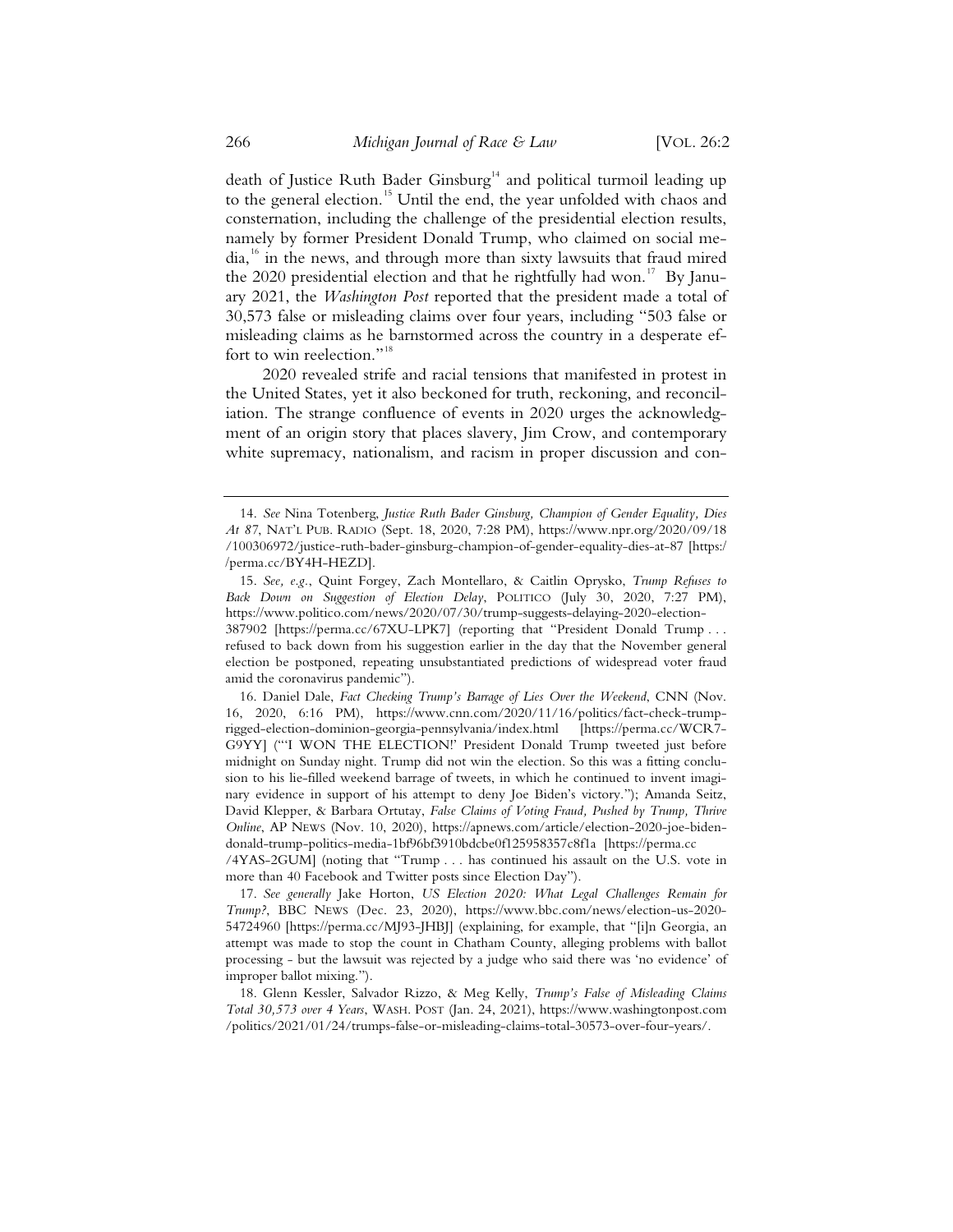texts alongside the more popular, traditional American narratives that center revolutionary spirit of white Americans who fought against the British to stake a claim for their equality and dignity.<sup>19</sup> Long divorced from that historical, political, and legal discourse is acknowledgment of the purposeful and enduring harms cast upon Indigenous peoples and Black Americans to justify colonialism, the capitalism derived by slavery, and the post-Reconstruction era scapegoating of the newly "freed."<sup>20</sup> In other words, there are racialized traumas and terrorism yet to be fully accounted for in the stories we tell ourselves.

For example, from a historical perspective, what message must people tell themselves to justify the intergenerational kidnapping and trafficking of children, women, and men across international borders and throughout the United States? How does a society come to tolerate children on the auction block, bid upon as if they were field chattels? What narratives must the auctioneers tell to encourage bidders and secure lucrative offers for the traders in human flesh? How do individuals come to justify their participation in the cruel enterprise, including enslaving, renting, leasing, and selling their own offspring, born from frequent though unacknowledged debasement of enslaved women?

How has the failure to acknowledge and address the carnage and prurience of America's racial origin story impacted life today? What social conditioning made possible the separate and unequal society of the 20th century? A nation marked by white Christians bombing Black Christian churches and the homes of Black ministers and clergy? What lives in the soul of a nation to justify school segregation? Housing segregation? Voter suppression?

The heavy iron shackles that controlled the movements of enslaved Blacks were replaced in "freedom" by invisible chains and restraints that demarcated social and legal hierarchies protected by law. Today, what makes possible a police officer's strangulation of an unarmed Black man, while colleagues look on? In short, one hundred and fifty years after the

<sup>19.</sup> *See, e.g.*, Gordon S. Wood, *How the American Revolution Worked Against Blacks, Indians, and Women*, N.Y. TIMES (Sept. 6, 2016), https://www.nytimes.com/2016/09/11 /books/review/alan-taylor-american-revolutions.html [https://perma.cc/P5EN-5SBN] (reviewing *American Revolutions: A Continental History, 1750-1804* by Alan Taylor: "he aims to desacralize the Revolution, to explode popular myths about it and to rip aside the mantle of nobility, dignity and heroism that he believes has too long covered up its sordid and bloody reality. . . . Southerners . . . engaged in the Revolution principally to protect their property in enslaved Africans").

<sup>20.</sup> *See, e.g.*, CalvinJohn Smiley & David Fakunle, *From "Brute" to "Thug:" the Demonization and Criminalization of Unarmed Black Male Victims in America*, 26 J. HUM. BEHAV. SOC. ENV'T 350, 353-54 (2016), *available at* https://www.ncbi.nlm.nih.gov/pmc/articles /PMC5004736/ [ https://perma.cc/58B2-MXWE] (writing that "[t]he criminalization of Blackness allowed for White supremacy to use Black bodies as their scapegoat for all problems, real or fictional").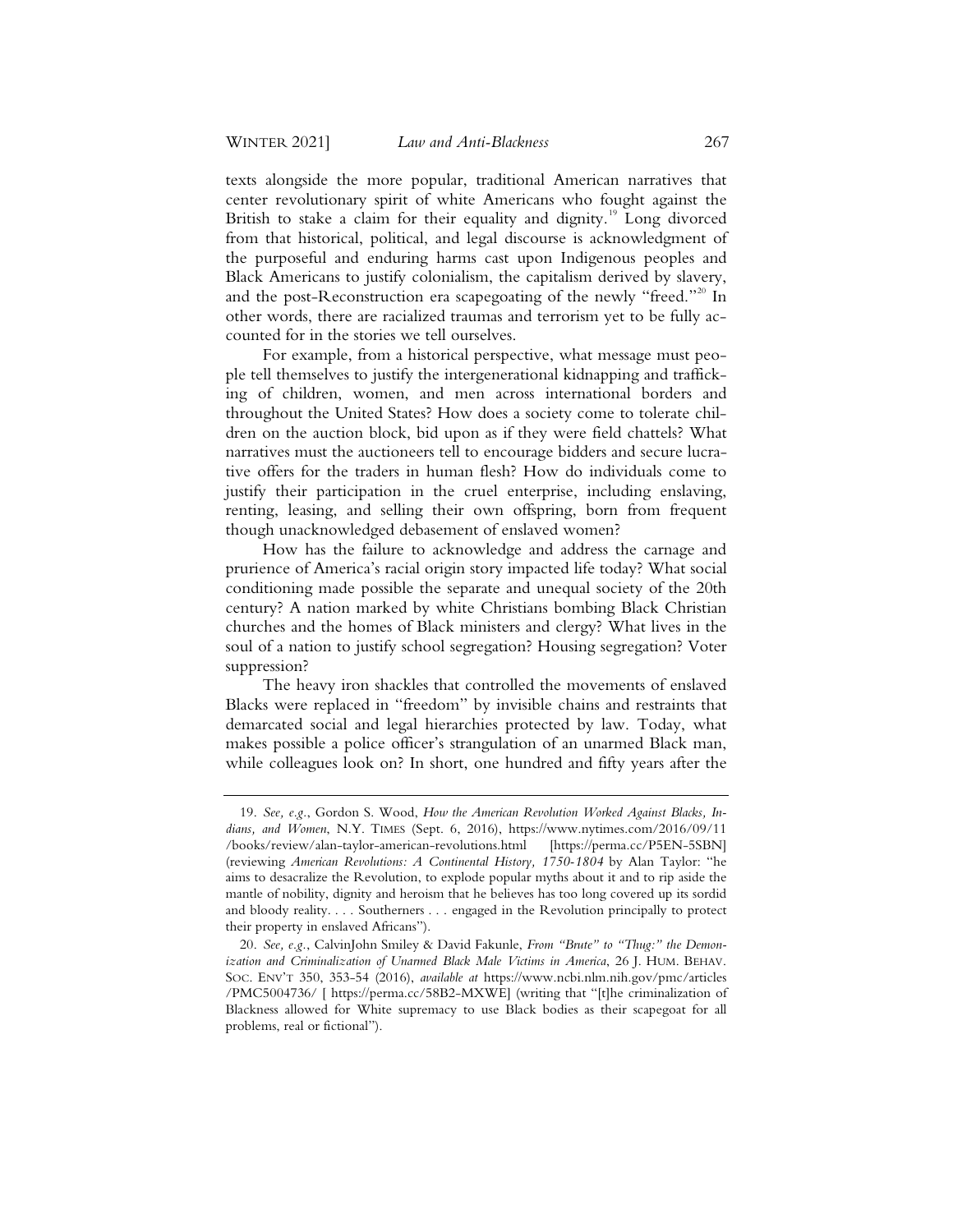ratification of the Fifteenth Amendment, the third and final of the Reconstruction Amendments, $^{21}$  the stain and vestiges of slavery in the United States remain.

This Article addresses a thin slice of the American stain. Its value derives from the conversation it attempts to foster related to reckoning, reconciliation, and redemption. As the 1930s Federal Writers' Project attempted to illuminate and make sense of slavery through its *Born in Slavery: Slave Narratives From 1936-1938,* so too this project seeks to uncover and name law's role in fomenting racial division and caste. Part I turns to pathos and hate, creating race and otherness through legislating reproduction—literal and figurative. Part II turns to the Thirteenth Amendment. It argues that the preservation of slavery endured through its transformation. That the amendment makes no room for equality further establishes the racial caste system. Part III then examines the making of racial division and caste through state legislation and local ordinances, exposing the sophistry of *separate but equal.* Part IV turns to the effects of these laws and how they shaped cultural norms. As demonstrated in Parts I-IV, the racial divide and caste system traumatizes its victims, while also undermining the promise of constitutional equality, civil liberties, and civil rights.

#### PART I: PATHOS AND HATE: CREATING RACE AND OTHERNESS

In 1903, W.E.B. DuBois published *The Souls of Black Folks,* recounting that the notion of freedom for Black people "was simply unthinkable, the maddest of experiments,"<sup>22</sup> because Black people were classed as "man and ox together."<sup>23</sup> As part of the Southern strategy, white men "fought with desperate energy to perpetuate this slavery under which the black masses . . . had writhed and shivered."<sup>24</sup> The Northern allies proved complicated, according to DuBois, as they stood to use newly freed Black people as "a club for driving the recalcitrant South

<sup>21.</sup> Ex parte Virginia, 100 U.S. 339, 360 (1870) (explaining that the Reconstruction Amendments, "were primarily designed to give freedom to persons of the African race, prevent their future enslavement, make them citizens, prevent discriminating State legislation against their rights as freemen, and secure to them the ballot. The generality of the language used necessarily extends some of their provisions to all persons of every race and color; but in construing the amendments and giving effect to them, the occasion of their adoption and the purposes they were designed to attain should be always borne in mind.").

<sup>22.</sup> W.E.B. DUBOIS, THE SOULS OF BLACK FOLK 28 (5th ed. 1904).

<sup>23.</sup> *Id.*

<sup>24.</sup> *Id.* at 28-29.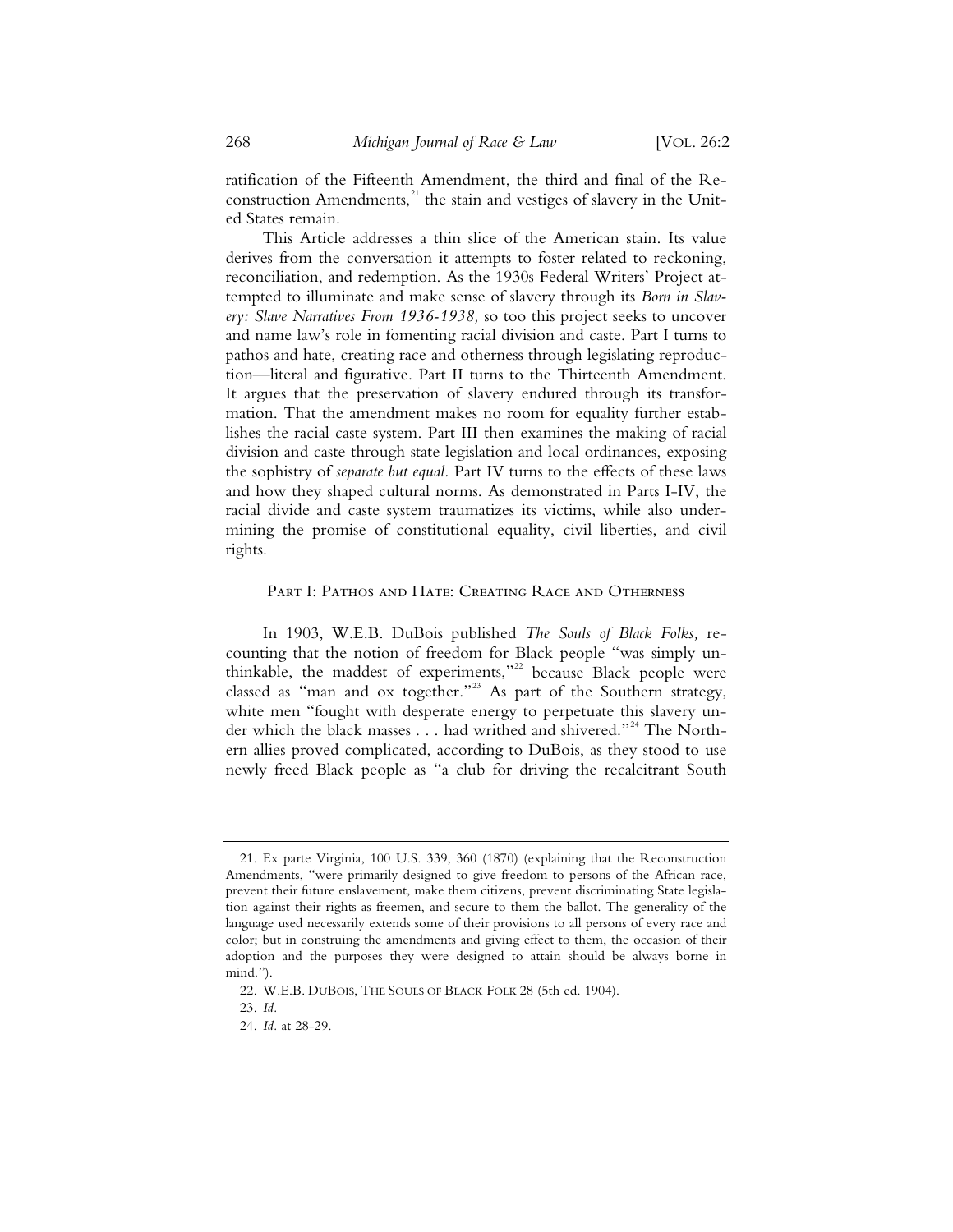back into loyalty."<sup>25</sup> DuBois presciently predicted over a century ago that the problems of the United States would be the color line. That is, the struggle with its white supremacy, desperate cleave to racial hierarchy, and inability to rid itself of caste.

In 1855, a decade prior to the Thirteenth Amendment's ratification, Frederick Douglass, known as one of the nation's leading abolitionists and an escapee from the bondages of slavery himself, wrote, "Not only is slavery on trial, but unfortunately, the enslaved people are also on trial."<sup>26</sup> He explained, "It is alleged, that they are, naturally, inferior; that they are *so low* in the scale of humanity, and so utterly stupid, that they are unconscious of their wrongs, and do not apprehend their rights."<sup>27</sup> This American racial color line established the boundaries of citizenship and naturalization.

Placed in its proper context, the American commitment—perhaps addiction—to its racial ideology of a caste system<sup>28</sup> should be understood as an uninterrupted continuum since the earliest European and later U.S. ships arrived on the North American shores, carrying cargo of kidnapped and trafficked Africans. Isabel Wilkerson now adds to this canon of thought on the American caste system in *Caste: The Origins of Our Discontents,* contributing in popular form to the academic and scholarly accounts race, caste, and enduring hierarchy and white supremacy in the United States.<sup>29</sup>

Racial hierarchy has long been the euphemistic elephant in the room and the American dividing line, demarking power, freedom, and self-governance. To properly undertake the examination of racial caste in the United States requires engaging beyond law, reaching to the fields and tools of sociology, ethnography, and anthropology to unpack not only law's racial trap undisguised by legislation such as Fugitive Slave Acts or myriad cases, but also the lasting—even haunting—social, cultural, and rhetorical norms and mores.

Essential to any caste is the establishment of a rank and order among the people stratified. In the United States, this took the form of establishing white supremacy through law, whereby whiteness accorded privileges and rights not available to Black people, most apparently, but far from

 <sup>25.</sup> *Id.* at 29; *see also* W.E.B. DUBOIS, BLACK RECONSTRUCTION IN AMERICA: AN ESSAY TOWARD A HISTORY OF THE PART WHICH BLACK FOLK PLAYED IN THE ATTEMPT TO RECONSTRUCT DEMOCRACY IN AMERICA 1860−1880, 128-81 (1956).

 <sup>26.</sup> FREDERICK DOUGLASS, MY BONDAGE AND MY FREEDOM vii (Celine Noel & Wanda Gunther eds., Univ. N.C. at Chapel Hill electronic ed., 2001) (1855).

 <sup>27.</sup> *Id.* (emphasis added).

 <sup>28.</sup> *See, e.g.*, ISABEL WILKERSON, CASTE: THE ORIGINS OF OUR DISCONTENTS 115- 17 (2020) (discussing purity versus pollution).

<sup>29</sup>*. Id.*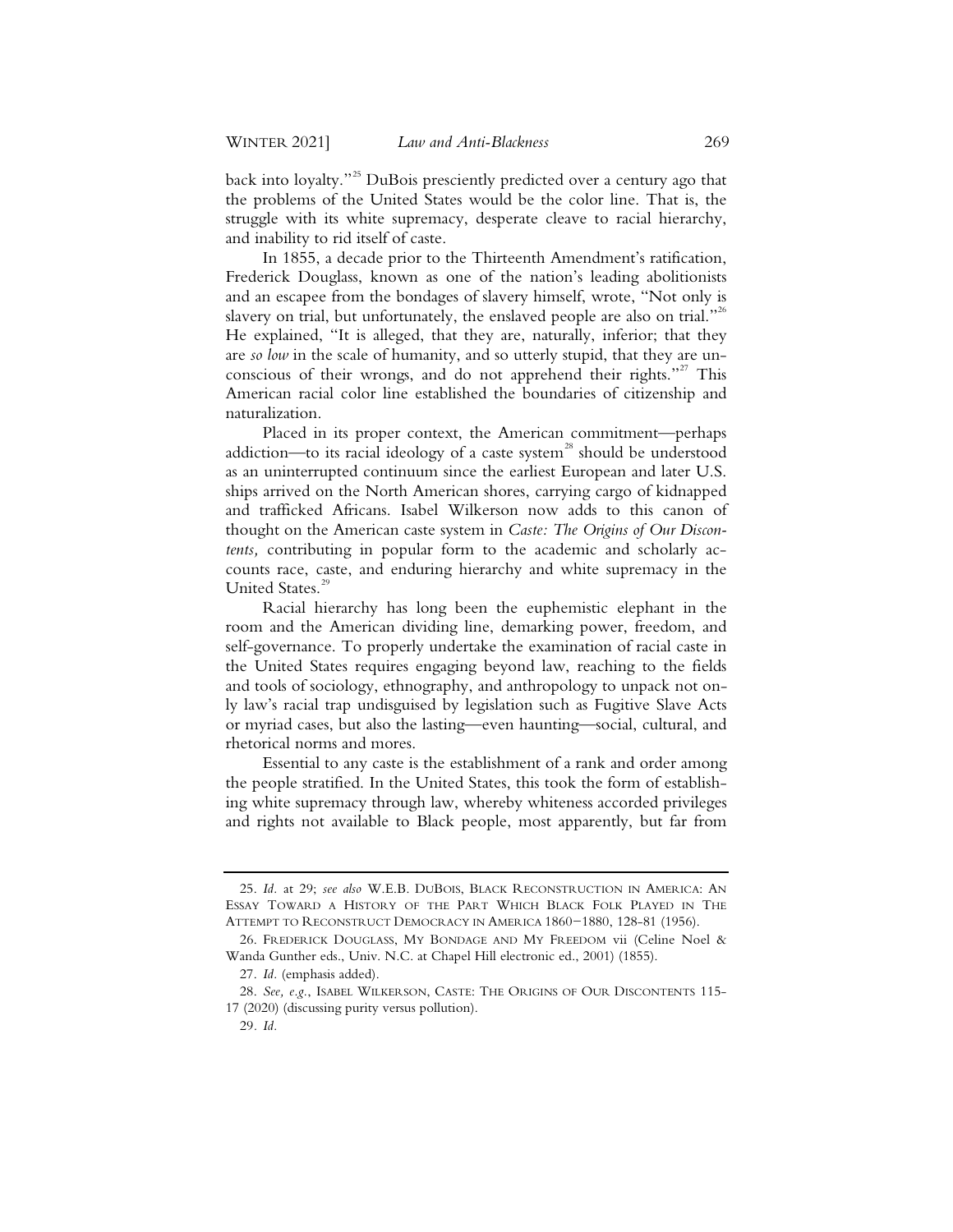exclusively, freedom and citizenship.<sup>30</sup> In several distinct ways, law served a vital purpose in creating racial caste and hierarchy. Law undergirded and legalized the lucrative enterprise of American chattel slavery. That is, laws in the United States set the conditions that kidnapped and trafficked human chattel from Africa would never or rarely rise above their legally designated, subordinate status.

First, matrilineality designated that all children born of enslaved women would by law inherit the status of their mothers. This proved important in denying the multiracial offspring of white plantation owners independence and freedom. Second, rules of hypodescent mandated that anyone with any African biological heritage would always be legally designated as Black, and therefore legally inferior. Later, a third legal provision would provide another guardrail against the infiltration of whiteness and the preserving of the racial order through marriage—namely antimiscegenation laws. Finally, a fourth, twentieth century legal movement—eugenics—would protect the racial caste system from white people unfit for whiteness.

#### A. *Matrilineality*

First, given widespread sexual predation against enslaved Black women, $31$  the initial laws creating the racial caste system related to matrilineality. Sexual violence against Black women and girls was rampant in slaveholding families, even if rendered invisible by historians. However, researchers of human genetics offer a sobering account. Rapes against Black women by white men were so common in the United States that white men "contributed three times more to the modern-day gene pool of people of African descent than European women did."<sup>32</sup>

Thus, establishing whether the offspring of a white man and enslaved Black woman was free or enslaved was a matter of political urgency and importance—not only as it related to slavery, but also to racial caste. Early American law provided unmistakable clarity. In 1662, the Virginia Grand Assembly enacted one of its first "slave laws" to settle this point. Lawmakers wrote, "Whereas some doubts have arisen whether

 <sup>30.</sup> *See* Michele Goodwin, *The Thirteenth Amendment: Modern Slavery, Capitalism, and Mass Incarceration*, 104 CORNELL L. REV. 899, 929–33 (2019).

 <sup>31.</sup> Steven J. Micheletti, Kasia Bryc, Samantha G. Ancona Esselmann, William A. Freyman, Meghan E. Moreno, G. David Poznik, Anjali J. Shastri, 23andMe Research Team, Sandra Beleza & Joanna L. Mountain, *Genetic Consequences of the Transatlantic Slave Trade in the Americas*, 107 AM. J. HUM. GENETICS 265, 266-73 (2020).

 <sup>32.</sup> Christine Kenneally, *Large DNA Study Traces Violent History of American Slavery*, N.Y. TIMES (July 23, 2020), https://www.nytimes.com/2020/07/23/science/23andmeafrican-ancestry.html [https://perma.cc/Z9LR-BX4A].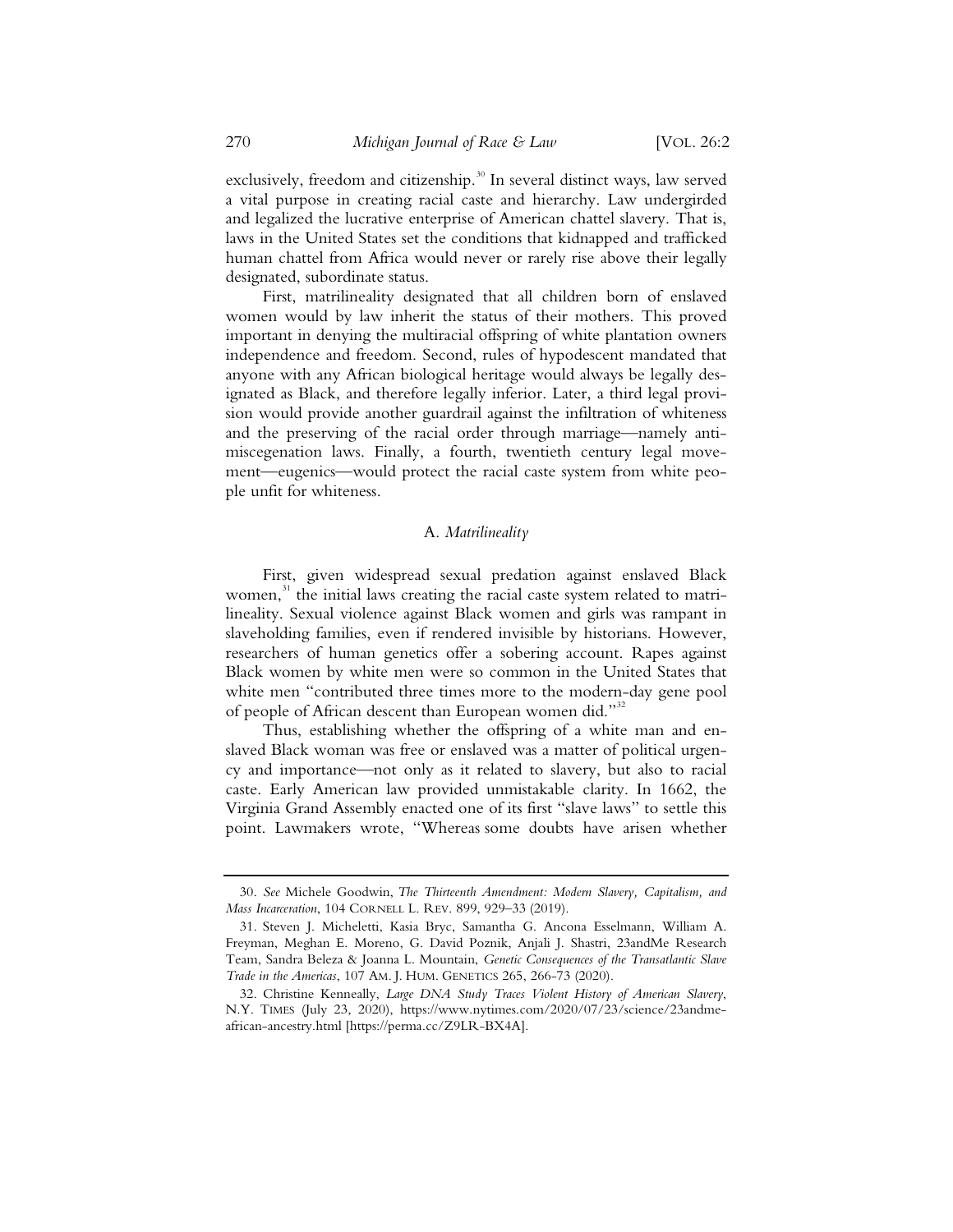children got by any Englishman upon a Negro woman should be slave or free, be it therefore enacted and declared by this present Grand Assembly, that all children born in this country shall be held bond or free only according to the condition of the mother."33

As defined, matrilineality served multiple purposes. It shielded white men from legal and financial obligations to their Black offspring. Such laws meant that Black children of white fathers could never establish paternity, freedom, citizenship, and inheritance rights. Such laws exploited Black women's sexual vulnerability to the predations of white men. Slavery perversely incentivized white male slaveholders' sexual assaults on their enslaved property as Black women lacked rights and could not lay claim to their offspring nor spare them from enslavement. Black women and their offspring were all considered the property of the persons who "owned" them.<sup>34</sup>

## B. *Hypodescent*

The second means of ordering America's racial caste system was its establishment of hypodescent through the race-delineating "one drop" rule. Such laws mandated that any African ancestry defined a person as "negro" or "colored" (each of these terms signifying those who would today be referred to as Black). Like matrilineality, hypodescent aided in establishing and furthering Black second-class citizenship under law. Even more, hypodescent or *one drop* codes bolstered another element of the racial caste system and white supremacy. By law, one could not exit out of what was legally a lowly status of Blackness, even after multiple generations. And these matters were not confined to the dusty archives of the seventeenth, eighteenth, or nineteenth centuries.

In 1984, lawyers for Susie Guillory Phipps filed a suit on her behalf to change her racial designation of "colored" to "white" on her birth<br>certificate.<sup>35</sup> Phipps, the 50-year-old great-great-great-great-Phipps, the 50-year-old great-great-great-greatgranddaughter of an enslaved Black woman and her owner, fit the Louisiana classification of Black, which designated Blackness by "any traceable amount."<sup>36</sup> This meant that even though Phipps was  $1/128$ th Black, by Louisiana law, she was still legally Black. As such, Louisiana classified her as "colored" on her birth certificate.

<sup>33.</sup> WILLIAM WALLER HENING, STATUTES AT LARGE; BEING A COLLECTION OF ALL THE LAWS OF VIRGINIA, (1662-1682) Vol. 11, at 170, 260, 266, 270 (Richmond, Va, 1809-23).

<sup>34.</sup> *See, e.g.*, Gonor v. Gonor, 11 Rob. 526 (La. 1845).

<sup>35.</sup> *Woman Seeks Change in Racial Designation*, N.Y. TIMES, Nov. 23, 1984, at A28.

<sup>36.</sup> *Id.*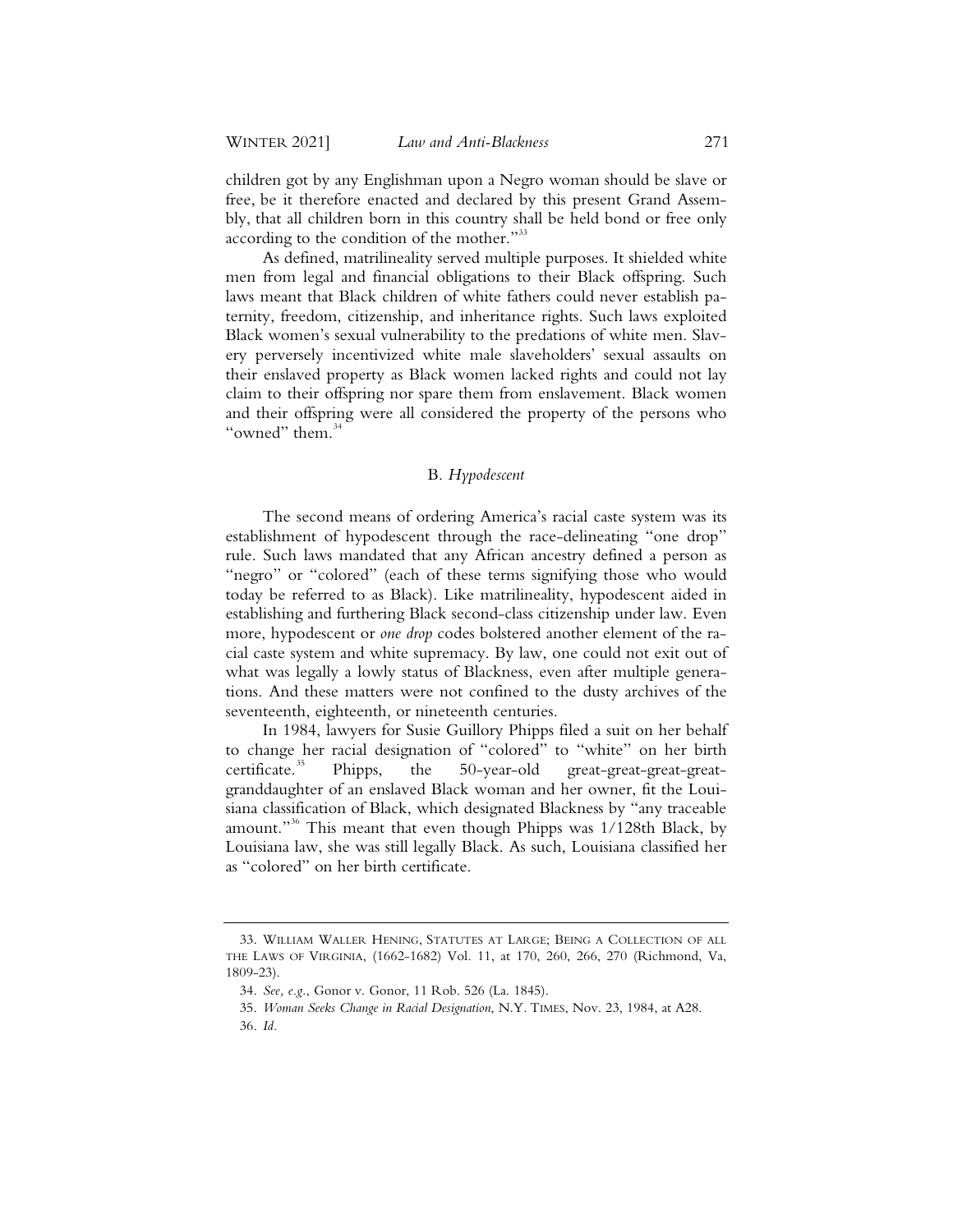The state defended its law, claiming that if Ms. Phipps prevailed, the state could be overwhelmed with individuals filing similar claims, forcing the state to oppose each case and undertake genealogical research.<sup>37</sup> Of course, the state could simply have decided *not to litigate such cases or perform genealogical research on its citizens.* Phipps lost her legal battle "to have declared unconstitutional a state law classifying as 'colored' anyone with as little as one thirty-second black ancestry."<sup>38</sup>

As in the case of Ms. Phipps, $39$  even African descendants fitting the further delineated racial classifications of "mullato,"<sup>40</sup> "quadroon,"<sup>41</sup> "octoroon" or "hexadecaroons"<sup>42</sup> and beyond were denied the racial classification of "white" and the rights that attended it. Lightness in skin color was not sufficient in a claim for whiteness.<sup>43</sup> These laws sought to express that multiple generations of white forbearers could not cure the stain of African ancestry in the United States.<sup>44</sup>

Accounting for the legalized cruelties and humiliations inflicted on Black people, the incentives to pass as white were not insignificant.<sup>45</sup> Passing for white could relieve an individual from the legal, social, economic, and even health burdens associated with being Black. Famously, after a near-fatal car accident where he suffered the loss of an eye, the famed entertainer, Sammy Davis, Jr. was treated at the San Bernardino County Hospital; it was the only nearby hospital that would admit Black people when more elite medical centers would not. Neither his fame, wealth, nor amiability allowed him to transcend the racial caste system.

If "passing" were an option, lawmakers cleverly constructed disincentives to dissuade attempts to breach the color line. For example, living fraudulently as a white person or deceiving someone about being white could result in legal punishment or penalty. In the sobering divorce case, *Rhinelander v. Rhinelander,*<sup>46</sup> Leonard "Kip" Rhinelander, son of a

<sup>37.</sup> *Id.*

<sup>38.</sup> *Id.*

<sup>39.</sup> Based on Louisiana law, Ms. Phipps arguably met the perverse racial caste status of "octaicosahectaroon" (1/128th Black).

<sup>40.</sup> Having the status of Black based on one Black parent.

<sup>41.</sup> Having the status of Black based on one Black grandparent.

<sup>42.</sup> Having the status of Black based on one Black great grandparent.

<sup>43.</sup> This exposes not only the rigid complexities of white supremacy, but also confounding ironies.

<sup>44.</sup> As a pragmatic matter, absent a genealogical search, someone like Ms. Phipps could "pass" or live as white so long as she or he did not draw suspicion.

<sup>45.</sup> Historically, "passing" refers to Black individuals significantly fair in complexion to successfully live or work as white. See, e.g., ALLYSON HOBBS, A CHOSEN EXILE: A HISTORY OF RACIAL PASSING IN AMERICAN LIFE (2014).

<sup>46.</sup> Rhinelander v. Rhinelander, 157 N.E. 838 (N.Y.), *aff'g* 219 N.Y.S. 548 (N.Y. App. Div. 1927).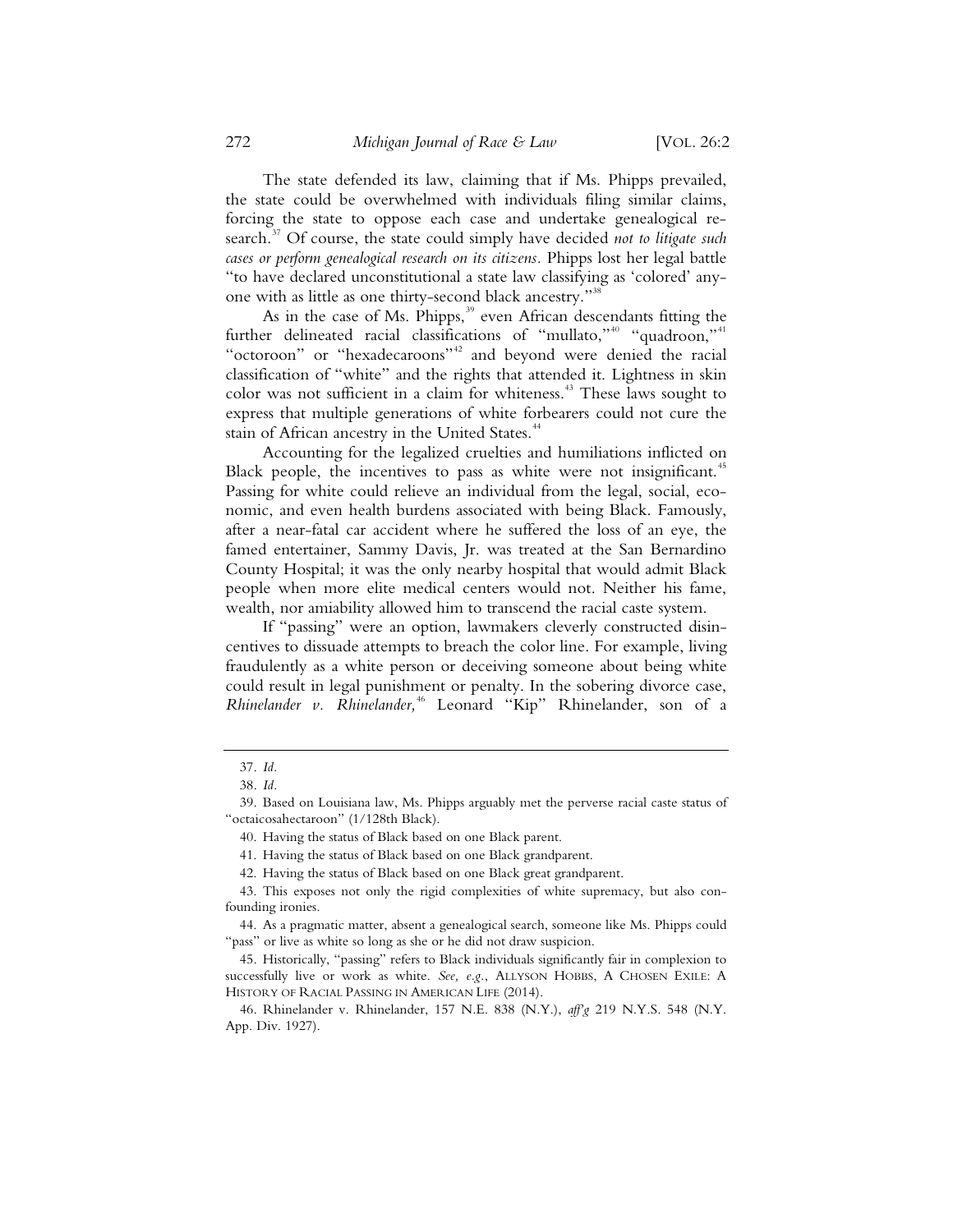wealthy, socially elite, New York family, was pressured by his parents to annul his marriage to Alice Jones, a "light" complected chambermaid and mixed-race Black woman. Professor Angela Onwuachi-Willig provides a detailed account of this important case, including the strategies deployed by both Leonard, the plaintiff, and his wife, the defendant.<sup>47</sup> Leonard's lawyers argued that Kip was unaware of Alice's racial status, even though he had lived with her family, engaged in sexual intercourse with her prior to their marriage, and later consummated the marriage.<sup>48</sup>

*Had Alice committed fraud against Kip Rhinelander by deceiving him of her racial identity?* If she had, Kip would be entitled to an annulment of the marriage. To answer this question, the court ordered Mrs. Rhinelander to disrobe in front of the all-white male jury and judge.<sup>49</sup>

The defendant . . . then withdrew to the lavatory adjoining the jury room and, after a short time, again entered the jury room. The defendant, who was weeping, had on her underwear and a long coat. At Mr. Davis' direction she let down the coat, so that the upper portion of her body, as far down as the breast, was exposed. She then, again at Mr. Davis' direction, covered the upper part of her body and showed to the jury her bare legs, up as far as her knees. The Court, counsel, the jury and the plaintiff then re-entered the court room.<sup>50</sup>

Following this, Alice's lawyer asked Leonard whether his wife's body was "the same shade as when [he] saw her in the Marie Antoinette with all of her clothing removed?"<sup>51</sup>

Ultimately, Leonard's attempt to annul the marriage failed, precisely because he had not been deceived, the jury found her racial identity to be obvious by the color of her breasts and legs.<sup>52</sup> Even while the case was hailed in the Black press as a victory for Alice,<sup>53</sup> it nevertheless was a

51. Onwuachi-Willig, *supra* note 47, at 2429.

52. *Id.* (citing the Transcript of Record at 696, Rhinelander v. Rhinelander, 219 N.Y.S. 548 (N.Y. App. Div.), *aff'd* 157 N.E. 838 (N.Y. 1927)).

<sup>47.</sup> *See generally* Angela Onwuachi-Willig, *A Beautiful Lie: Exploring Rhinelander v. Rhinelander As a Formative Lesson on Race, Identity, Marriage and Family*, 95 CAL. L. REV. 2393 (2007).

<sup>48.</sup> *Id.* at 2395, 2408-09.

<sup>49.</sup> *Id.* at 2429.

<sup>50.</sup> *Id.* (citing the Transcript of Record at 696, Rhinelander v. Rhinelander, 219 N.Y.S. 548 (N.Y. App. Div.), *aff'd* 157 N.E. 838 (N.Y. 1927)); *see also* ANGELA ONWUACHI-WILLIG, ACCORDING TO OUR HEARTS: RHINELANDER V. RHINELANDER AND THE LAW OF THE MULTIRACIAL FAMILY (2013).

<sup>53.</sup> *See, e.g.*, *Rising Above Prejudice*, N.Y. AMSTERDAM NEWS, Dec. 9, 1925, at 16 ("[J]urors have rendered a great service to womanhood in general and Negro womanhood in particular.").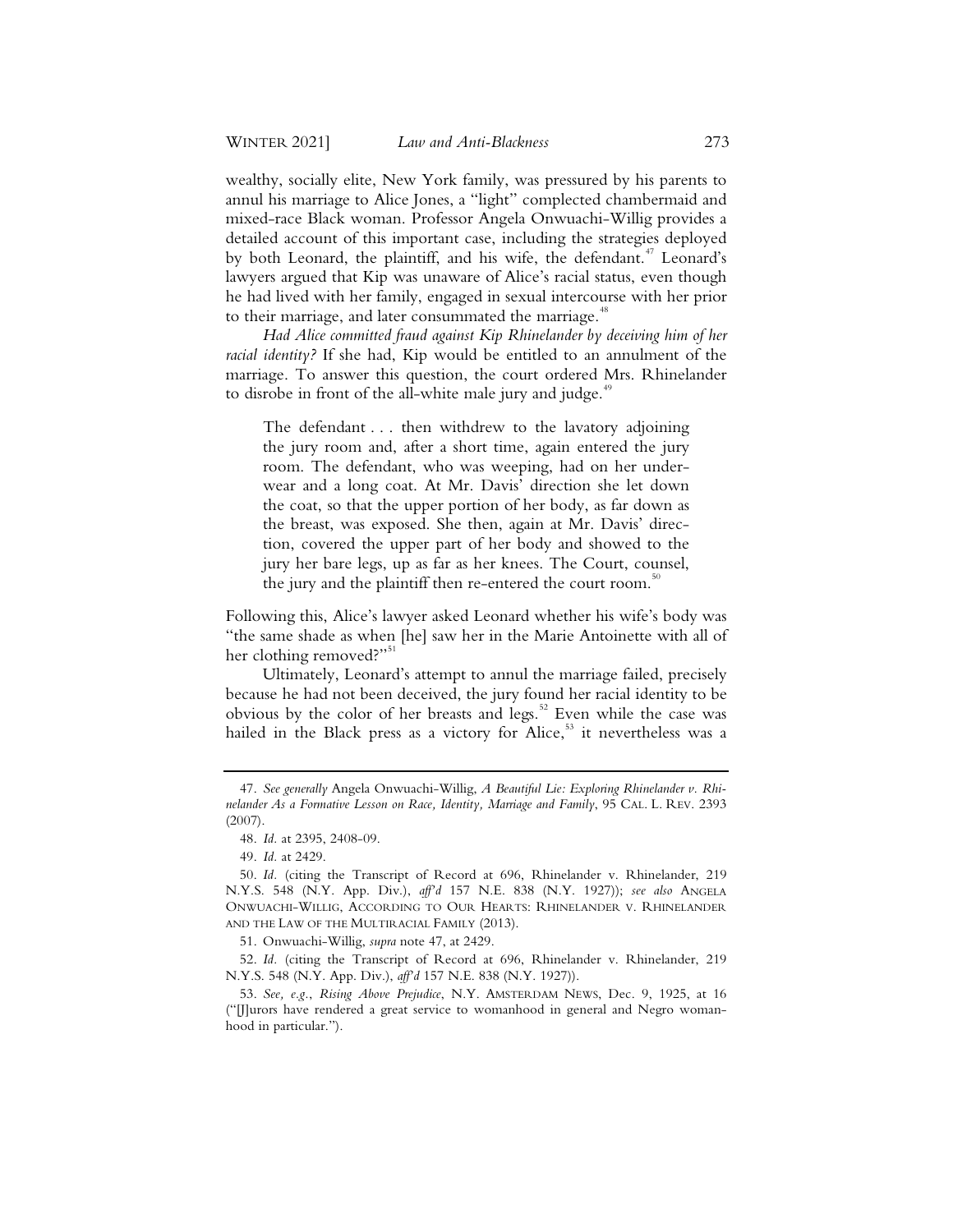powerful reminder of racial caste and the legal risks associated with breaching the boundaries of race, even in New York. As one could not exit the racial subordinate status of being Black, a person of any African ancestry could never—save fraud—claim whiteness and access the rights and privileges associated with that status. This was race segregation based not on housing, education, or employment, but one's DNA.

#### C*. Anti-miscegenation Laws*

A third set of laws whereby lawmakers sought to "degrade the social and political status of African Americans and support white supremacy," can be found in anti-miscegenation laws.<sup>54</sup> By criminalizing and otherwise prohibiting interracial marriage, such as barring the distribution of marriage licenses or the solemnization of such unions, legislatures further fortified the racial caste system. Anti-miscegenation laws were broad in scope. In Virginia, it was illegal to leave the state to marry; it was a felony "if any white person intermarry with a colored person"; and a state provision voided "all marriages between 'a white person and a colored person' without any judicial proceeding."<sup>55</sup> Like matrilineality and hypodescent laws, these provisions responded to nativist fears associate with "blurred . . . lines between what many [whites] understood to be a naturally superior white race and a naturally inferior black race."<sup>56</sup> According to Carlos A. Ball, "[a]s long as there was a clear distinction between the two racial categories—in other words, as long as the two categories could be thought to be mutually exclusive—then the hierarchical racial regimes represented first by slavery, and later by legal segregation, could be more effectively defended."<sup>57</sup>

Often lawmakers defended the necessity and urgency to adopt such laws in religious terms and on the basis of preserving moral order. Indeed, courts upheld such laws on that basis.<sup>58</sup> As the Supreme Court took

<sup>54.</sup> *See, e.g.*, Amber D. Moulton, *Closing the "Floodgate of Impurity": Moral Reform, Antislavery, and Interracial Marriage in Antebellum Massachusetts*, 3 J. CIVIL WAR ERA 2, 2 (2013); *see also* Carlos A. Ball, *The Blurring of the Lines: Children and Bans on Interracial Unions and Same-Sex Marriages*, 76 FORDHAM L. REV. 2733, 2733 (2008) (explaining "[i]t is not possible, in other words, to understand fully the historical roots and purposes of antimiscegenation laws without an assessment of the role that concerns related to interracial children played in their enactment and enforcement"); *and see* Karen Woods Weierman, *"For the Better Government of Servants and Slaves": The Law of Slavery and Miscegenation*, 24 LEGAL STUD. F. 133, 133-34 (2000) (explaining how race and sex were treated as interconnected and interdependent concerns).

<sup>55.</sup> *See* Loving v. Virginia, 388 U.S. 1, 3-5 (1967).

<sup>56.</sup> Ball, *supra* note 54, at 2734.

<sup>57.</sup> *Id.*

<sup>58.</sup> *See Loving*, 388 U.S. at 3.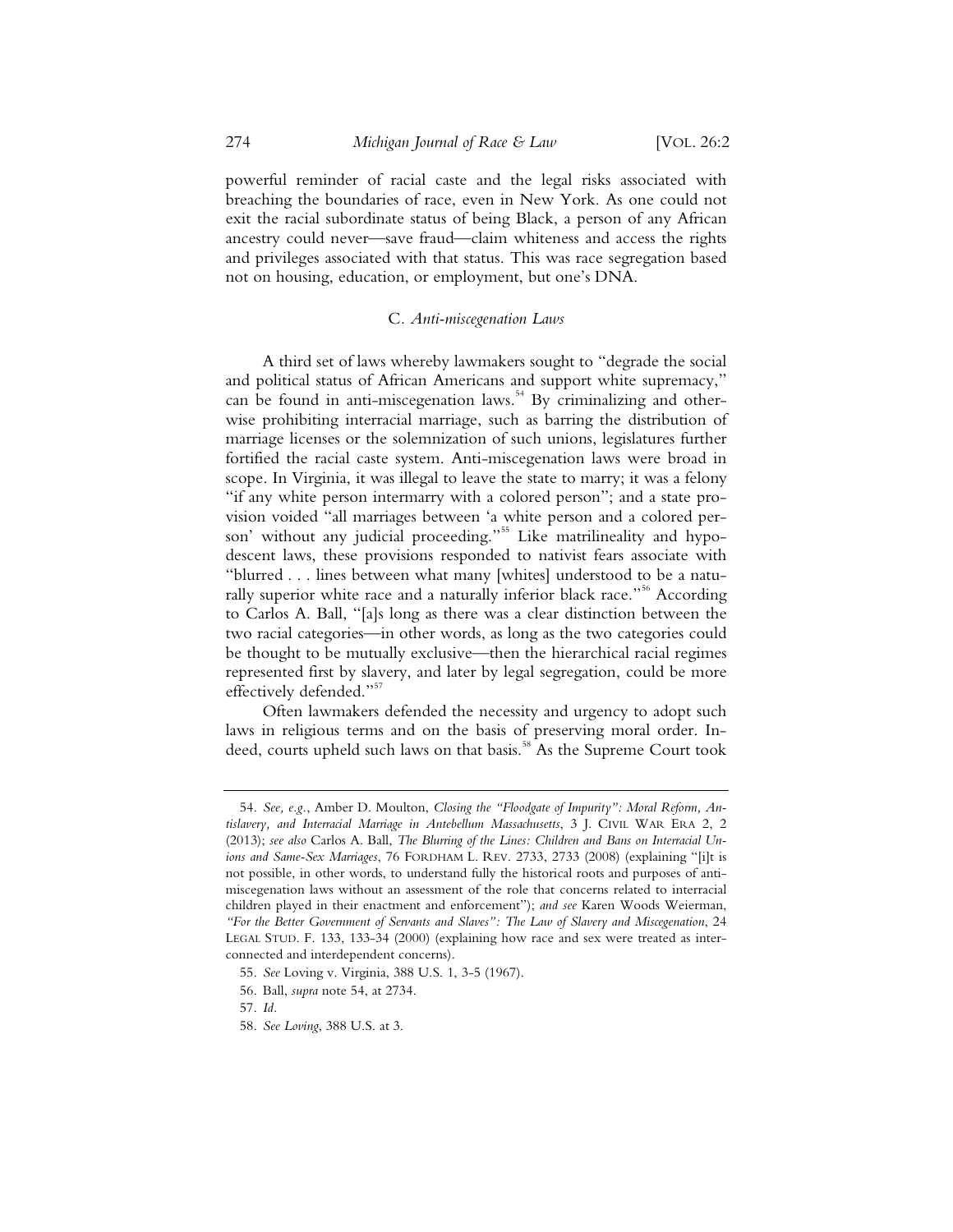notice in *Loving v. Virginia*, the trial judge convicted and sentenced Mildred Jeter, a Black woman and Richard, a white man, for violating Virginia's "Racial Integrity Act of 1924," which was enacted during a "period of extreme nativism . . . follow[ing] the end of the First World  $\text{War.}^{\prime\prime5}$ 

At their sentencing for violating the Virginia statutes barring interracial marriage, the trial court expressed:

Almighty God created the races white, black, yellow, malay and red, and he placed them on separate continents. And but for the interference with his arrangement there would be no cause for such marriages. The fact that he separated the races shows that he did not intend for the races to  $mix$ .<sup>60</sup>

In this case, police raided the couple's home, while they were sleeping, and arrested Mildred, who was pregnant at the time, incarcerating her for several days. The couple was legally married in Washington, D.C., and they displayed their marriage certificate in their home. Nevertheless, a local grand jury issued an indictment "charging the Lovings with violating Virginia's ban on interracial marriages," and weeks later the couple "pleaded guilty to the charge and were sentenced to one year in jail."<sup>61</sup> The sentencing judge suspended their sentence for a "period of 25 years on the condition that the Lovings leave the State and not return to Virginia together for 25 years."<sup>62</sup>

Four years later, in 1964, the Lovings filed motions to vacate the judgment and to have the sentence set aside on the basis that the Virginia law violated the Fourteenth Amendment. A state trial judge denied their motions. The couple faced a cruel ultimatum: live outside of the state in marital union but away from their families, or return as a couple, risking incarceration and the state ignoring their marital union. Their fate as a couple was further complicated by the fact that Virginia was not the only state to ban or refuse to recognize interracial marriages. The couple appealed once more. Thereafter, the state's highest court, the Supreme Court of Appeals, "upheld the constitutionality of the antimiscegenation statutes," affirmed their convictions, and modified their sentences.<sup>63</sup>

The Lovings successfully petitioned their case to the United States Supreme Court, arguing the Virginia law violated both equal protection under the law and substantive due process. $64$  At the time of their litigation

 <sup>59.</sup> *Id.* at 6.

 <sup>60.</sup> *Id.* at 3.

 <sup>61.</sup> *Id.* at 2-3.

 <sup>62.</sup> *Id.* at 3.

 <sup>63.</sup> *Id.* at 3–4.

 <sup>64.</sup> *Id.* at 2.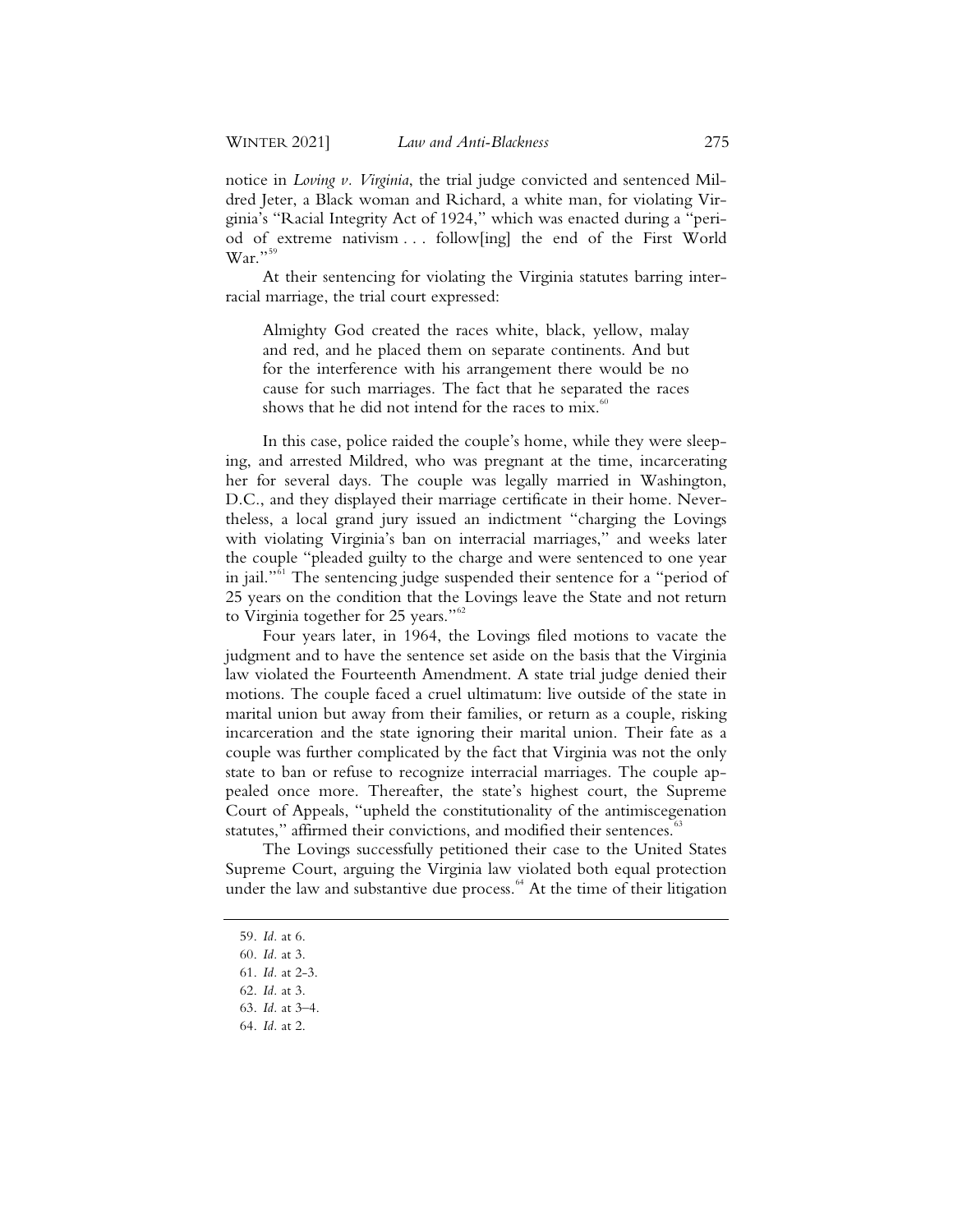in 1967, sixteen states prohibited and punished "marriages on the basis of racial classification."<sup>65</sup> Among the arguments put forth by Virginia to defend its racial purity law, including "that the State's legitimate purposes were 'to preserve the racial integrity of its citizens,' and to prevent 'the corruption of blood,' . . . and 'the obliteration of racial pride,'" was that the law applied equally to both the white husband and Black wife.<sup>66</sup>

Citing *Pace v. Alabama*,<sup>67</sup> Virginia argued that "the meaning of the Equal Protection Clause . . . is only that state penal laws containing interracial element as a part of the definition of the offense must apply equally to whites and Negroes in the sense that members of each race are punished to the same degree."<sup>68</sup> This legal strategy stretched the meaning of the Court's rulings in *Railwsay Express Agency*<sup>69</sup> (involving a statute "discriminating between the kinds of advertising which may be displayed on trucks in New York City")<sup>70</sup> and *Allied Stores of Ohio*<sup>71</sup> (addressing "an exemption in Ohio's ad valorem tax for merchandise owned by a nonresident in a storage warehouse").<sup>72</sup> Neither case involved racial discrimination laws. Handing down its landmark decision, striking down the Virginia laws and by extension all others that proscribed interracial marriage, the Court stated:

There can be no doubt that restricting the freedom to marry solely because of racial classifications violates the central meaning of the Equal Protection Clause. . . . These statutes also deprive the Lovings of liberty without due process of law in violation of the Due Process Clause of the Fourteenth Amendment. The freedom to marry has long been recognized as one of the vital personal rights essential to the orderly pursuit of happiness by free men.

Many, though not all, anti-miscegenation laws were enacted after the abolition of slavery just as confederate monuments were erected across the United States as symbols of white supremacy and to protect racial order and hierarchy during Jim Crow.<sup>74</sup> Anti-miscegenation or "anti-

 <sup>65.</sup> *Id.* at 6.

 <sup>66.</sup> *Id.* at 7-8.

 <sup>67.</sup> *Id.* at 10 (citing Pace v. Alabama, 106 U.S. 583 (1883)).

 <sup>68.</sup> *Id.* at 7–8.

 <sup>69.</sup> *Id.* at 8 (citing Ry. Express Agency, Inc. v. New York, 336 U.S. 106 (1949)).

 <sup>70.</sup> *Id.*

 <sup>71.</sup> *Id.* at 9 (citing Allied Stores of Ohio, Inc. v. Bowers, 358 U.S. 522 (1959)).

 <sup>72.</sup> *Id.*

 <sup>73.</sup> *Id.* at 12.

 <sup>74.</sup> Kathy Eyre, *Mississippi Still Far From Accepting Interracial Marriage*, AP NEWS (Nov. 28, 1987), https://apnews.com/article/d57930264fd39578c14f3f64f2cec4e8; ARK. CODE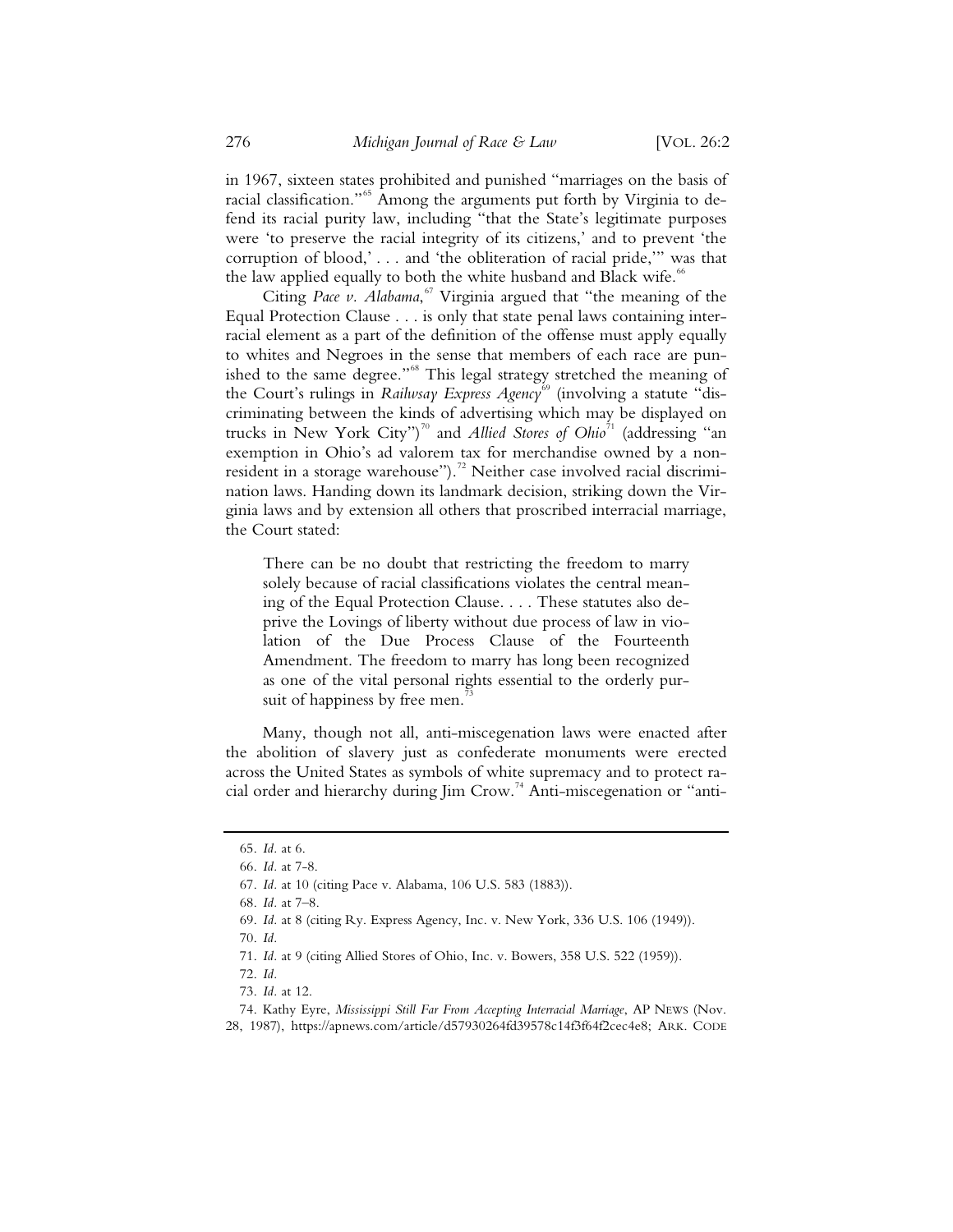amalgamation" laws predated slavery's abolition and were consistent with proslavery policies within states. States in the North as well as the South adopted such laws. Neither slavery nor the racial caste system were geographically confined to southern states. To the contrary, just as slavery was operational in northern territories and states, including New York, $^7$ Connecticut,<sup>76</sup> and Pennsylvania, $\frac{7}{10}$  so too were laws denying interracial marriages.<sup>78</sup>

Northerners "were not unmindful of the danger racial equality posed to national union" as well as the importance of maintaining slavery.<sup>79</sup> For example, in 1705, colonial lawmakers in Massachusetts enacted an anti-miscegenation law based significantly on Virginia's existing law.<sup>80</sup> As in Virginia, "the development of miscegenation law was directly related to the growth of slavery."<sup>81</sup> In fact, "Massachusetts was also the first colony explicitly to authorize slavery by law."<sup>82</sup>

And, "[u]ntil February 1843, when the state legislature repealed a statute that banned marriages between whites and 'Negroes, Indians, or Mulattos,' interracial couples in Massachusetts found their unions declared null and void, their children were classed as 'illegitimate,' and any official who solemnized an interracial union could be fined."<sup>83</sup> Despite the law's repeal, interracial intimacy remained unsettled in Massachusetts. In 1913, the Massachusetts legislature adopted a law that prevented couples from a marriage safe harbor or sanctuary in their state if denied a marriage license elsewhere.<sup>84</sup> In essence, after the repeal of the Massachu-

 77. GARY B. NASH & JEAN R. SODERLUND, FREEDOM BY DEGREES: EMANCIPATION IN PENNSYLVANIA AND ITS AFTERMATH 55 (1991).

ANN. § 55-104 (1947), *reprinted in* STATES' LAWS ON RACE AND COLOR 44 (Pauli Murray ed., 1950); DEL. REV. CODE Ch. 85, § 3485 (1935), *reprinted in id.* at 72; KY. REV. STAT. § 402.020 (1948), *reprinted in id.* at 168; LA. CIV. CODE art. 94 (1947), *reprinted in id.* at 190; MD. CODE art. 27, § 445 (1939), *reprinted in id.* at 207–08; TEX. PENAL CODE, art. 492 (1947), *reprinted in id.* at 452; W. VA. CODE ANN. § 4697 (1943), *reprinted in id.* at 511.

 <sup>75.</sup> Adele Oltman, *The Hidden History of Slavery In New York*, NATION (Oct. 24, 2005), https://www.thenation.com/article/hidden-history-slavery-new-york/.

 <sup>76.</sup> EDGAR J. MCMANUS, BLACK BONDAGE IN THE NORTH 169-70 (1973) ("Connecticut's lawmakers were extremely cautious about moving against slavery. Negroes were more numerous in the state than in the rest of New England combined, and racial anxieties were correspondingly more acute.").

 <sup>78.</sup> *See, e.g.*, Moulton, *supra* note 54, at 5-7.

 <sup>79.</sup> *Id.* at 6.

 <sup>80.</sup> Weierman, *supra* note 54, at 146.

 <sup>81.</sup> *Id.* at 144.

 <sup>82.</sup> *Id.* at 145.

 <sup>83.</sup> *See e.g.*, Moulton, *supra* note 54, at 2.

 <sup>84.</sup> *See* MASS. GEN. LAWS ANN. ch. 207, § 11 (1913); *see also* Zebulon Miletsky, *The Dilemma of Interracial Marriage: The Boston NAACP and the National Equal Rights League,*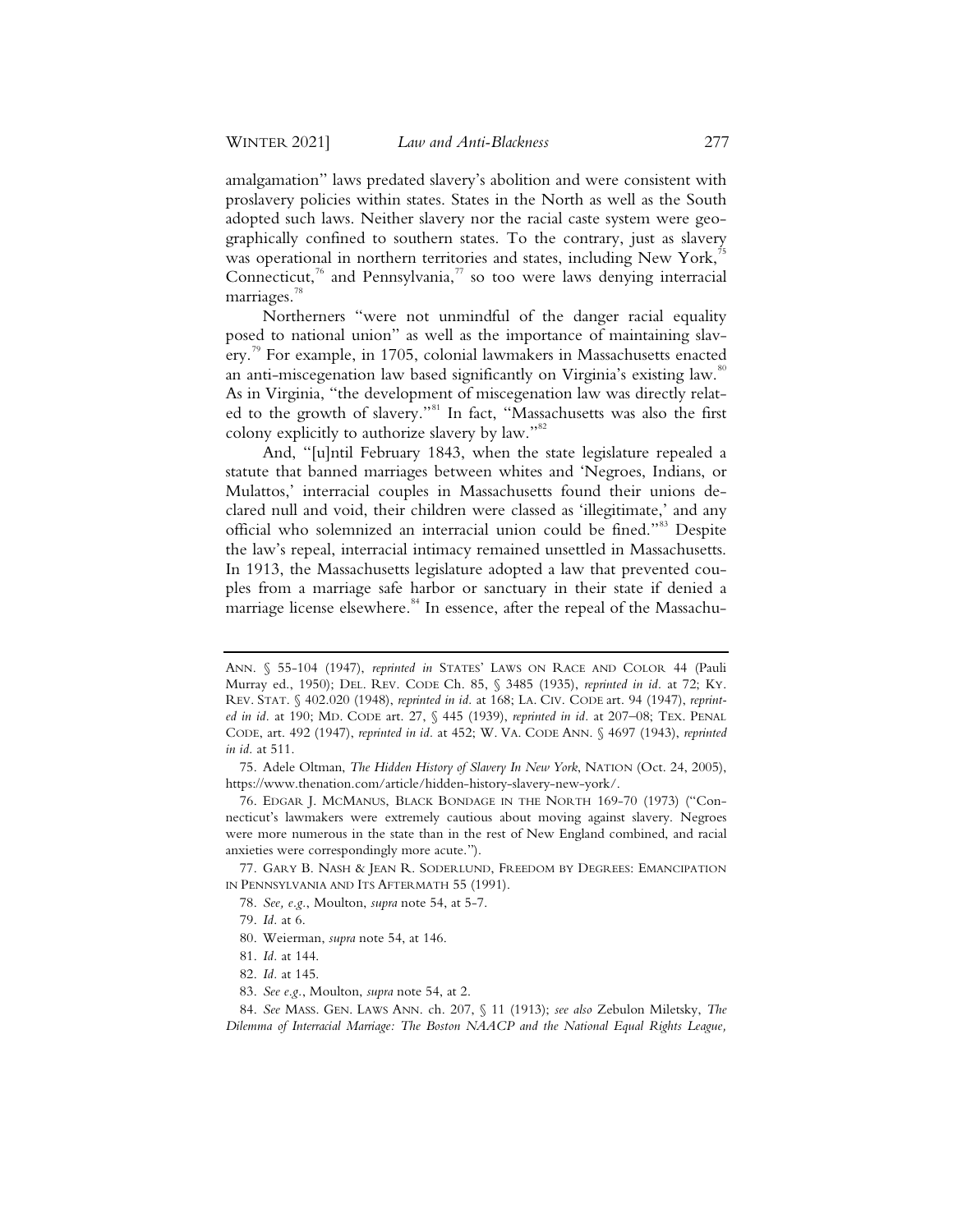setts anti-miscegenation law, only interracial couples who were citizens of that state could marry there.

Rhode Island,<sup>85</sup> Illinois,<sup>86</sup> Iowa,<sup>87</sup> Kansas,<sup>88</sup> Maine,<sup>89</sup> Michigan,<sup>90</sup> Pennsylvania,<sup>91</sup> and Ohio<sup>92</sup> are among the northern states that enacted laws banning interracial marriage. Alabama,  $^{93}$  Florida, Mississippi,  $^{95}$ North Carolina,<sup>96</sup> South Carolina,<sup>97</sup> and Tennessee<sup>98</sup> found interracial marriage so abhorrent that they ratified their constitutions to bar such unions.99 And, though the Supreme Court's ruling in *Loving v. Virginia* ultimately struck down all such laws, effectively making it legal to marry someone of a different race, states continued to delay repealing statutes and constitutional amendments banning interracial marriage. It was only in 1987 that "Mississippi voters repealed by a narrow 52 percent to 48 percent margin the state's 1890 constitutional ban on interracial marriage."100 As stunning as that may seem, "Mississippi didn't grant its first

*1912-1927*, 44 HIST. J. MASS. 137, 140 (2016); *and see* AMBER D. MOULTON, THE FIGHT FOR INTERRACIAL MARRIAGE RIGHTS IN ANTEBELLUM MASSACHUSETTS (2015).

 88. *Compare* 1855 Kan. Sess. Laws ch. 108 § 3 (banning interracial marriage), *with* 1857 Kan. Sess. Laws ch. 49 (omitting language banning interracial marriages).

 90. 1883 Mich. Pub. Acts 16, *reprinted in* STATES' LAWS ON RACE AND COLOR, *supra* note 74, at 230 (amending an 1871 statute to validate interracial marriage contracts).

91. 1725 Pa. Laws 145 (prohibiting ministers from approving interracial marriages).

92. 1861 Ohio Laws 6 (prohibiting interracial marriage).

 93. ALA. CONST. art. IV, § 102 (annulled 2000); ALA. CODE tit. 14, § 360 (1958), *reprinted in* STATES' LAWS ON RACE AND COLOR, *supra* note 74, at 246.

 <sup>85.</sup> Act of Mar. 23, 1881, ch. 846, 1881 R.I. Pub. Laws 108 (repealing ban on interracial marriage).

 <sup>86.</sup> Act of Jan. 17, 1829, sec. 3, 1832 Ill. Laws 465 (banning interracial marriage).

 <sup>87.</sup> Act of Jan. 6, 1840, ch. 25, 1839 Iowa Acts 42 (banning interracial marriage).

 <sup>89.</sup> Act of Mar. 12, 1883, ch. 203, 1883 Me. Laws 167 (repealing ban on interracial marriage).

 <sup>94.</sup> FLA. CONST. art. XVI, § 24, *reprinted in* STATES' LAWS ON RACE AND COLOR, *supra* note 74, at 77; FLA. STAT. § 741.11 (1941), *reprinted in id.* at 83.

<sup>95.</sup> MISS. CONST. art. XIV, § 263 (repealed 1987); MISS. CODE ANN. § 459 (1942), *reprinted in* STATES' LAWS ON RACE AND COLOR, *supra* note 74, at 246; Eyre, *supra* note 74.

 <sup>96.</sup> N.C. CONST. art. XIV, § 8, *reprinted in* STATES' LAWS ON RACE AND COLOR, *supra* note 74, at 329; N.C. GEN. STAT. § 14-181 (1953) (repealed 1973).

 <sup>97.</sup> S.C. CONST. art. III, § 33 (repealed 1999), *reprinted in* STATES' LAWS ON RACE AND COLOR, *supra* note 74, at 407; S.C. CODE § 8571 (1942), *reprinted in id.* at 417.

 <sup>98.</sup> TENN. CONST. art. XI, § 14 (repealed 1978); TENN. CODE ANN. § 8409 (1934), *reprinted in* STATES' LAWS ON RACE AND COLOR, *supra* note 74, at 438.

 <sup>99.</sup> James R. Browning, *Anti-Miscegenation Laws in the United States*, 1 DUKE B.J. 26, 31 (1951).

 <sup>100.</sup> Eyre, *supra* note 74.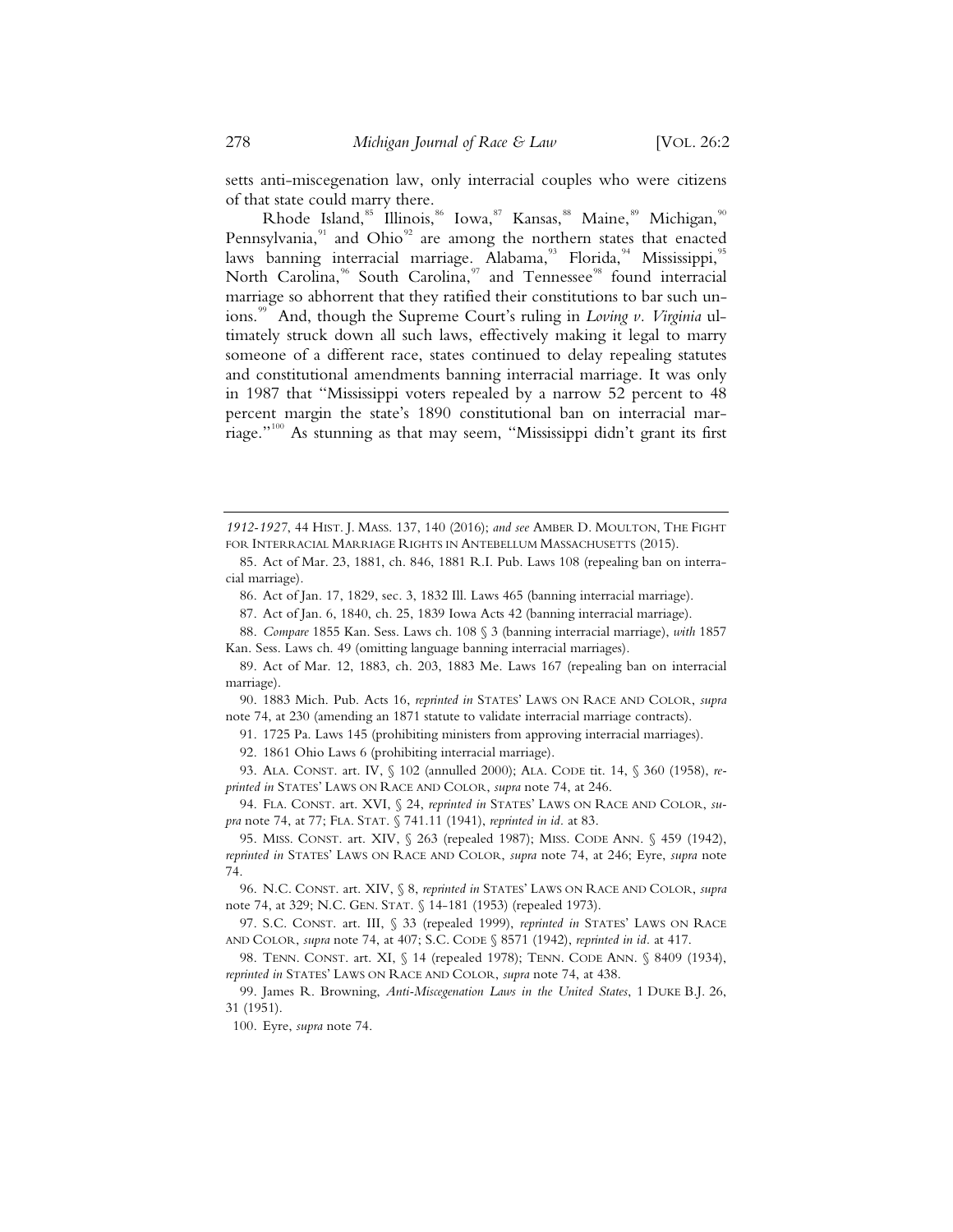marriage license to an interracial couple until 1970, under a federal judge's order."<sup>101</sup>

One matter in common among *all* the states that banned interracial marriages is that they *all* prohibited "Negro-white marriages."<sup>102</sup> Some states barred Asian-white unions<sup>103</sup> and still others banned Indigenouswhite unions.<sup>104</sup> Commonly, geography dictated these laws.<sup>105</sup> No state barring interracial marriages excluded Black-white unions from their discriminatory policies.

That forty-one states prohibited interracial marriage at one point in time gives a sense of the scope and scale of states' efforts to proscribe interracial marriage and preserve white racial purity. The broad enactment of anti-miscegenation legislation expressed the accepted view that maintaining the primacy and purity of whiteness necessitated a collective effort. It required mass compliance and comprehensive adherence to maintain the herd immunity of whiteness. As such, more than law mattered. Social compliance and adherence mattered. Even while hypodescent legislation provided a sturdy buffer against Black people exiting their status, anti-miscegenation laws spoke explicitly of the stunning contempt in which Black people were held.

#### D*. Eugenics*

The guarding of racial purity intensified during post-Reconstruction in the United States, so much so that it began to impact whether white Americans were permitted to control their reproduction intra-racially. In 1927, more than twenty years after the first eugenics law was enacted in Indiana, the United States Supreme Court issued the landmark decision of *Buck v. Bell*, upholding the constitutionality of Virginia's Eugenical Sterilization Act.106 In an 8-1 decision, the Court ruled the constitutional authority to impose vaccine mandates is broad enough to compel the forced sterilization of women and men deemed socially

 <sup>101.</sup> *Id.*

 <sup>102.</sup> Browning, *supra* note 99, at 31.

 <sup>103.</sup> *See, e.g.*, Deenesh Sohoni, *Unsuitable Suitors: Anti-Miscegenation Laws, Naturalization Laws, and the Construction of Asian Identities*, 41 L. & SOC'Y REV. 587, 587 (2007) (explaining that in 1861, "Nevada became the first state to pass a law specifically barring marriages between whites and Asians. Over the course of the next century, until the 1967 Supreme Court decision *Loving v. Virginia* declared anti-miscegenation laws unconstitutional, an additional 14 states came to ban marriages between whites and Asians.").

 <sup>104.</sup> Browning, *supra* note 99, at 31.

 <sup>105.</sup> *See* Sohoni, *supra* note 103, at 587 (explaining that "[t]he first states to pass antimiscegenation statutes against Asians were located primarily in the West, but over the next hundred years states in the Midwest, South, and East also enacted such laws.").

 <sup>106.</sup> Buck v. Bell, 274 U.S. 200, 207 (1927).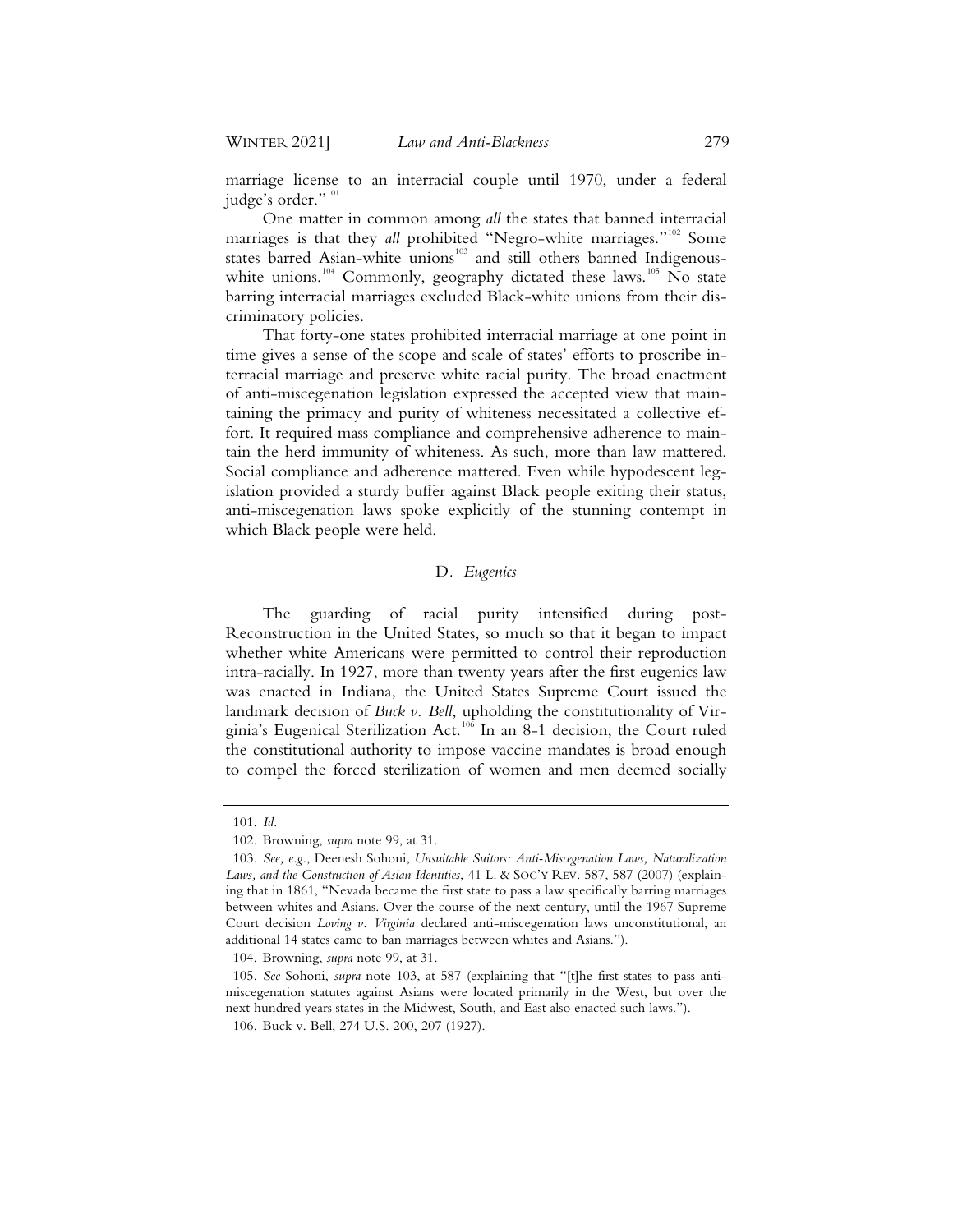unfit.<sup>107</sup> Writing for the majority, Justice Oliver Wendell Holmes issued a haunting condemnation of vulnerable white women, declaring "three generations of imbeciles are enough."<sup>108</sup>

The case centered on Carrie Buck, whom Justice Holmes described as "a feeble-minded white woman."<sup>109</sup> He claimed that she was the "daughter of a feeble-minded mother"<sup>110</sup> and "the mother of an illegitimate feeble-minded child."<sup>111</sup> Notwithstanding the troubling inaccuracies of these statements, even if they were true, *should the state possess such authority as to dictate who should be able to parent?*

The state presented evidence that the Court found persuasive. One evaluation of Carrie's "fitness" came from Harry H. Laughlin, who, although not a physician (and though he never examined her), <sup>112</sup> was a distinguished leader in the eugenics movement, serving as superintendent of the Eugenics Record Office of the Department of Genetics at the Carnegie Institute and the "eugenics expert" to various congressional committees, including the Committee on Immigration and Naturalization.<sup>113</sup>

In Carrie Buck's case, her poverty, perceived intellectual shortcomings, teenage pregnancy (the result of a rape), and family history of alcoholism were invoked to justify the state's reprisal and her sterilization.<sup>114</sup> The Court found:

It would be strange if it could not call upon those who already sap the strength of the State for these lesser sacrifices, often not felt to be such by those concerned, in order to prevent our being swamped with incompetence. It is better for all the world, if instead of waiting to execute degenerate offspring for

<sup>107.</sup> *See id.* (upholding a Virginia law which required the sterilization of incompetent persons). Carrie Buck, a victim of rape at age sixteen, bore a child out of wedlock. The state of Virginia claimed that Buck possessed low social character and intelligence; it predicted that were she to have more children they would be born of inferior intelligence. She and others like her were collected by public health officials to be sterilized. However, years after the case, Holmes and public health officials in Virginia were proven wrong, Buck's daughter, Vivian, was a successful student—well above average.

<sup>108.</sup> *Buck*, 274 US at 207.

<sup>109.</sup> *Id.* at 205.

<sup>110.</sup> *Id.*

<sup>111.</sup> *Id.*

<sup>112.</sup> Paul A. Lombardo, *Three Generations, No Imbeciles: New Light on Buck v. Bell*, 60 N.Y.U. L. REV. 30, 51 (1985).

<sup>113.</sup> *Harry H. Laughlin*, PICKLER MEM'L LIBR., TRUMAN STATE UNIV., http:// library.truman.edu/manuscripts/laughlinbio.asp [https://perma.cc/LC57-Y224] (last visited Jan. 8, 2021).

<sup>114.</sup> *See, e.g.*, Stephen Jay Gould, *Carrie Buck's Daughter*, 2 CONST. COMMENT 331, 334-35 (1985), https://conservancy.umn.edu/bitstream/handle/11299/164572/02\_02\_ Gould.pdf [https://perma.cc/NC6D-V8AJ].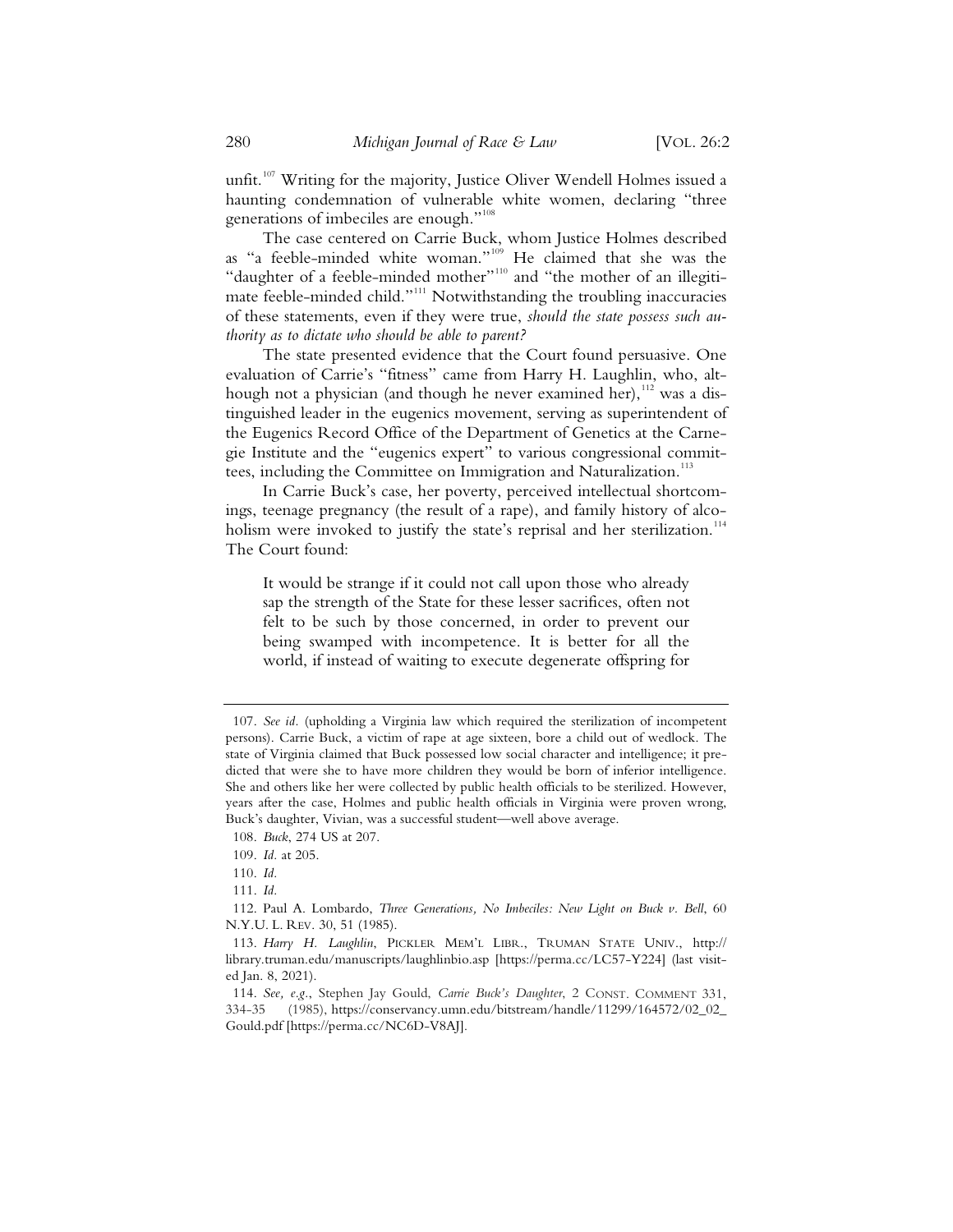crime, or to let them starve for their imbecility, society can prevent those who are manifestly unfit from continuing their  $\mathrm{kind.}^{115}$ 

In the wake of the Supreme Court declaring the Virginia eugenics law constitutional, more than sixty thousand Americans were convicted of social unfitness and surrendered to public health officials for compulsory sterilizations.<sup>116</sup> Eugenics further guarded white racial purity, by policing and restricting undesirable white people from "continuing their kind."<sup>117</sup> Compulsory sterilization laws reflected the cruel and inhumane lengths to which white elites dared to go in order to refine and preserve whiteness.

At the heart of eugenics laws was a political and legal commitment to surveillance, government intrusion, reprisal, and retribution to discourage not only vice, but also sex, single parenting, and reproduction among the socially undesirable. At their core, these policies were rooted in social judgments about the poor and served to further shape social and legal understandings about whiteness.

#### **CONCLUSION**

To understand racial ordering in the United States, one should begin by examining the law and studying closely judicial opinions, legislation, and legal ordinances. That is, rather than considering racist law some strange anomaly, one should understand that racial caste and ordering in the United States were purposefully created and maintained by law and legal institutions. Indeed, slavery itself was not only an economic institution but also one of law.

Importantly, the creation of racial caste in the United States was achieved through the regulation of women's bodies and sex. Legislation governing matrilineality, laws related to hypodescent, bans on interracial marriage, and eugenics—namely the forced sterilization of people viewed as unfit for the American ideal reinforced caste and racial hierarchies. The results were not only peculiar—such as hypodescent laws—but also cruel.

<sup>115.</sup> *Buck*, 274 U.S. at 207 (ruling "the principle that sustains compulsory vaccination is broad enough to cover cutting the Fallopian tubes").

<sup>116.</sup> Kim Severson, *Thousands Sterilized, a State Weighs Restitution*, N.Y. TIMES (Dec. 9, 2011), at A1, https://www.nytimes.com/2011/12/10/us/redress-weighed-for-forcedsterilizations-in-north-carolina.html [https://perma.cc/56MU-P9QZ].

<sup>117.</sup> *Buck*, 274 U.S. at 207.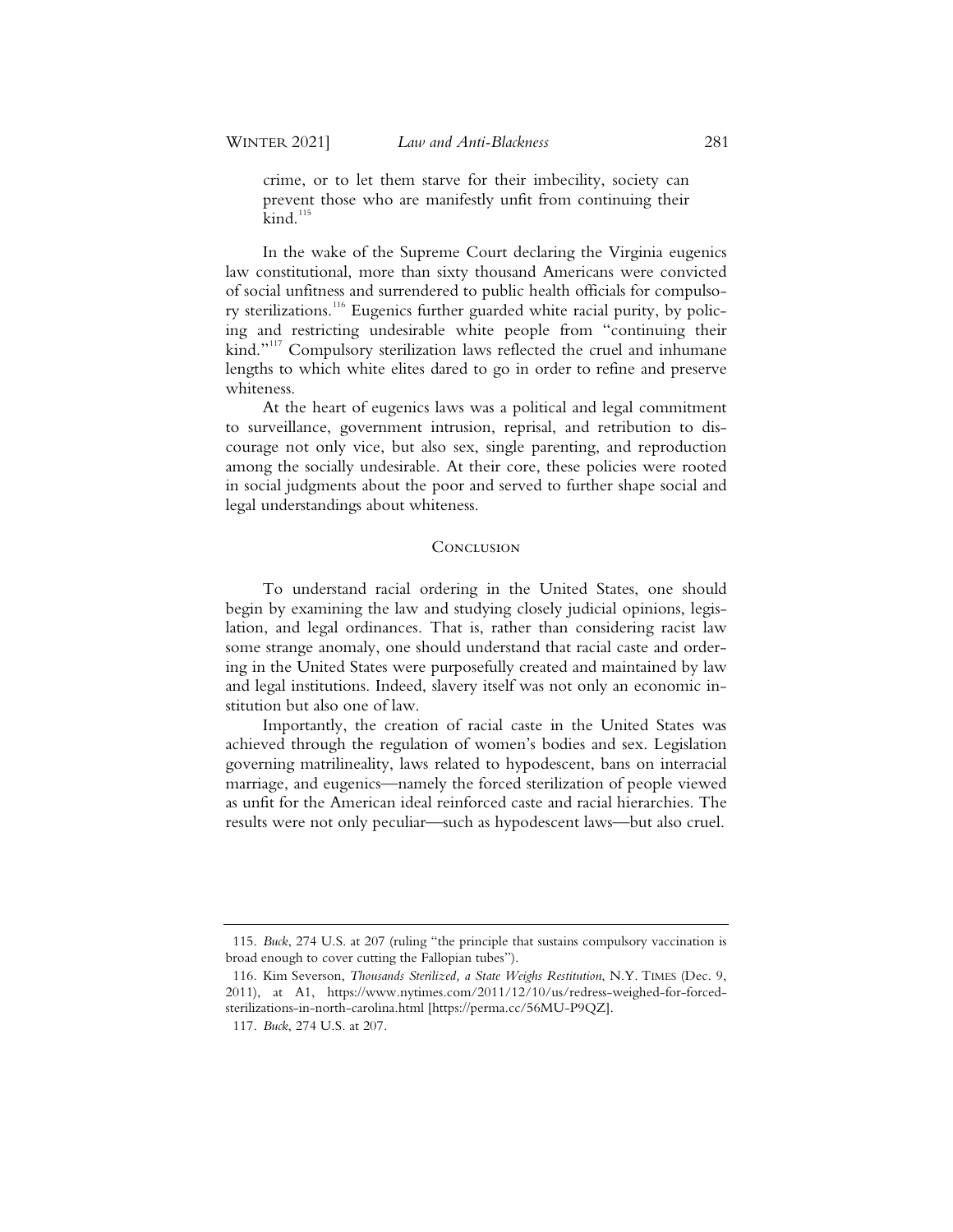## PART II: THE ENDURANCE AND PRESERVATION OF SLAVERY THROUGH Transformation

"Neither slavery nor involuntary servitude, except as a punishment for crime whereof the party shall have been duly convicted, shall exist within the United States, or any place subject to their jurisdiction."<sup>118</sup>

The racial caste system is an ecosystem founded on legal and social tenets of racial hierarchy and dominance. A belief in white supremacy and Black inferiority is the foundation of racial caste. For those whose lives had previously been physically tethered to slavery, myriad post-Reconstruction laws further fastened them to an inferior status where there was little or no relief from the Supreme Court. The American racial caste system became the nightmare that never ceased at abolition's dawn. As Justice Douglas concurred in 1968 in *Jones v. Mayer Co.*,<sup>119</sup> "[s]ome badges of slavery remain today. While the institution has been outlawed, it has remained in the minds and hearts of many white men."<sup>120</sup> *What explains this?* 

Taking seriously Justice Douglas's observation that "[c]ases which have come to this Court depict a spectacle of slavery unwilling to die," $121$ Part II turns to the archives of American law to make visible law's role in fomenting racial caste in the United States. As such, it renders visible overlooked legal history relevant to the maintenance and transformation of slavery's badges, namely in the Constitution's Thirteenth Amendment. As prior work argues, neither the values undergirding the Thirteenth Amendment nor the practice of slavery ended at its abolition.<sup>122</sup> Rather, slavery persists through its transformation; it endures and evolves. This dynamic is what scholar Reva Siegel describes as "preservation-throughtransformation."<sup>123</sup>

 <sup>118.</sup> U.S. Const. amend. XIII.

 <sup>119.</sup> Jones v. Mayer Co., 392 U.S. 409, 445 (1968) (Douglas, J., concurring).

 <sup>120.</sup> *Id.*

 <sup>121.</sup> *Id.*

 <sup>122.</sup> Goodwin, *supra* note 30, at 908.

 <sup>123.</sup> On the question of slavery, she wrote, "White Americans who emphatically opposed slavery regularly disagreed about what it would mean to emancipate African-Americans. Some defined freedom from slavery as equality in civil rights; others insisted that emancipating African-Americans from slavery entailed equality in civil and political rights; but most white Americans who opposed slavery did not think its abolition required giving African-Americans equality in 'social rights.'" *See* Reva Siegel, *Why Equal Protection No Longer Protects: The Evolving Forms of Status-Enforcing State Action*, 49 STAN. L. REV. 1111, 1119-20 (1997).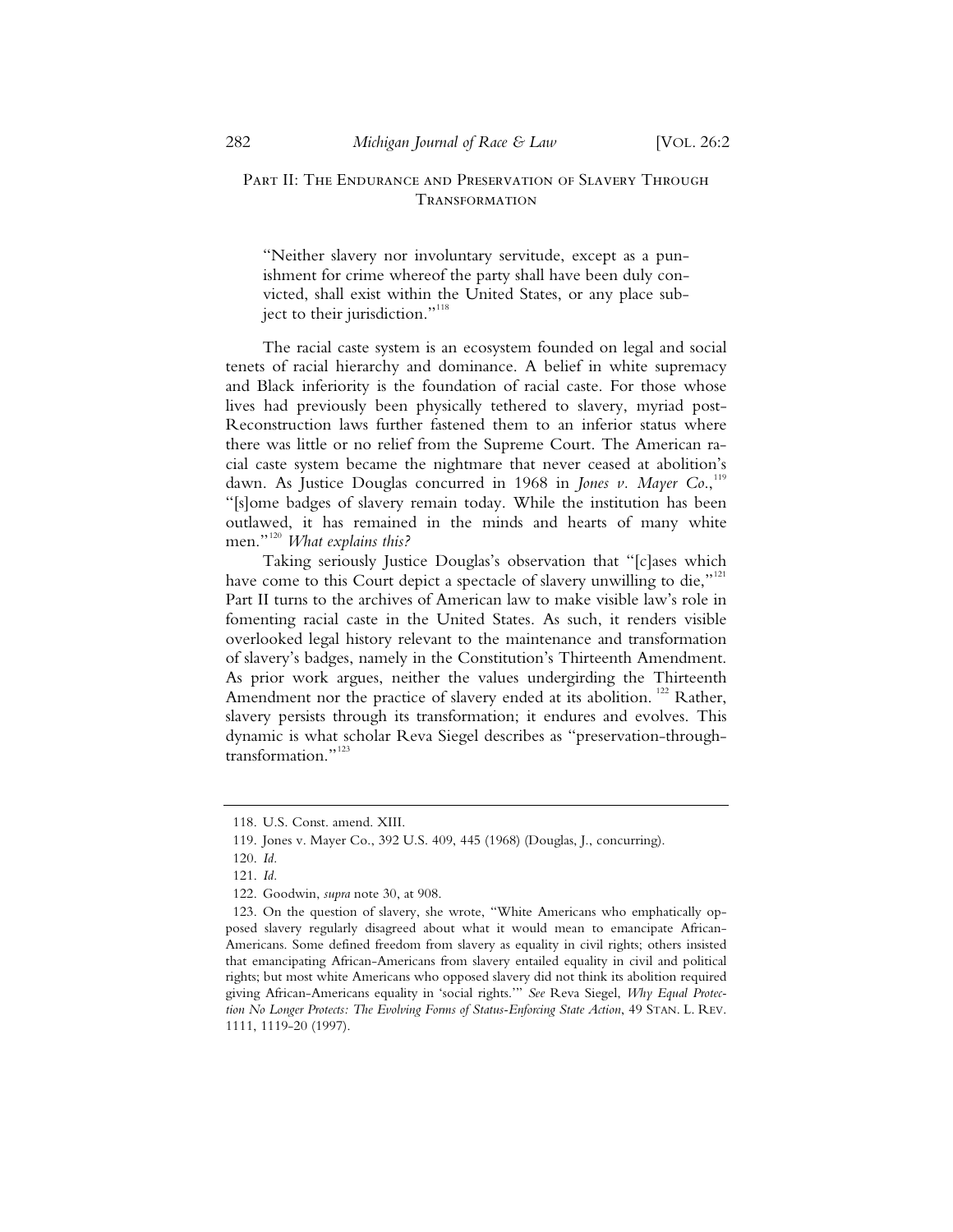Part II argues that the racial caste system is further exemplified by the Thirteenth Amendment's punishment clause, the debate about the law, and the prohibition on one form of slavery while sanctioning and preserving others. In the immediate wake of the Thirteenth Amendment's ratification, this included the reappropriation and transformation of Black labor through Black Codes, crop liens, lifetime labor, debt peonage, and apprenticeship provisions. Today, this includes prison labor that tethers America's overwhelming consumption of mass incarceration.<sup>124</sup>

#### A*. The Debate: Equality That Was Never Meant to Be*

In the United States, those at the lower rungs of society achieve social caste not only by birth status but also by laws, practices, and conditions that seek to denigrate, humiliate, embarrass, cause suffering, and otherwise interfere with dignity interests. Like the castes in other societies—such as India, famous for rendering a whole set of people "untouchable" or what became of Germany during the rise of Adolf Hitler, the Third Reich, and the Nazi occupation of government and society so too America's practices of racial caste persist beyond slavery's abolition, Reconstruction, and Jim Crow.<sup>125</sup>

Perhaps no better evidence of slavery's persistence beyond the Thirteenth Amendment is the law itself. The amendment codifies the persistence of slavery through its punishment clause. This clause, often overlooked by legal academics and therefore barely engaged in law schools, explicitly permits "slavery" and "involuntary servitude" as "punishment for crime," where the person has "been duly convicted."<sup>126</sup> At the time of its drafting, senators from slaveholding states vigilantly negotiated for a compromise to permit slavery's continuance under ratified conditions. As the punishment clause has never been repealed, the institution has survived—largely unseen—by those least affected. It remains a deleterious plague that continues to infect our democracy.

The author of the punishment clause, Senator John Brooks Henderson, an outspoken Missouri slave owner, favored adopting a constitutional amendment abolishing slavery that contained a punishment exception

<sup>124.</sup> Michele Goodwin, *We Can't Be Free Until We Fully Abolish Slavery*, APPEAL (Oct. 7, 2020), https://theappeal.org/authors/michele-bratcher-goodwin/; Kiera Feldman, *California Kept Prison Factories Open. Inmates Worked for Pennies An Hour As COVID-19 Spread*, L.A. TIMES (Oct. 11, 2020), https://www.latimes.com/california/story/2020-10-11 /california-prison-factories-inmates-covid-19.

<sup>125.</sup> *See, e.g.*, PAULI MURRAY, STATES LAWS ON RACE AND COLOR (1951).

<sup>126.</sup> U.S. CONST. amend. XIII.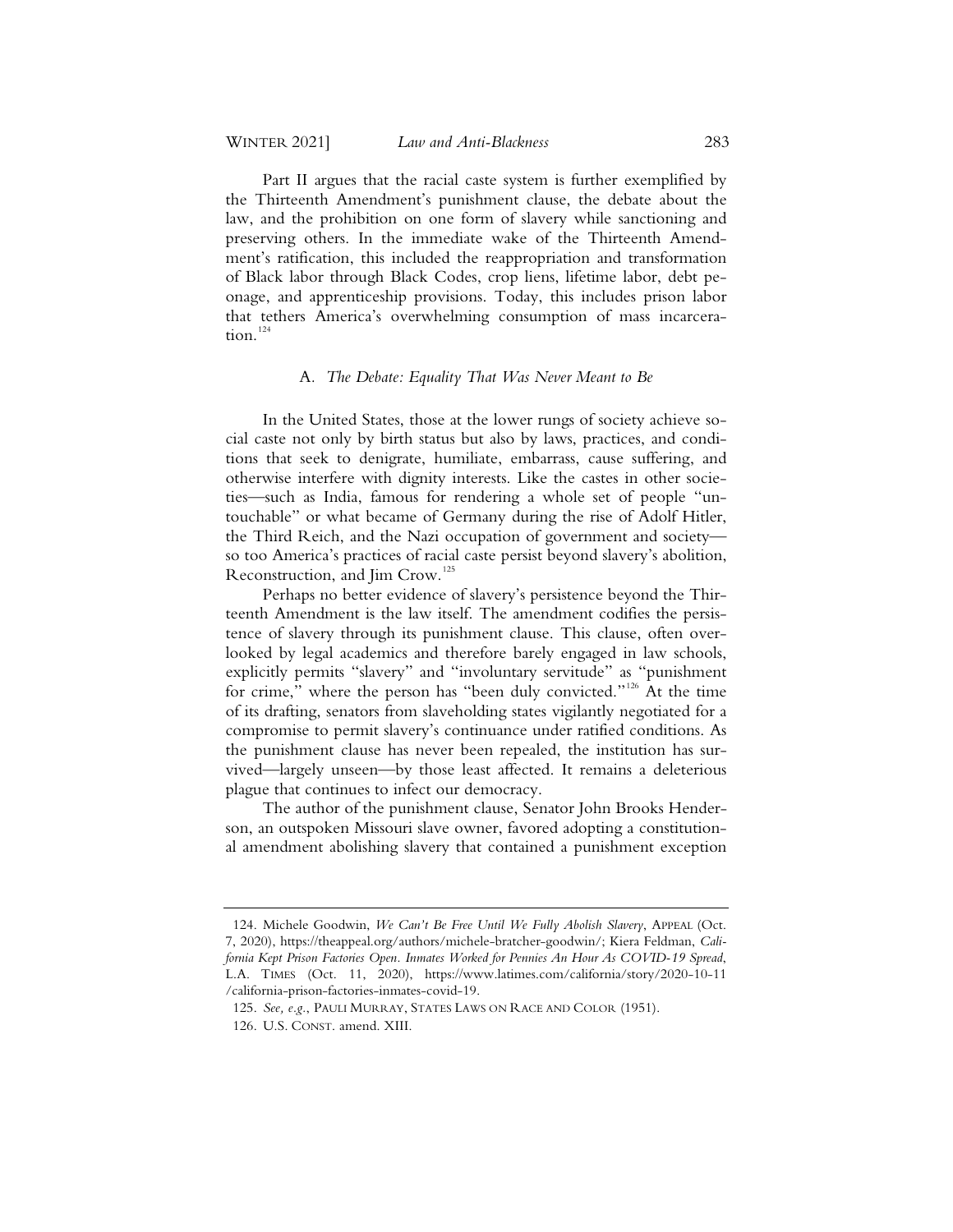similar to The Northwest Ordinance of  $1787$ .<sup>127</sup> That law prohibited slavery in the new western territory except "in the punishment of crimes whereof the party shall have been duly convicted."<sup>128</sup> Opposition to this language and efforts to introduce an even more explicit abolition of slavery that elevated the human rights of all persons proved futile.

For example, Senator Charles Sumner, a widely respected abolitionist, objected to the Punishment Clause and proposed an amendment based on France's Declaration of the Rights of Man and of the Citizen that asserted the equality of all men. His amendment stated:

All persons are equal before the law, so that no person can hold another as a slave; and the Congress may make all laws necessary and proper to carry this article into effect everywhere within the United States and the jurisdictions thereof.<sup>1</sup>

Drawing from international law, he argued, "the constitutional charter of August 1830, at the installation of Louis Philippe as king, with La Fayette by his side, contains the articles . . . placing the declaration of *equality before the law* in the front."<sup>130</sup> Senator Sumner pointed to the fact that "this article has been adopted in the charters of Belgium, Italy, Greece; so it is now a well-known expression of a commanding principle of human rights."<sup>131</sup> According to Sumner, "equality before the law" manifested "precision to that idea of human rights which is enumerated in our Declaration of Independence."<sup>132</sup>

Senators vehemently opposed to ending slavery rejected the principles outlined by Sumner. Senator Lazarus Powell spoke at length denouncing the notion that Black people were anything but property.<sup>133</sup> He rebuffed the idea that "it was ever designed by the founders of [the United States] that the Constitution of the United States should be so amended as to destroy property."<sup>134</sup> He argued, "I do not believe it is the province of the Federal Government to say what is or what is not

134. *Id.*

<sup>127.</sup> Scott W. Howe, *Slavery as Punishment: Original Public Meaning, Cruel and Unusual Punishment, and the Neglected Clause in the Thirteenth Amendment*, 51 ARIZ. L. REV. 983, 990 (2009).

<sup>128.</sup> NORTHWEST ORDINANCE, art. 6 (1787).

<sup>129.</sup> CONG. GLOBE, 38th Cong., 1st Sess. 1483 (1864).

<sup>130.</sup> *Id.* (emphasis in the original).

<sup>131.</sup> *Id.*

<sup>132.</sup> *Id.*

<sup>133.</sup> *Id.*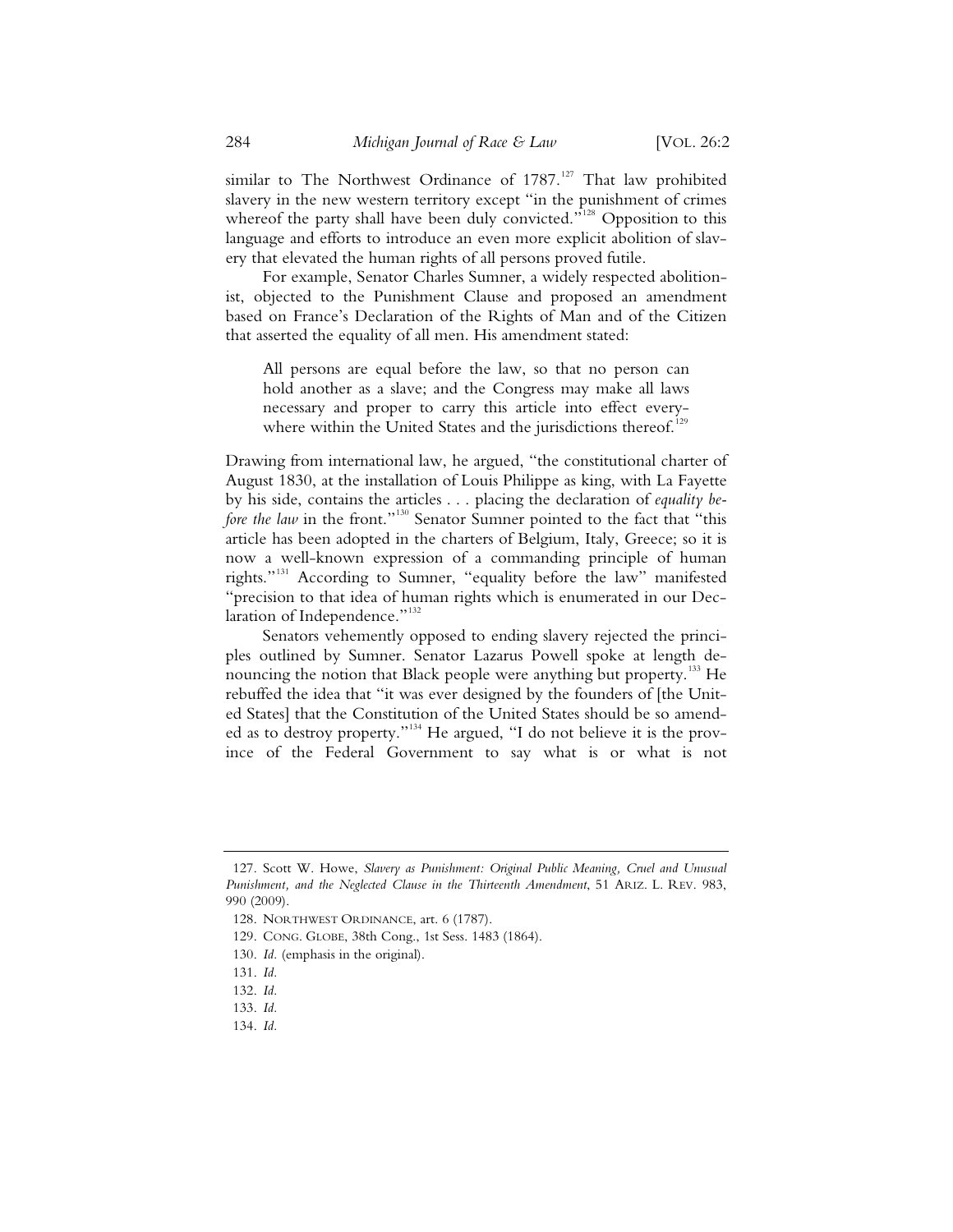property."<sup>135</sup> The province of government, according to Powell, is to 'guard, protect, and secure, rather than to destroy."<sup>136</sup>

In his complete rejection of a constitutional amendment to abolish slavery, Powell called it illogical, comparing the government's abolition of slavery to the federal government regulating "every domestic matter in the States."<sup>137</sup> Powell warned that if an amendment to abolish slavery were to succeed, Congress might next interfere with matters of "parent and child, husband and wife, and guardian and ward."<sup>138</sup> Notably, existing laws and social practices made the domestic sphere hostile for women. Marital rape was legal<sup>139</sup> and domestic violence a matter of private regard.<sup>140</sup>

In *State v. Oliver*, a North Carolina court advised that while its position had evolved: "We may assume that the old doctrine, that a husband had a right to whip his wife, provided he use a switch no larger than his thumb, is not law in North Carolina."<sup>141</sup> Still "if no permanent injury has been inflicted, nor malice, cruelty nor dangerous violence shown by the husband, it is better to draw the curtain, shut out the public gaze, and leave the parties to forget and forgive."<sup>142</sup> This was the common view. In *Abbott v. Abbott*, the court denied Mrs. Abbott the opportunity to recover for injuries sustained after a brutal beating by her husband, which required hospitalization.<sup>143</sup> The court explained the "husband and wife are one person."<sup>144</sup>

In the view of those committed to the South's enterprise, its defeat in the Civil War did little to elevate the humanity or social status of Black people. For those who clung to the economic profitability and cap-

<sup>135.</sup> *Id.*

<sup>136.</sup> *Id.*

<sup>137.</sup> *Id.*

<sup>138.</sup> *Id.*

<sup>139.</sup> In 1736, Sir Matthew Hale's highly acclaimed treatise, *Historia Placitorum Coronae, History of the Pleas of the Crown*, maintained that it was impossible for a woman to be raped by her husband. Hale proclaimed that a "husband cannot be guilty of rape" because marriage conveys unconditional consent, whereby wives have entered a binding contract and "hath given up herself in this kind unto her husband, which she cannot retract." No prior English common law articulated this standard, but Hale's new rule found broad support among parliamentarians and subsequently influenced legal developments in the British colonies and in the United States. Nearly every state legislature enacted laws that shielded husbands from criminal punishment for raping their wives (and sometimes even girlfriends). In 1993, North Carolina was the last state to rescind the marital rape exemption. SIR MATTHEW HALE, THE HISTORY OF THE PLEAS OF THE CROWN 629 (1736).

<sup>140.</sup> *Id.*

<sup>141.</sup> State v. Oliver, 70 N.C. 60, 62 (1874).

<sup>142.</sup> *Id.*

<sup>143. 67</sup> Me. 304 (1877).

<sup>144.</sup> *Id.* at 305.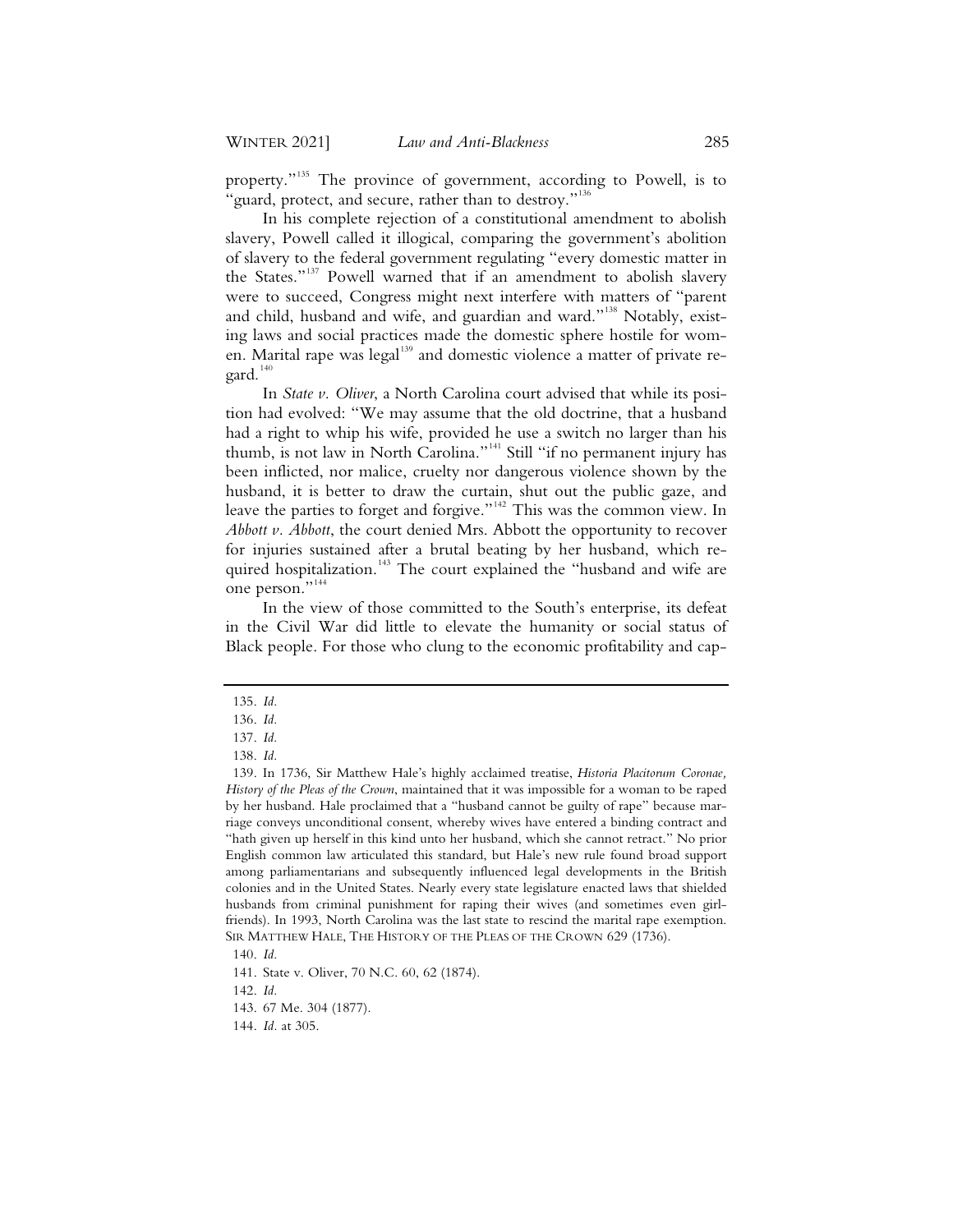italism of human slavery, the rationales for human kidnapping, trafficking, and bondage persisted. One means of keeping the ideology of slavery alive was to create the chattel in Black people. That is, slavery thrived on the notion that Black people were no different in spirit, mind, or comportment than common field stock. A belief in the humanity of enslaved persons, such as that promoted by Senator Sumner, contradicted the view proffered by Powell (that Black people lacked human status). To make himself perfectly clear, Senator Powell cautioned that if the federal government were to "strike down property in slaves, it certainly would have the right to strike down property in horses."<sup>145</sup>

In debate, Senator Sumner argued against both a lengthier amendment with the punishment clause and the revised, condensed form that currently stands. He doubted the wisdom in reproducing the "Jeffersonian ordinance" because the language was inconducive to the challenge before the government of constitutionally abolishing slavery in the wake of the Civil War.<sup>146</sup> Simply put, the language of the ordinance was "inapplicable" to the matter at hand.<sup>147</sup> He reminded Senate colleagues, "slavery in our day is something distinct, perfectly well known, requiring no words of distinction outside itself" and queried, why therefore add the punishment clause?<sup>148</sup> Not only was the language surplusage, but also it introduced "doubt" as to the Senate's intent to end slavery.

With uncanny omniscience, Senator Sumner warned, "We should consider well that the language that we adopt here in this Chamber today will in all probability be adopted by the House . . . Once having passed this body, it is substantially beyond correction."<sup>149</sup> His urge for caution likely reflected a keen understanding of the various forms of slavery. He understood the great lengths those invested in slavery would pursue to secure its continuance.

From the outset, southern lawmakers, plantation owners (sometimes one in the same), as well as northerners profiting from slavery, scored victories in Congress,<sup>150</sup> state legislatures,<sup>151</sup> and in courts to maintain slav-

<sup>145.</sup> CONG. GLOBE, 38th Cong., 1st Sess. 1483 (1864).

<sup>146.</sup> *Id.* at 1488 (explaining, "[t]here was a reason" and "habit in certain parts of the country to convict persons or doom them as slaves for life as a punishment for crime, and it was not proposed to prohibit this habit").

<sup>147.</sup> *Id.*

<sup>148.</sup> *Id.*

<sup>149.</sup> *Id.*

<sup>150.</sup> *See* Fugitive Slave Act of 1793, ch. 7, 1 Stat. 302 (repealed 1864); Fugitive Slave Act of 1850, ch. 60, 9 Stat. 462 (repealed 1864); Act of Apr. 7, 1820, ch. 19, 3 Stat. 544; Act of Mar. 6, 1820, ch. 22, 3 Stat. 545; *Records of Joint Committees of Congress, Record Group 128, 1789-1989*, NAT'L ARCHIVES (Aug. 15, 2016), https://www.archives.gov /research/guide-fed-records/groups/128.html (admitting Missouri to the Union as a "slave state," to preserve their balance of power in the federal government. "Be it enacted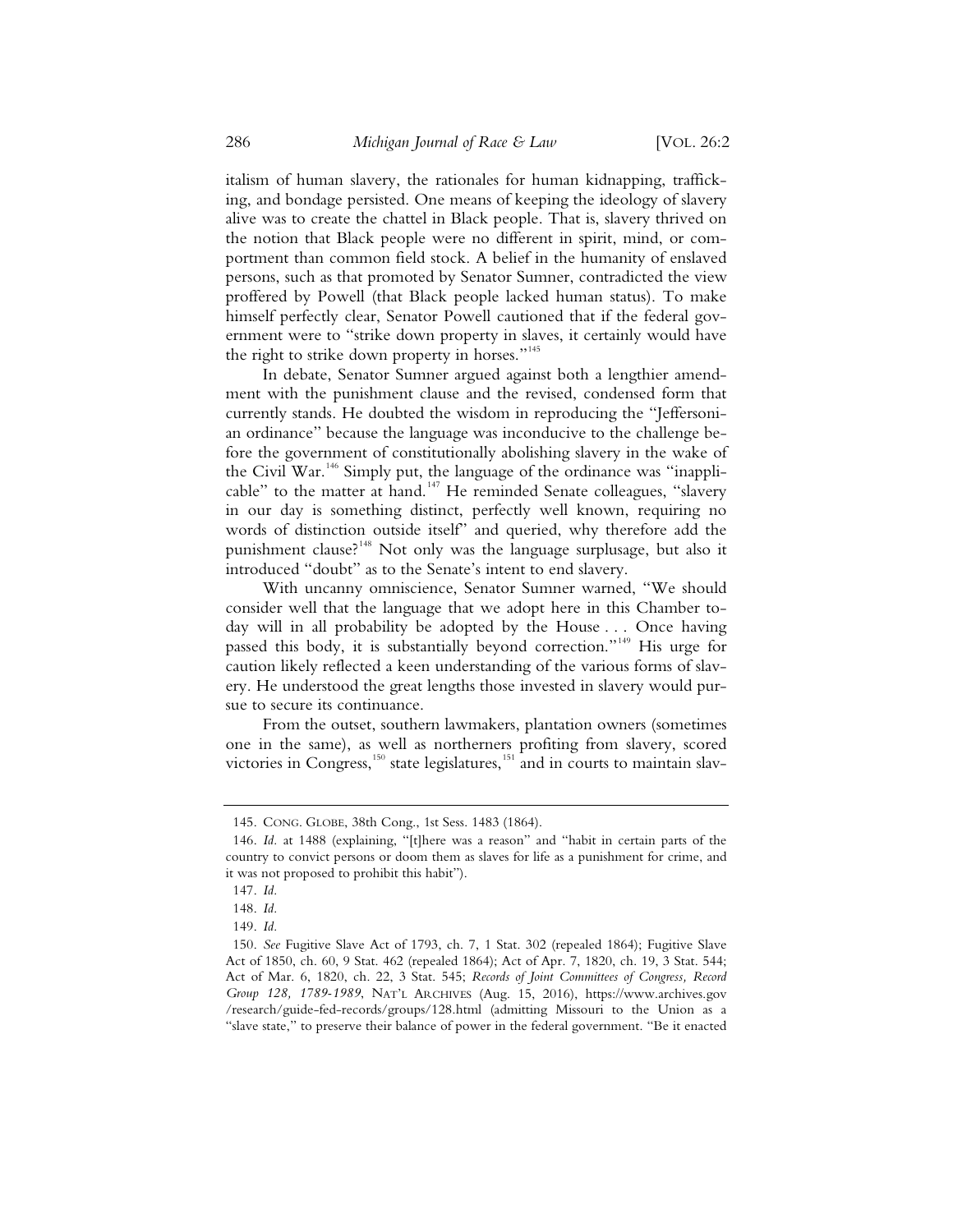ery.<sup>152</sup> American Slaveholders violated domestic and international laws in furtherance of their trade.<sup>153</sup> Meanwhile, in European cities, boycotts ensued on certain American goods, in protest of slavery.<sup>154</sup> Even though the 1807 Act Prohibiting Importation of Slaves made the continued kidnapping and importation of Africans illegal, the law was too frequently ignored.<sup>155</sup> Likely not lost on Senator Sumner was the cold reality that despite the 1807 Act, "cargoes of negroes [were] imported from Africa" regularly, according to journalists.<sup>156</sup> In 1860, mere years before Sumner took to the Senate Chambers to argue for the equality of Black peoples, the *New York Times* reported:

Several cargoes of negroes have, it is notorious, been imported from Africa within the last year, and have been distributed through the interior with greater or less publicity. The perpetrators of the offence have been well known; in fact, so far from concealing their share in it, have gloried in it. We have not yet heard of the conviction and punishment of one of them. The Federal officials have either winked at the crime,

by the Senate and House of Representatives of the United States of America, in Congress assembled, That the inhabitants of that portion of the Missouri territory included within the boundaries herein after designated, be, and they are hereby, authorized to form for themselves a constitution and state government, and to assume such name as they shall deem proper; and the said state, when formed, shall be admitted into the Union, upon an equal footing with the original states, in all respects whatsoever . . . .").

 <sup>151.</sup> See Michael E. Ruane, *Freedom and Slavery, The 'Central Paradox of American History*, WASH. POST (Apr. 30, 2019), https://www.washingtonpost.com/local/freedom-andslavery-the-central-paradox-of-american-history/2019/04/30/16063754-2e3a-11e9-

<sup>813</sup>a-0ab2f17e305b\_story.html ("In October 1705, Virginia passed a law stating that if a master happened to kill a slave who was undergoing "correction," it was not a crime. Indeed, the act would be viewed as if it had never happened.").

 <sup>152.</sup> *See generally* Dred Scott v. Sanford, 60 U.S. 393, 407 (1857); United States v. Booth, 59 U.S. 476 (1856); Prigg v. Pennsylvania, 41 U.S. 539 (1842).

 <sup>153.</sup> For example, Congress enacted the 1807 Act Prohibiting Importation of Slaves. Act Prohibiting Importation of Slaves of 1807, Pub. L. No. 9-222, Stat. 426. However, as an 1860 *New York Times* article reported, "[t]he laws are on the statute-book, and anybody who likes to obey them may do so; but any one [sic] who does not like to obey them need not." *The Slave Trade and the Election*, N.Y. TIMES, Sept. 19, 1860, at 4.

 <sup>154.</sup> Jason Rodrigues*, Lincoln's Great Debt to Manchester*, GUARDIAN (Feb. 4, 2013, 6:15 AM), https://www.theguardian.com/theguardian/from-the-archive-blog/2013/feb/04 /lincoln-oscars-manchester-cotton-abraham ("But in 1862, Lancashire mill workers, at great personal sacrifice, took a principled stand by refusing to touch raw cotton picked by US slaves.").

 <sup>155.</sup> Act Prohibiting Importation of Slaves of 1807, Pub. L. No. 9-222, Stat. 426 (1807); *The Slave Trade and the Election*, *supra* note 153.

 <sup>156.</sup> *The Slave Trade and the Election*, *supra* note 153.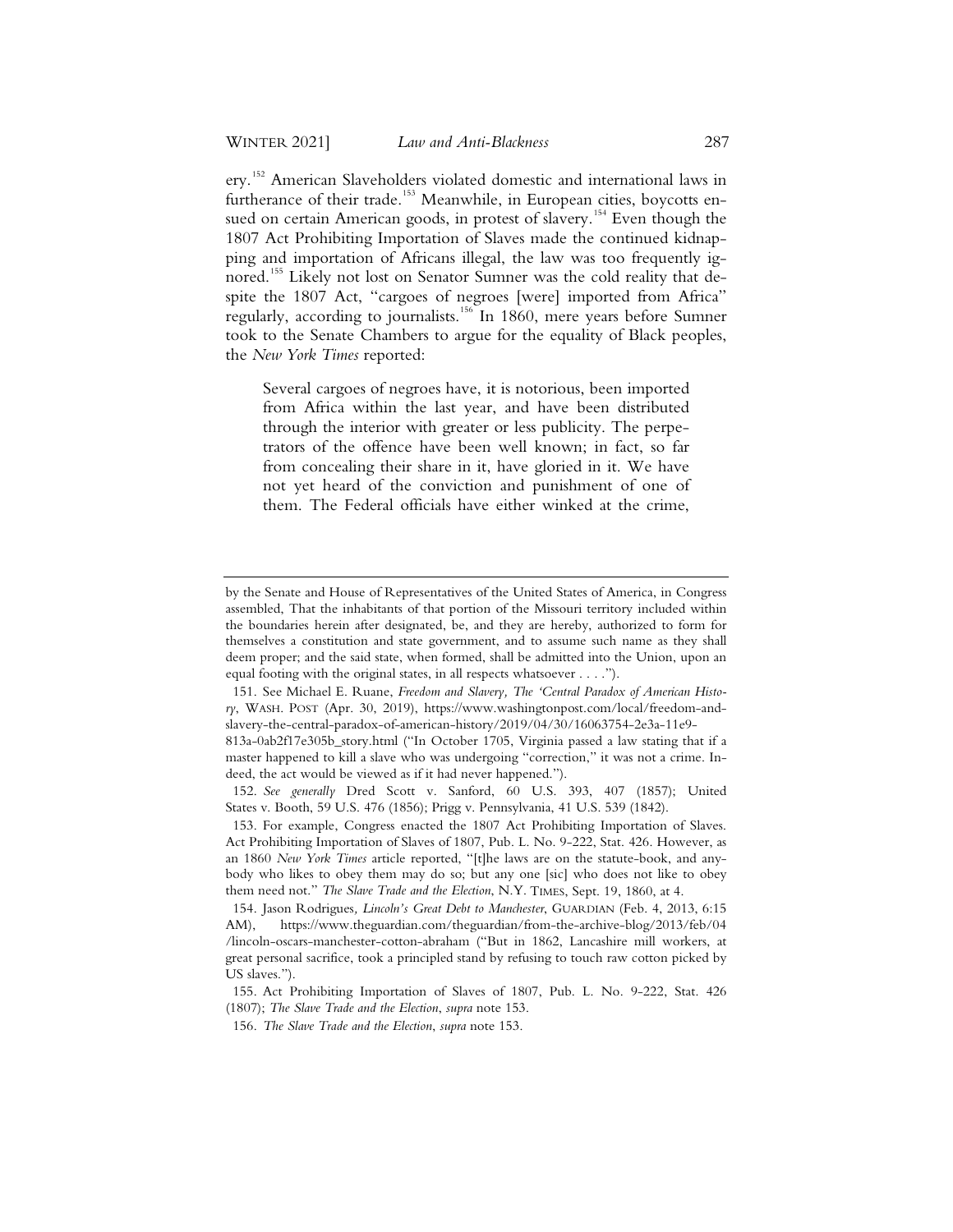or pursued it with such laxity that they might better have suffered it to pass altogether unnoticed.<sup>15</sup>

Those invested in slavery, including in the North, used violence as a means of intimidation and as a threat to maintain the institution.<sup>158</sup> Famously, Pennsylvania Hall was burned down by an anti-abolitionist mob.<sup>159</sup> In Boston, pro-slavery mobs frequently and violently interrupted meetings sponsored by abolitionists who threatened the business interests of wealthy Bostonians whose textile mills processed slave-produced goods from the South.<sup>160</sup> As a response to their reporting on the conditions of American slavery, early American press outlets, including *The Liberator,*  managed by the abolitionist William Lloyd Garrison, regularly faced attacks.<sup>161</sup>

*The Negro History Bulletin* reported on the mobs that threatened abolitionists. A 1944 article chronicled the various death threats, smashing of printing presses, and broad attempts (and successful efforts) to undermine freedom of the press.<sup>162</sup> Very likely, these incidents were not unfamiliar to abolitionists like Senator Sumner. For example, Elijah P. Lovejoy, a Presbyterian minister from Maine, was ultimately murdered defending his press. $163$ 

In 1837, a slave was accused of a serious crime and tried in the "Lynch Court" by a man named Judge Lawless. The slave was found guilty and sentenced to be burned alive. Lovejoy protested in his newspaper to no avail; and when he persisted after the slave had been executed, a mob broke in his office and smashed his printing press. He was driven out of St. Louis and moved about twenty miles up the river to Alton, Illinois where he started a similar paper known as The Alton Observer. His press was destroyed two more times, and he finally met a violent death while defending his press against a third Alton mob.<sup>164</sup>

163. Jones, *supra* note 161, at 137.

164. *Id.*

 <sup>157.</sup> *Id.*

 <sup>158.</sup> *See Pennsylvania Hall 1838*, PBS, https://www.pbs.org/wgbh/aia/part4/4p2938.html. 159. *Id.*

 <sup>160.</sup> William Lloyd Garrison & James Brown Yerrinton, LIBERATOR NEWSPAPER, January 3, 1835, https://ark.digitalcommonwealth.org/ark:/50959/9w032w563 (accessed November 23, 2020).

 <sup>161.</sup> *Id.*; *see also*, William Lawless Jones, *Mob Violence Against Abolitionists in The South*, 7 NEGRO HIST. BULL. 134 (March 1944).

 <sup>162.</sup> W. Sherman Savage, *A Defense of the Freedom of the Press*, 8 NEGRO HIST. BULL. 31, 31–33, 41–43 (Nov. 1944).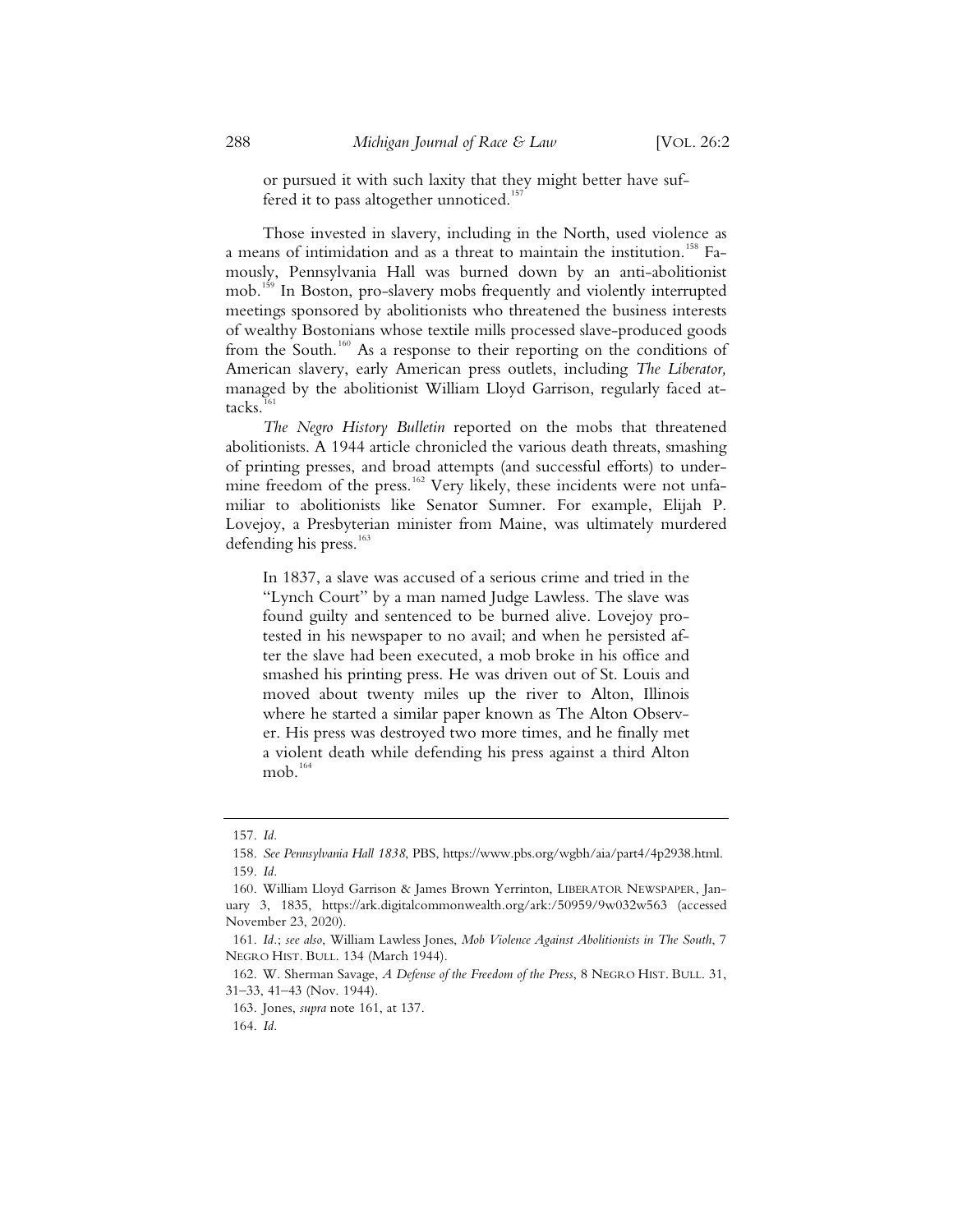If not for strange social and political resistance to unpacking America's history of enslavement, it would appear almost obvious that advocates of slavery embraced and shrewdly deployed violence, mastering not only tools of brawn, but also political and economic power. Their political influence, and pressure to maintain an iron grip on chattel slavery, proved successful. As history records, this included their advocacy for the Congressional enactment of Fugitive Slave laws of 1793<sup>165</sup> and 1850, which not only returned many who had escaped from slavery, but also contributed to the kidnapping of free or freed persons into slavery.<sup>166</sup>

Notably, Senator Sumner's determination to incorporate language that "all persons are equal" into the Thirteenth Amendment failed. He firmly corrected Senator Howard, who persisted in describing the Sumner amendment as emphasizing "freedom" rather than "equality." Several times, Senator Sumner responded, "it is equal," to which Senator Howard replied, the distinction between being free and being equal is "immaterial," and "utterly insignificant."<sup>167</sup> However, the difference between the language of freedom versus equality in the Thirteenth Amendment was no less important than what colonists fought for against the British or drafted into the Declaration of Independence.

The debate about equality, freedom, and the Punishment Clause in the Thirteenth Amendment reveals two concerns. First, even senators opposed to slavery indicated discomfort with the concept of Black people being equal in stature and law to white people. Second, equality baked into the Constitution interfered with patriarchal norms and power relationships between men and women, husbands and wives. Senator Howard spoke to the anticipated dangers: "I suppose before the law a woman

That any person who shall knowingly and willingly obstruct or hinder such claimant, his agent, or attorney, in so seizing or arresting such fugitive from labor, or shall rescue such fugitive from such claimant, his agent or attorney, when so arrested pursuant to the authority herein given and declared; or shall harbor or conceal such person after notice that he or she was a fugitive from labor, as aforesaid, shall, for either of the said offences, forfeit and pay the sum of five hundred dollars. Which penalty may be recovered by and for the benefit of such claimant, by action of debt, in any Court proper to try the same, saving moreover to the person claiming such labor or service his right of action for or on account of the said injuries, or either of them.

 <sup>165.</sup> Fugitive Slave Act of 1793, ch. 7, 1 Stat. 302 (repealed 1864). Section 4's penalty clause was drafted to impose significant penalties such as to dissuade even the staunchest abolitionist from providing aid to persons fleeing slavery:

*Id.*; *see also* Prigg v. Pennsylvania, 41 U.S. 539 (1842); RICHARD BELL, STOLEN: FIVE FREE BOYS KIDNAPPED INTO SLAVERY AND THEIR ASTONISHING ODYSSEY HOME (2019).

 <sup>166.</sup> Fugitive Slave Act of 1850, ch. 60, 9 Stat. 462 (repealed 1864).

 <sup>167.</sup> CONG. GLOBE, 38th Cong., 1st Sess. 1488 (1864).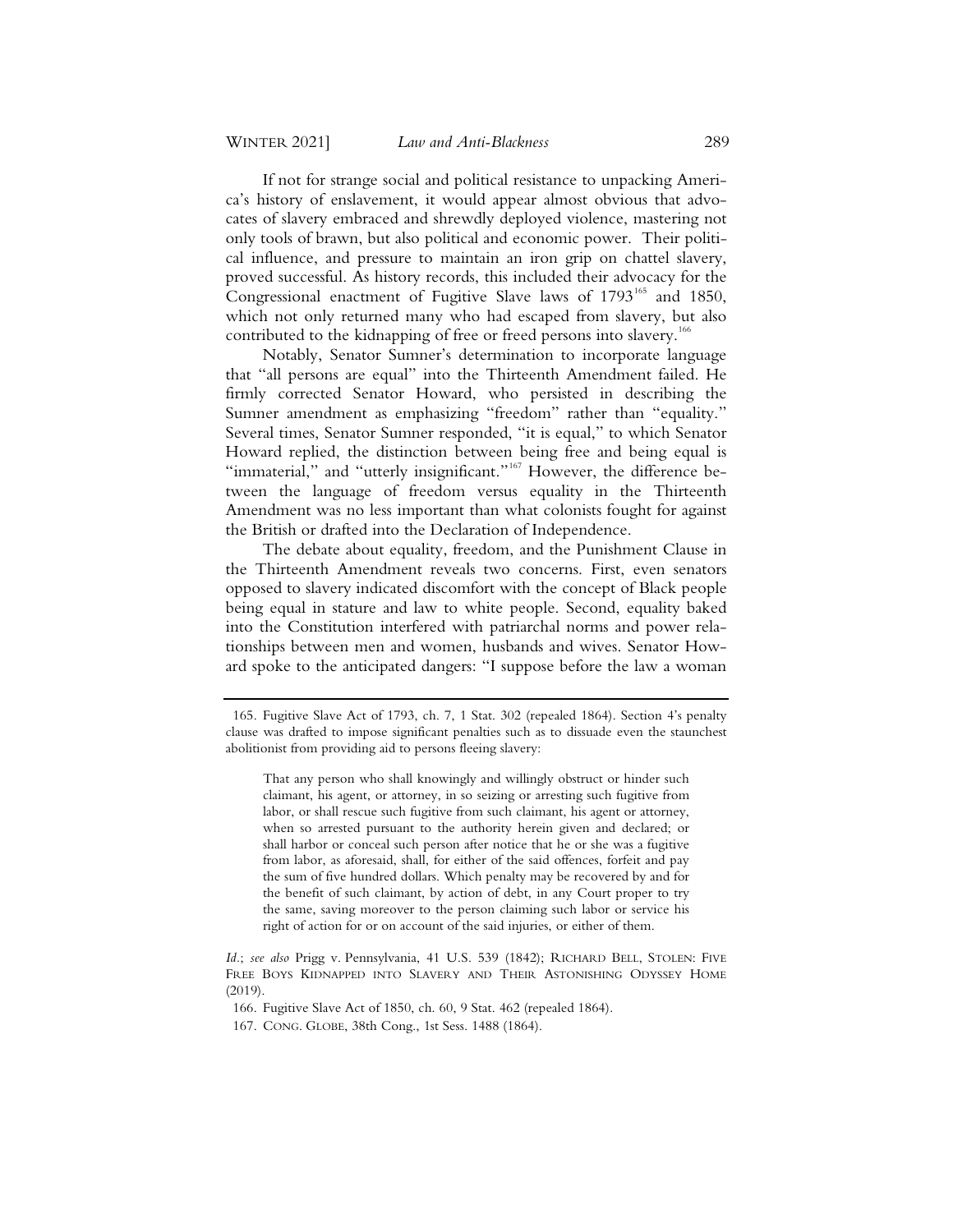would be as free as a man. A wife would be equal to her husband and as free as her husband before the law."<sup>168</sup> In essence, early attempts to establish Black people's equality under the law suffered because of the threat of dislodging male dominance domestically and the dismantling of a racialized monopoly on power.

Before the debate ended, Senator James Alexander McDougall of California offered an impassioned defense on the importance of equality, explaining, "I shall not be set down in any place by any man as a person who does not love freedom in all its forms."<sup>169</sup> He argued, "I do not believe that from Maine, Vermont, or New Hampshire, or Massachusetts, or Connecticut, or Rhode Island . . . there comes a man who is more attached to the establishment and maintenance of free institutions than I am myself."<sup>170</sup> He was a contemporary of Abraham Lincoln, had practiced law in Illinois, and by historical counts, he and Lincoln were friends. However, on the question of equality or freedom for the formerly enslaved, he made three key arguments worth observing.

First, he offered a warning that Black people might be better off enslaved than free, because of the "vices" and "violence" that might arise in white people objecting to their freedom.<sup>171</sup> He warned that a policy granting freedom "will ingulf [sic] them. It is as simple a truth as has ever been taught by history."<sup>172</sup> Clearly a strange and troubling argument that Black people should not gain freedom because it might stir anger and violence in white Americans - that nevertheless proved prescient. Interestingly, McDougall did not urge or suggest a political (or criminal) response to this real threat of violence. Ratification of the Thirteenth Amendment ended one form of slavery and transformed it into another.

Under constant surveillance and criminal law traps, conditions of slavery returned for many Black people in the form of convict leasing, peonage, Black Codes, and even refined apprenticeship laws designed to literally kidnap Black children from their parents and hold them in service for up to twenty years. As well, post-Reconstruction witnessed the birth and rise of the Ku Klux Klan; rampant lynching throughout the United States, which included targeting Black women and children; and the introduction of Jim Crow policies.

Second, even as a friend of "freedom" and "equality," Senator McDougall, like others in the non-slaveholding class, believed in the racial caste system embedded in U.S. law and baked into the fabric of our nation. Lauded as a gifted orator, he took the floor warning that "the Af-

172. *Id.*

<sup>168.</sup> *Id.*

<sup>169.</sup> *Id.* at 1490.

<sup>170.</sup> *Id.*

<sup>171</sup>. *Id.*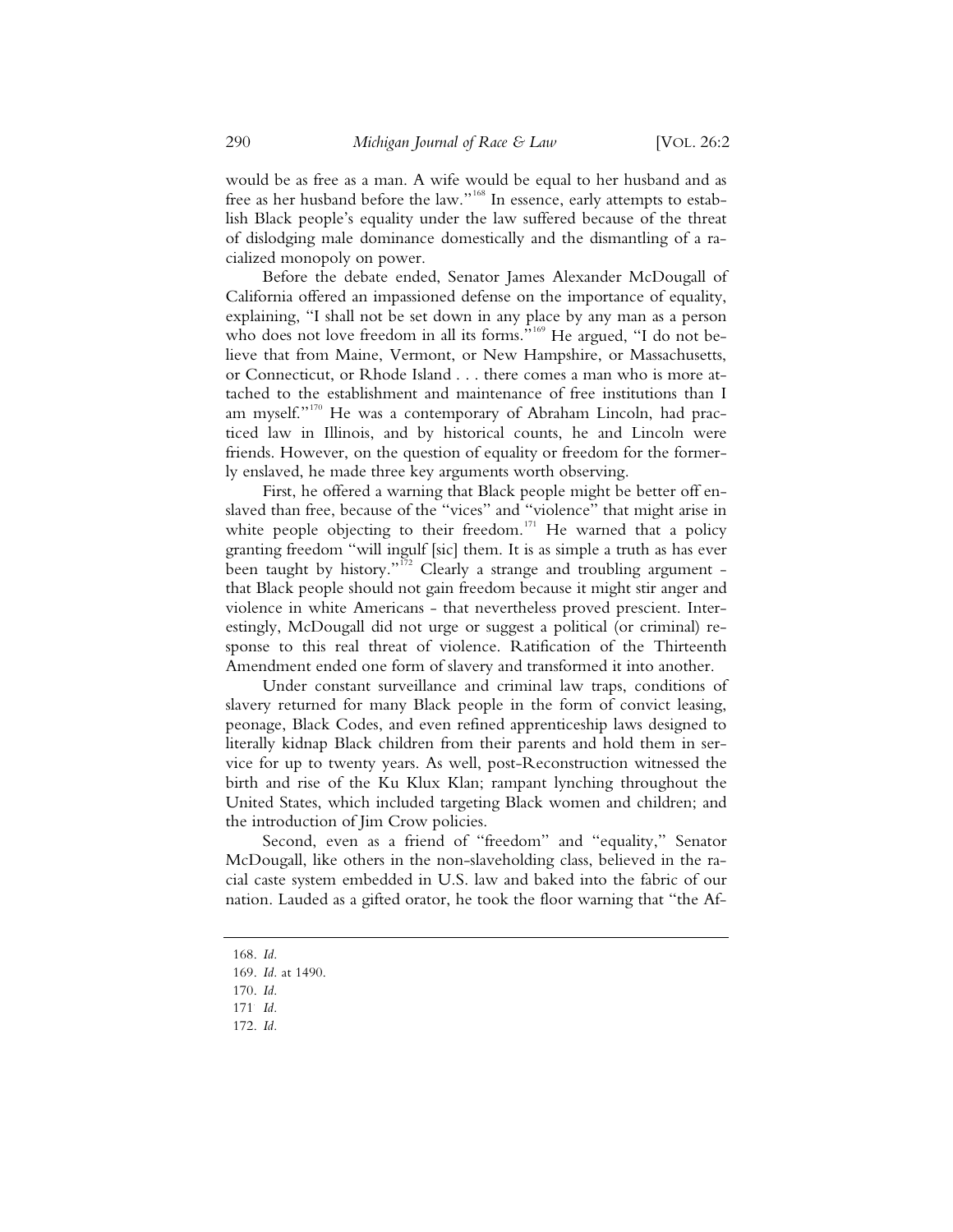rican race and the Europeans are different."<sup>173</sup> He claimed "it as a fact established by science that the eighth generation of the mixed race formed by the union of the African and European cannot continue their species."<sup>174</sup> Rich with eugenics imagery and citing no evidence, he appealed to fellow senators, "quadroons have few children; with octoroons reproduction is impossible."<sup>175</sup> According to him, "it establishes as a law of nature that the African has no proper relation to the European, Caucasian blood."<sup>176</sup>

Third, to the extent that the seeds of the racial caste system grew deeply in southern soil, so too did its roots reach the aquifers in the north. Even while Black people found safe harbors in certain northern towns, racism and white supremacy also persisted in northern colonies, territories, and states. According to Senator McDougall, the formerly enslaved would be destined to life in the South, "where they belong,"<sup>177</sup> and not necessarily in the north where those of his class built their lives. According to McDougall, "nature" may well "revolt" at Black people's freedom and equality*.* <sup>178</sup> He along with Senators Davis, Hendricks, Powell, Riddle, and Saulsbury voted against the Thirteenth Amendment.<sup>179</sup>

### B*. Preservation of Slavery Through Transformation: Making Convicts of Freed People*

There is no denying the articulated opposition to slavery in legislatures, courts, and society generally in the United States. Yet, despite "repeated condemnation of slavery," such united opposition to the practice "may instead function to exonerate practices contested in the present, none of which looks so unremittingly 'evil' by contrast."<sup>180</sup> Thus, if the first American history of slavery preceded 1865, the second wave began at the dawn of the Thirteenth Amendment's ratification.

The Thirteenth Amendment's final version emerged from the Senate Judiciary Committee with Senator Henderson's language, permitting both involuntary servitude and perpetual slavery as constitutionally sanctioned punishments for committing crimes. By the end of 1865, Southern states enacted numerous "Black Codes," criminal laws that *only* ap-

- 173. *Id.*
- 174. *Id.*
- 175. *Id.*
- 176. *Id.*

<sup>177.</sup> *Id.*

<sup>178.</sup> *Id.*

<sup>179.</sup> *Id.*

<sup>180.</sup> *See* Siegel, *supra* note 123, at 1113.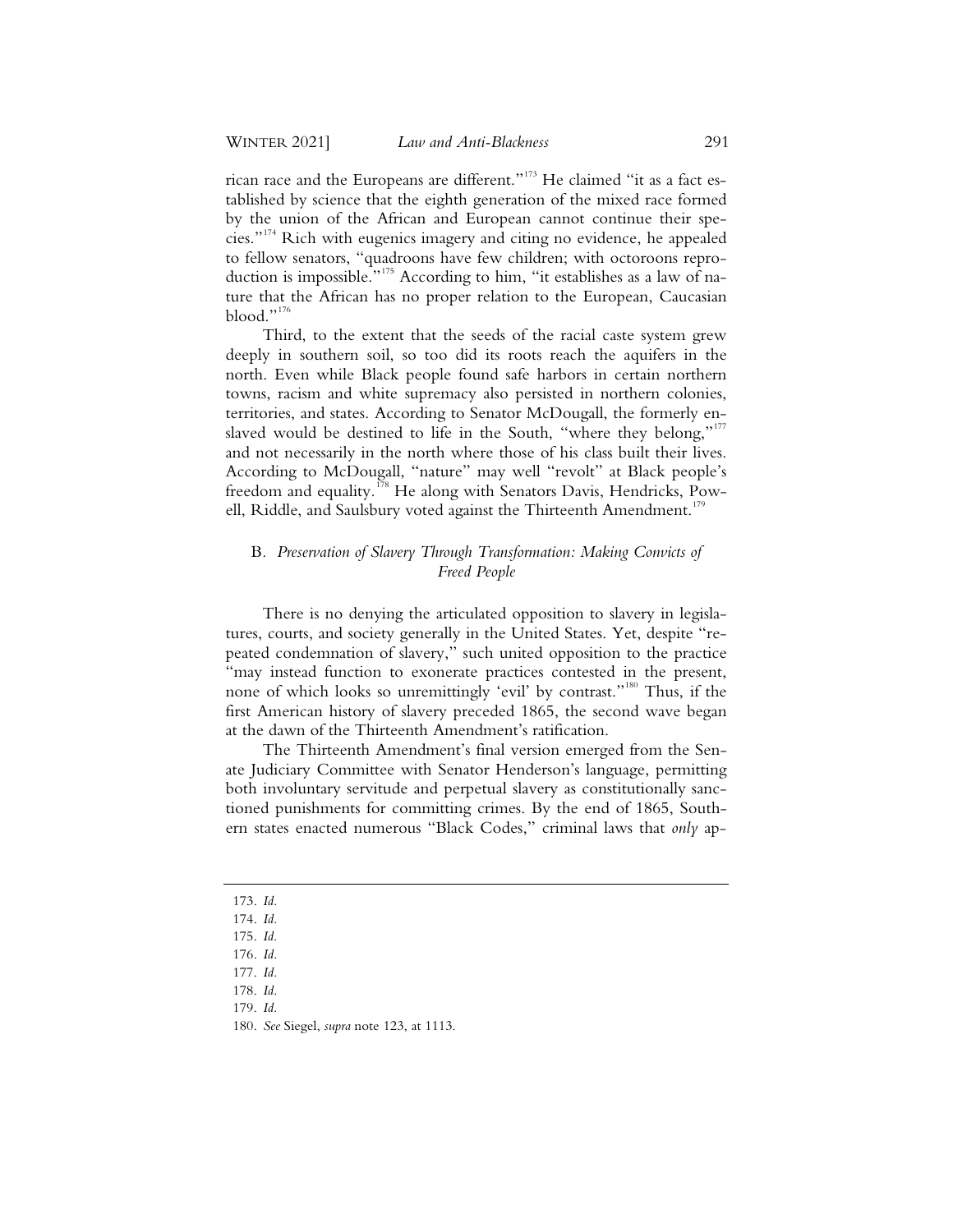plied to "Blacks and Mullatoes."<sup>181</sup> As Herbert Hill explained, "proliferation of infamous Black Codes and Jim Crow laws conspired to deliver newly freed blacks to the statutory status of nonslaves but not to the equal rights of American citizenship; they were still the bondsmen of subjugation and exploitation."182 In other words, the Thirteenth Amendment's textual abolition of slavery did not reach the lived conditions of Black people. Southerners could in fact, as they did, oppose slavery and practice it at the same time under a new guise sanctioned by Congress under the Punishment Clause.

As Part II.B briefly demonstrates in this Article, and as chronicled in greater detail elsewhere,<sup>183</sup> although Black peoples' previous condition of servitude was textually abolished by the 1865 ratification of the Thirteenth Amendment, the vestiges of slavery lingered and transformed, buttressed by law, further instantiating racial inequality. History offers two accounts regarding the abolition of American slavery. The first is that with the December 19, 1865 ratification of the Thirteenth Amendment, slavery in the United States ended, opening a new period of reconstructing the Union. This version of legal history is, for the most part, what law professors teach their students and largely forms social, political, and academic understanding in the United States.<sup>184</sup>

Others believe President Lincoln's wartime Emancipation Proclamation Act liberated all Black people. This is an enduring error in the popular annals of slavery. Those who take this view fail to understand that states conciliatory toward and willing to join the Union were not obliged to end slavery in their territories.<sup>185</sup> Without Congressional action at the conclusion of the Civil War, those states would be permitted to legally enforce slavery and continue life as before. As most Americans understand it, either through the Emancipation Proclamation or the Thirteenth Amendment, slavery ended. Simply put, this theory that slavery died with Lincoln's Emancipation Proclamation is an error.

 <sup>181.</sup> *See* Goodwin, *supra* note 30, at 937; *see, e.g.*, HERBERT HILL, BLACK LABOR AND THE AMERICAN LEGAL SYSTEM 13-15 (1985).

 <sup>182.</sup> *See, e.g.*, HILL, *supra* note 181, at 13–15.

 <sup>183.</sup> *See* Goodwin, *supra* note 30, at 933–51.

 <sup>184.</sup> Angela F. Chan, *America Never Abolished Slavery*, HUFFINGTON POST (May 2, 2015), https://www.huffingtonpost.com/angela-f-chan/america-never-abolished-slaveryb\_6777420.html ("This past Black History Month, millions of students were told the story of how America abolished slavery 150 years ago with ratification of the 13th Amendment.").

 <sup>185.</sup> ALEXANDER TSESIS, THE THIRTEENTH AMENDMENT AND AMERICAN FREEDOM 36 (2004); MICHAEL VORENBERG, FINAL FREEDOM, THE CIVIL WAR, THE ABOLITION OF SLAVERY, AND THE THIRTEENTH AMENDMENT 47 (2001) (as a wartime measure, slavery would not be prohibited after the war).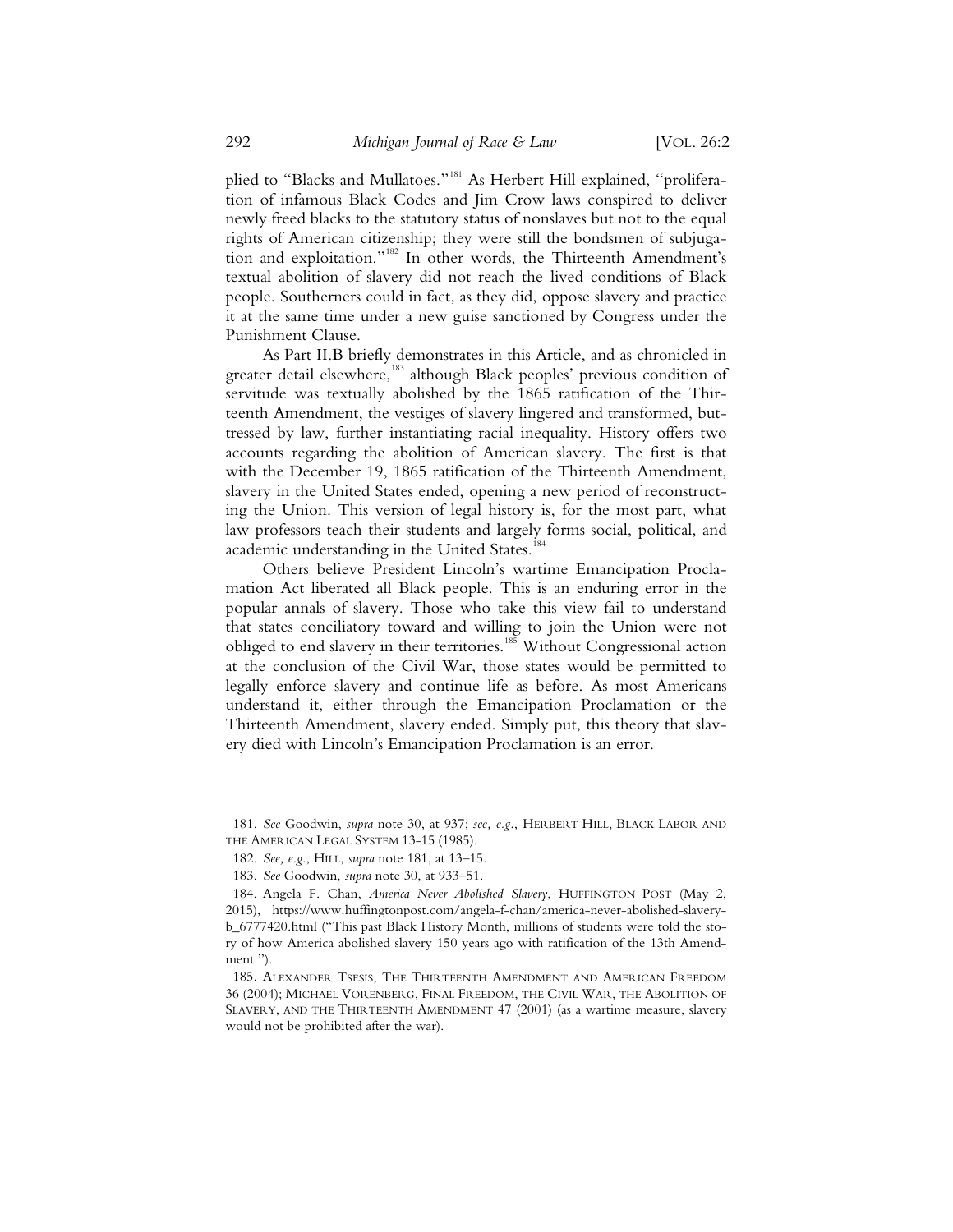Another view is that slavery never ended. Rather, it transformed as new means to exploit Black labor emerged, evolving perhaps several times.<sup>186</sup> As I have previously stated, this reading of slavery is more complicated and likely confounding to some; after all, the Thirteenth Amendment served as a vehicle for freedom. For example, after 1865, no Black child in the United States could be born into slavery nor designated the property of her parents' "master." Even as some Black people may have labored in the same fields as before—perhaps under the direction of people who previously claimed ownership of them—at least from a federal policy perspective, pay was expected and often resulted. Moreover, by the plain language of the Thirteenth Amendment, Black people who were not convicted of crimes were "free" persons. For these reasons, the story of slavery's end in 1865 seems more than logical and a hopeful reading about the potential of the United States to confront its racial past and extinguish the badges of slavery for good. After all, the goal of the 38th Congress was to abolish slavery, even if equality could not be agreed upon. $1$ 

The reality, however, is that Southern lawmakers contrived to suspend and undermine the new freedom accorded to the class of previously enslaved Black people before the Thirteenth Amendment's December ratification. Between April 8, 1865, the date of the Senate vote, until and even after ratification in December 1865, southern lawmakers expended great energy innovating myriad laws and provisions to render newly freed Black people vulnerable to the Thirteenth Amendment's Punishment Clause.<sup>188</sup> As such, the bandage of the Thirteenth Amendment was snatched off the wounds of slavery before the scars ever healed.<sup>189</sup>

Southern lawmakers reframed, retooled, and resuscitated slavery, drafting a new blueprint that included designs on criminal statutes, Black  $\text{Codes}^{190}$  and the introduction of convict renting and leasing, which

 <sup>186.</sup> *See generally* DOUGLAS BLACKMON, SLAVERY BY ANOTHER NAME: THE RE-EN-SLAVEMENT OF BLACK AMERICANS FROM THE CIVIL WAR TO WORLD WAR II (2008) (discussing the growth and use of the convict lease system from the American Civil War to World War II); Tamar R. Birckhead, *The New Peonage*, 72 WASH. & LEE L. REV. 1595, 1630 (2015) (arguing that the "new peonage," reflects reconfiguration of the state judicial systems in the American South, following the Civil War, which ensnared Black people into cyclical coerced labor systems that now reemerge in the myriad ways, including through various court fines and fees.).

 <sup>187.</sup> Cong. Globe, 38th Cong., 1st Sess. 1490 (1864).

 <sup>188.</sup> EDWARD MCPHERSON, THE POLITICAL HISTORY OF THE UNITED STATES OF AMERICA DURING THE PERIOD OF RECONSTRUCTION, 7, 31 (1875).

 <sup>189.</sup> W.E.B. DUBOIS, BLACK RECONSTRUCTION IN AMERICA: AN ESSAY TOWARD A HISTORY OF THE PART WHICH BLACK FOLK PLAYED IN THE ATTEMPT TO RECONSTRUCT DEMOCRACY IN AMERICA 1860-1880, at 128–81 (1956).

 <sup>190.</sup> *See, e.g.*, THEODORE BRANTNER WILSON, THE BLACK CODES OF THE SOUTH 41 (1965) (addressing the expansive "anti-free-Negro" legislation and extra-legal customs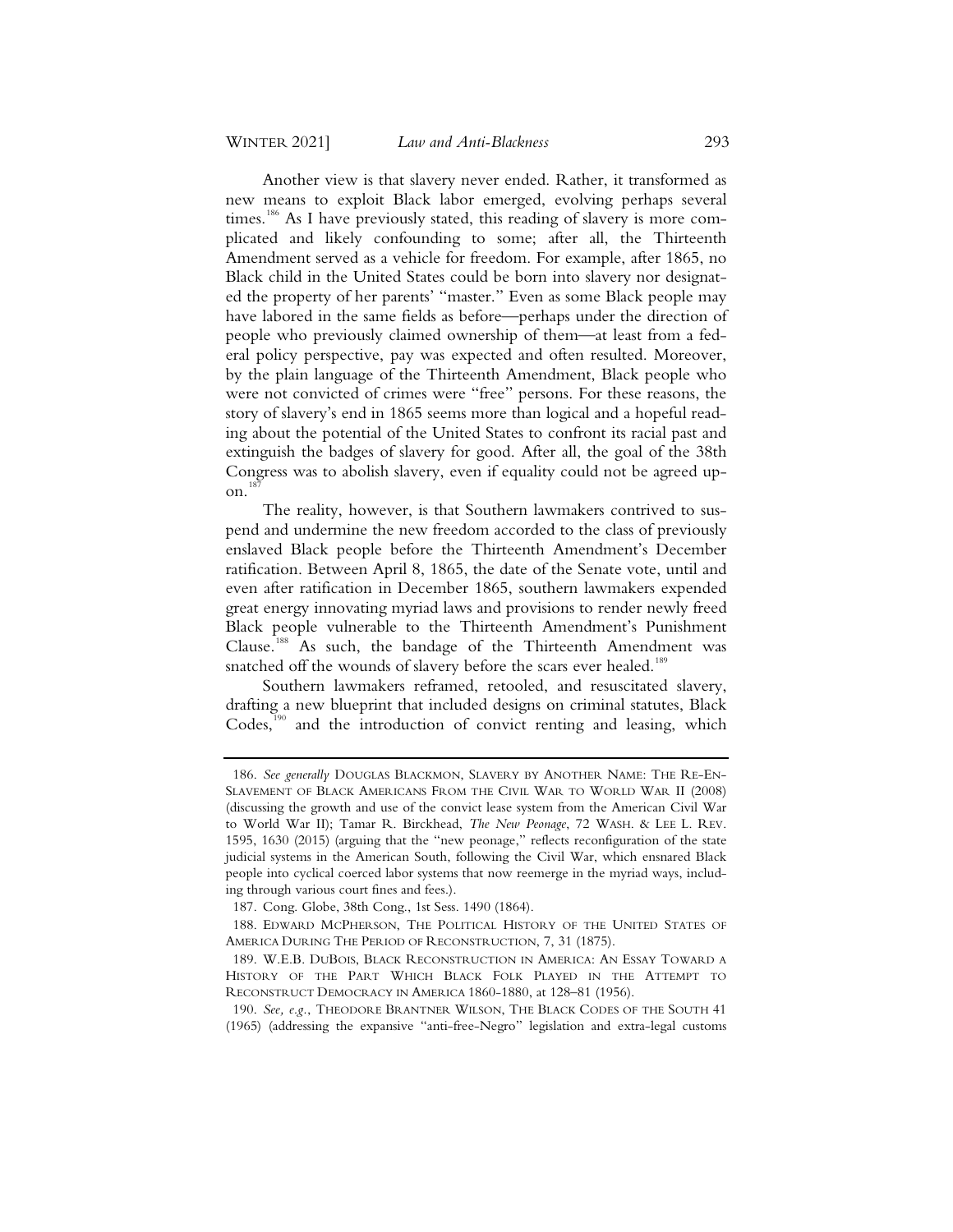could span decades for minor offenses.<sup>191</sup> These systems supplied cheap labor to coal mines and railways and drove this expansion of slave labor in the Southern economy.<sup>192</sup> According to William Warren Rogers and Robert David Ward, the new penal codes in effect after ratification of the Thirteenth Amendment contained "infamous 'Black Codes' that discriminated against the newly [freed slaves], and resembled the 'Slave Codes' of antebellum days."<sup>193</sup> They explain,"[m]ost importantly, the new code enabled county courts to hire out vagrants, mostly blacks, to work out their sentences," and as a result, "[w]orking for the county became the punishment for a number of offenses."<sup>194</sup>

Persons guilty of felonies were sent to the state penitentiary, while the county jails housed those convicted of misdemeanors plus costs. From there the prisoners could be leased for "hard labor" either within the county or elsewhere. The Black Codes . . . remained an accepted and defended mode of punishment and profit.<sup>195</sup>

A commitment to the solidification of the racial caste system is reflected in Black Codes. According to Eric Foner, "[v]irtually all the former Confederate states enacted sweeping vagrancy and labor contract laws, supplemented by 'antienticement' measures punishing anyone offering higher wages to an employee already under contract."<sup>196</sup> Throughout the south, Black Codes were common, calling for "hard labor" and fines for what amounted to existing in southern towns. In 1876, a mere decade following ratification of the Thirteenth Amendment, the Georgia legislature enacted a law that authorized prison officials to lease inmates for twenty years at the price of  $$500,000$ .<sup>197</sup> The law unmistakably targeted Black people, even though it did not do so explicitly in the language of

and practices that thwarted freedom for Black people, reducing them to the status experienced before the Civil War).

<sup>191.</sup> William Andrew Todd, *Convict Lease System*, NEW GA. ENCYCLOPEDIA: HISTORY AND ARCHAEOLOGY (Dec 12, 2005), William Andrew Todd, *Convict Lease System*, NEW GA. ENCYCLOPEDIA: HISTORY AND ARCHAEOLOGY (Dec 12, 2005) [https://perma.cc /GVJ5-H6VZ].

<sup>192.</sup> *See, e.g.*, William Warren Rogers & Robert David Ward, *The Convict Lease System in Alabama*, *in* THE ROLE OF CONVICT LABOR IN THE INDUSTRIAL DEVELOPMENT OF BIRMINGHAM 1 (1998).

<sup>193.</sup> *Id.* at 1.

<sup>194.</sup> *Id.*

<sup>195</sup>*. Id.*

<sup>196.</sup> ERIC FONER, RECONSTRUCTION: AMERICA'S UNFINISHED REVOLUTION 1863- 1877, at 200-01 (1988).

<sup>197.</sup> Todd, *supra* note 191.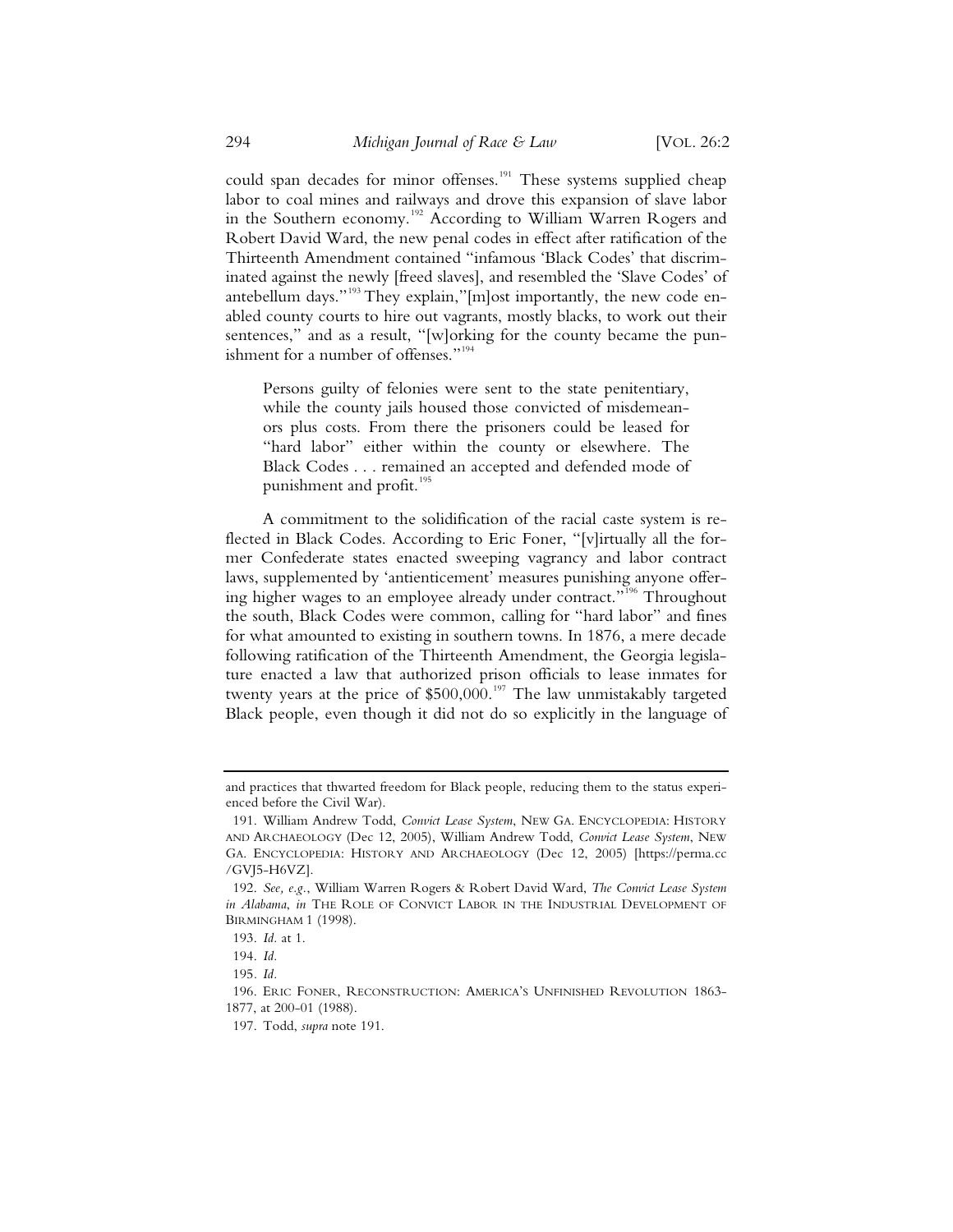the statute. In 1878, Georgia leased out 1,239 prisoners for labor: 1,124 were Black.<sup>1</sup>

In Orlando, Florida, a city ordinance provided "any person or persons who shall stand or gather on any sidewalk in the city of Orlando in such a manner as to obstruct the passage of persons along such sidewalk, shall, upon conviction, be fined in the sum of five dollars or be imprisoned in the calaboose for five days at hard labor."<sup>199</sup> Similarly, in Alabama, lawmakers made it a crime for "free negroes and mulattoes" to assemble in a disorderly manner.<sup>200</sup> Another Alabama code stated that Black people employed by farmers "shall not have the right to sell any corn, rise, [sic] peas, wheat, or other grains, any flour, cotton, fodder, hay, bacon, fresh meat of any kind, poultry of any kind, animal of any kind."<sup>201</sup> This law, although enacted after the Thirteenth Amendment's ratification and the abolition of slavery, referenced "masters" in relation to Black laborers.<sup>202</sup>

Likewise, Mississippi legislators established a series of Black Codes associated with vagrancy. They imposed inordinate fines of \$150 for the equivalent of what today would be misdemeanor violations.<sup>203</sup> If the fines could not be paid, the Mississippi codes provided that:

[A]ll fines and forfeitures collected under the provisions of this act shall be paid into the county treasury for general county purposes; and in case any freedman, free Negro, or mulatto shall fail for five days after the imposition of any fine or forfeiture upon him or her for violation of any of the provisions of this act to pay the same, that it shall be, and is hereby made, the duty of the sheriff of the proper county to hire out said freedman, free Negro, or mulatto to any person who will, for the shortest period of service, pay said fine or forfeiture and all costs.<sup>204</sup>

Children were not spared the racial caste system. Even though they were born free, they too could be reduced to slavery before reaching puberty. According to Douglas Blackmon, "[i]n the immediate wake of emancipation, the Alabama legislature swiftly passed a measure under which the orphans of freed slaves, or the children of blacks deemed inad-

<sup>198.</sup> Fletcher M. Green*, Some Aspects of the Convict Lease System in the Southern States*, 31 ESSAYS S. HIST. 120 (1949).

<sup>199.</sup> Carter v. State*,* 22 Fla. 553, 558 (Fla. 1886).

<sup>200.</sup> Withers v. Coyles, 36 Ala. 320, 326 (Ala. Sup. Ct. 1860).

<sup>201.</sup> MCPHERSON, *supra* note 188, at 35.

<sup>202</sup>*. Id.*

<sup>203.</sup> *Id.*

<sup>204.</sup> *Id.*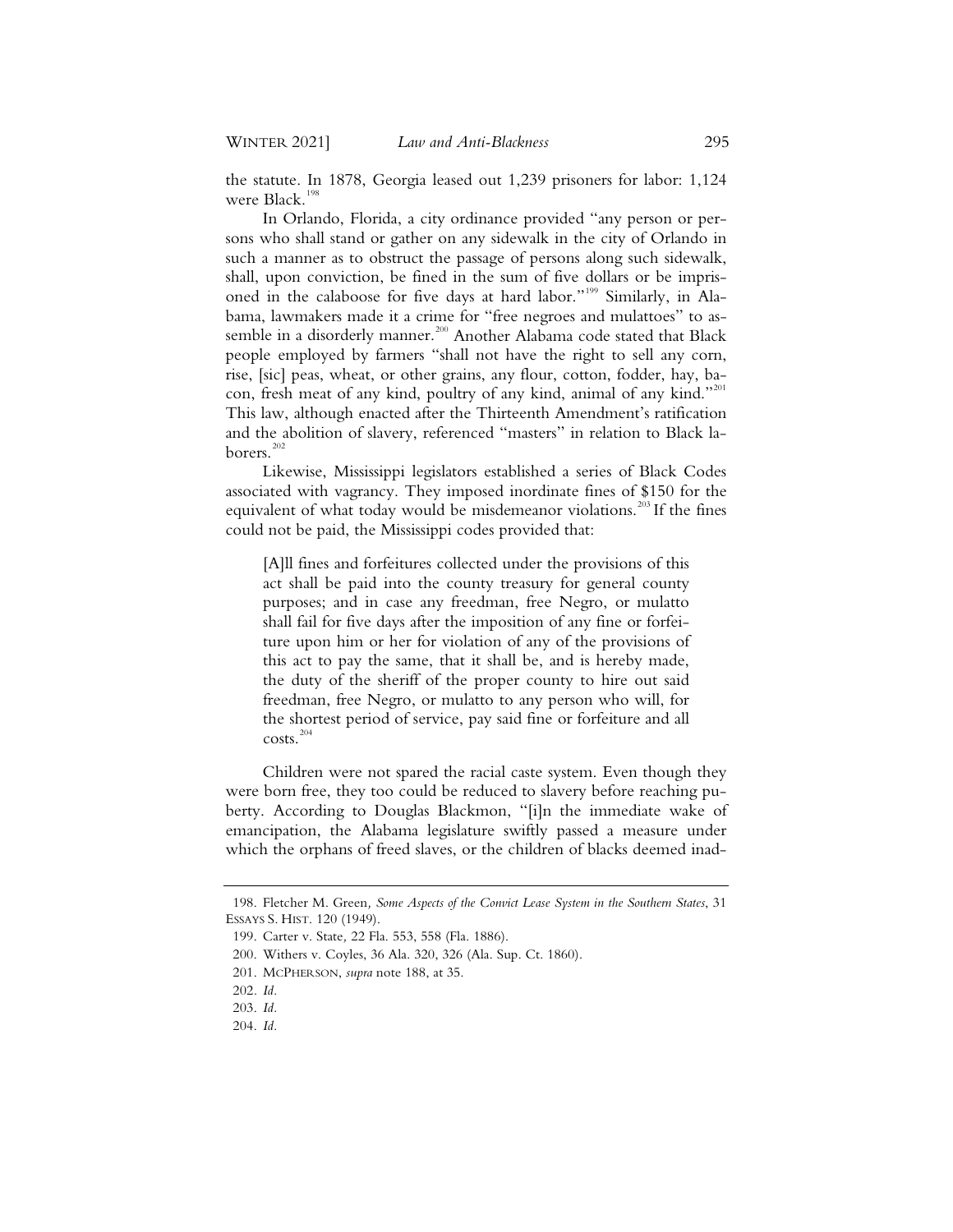equate parents, were to be 'apprenticed' to their former masters."<sup>205</sup> Binding out children exemplified the perversely transformed apprenticeship laws.

Children and young adults were not spared the fines, penalties, and hard labor. In Florida, a law mandated "every free negro over twelve years old, who should fail to have a guardian, should be fined and committed to jail until the fine should be paid."<sup>206</sup> This law also provided that any person who purchased from or sold to any free "negro or mulatto" without the written consent of the selected guardian, would be punished with a fine.<sup>207</sup>

Profits were made all around, including by unscrupulous prison wardens who negotiated special deals with coal mining executives, supplying the bodies of Black teenagers who landed in prison because they could not afford to pay fines for walking down a street or standing on a corner.<sup>208</sup> The wardens would lease these children for up to 20 years—if they survived that long—to the tycoons of the nation's most profitable industries.<sup>209</sup>

The goal and result of the Punishment Clause was the retrenchment of slavery and it did much more. Southern lawmakers curated slavery's expansion on southern tenant plantations. According to economist Nancy Virts, tax records showed the number of plantations in select Louisiana parishes increased by 286 percent between  $1860$  and  $1880$ .<sup>210</sup> Similarly, rather than attenuation after the abolition of slavery, southern plantations increased in size, resulting in greater wealth production. During the early years of Jim Crow, tenant plantations increased their size (in acreage) in Alabama, Georgia, Louisiana, Mississippi, and South Carolina from 19 to 24 percent. $^{211}$ 

Lawmakers and local officials policed enforcement of crop liens and innovated new slave provisions consistent with the constitutionality of

<sup>205.</sup> *See* DOUGLAS BLACKMON, SLAVERY BY ANOTHER NAME: THE RE-ENSLAVEMENT OF BLACK AMERICANS FROM THE CIVIL WAR TO WORLD WAR II 53 (2008).

<sup>206.</sup> *Budd v. Long*, 13 Fla. 288, 311 (Fla. 1869).

<sup>207.</sup> *Id.*

<sup>208.</sup> *See, e.g.*, Rogers & Ward, *supra* note 192.

<sup>209.</sup> *Id. See also*, BLACKMON, *supra* note 205, at 96–97 ("The private guards who staffed the slave labor mines and camps were vulgar, untrained, and often inebriated. Placed under the complete control of the companies and businessmen who acquired them, the laborers suffered intense physical abuse and the deprivation of food, clothing, medical care, and other basic human needs.").

<sup>210.</sup> Nancy Virts, *The Efficiency of Southern Tenant Plantations 1900-1945*, 51 J. ECON. HIST. 385 (1991) (citing ROGER SHUGG, ORIGINS OF CLASS STRUGGLE IN LOUISIANA 239-41 (1966)).

<sup>211.</sup> Joseph Reid, *White Land, Black Labor, and Agricultural Stagnation: The Causes and Effects of Sharecropping in the Postbellum South*, 16 EXPLORATIONS ECON. HIST. 31 (1979).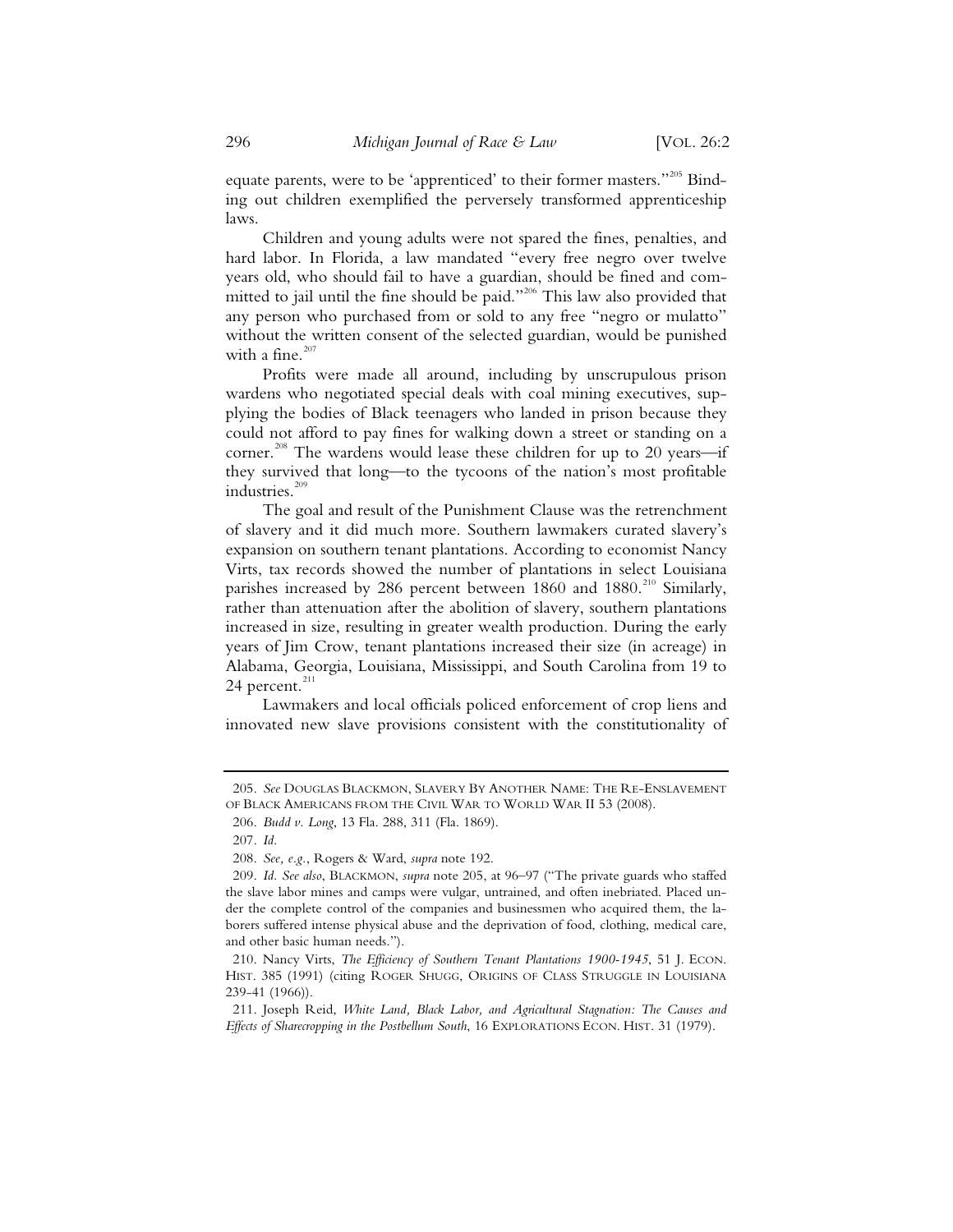the Thirteenth Amendment, such as lifetime labor. Debt peonage evolved into a new form of bondage.<sup>212</sup> Southern lawmakers persisted in the fomentation of a racial caste system sufficiently durable to withstand the new constitutional provision designed to arm Black people with freedom. This speaks to their creativity in amassing odious laws. Slavery's reinvigoration after the Thirteenth Amendment's ratification reflects the devious means by which southern lawmakers governed and the practices they deployed to subvert the constitutional protections newly gained by Black people. Black Codes reflected southern lawmakers' insincerity in ratifying the Thirteenth Amendment.

Before ratification of the Thirteenth Amendment, abolitionists rallied to the aid of enslaved Black people. They denounced policies and practices that subjected innocent children, women, and men to the worst physical and sexual cruelties. After the Thirteenth Amendment's ratification and inclusion of the Punishment Clause, incarcerated Black children were convicts and criminals—far less worthy of northerners' sympathy although they were no different than before.

The Thirteenth Amendment's Punishment Clause has never been repealed and continues to evolve. With disparate surveillance, policing, arrests, charges, and prosecutions, Black people disproportionately experience the criminal justice system. Locked in this system, they and others "convicted of a crime" are modern subjects to this clever southern strategy.

#### **CONCLUSION**

The United States incarcerates more people than any other nation in the world. Thus, even while the cotton fields of old may no longer be populated by Black laborers from the damp dawn to chilly dusk, other practices reinforcing slavery persist. Today, conditions of slavery persist, especially during COVID-19. The incarcerated "convicts" put out wildfires in California for less than two dollars per hour and sew COVID-19 masks, which they are not provided.<sup>213</sup> In New York, they make the

<sup>212.</sup> Roger Wallace Shugg, *Survival of the Plantation System in Louisiana*, 3 J.S. HIST. 311, 324 (1937) ("The subordination of freedmen to peonage" aided in the preservation of the plantation system after the Civil War, relegating the newly emancipated and freed Blacks into a slavery-like system).

<sup>213.</sup> Kiera Feldman*, California Kept Prison Factories Open. Inmates Worked for Pennies an Hour As COVID-19 Spread,* L.A. TIMES (Oct. 11, 2020), https://www.latimes.com /california/story/2020-10-11/california-prison-factories-inmates-covid-19.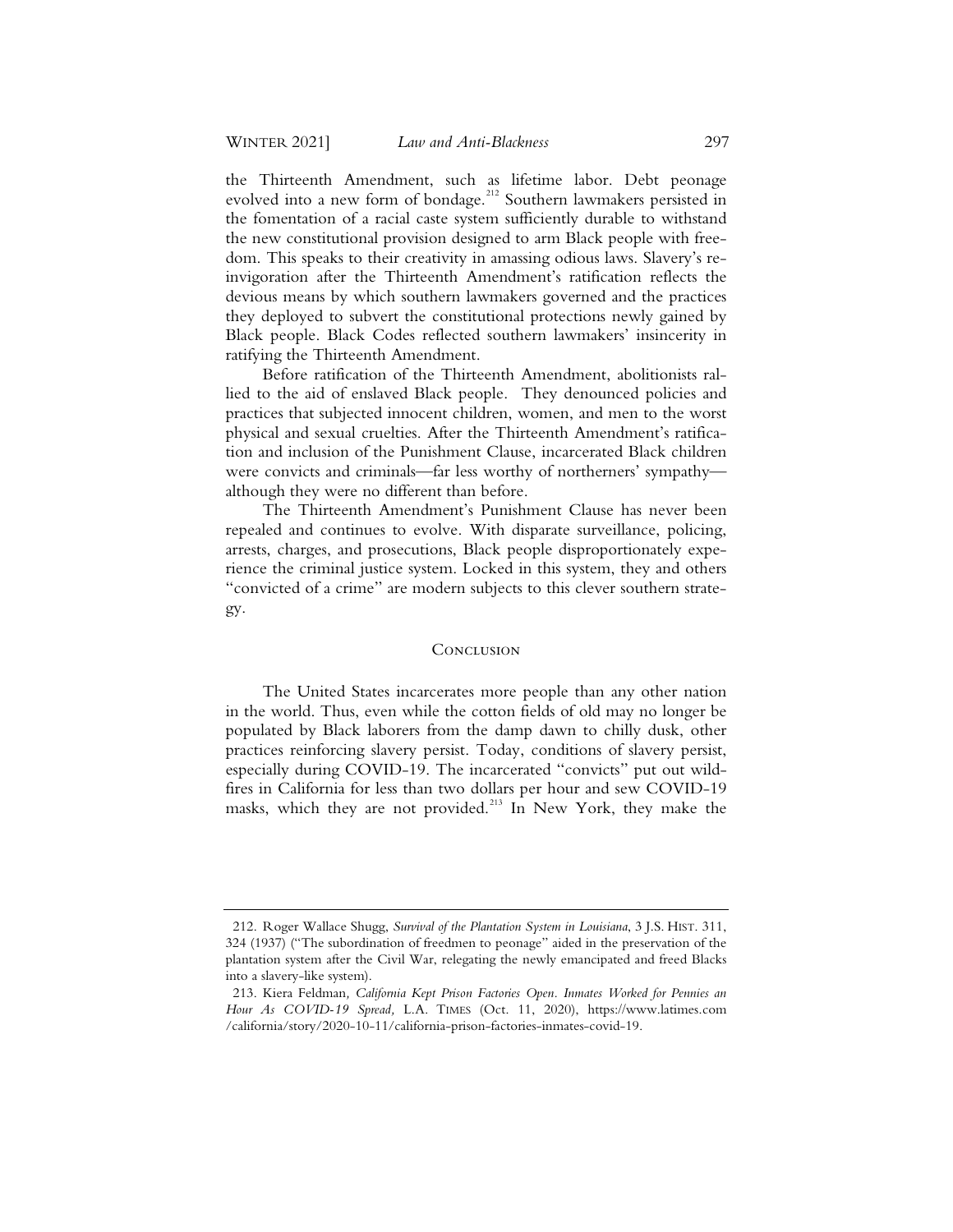hand sanitizer for no, or barely any, pay. In some prisons and jails, people receive no pay or only pennies per hour for their labor.  $214$ 

In Alabama, incarcerated people earn no pay for what are referred to as "non-industry jobs," although work programs facilitated by Alabama aid private industries (making couches, barbecue grills, and other items).<sup>215</sup> Workers in those programs can earn \$0.25 to \$0.75 per hour, according to data collected by the Prison Policy Initiative in  $2017$ <sup>216</sup> The same is true for Florida. Arkansas and Georgia don't pay for non-industry nor private industry jobs.<sup>217</sup> States that do pay for "non-industry" jobs do so with the most meager of wages: as little as \$0.10 per hour in Arizona<sup>218</sup> or \$0.04 in Louisiana.<sup>219</sup> Private industry jobs in these states might fetch under \$1.00 per hour.<sup>220</sup> If this sounds like modern day slavery to you, you are right. It is. Today, the "Punishment Clause" is what permits slavery to persist in the United States. Given the demographic patterns of mass incarceration, the racialization of this system cannot be overlooked.

# PART III: SOCIAL CASTE, SOCIAL CODE, AND SOCIAL DISTANCE: Legislating Inferiority

Parts I and II tell a creation story about the law's role in the fomenting of racial caste in the United States. Part III demonstrates how local ordinances and state-based legislation fueled this ideology and served as an exhilarant on an already raging fire.

Part III makes three contributions. First, it renders discernible and visible America's racial caste system as a legal caste ordering and problem. Of course, law does not operate in a vacuum, nor in the absence of legal actors, including lawyers, prosecutors, legislators, and judges. Law is not self-enforcing, nor does it come to life on its own, independent of people who establish, enforce, and evaluate it. Second, it challenges the idea that

<sup>214.</sup> Peter Wagner & Wendy Sawyer, *States of Incarceration: The Global Context*, PRISON POLICY INITIATIVE (2018), https://www.prisonpolicy.org/global/2018.html [https://perma.cc/ N6S7-42AC]

<sup>215.</sup> *State and Federal Prison Wage Policies and Sourcing Information*, PRISON POLICY INITIATIVE (Apr. 10, 2017), https://www.prisonpolicy.org/reports/wage\_policies.html [https://perma.cc/B24R-TMP].

<sup>216.</sup> *Id.*

<sup>217.</sup> *Id.*

<sup>218.</sup> Lauren Castle & Maria Polleta, *Some Prisoners in Arizona Make 10 Centers Per Hour—Should They Get a \$3 Minimum Wage?,* AZCENTRAL (Feb. 8, 2020), https://www.azcentral.com/story/news/local/arizona/2020/02/07/arizona-lawmakerproposes-3-per-hour-minimum-wage-prisoners/4681453002/ [https://perma.cc/86SM-

RJUS]. 219. *State and Federal Prison Wage Policies and Sourcing Information*, *supra* note 215.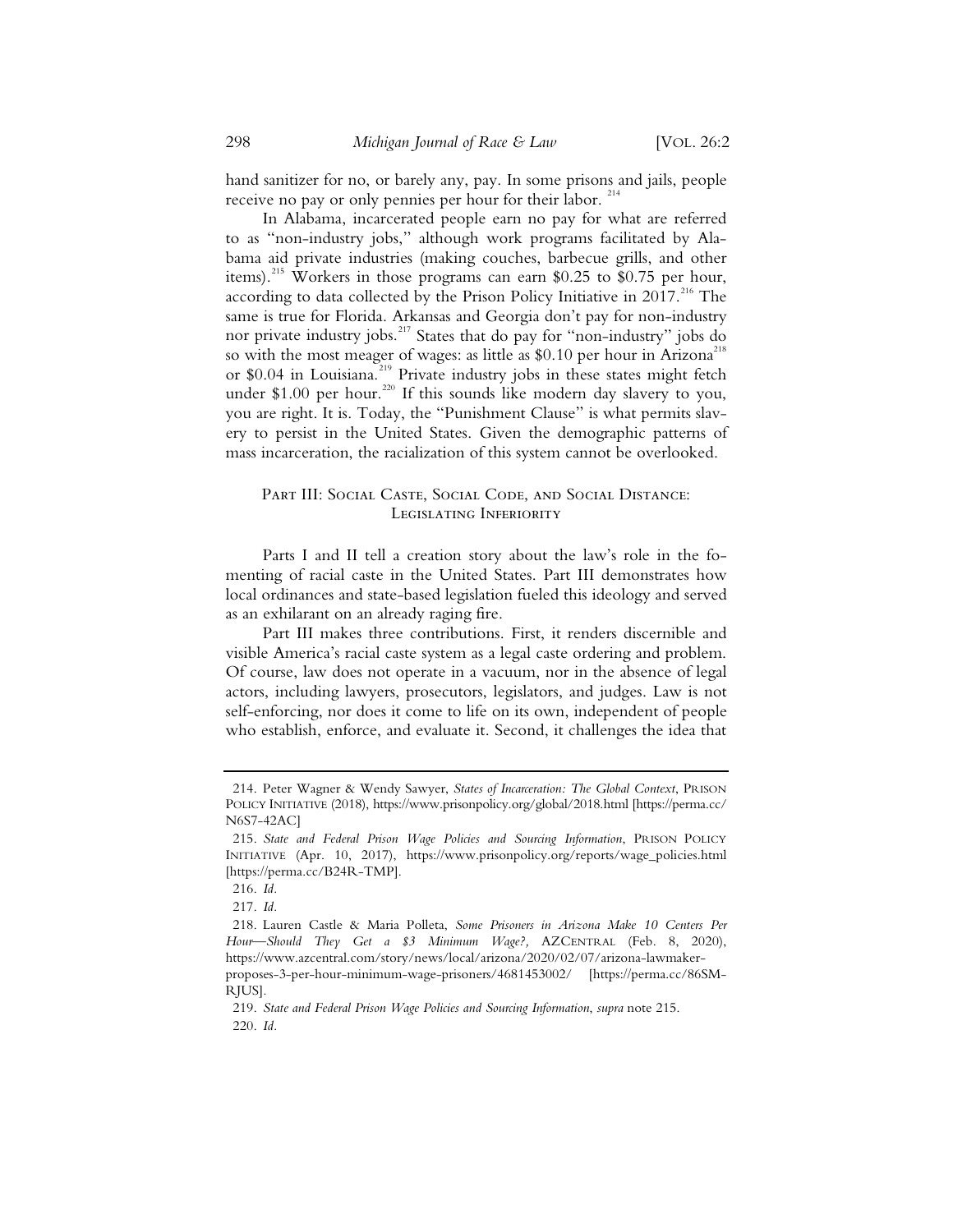the Thirteenth Amendment permanently divested America of the badges of slavery. Here, the contribution is not in highlighting the continued uncompensated labor as described in Part II. Rather, it turns to the emotional and psychological indignities of slavery found in the barriers to full and equal participation in society. Third, Part III shows how the public and private values, principles, and ideals that normalized the kidnaping and trafficking of Africans and later created slaves of men, women, and children, served to rationalize racial caste post-Reconstruction to lingering and enduring effect.

In a seminal legal treatise, *States' Laws On Race and Color*, Dr. Pauli Murray,<sup>221</sup> a predecessor to Justice Ruth Bader Ginsburg at the American Civil Liberties Union (ACLU), placed in stark detail law's complicity in establishing the American racial hierarchy and its explicit ranking of racebased privileges in the post-Reconstruction Era and decades deep into the 20th century. Exhaustively detailed, the treatise chronicles thousands of laws and codes explicitly excluding, segregating, and subordinating Black people based on their politically constructed race—state by state and, in some instances, by city.<sup>222</sup> Collectively, discriminatory state legislation and local regulations and codes stitched together public policy on race in the United States.

In turn, the public policy on race in the United States reinforced and fomented new discriminatory social norms and expectations regarding racial order, including in private spheres, for which the Supreme Court showed dismissive regard for the protections accorded Black people by the Thirteenth and Fourteenth Amendments.<sup>223</sup> In *The Civil Rights Cases,* in an 8-1 opinion, the Court stated:

<sup>221.</sup> Murray herself was profoundly affected by the American racial caste system. As a Black woman, she was denied opportunities reserved for men in law. Graduating first in her class from Howard Law School, she was offered a prestigious fellowship at Harvard, which later was rescinded when her sex was discovered. Murray provided key legal analyses and arguments that would later be adopted by Thurgood Marshall, the ACLU, and Ruth Bader Ginsburg in challenges before the Supreme Court to achieve both race and sex equality. *See, e.g.*, Pauli Murray, *The Right to Equal Opportunity in Employment,* 33 CAL. L. REV. 388 (1945); Kathryn Schultz, *The Many Lives of Pauli Murray,* NEW YORKER (Apr. 10, 2017), https://www.newyorker.com/magazine/2017/04/17/themany-lives-of-pauli-murray [https://perma.cc/4XLH-GHZT] (describing how even as a student at Howard Law School, Murray urged civil rights pioneers to challenge the "separate" part of *Plessy v. Ferguson's* discriminatory "separate but equal" policy).

<sup>222.</sup> Thurgood Marshall famously described the Murray treatise as "the Bible for civil rights lawyers." *See* Kenya Downs, *The 'Black, Queer, Feminist' Legal Trailblazer You've Never Heard of,* NPR (Feb. 19, 2015), https://www.npr.org/sections/codeswitch/2015/02 /19/387200033/the-black-queer-feminist-legal-trailblazer-youve-never-heard-of. [https://perma.cc/4P7V-A2BK].

<sup>223.</sup> The Civil Rights Cases, 109 U.S. 3, 31 (1883) ("[W]hen a man has emerged from slavery, and, by the aid of beneficent legislation, has shaken off the inseparable concomitants of that state, there must be some stage in the progress of his elevation when he takes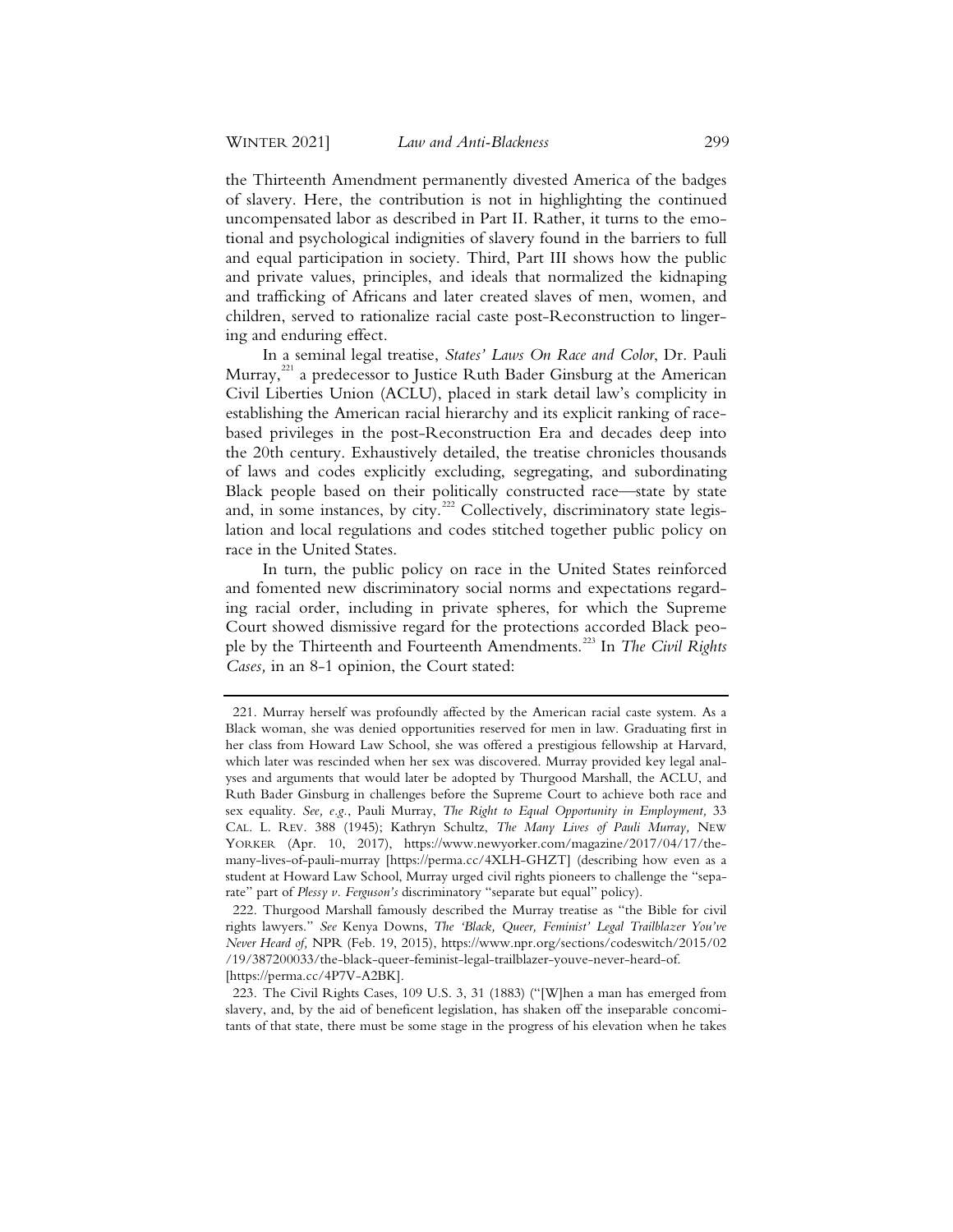There were thousands of free colored people in this country before the abolition of slavery, enjoying all the essential rights of life, liberty and property the same as white citizens, yet no one at that time thought that it was any invasion of his personal status as a freeman because he was not admitted to all the privileges enjoyed by white citizens, or because he was subjected to discriminations in the enjoyment of accommodations in inns, public conveyances and places of amusement. $224$ 

In other words, the denial of accommodations and basic dignities associated with one's personhood simply constituted "mere discrimination."<sup>225</sup> And, "mere discriminations on account of race or color," according to the Supreme Court, "were not . . . badges of slavery" or, for that matter, sufficiently odious to be unconstitutional.<sup>226</sup>

As such, the denial of services to Black people in the private sphere—such as at eateries, department stores, gas stations, hotels, and motels (by law or social preference)<sup>227</sup>—mirrored the hostilities imposed by the government, reflected in numerous racially discriminatory state statutes and local regulations and codes.<sup>228</sup> The hostility toward Black Americans was so ubiquitous that "Coca-Cola machines had 'White Customers Only' printed on them."<sup>229</sup> The racial caste system—an irrational social and legal policy—evolved into *facto viam vitae,* a de facto way of life. Sadly, if white people had no particular reason to discriminate against

226*. Id.*

227. See Candacy Taylor, *The Roots of Route 66,* ATLANTIC (Nov. 3, 2016),

the rank of a mere citizen and ceases to be the special favorite of the laws, and when his rights as a citizen or a man are to be protected in the ordinary modes by which other men's rights are protected.") (Harlan, J., dissenting) *See also Ex parte Virginia,* 100 U. S. 339, 358 (1870) ("Nothing . . . could have a greater tendency to destroy the independence and autonomy of the States; reduce them to a humiliating and degrading dependence upon the central government; engender constant irritation; and destroy that domestic tranquility which it was one of the objects of the Constitution to insure,—than the doctrine asserted in this case, that Congress can exercise coercive authority over judicial officers of the States in the discharge of their duties under State laws.").

<sup>224.</sup> The Civil Rights Cases, 109 U.S. at 25.

<sup>225.</sup> *Id.*

https://www.theatlantic.com/politics/archive/2016/11/the-roots-of-route-66/506255 [https://perma.cc/QR7E-KPGE] ("Not only were they shut out of pools and beaches, blacks couldn't eat, sleep, or even get gas at most white-owned businesses. To avoid the humiliation of being turned away, they often traveled with portable toilets, bedding, gas cans, and ice coolers.").

<sup>228.</sup> *Id.* ("In 1930, 44 out of the 89 counties that lined Route 66 were all-white communities known as 'Sundown Towns'—places that banned blacks from entering city limits after dark. Some posted signs that read, 'Nigger, Don't Let the Sun Set on You Here.'").

<sup>229</sup>*. Id.*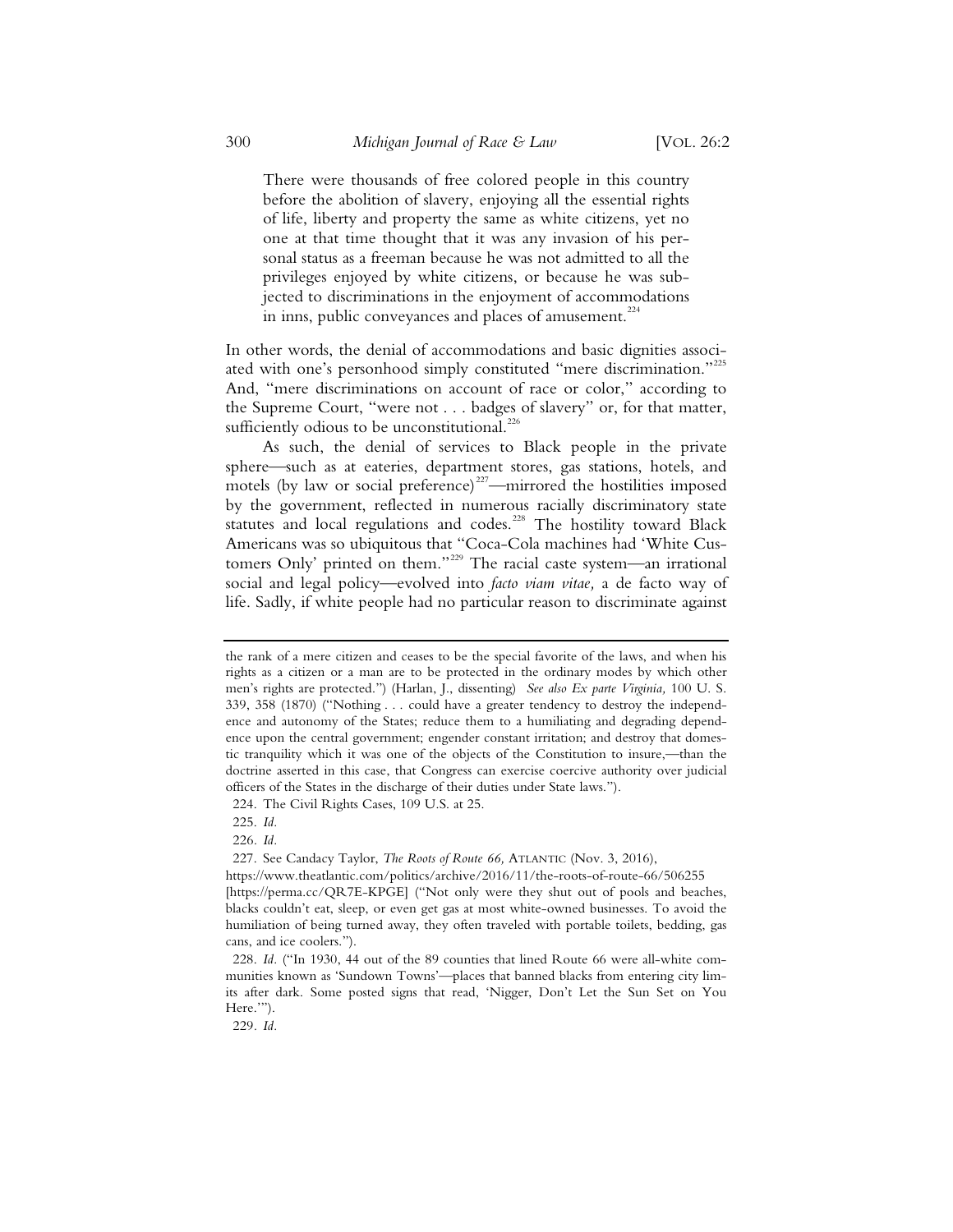or hold Black people in contempt, state laws and codes of the 19th and 20th centuries provided reason to do so and demanded it of them.

Murray's treatise copiously documents race-based laws adopted by legislatures throughout the United States. These laws included legislation and ordinances segregating accommodations, imposing racial restrictions in cemeteries, and prohibiting integration in schools.<sup>230</sup> Not only did such laws bar interracial marriages, as described in Part I, they included bans on the interchange of textbooks between "white and colored schools" and imposed segregation in colleges and universities, among other racially discriminatory enactments. Local courts upheld most of these laws, and they were legalized generally in *Plessy v. Ferguson*. <sup>231</sup> In that case, the Supreme Court upheld a Louisiana Act that mandated railways enforce segregated seating and accommodations. According to the Court:

A statute which implies merely a legal distinction between the white and colored races — a distinction which is founded in the color of the two races, and which must always exist so long as white men are distinguished from the other race by color — has no tendency to destroy the legal equality of the two races, or reestablish a state of involuntary servitude.<sup>2</sup>

Legal race traps were ubiquitous, invasive, and caused suffering related to what one could or could not do.

These laws were radical in their scope and scale. They reflected and were in service to an essential tenet of the racial caste system—the deployment of rigid social stratification defining restrictions where people ate, lived, how they traveled, enjoyed entertainment, social recreation, and more. Even if white people desired building relationships with Black colleagues, friends, or relatives, under state and local statutory provisions and codes, they were prohibited from doing so. State and local lawmakers precluded the probabilities of "race-mixing" in nearly every possibility, except in Black people's service to white people in their states, cities, and towns.

The laws were comprehensively drawn and so highly detailed that, upon reading a few or hundreds, their explicit and implicit aims to preserve and advance white supremacy, reinforce racial stratification and race-based hierarchy, impede interracial connection and intimacy, and create nearly impenetrable barriers to Black peoples' ability to overcome the vestiges of slavery, are inescapably clear. Moreover, even if not ex-

<sup>230.</sup> *See, e.g.*, MURRAY, *supra* note 125.

<sup>231.</sup> *Id. See also* Plessy v. Ferguson, 163 U.S. 537, 551–52 (1896); *Ex parte Virginia*, 100 U.S. 339 (1879) (holding that an indictment against a State officer for excluding Black people from the jury list is sustainable).

<sup>232.</sup> *Plessy*, 163 U.S. at 543.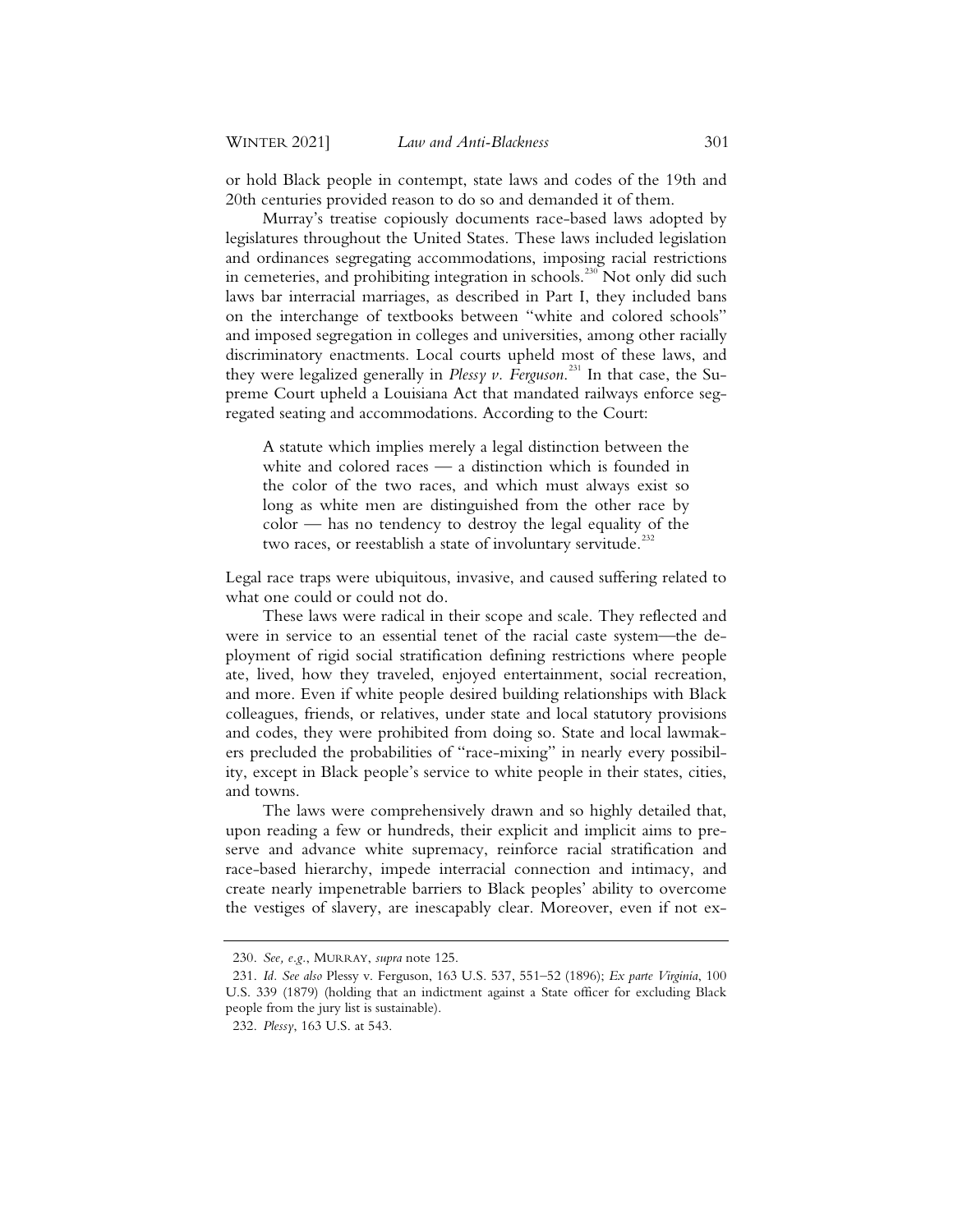plicitly drawn in such statutes and codes, these rules inherently sowed suspicion in the despised class. *After all, why would lawmakers go to such lengths to protect white people from exposure to Black people?* For years, these laws were perceived as race-neutral, constitutional, and therefore invulnerable to legal challenge, largely based on prior Supreme Court jurisprudence.<sup>233</sup>

Local, race-exclusionary ordinances included language barring white people from certain activities such as living in Black neighborhoods and imposed similar restraints on "negros." Lawmakers could stave off criticism by pointing to their codes as *not denying* Black people's ability to ride a local bus; they simply demarcated where the seating could be. Officials could and did argue that they did not deny an education to Black children, rather students learned among their racial kind.<sup>234</sup> Legal challenges to these laws were futile. The centuries-long dignity harms inflicted on Black people had largely not been vindicated in courts, particularly the Supreme Court.<sup>23</sup>

A cursory examination of local ordinances brings the dignity concerns, harms, and evidence of inequality forward. For example, in Atlanta, Georgia, it was illegal for Black barbers to serve "white women or girls."<sup>236</sup> A violation of the law was punishable by a "fine not exceeding \$200, or sentence[] to work on the public works of the city."<sup>237</sup> The law left it to the discretion of the local magistrate to impose one or both of the punishments.

A cursory examination of local laws shows the effort and interest of local officials to import and impart the inferiority of Black Americans into law. These ordinances also tell the story of the incessant effort to maintain racial hierarchy by means of law in the United States. These laws mirrored others in cities and towns across the nation. These laws showed a preoccupation with Black people throughout their lives, and through discriminatory burial policies, the racial caste system even followed them to death. The ordinances were vast in scale and scope. This brief sampling represents a broad set of restrictions intended to reinforce America's enduring racial caste system.

# A*. Dining*

In Birmingham, Alabama, it was

<sup>233.</sup> *Id.* at 551–52.

<sup>234.</sup> Brown v. Board of Education, 347 U.S. 483 (1954).

<sup>235.</sup> Plessy, 163 U.S. at 551–52 (1896) (stating racially restrictive laws "do[] not conflict with the Thirteenth Amendment"); Dred Scott v. Sandford, 60 U.S. 393 (1857).

<sup>236.</sup> MURRAY, *supra* note 125, at 627.

<sup>237.</sup> *Id.*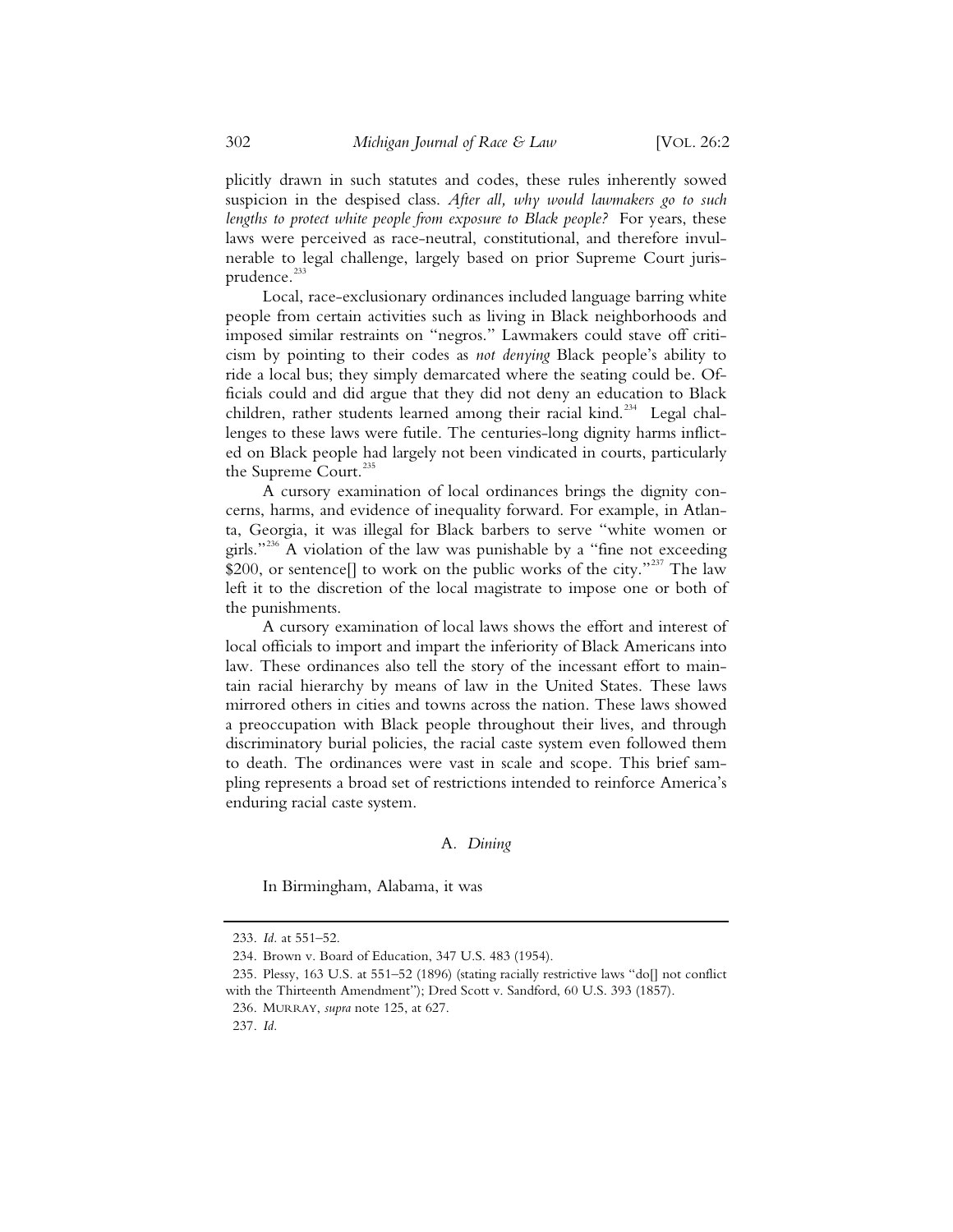unlawful to conduct a restaurant or other place serving of food in the city, at which white and colored people are served in the same room, unless such white and colored persons are effectually separated by a solid partition extending from the floor upward to a distance of seven feet or higher.<sup>23</sup>

Similarly, in Atlanta, Georgia, an ordinance required drastic separate seating accomodations for white and "colored" people; according to the ordinance,

All persons licensed to conduct a restaurant, shall serve either white people exclusively or colored people exclusively and shall not sell to the two races within the same room or serve the two races anywhere under the same license; the purpose of this section being that each licensee shall serve either one race or the other and that no license shall authorize sale to the two races at or near the same place.<sup>239</sup>

To advance these policies, the iconic signs "for white people only" were mandated, created, and posted. $240$ 

# B*. Housing*

In New Orleans, Louisiana, a local ordinance prohibited "white persons from establishing a home residence in a negro community."<sup>241</sup> It was also illegal for a city engineer to give a building permit to anyone building a house in a white community that would be occupied by a Black person.<sup>242</sup> Discriminatory laws were justified on the basis that they reflected local custom. Pointing to this, a Birmingham code adopted in 1949 related to housing segregation stated, "from the date of the original settlement of this City unto the present time it has been the invariable custom, supported for most of that time by municipal law and universally observed . . . to require white and colored residents to live in separate residential areas."<sup>243</sup>

<sup>238.</sup> *Id.* at 615.

<sup>239.</sup> *Id.* at 627.

<sup>240.</sup> *Id.* (In another section of the same ordinance, Section 53-604, the city of Atlanta required "[t]he Clerk of the Council in issuing licenses for restaurants shall designate therein the character of the trade authorized to be served under such license, as 'for white people only' or 'for colored people only.'").

<sup>241.</sup> *Id.* at 634.

<sup>242.</sup> *Id.*

<sup>243.</sup> *Id.* at 617.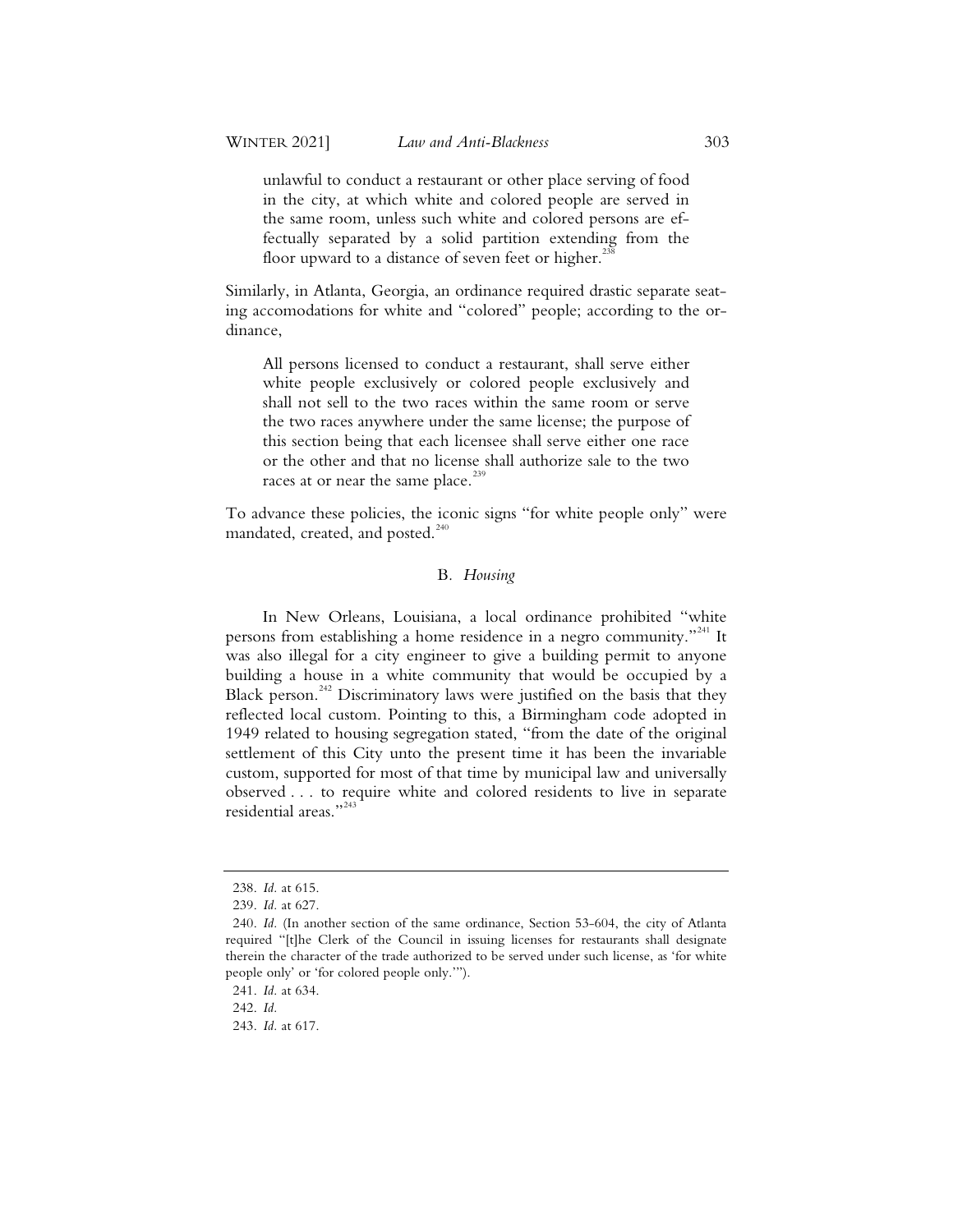However, local governments also appealed to fear. Again, in Birmingham, to further legitimize their racially discriminatory laws, local officials established a commission to review its policies. Among its findings, the commission claimed that when white people or Black people established permanent residency among each other, the results were "violence, disturbances of the peace, destruction of property and life . . . almost without exception."<sup>244</sup> The commission's ordinance provides no evidence of such violence, certainly none of Black people harming white people as neighbors.

What history does show is that Alabama had long been cruel in its regard for Black lives. Alabama stands out in a prior work examining the Thirteenth Amendment, the Punishment clause, and post-Reconstruction Black Codes.245 Alabama lawmakers made it punishable for "free negroes and mulattoes" to assemble in a disorderly manner.<sup>246</sup> Yet another Alabama Black Code made it "unlawful for any freedman, mulatto, or free person of color in [Alabama] to own fire-arms, or carry about his person a pistol or other deadly weapon under a penalty of a fine of \$100."<sup>247</sup> Speaking directly to questions of violence and punishment, it was the state that had (prior to the ratification of the Thirteenth Amendment) permitted the whipping and branding of Black people. The state announced a change, enacting "[w]hipping and branding are abolished, as legal punishments, and a new punishment is introduced entitled, 'hard labor for the county."<sup>248</sup> Alabama's restrictions on Black people were exhaustive, constraining, denying, and interfering with all manner of freedoms associated with employment, education, housing, sex, family, freedom of association, farming, possessing paperwork to farm and sell goods, and more.

Placing in context Alabama's 1949 ordinance barring interracial housing based on claims of violence, the commission did get one thing right: Black residents commonly regarded Birmingham as "bombingham" for the nightmarish assaults on their lives, their children's lives, and on their places of worship.<sup> $249$ </sup> A Birmingham periodical chronicled some of the horrors inflicted on Black communities through photography.<sup>250</sup> As the accompanying text to their virtual gallery notes, "[v]iolent racists in

<sup>244</sup>*. Id.*

 <sup>245.</sup> *See, e.g.*, Goodwin, *supra* note 30.

 <sup>246.</sup> Withers v. Coyles, 36 Ala. 320, 326 (Ala. Sup. Ct. 1860).

 <sup>247.</sup> MCPHERSON, *supra* note 188, at 7, 33 (1875).

 <sup>248.</sup> *Id.* at 34.

 <sup>249.</sup> Glenn T. Eskew, *"Bombingham": Black Protest in Postwar Birmingham, Alabama*, 59 HISTORIAN 371, 373 (1997).

 <sup>250.</sup> *See, e.g.*, Jeremy Gray, *Bombingham: Racist Bombings Captured in Chilling Photos*, AL.COM (Feb. 19, 2020), https://www.al.com/news/erry-2018/07/f39190a3553390 /bombingham.html [https://perma.cc/4W9B-FJYK].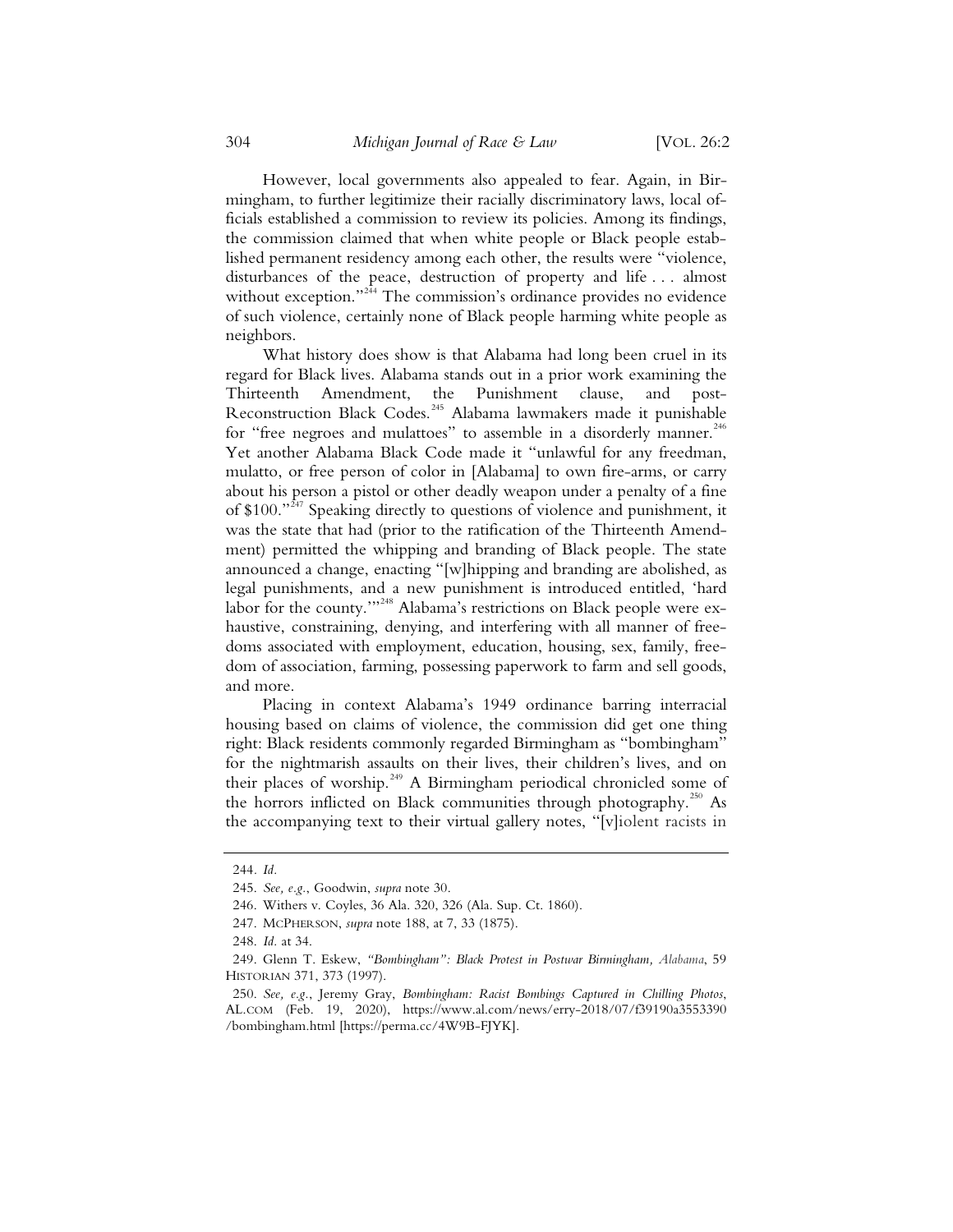the late 1940s voiced their disapproval with shouts of dynamite, shattering windows, splintering homes and churches, and, in the course of 20 years, turning the Smithfield neighborhood into 'Dynamite Hill' and the Magic City into 'Bombingham."<sup>251</sup>

Rather than seriously investigating, pursuing leads, and charging suspects, local officials failed to protect those harmed by racist violence and left Black families and religious leaders essentially on their own. With such negligent or purposefully unavailing leadership to protect its Black citizens, white individuals and mobs used dynamite as a means of inflicting terror and fear in Black communities. An original caption to a 1948 bombing reads, "Here is the interior of the house at 1100 Center Street, showing effects of the dynamite blast early today on the transom and front porch of the home."<sup>252</sup> Another caption from 1949 reads, "Birmingham Alabama Smithfield Bombing, 1949. Back Porch was Here: A police officer surveyed damage to one of three homes that were blasted in an after-midnight explosion in the North Smithfield section. The back porch was blown off the house."<sup>253</sup> Such news headlines were common in Birmingham.<sup>254</sup>

A familiar feature of such violence was that law enforcement did very little to either protect the lives of Black people or to bring to justice those who committed such crimes. In the 1960s, the world viewed the aftermath of how far white supremacy reached in threatening the lives of Birmingham's Black residents as four little girls were killed and numerous others maimed, permanently paralyzed, rendered blind, and otherwise injured at the 16th Street Baptist Church in Birmingham.<sup>255</sup>

# C. *Transportation*

In reviewing archives of race-based discriminatory laws, it is evident that local governments concentrated significant energy on enacting laws related to transportation by taxis, buses, railways, and cars for hire. In Dallas, Houston, Birmingham, Mobile, New Orleans, and elsewhere, local governments commonly mandated restrictive and discriminatory transportation laws. Penalties and fines as punishment for violating the ordinances were common.256 Some clauses directly involved the police, obligating them to enforce the segregation policy.

<sup>251</sup>*. Id.*

<sup>252</sup>*. Id.*

 <sup>253.</sup> *Id.* 

 <sup>254.</sup> *Id.* 

 <sup>255.</sup> *Id.* 

<sup>256</sup>*. See* 1881 Tenn. Pub. Acts 211–12 (imposing a fine for refusing segregated accommodations in railway cars); 1889 Tex. Gen. Laws 132–33 (same); 1890 La. Acts 152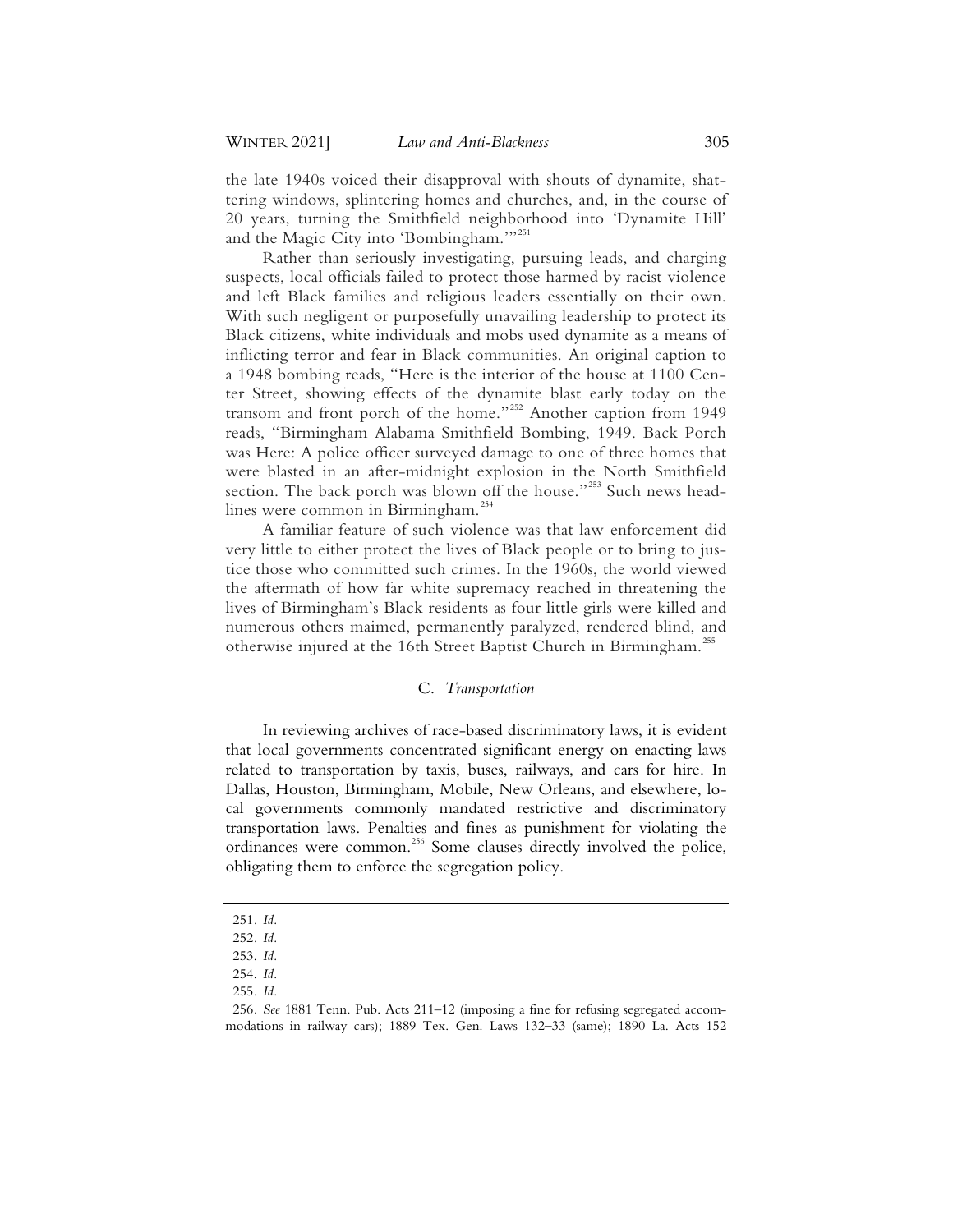In Jacksonville, Florida, it was illegal for Black people and white people to take taxis together.<sup>257</sup> An ordinance mandated that "any police officer" observing individuals violating the law "shall arrest any such person and take him or her from such car and carry him or her to the police station as in case of any other person guilty of disorderly conduct."<sup>2</sup>

Similarly, in Atlanta, it was the "duty of police" to "give special attention" to racial segregation in street cars and "arrest . . . person so violating said laws."<sup>259</sup> Birmingham, Alabama required that any business or operator of a taxicab, jitney, or bus in the city accommodate white people and Black people with separate vehicles or "by clearly indicating or designating by visible markers the area to be occupied by each race in any vehicle in which the two races are permitted to be carried together and by confining each race to occupancy of the area of such vehicle so set apart for it."<sup>260</sup>

### D*. Recreation*

In Birmingham, Alabama, a city ordinance barred "any room hall, theatre, picture house, auditorium, yard, court, ball park, public park, or other indoor or outdoor place" from permitting any "theatrical performance, picture exhibition, speech, or educational or entertainment program of any kind whatsoever, unless such" facility had entrances and exits, seating and standing sections "set aside for and assigned to the use of white persons" and that were "distinctly separated" from any that may exist for "the use of negroes."<sup>261</sup> The ordinance mandated the use of "well defined physical barriers" to exclude contact between white people and Black people. $262$ 

Birmingham also enacted an ordinance titled, "Negroes and White Persons Not to Play Together."<sup>263</sup> This regulation pertained to gambling, pool and billiard rooms, and bowling alleys.<sup>264</sup> The ordinance made it a crime "for a negro and white person to play together or in company with

<sup>(</sup>same); 1891 Ala. Laws 412 (same); 1904 Md. Laws 186–87 (same); 1904 S.C. Acts 438– 39 (imposing a fine for refusing segregated accommodations in a ferry); 1905 Fla. Laws 99–100 (imposing a fine for refusing segregated accommodations in a streetcar).

 <sup>257.</sup> MURRAY, *supra* note 125, at 625.

<sup>258</sup>*. Id.* at 625.

 <sup>259.</sup> *Id.* at 629.

 <sup>260.</sup> *Id.* at 616–617.

 <sup>261.</sup> *Id.* at 615.

 <sup>262.</sup> *Id.* 

 <sup>263.</sup> *Id.* 

 <sup>264.</sup> *Id.* at 615–616.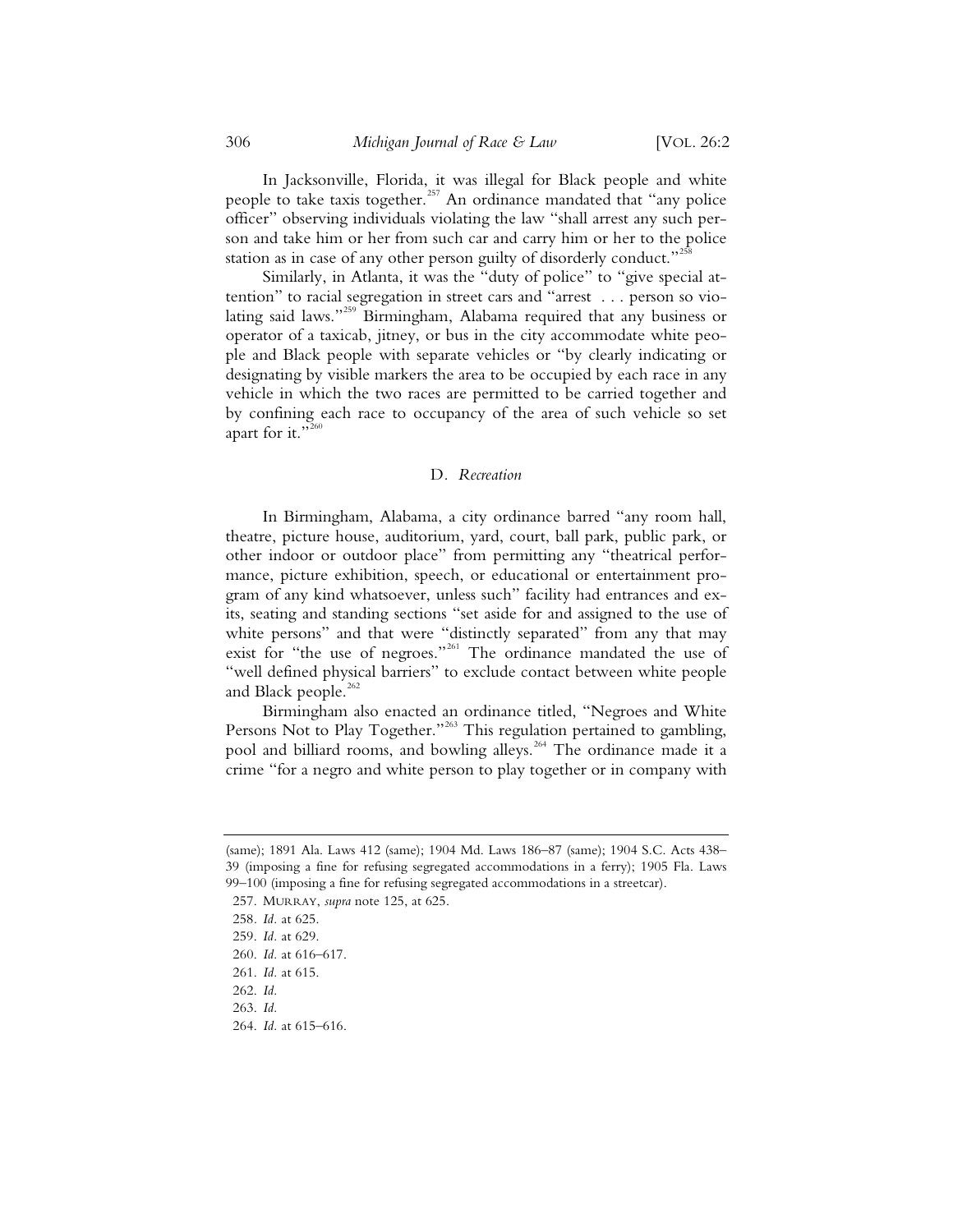each other in any game of cards or dice, dominoes or checkers."<sup>265</sup> Persons caught violating this regulation could be fined \$100 or imprisoned in "the local jail, workhouse, or house of correction or at hard labor" for up to 6 months, "or both fine and imprisonment."<sup>266</sup> Not only were the participants subject to criminal punishment for violating the law, but so too were the owners of such establishments permitting Black people and white people to play together.

Similarly, restrictions were enacted in other cities. In Houston, Texas, city council members established Emancipation Park for Black people. In the same code granting Black people the use of a park with a symbolic name, the local government established that "all other parks in the city now or hereafter existing . . . shall be used exclusively by white people."<sup>267</sup>

### **CONCLUSION**

Lawmakers craftily baked white supremacy into local ordinances throughout the United States. These laws prioritized pleasure, comfort, and safety for white Americans. In Dallas, Texas, these codes barred Black people from the freedoms to which white people were entitled, applying to "any person of African descent or any person who has any negro blood in his veins of whatsoever quantity."<sup>268</sup> Quite possible, if not likely, state and local lawmakers bent on legalizing white supremacy and racism drafted legislation and local ordinances with the *Plessy* precedent as their blueprint.

By denying basic needs, accommodations, and comforts to Black citizens, lawmakers weaponized the law for a discriminatory agenda, spanning centuries. States collected tax revenue from Black Americans, yet denied them access to the public spaces their tax dollars subsidized, including parks, swimming pools, and other outdoor facilities. Their tax payments contributed to the bricks and mortar for schools that would ultimately serve only white students and deny Black children admission.

This corruption—local officials extracting resources from Black Americans to fund spaces and services exclusively to benefit white people—was yet another, perverse vestige of slavery; Black people laboring and contributing to luxuries they could not enjoy. Individually, any one such restrictive law, denying where one might live, eat, or sleep perpetrated a terrible offense on a class of people. Collectively, these policies showed disdain for the constitutional equality of Black people.

<sup>265.</sup> *Id.* at 616.

<sup>266.</sup> *Id.*

<sup>267</sup>*. Id.* at 662.

<sup>268.</sup> *Id.*.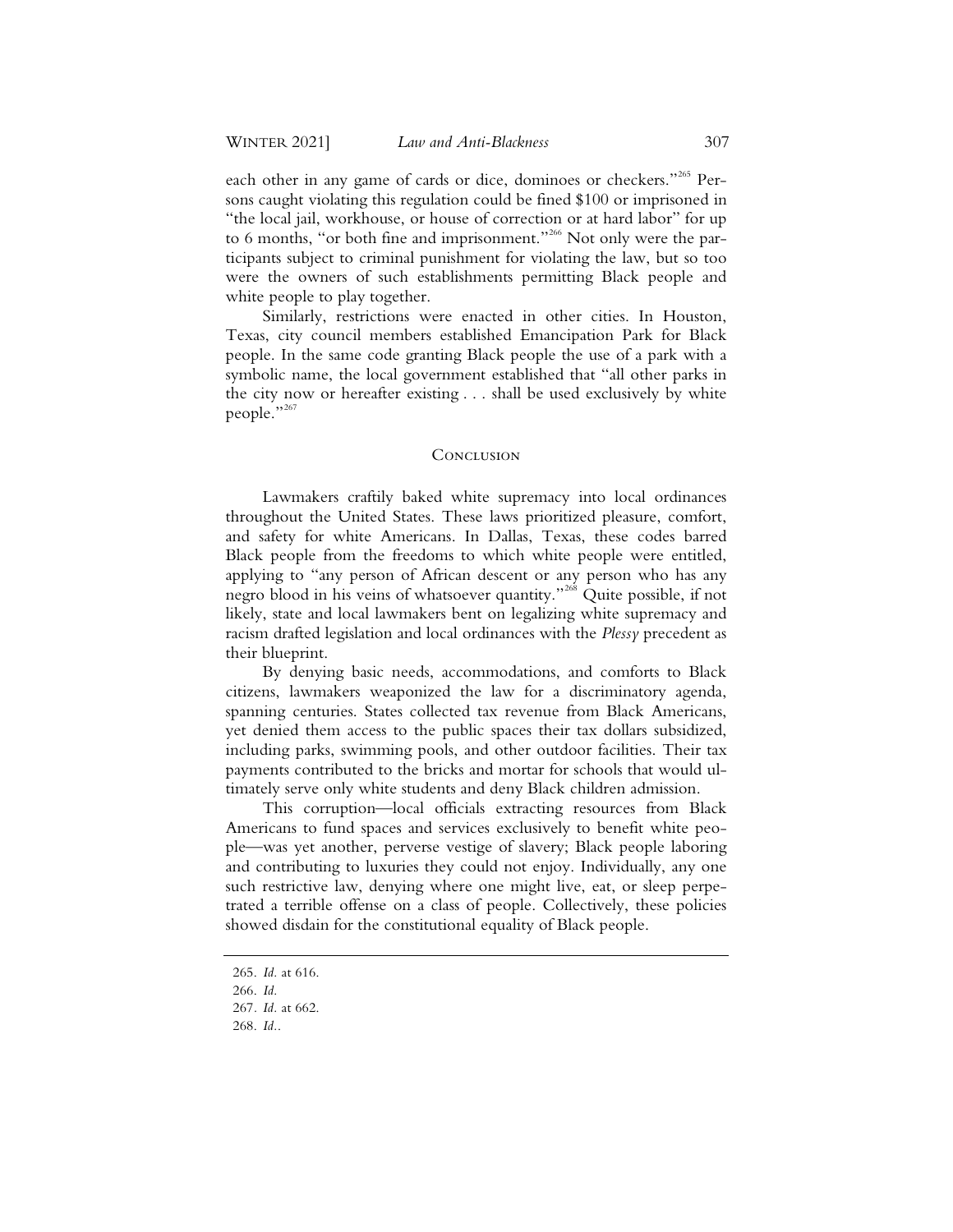# PART IV: RACIAL CASTE AND THE FAMILIAR

Of all the races and varieties of men which have suffered from this feeling, the colored people of this country have endured most. They can resort to no disguises which will enable them to escape its deadly aim. They carry in front the evidence which marks them for persecution. They stand at the extreme point of difference from the Caucasian race, and their African origin can be instantly recognized, though they may be several removes from the typical African race. They may remonstrate like Shylock  $\ldots$  – Frederick Douglass<sup>269</sup>

Thus far, this Article tells a story about racial caste and hierarchy embedded in law, texts, policies, and positions. As stated earlier, law does not operate in a vacuum, nor is it shaped absent legal actors: judges, politicians, prosecutors, and advocates. Indeed, since the first ships transporting African slaves arrived in what would become the United States, numerous lawmakers, judges, and others were complicit in demarking racial boundaries. However, they are not the point of this Article. This Article's purposeful focus on laws is to demonstrate that the power of racial hierarchy and caste in the United States are systemic, rooted in institutions and infrastructures rather than individuals.

As such, this Article has argued that law created racial caste in the United States. Parts I and II articulated that this process began during the period of Antebellum slavery through the enactment of specific laws and adoption of practices and policies that safeguarded human kidnapping, trafficing, and the denial of personhood to the Africans subjected to such conditions. At the time of the nation's founding, "slavery was legal in every state in the Union."<sup>270</sup> Even though the Thirteenth Amendment was designed to lift Black people from the vestiges of slavery, it was not intended to confer equality. Nor did it. Rather than abolishing racial caste, the Thirteenth Amendment's Punishment Clause further instantiated it. Part III demonstrated the enduring power of legislation to advance racial caste in the United States.

Parts I through III tell a story about the weaponization of law to achieve and fuel the racial caste system in the United States. Part IV turns to the effects of law, providing a cursory surfacing of traumas produced by racial caste. It takes up the challenge to illume the past as a means of

<sup>269.</sup> Frederick Douglass, *The Color Line,* 132 NORTH AM. REV. 567, 568 (1881).

<sup>270.</sup> Patrick Rael, *The Distinction Between Slavery and Race in U.S. History*, BLACK PERSPECTIVES (Nov. 27, 2016), https://www.aaihs.org/the-distinction-between-slaveryand-race-in-u-s-history/.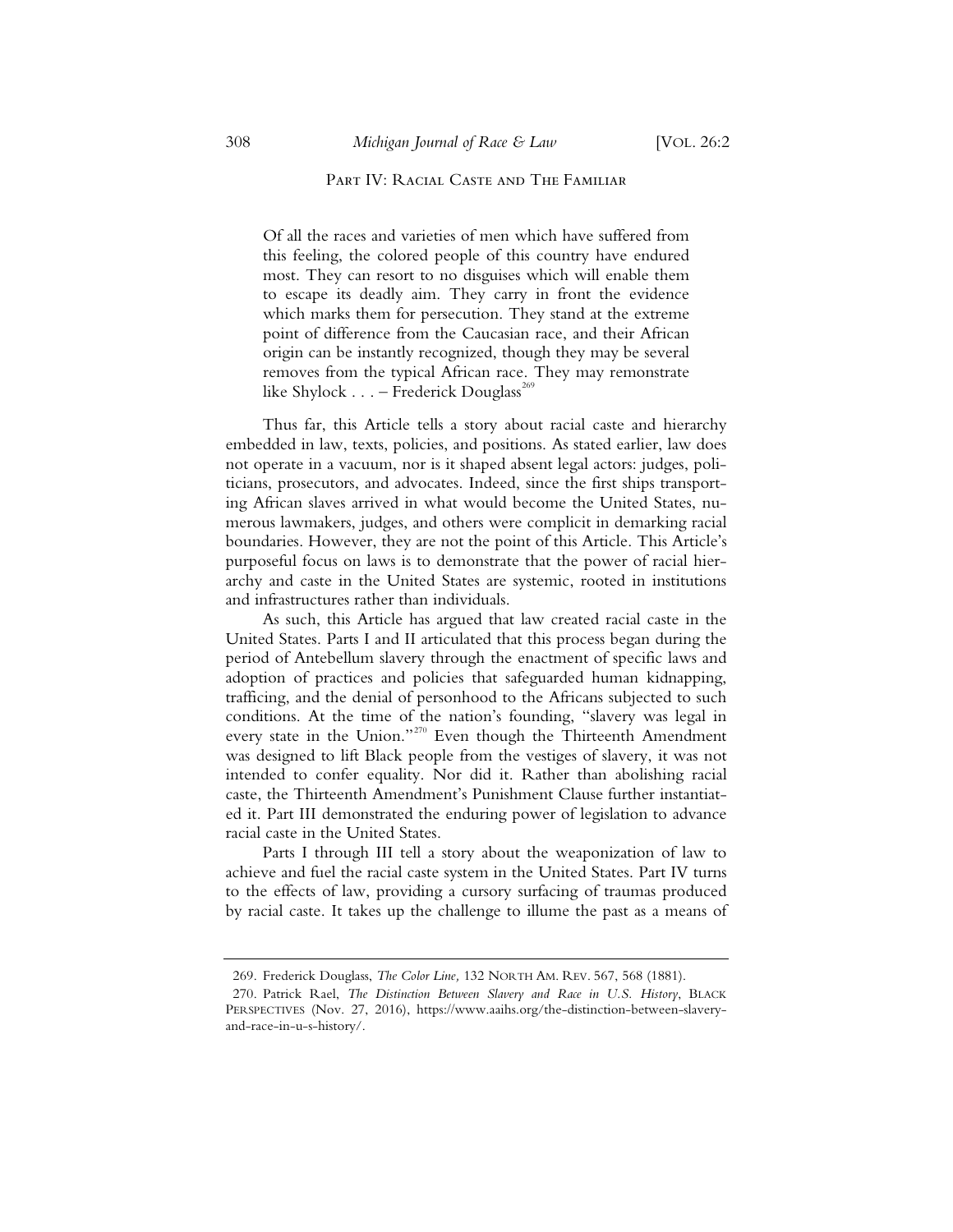shaping viable, credible pathways for meaningful equality in the future. Subpart A of the Article briefly considers arguments that offer a different origin story than racial caste—one rooted in raw expressions of power associated with capitalism, furthering religious ideology, or the preservation of whiteness rather than anti-Blackness. Subpart B briefly excavates examples of the hidden, largely overlooked effects of racial caste. In closing, Part C advocates for continued investment in reckoning with racial caste and the lessons that might be drawn from it.

# A*. Caste, Tolerance, and Intolerance: Origin Stories*

Lawmakers founded America's racial caste system or "raceselfishness" on ideologies of exclusion versus inclusion.<sup> $271$ </sup> In 1897, President Roosevelt wrote, "democracy, with the clear instinct of race selfishness, saw the race foe, and kept out the dangerous alien."<sup>272</sup> The ideology of white supremacy and racial hierarchy operated within and without, drawing internal as well as external boundaries. The vestiges of nationalism survive today in immigration policy.

Castes rely on hierarchy and exclusion, the exaltation and privileging of those at the top and the subordination and often stereotyping of those at the bottom. The enslavement of Black people is foundational to the history of racial caste in the United States. However, overlapping histories and theories as well as temporal political battles both internally and externally problematize this history. For example, some scholars claim that slavery had very little to do with race in its beginnings. Others claim that religion was the key distinction, determining who would and would not be enslaved in the colonies and later states. Another view suggests that racial caste, during eugenics, centered on white Americans and had little to do with Black people. The deployment of science in service of racism and exclusionary policies, including forced sterilization and immigration bans in the late 19th century and for decades forward, undermines the latter proposition.

Given this history, three lines of thought are acknowledged and briefly addressed here.

<sup>271.</sup> Pankaj Mishra, *The Religion of Whiteness Becomes A Suicide Cult*, NY TIMES: OPINION (Aug. 30, 2018), https://www.nytimes.com/2018/08/30/opinion/race-politicswhiteness.html (explaining "It is in the motherlands of democracy rather than in fascist Europe that racial hierarchies first defined the modern world. It is also where a last-ditch and potentially calamitous battle to preserve them is being fought today.") Nor was this an enterprise exclusive to the United States. In Canada, the Toronto League for Race Betterment, was part of a movement that employed "ethnic, nativist, and racist labels," which "occasioned little public comment." *See* ANGUS MCLAREN, OUR OWN MASTER RACE: EUGENICS IN CANADA 1885-1945 (1990).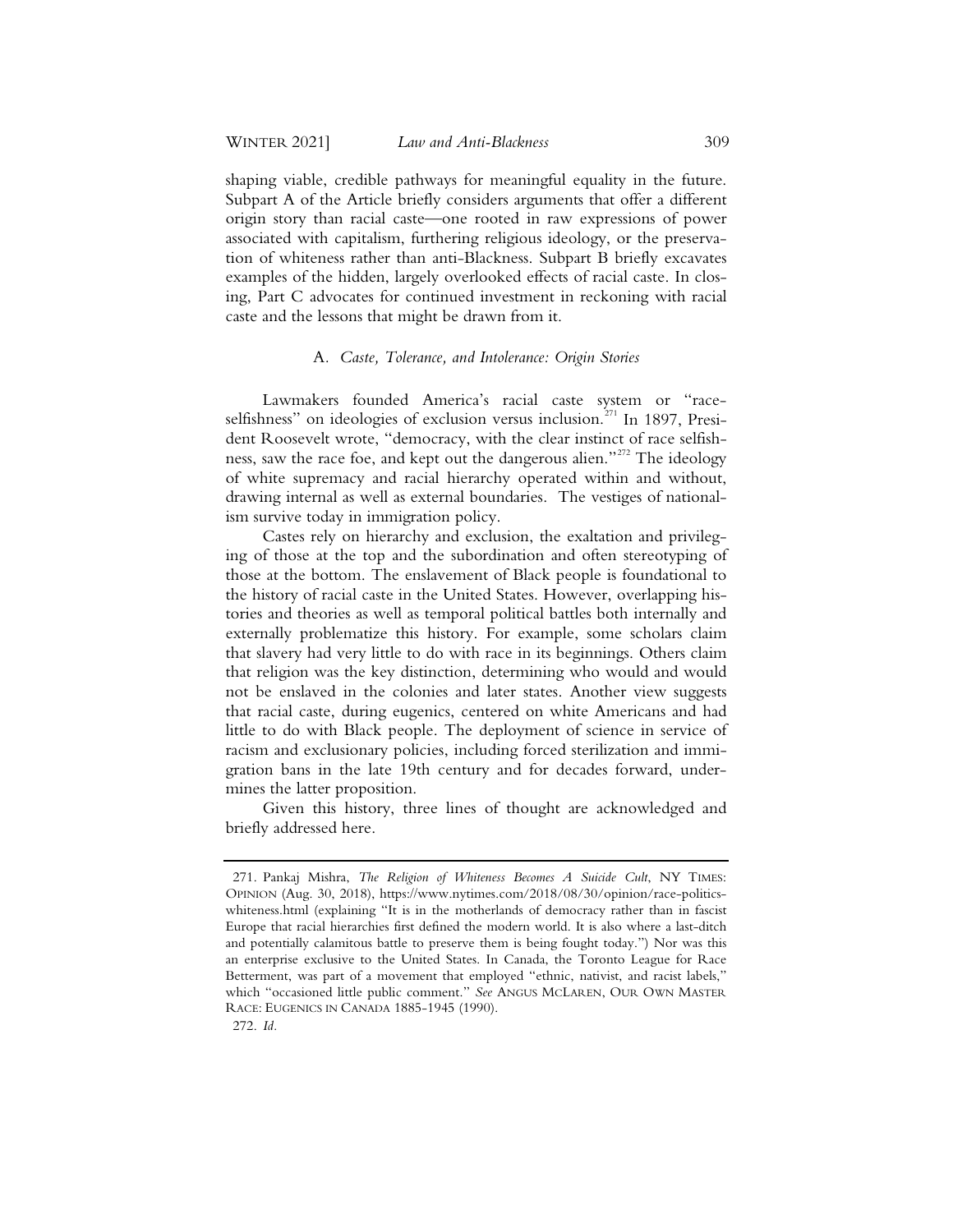### 1. Theories of Caste and Slavery: Slavery Had Nothing to Do with Race

First, there is the provocative theory that slavery had nothing or very little to do with race. In other words, the foundation of racial caste in the United States—slavery—was not even race-based. This view suggests that "slavery divided the nation; race not so much."<sup>273</sup>

Specifically, if one considers the literal meaning of James Madison's reflections on the Constitutional Convention, the most heated debates were about slavery, but race played no part.<sup>274</sup> According to Patrick Rael, "The framers of the Constitution debated slavery, but not race."<sup>275</sup> He writes, "As James Madison noted, of all the divides between the states, the one that came to drive debates most was that between slave states and those becoming free. . . . They were about the political power of slaveholders, not the rights of those enslaved or degraded by the racial identity ascribed to them." $\frac{3}{2}$ 

There are two ways to interpret this theory. The first is that slavery was about galvanizing power, expanding capitalism, and safeguarding the system by securing it in the hands of elite white men. The source of human chattel mattered very little. Hence, the chattel's race was inconsequential to the pursuit of power, wealth, economic stability, and the growth of slavery. Another branch of this argument (that slavery was not about race, but rather power) is that "[w]idespread consensus consigned nearly all blacks to sub-citizen status, even when they were not legal property."<sup>277</sup> In other words, the inequality of Black people was a *foregone conclusion*, whether they were enslaved *or not*. As such, even while Black people were as "important in building northern cities such as New York as they were in producing the cash crops on which the southern economy depended," they were not as important to the debates about their lives as matters of taxation and statehood.<sup>278</sup>

Further, for some northern lawmakers, dissolving the nation's reliance on slavery seemed inevitable well before the Civil War. *The question was how? Should the offspring of enslaved Black women be born free? Obtain freedom at eighteen or twenty-one years of age?* Scholars such as Henry Hartog and James Gigantino refer to this as an "in-between status" for Blacks living in the North—not quite free, and not quite enslaved.<sup>279</sup> The gradual

<sup>273.</sup> Rael, *supra* note 270.

<sup>274.</sup> *Id.*

<sup>275.</sup> *Id.*

<sup>276.</sup> *Id.*

<sup>277.</sup> *Id.*

<sup>278.</sup> *Id.*

<sup>279.</sup> *See generally* JAMES GIGANTINO, THE RAGGED ROAD TO ABOLITION: SLAVERY AND FREEDOM IN NEW JERSEY, 1775-1865 (University of Pennsylvania Press, 2015);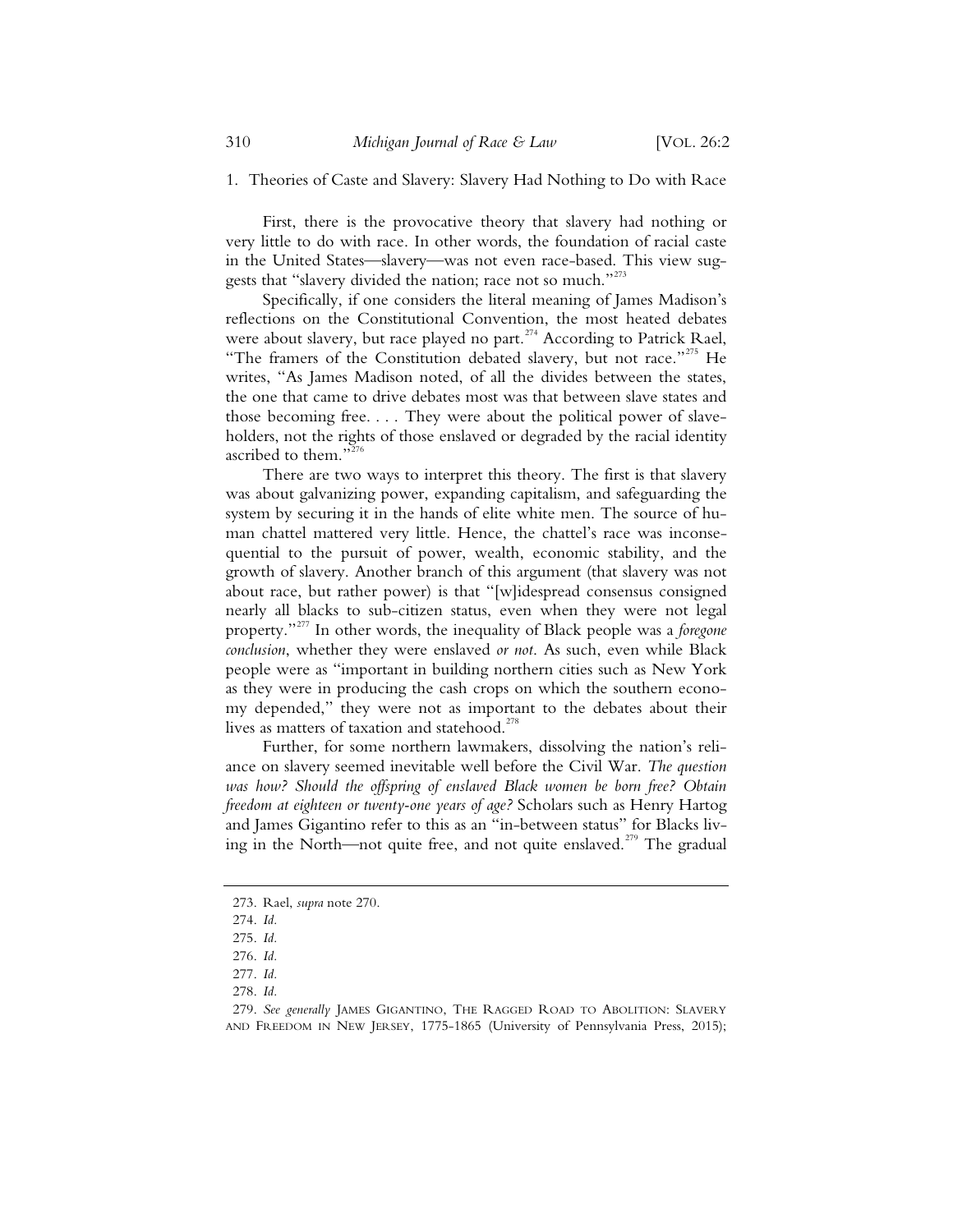abolition law of New Jersey, the last enacted by a state, provided that children born to enslaved mothers after July 4, 1804 would obtain emancipation on their twenty-fifth birthday for men and twenty-first birthday for women.<sup>280</sup> Scholars debate whether such efforts were motivated by concerns related to race or simply that slavery no longer benefited the broader political interests and concerns of wealthy elites.

Even if one were to give weight to the view that slavery could exist as a political question without any meaning related to race, history begs a different conclusion both in the North and South. Even as evolved notions of equality emerged among white citizens—for example, voting enfranchisement in the North no longer depended on property ownership—states that adopted such laws excluded "free" Blacks from voting.<sup>281</sup> They qualified these laws by explicitly stating that the new voting rights applied only to "white" qualified voters. $282$  As a result, Black people were removed "from the electorate where some had once held franchises. All new free states entering the Union before the Civil War did so without property qualifications for voting, but with explicit constitutional denials of black suffrage."283 In New Jersey, even after adopting a "gradual emancipation" law, the state enacted a law "to establish the presumption that black people were slaves unless proven free."<sup>284</sup>

# 2. Theories of Caste and Slavery: Religion Determined Social and Legal Status—Not Race

A second line of thought is that enslavement had as much or more to do with religion than race. $^{285}$  According to an important line of research, an original dividing line considered by early white settlers and

284. Diemer, *supra* note 279.

HENDRIK HARTOG, THE TROUBLE WITH MINNA: A CASE OF SLAVERY AND EMANCIPATION IN THE ANTEBELLUM NORTH (2018); *see also* Andrew Diemer, *The Trouble with Minna: A Case of Slavery and Emancipation in the Antebellum North*, 20 CIV. WAR BOOK REV., Summer 2018, at 1.

 <sup>280.</sup> An Act for the Gradual Abolition of Slavery, 1804 N.J. LAWS 252–53, § 1.

 <sup>281.</sup> *See, e.g.*, Robert J. Steinfeld, *Property and Suffrage in the Early American Republic*, 41 STAN. L. REV. 335, 353 & n.58 (1989) (In the 1820s, many states, including New York, Massachusetts, and New Jersey, held conventions in which they replaced property ownership suffrage requirements with taxpaying qualifications or white manhood suffrage.). 282. *Id.* 

 <sup>283.</sup> Rael, *supra* note 270 ("Ohio (1803), Indiana (1816), Illinois (1818), Michigan (1837), Iowa (1846), Wisconsin (1848), California (1850), and Oregon (1859). It was as if whites regardless of class could be welcome in the new America, but only with the sacrifice of blacks' claim on citizenship. Freedom was a great idea; it was just going to be reserved for white people.").

 <sup>285.</sup> MAROUF ARIF HASIAN, JR., THE RHETORIC OF EUGENICS IN ANGLO-AMERICAN THOUGHT 93-94 (1996).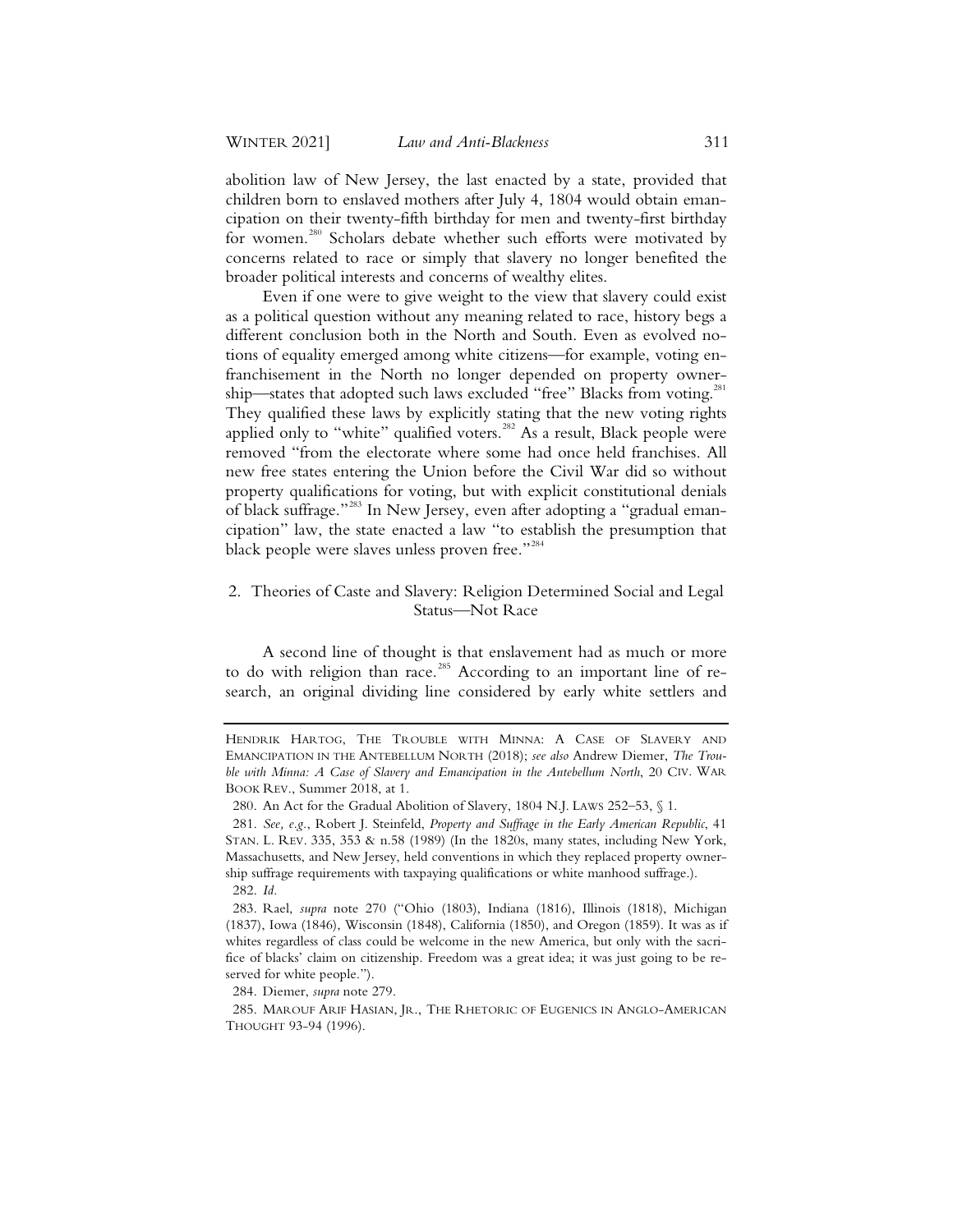lawmakers measured Christianity and not skin color.<sup>286</sup> This informed who could be relegated to the conditions of enslavement and who was protected against the possibility of human bondage. Religious considerations marked the boundaries of enslavement in England and its colonies.<sup>287</sup> Thus, in 1677, in *Butts v. Penny*, the Court of the Kings Bench ruled that enslaved Blacks were subject to the rules of merchandise because they were "infidels" and could be considered property for purposes of their owners claiming trover.<sup>288</sup> Similar decisions were reached in *Lowe*   $\nu$ . Elton<sup>289</sup> that same year and later in *Gelly v*. *Cleve*.<sup>290</sup> In the latter case, the court held that because the enslaved boy was a "heathen," enslavement and recovery for trover were permissible.<sup>291</sup> That is, religious differences served to designate enslaved persons, but when "a small number of free black Christians began to claim political authority, slave owners adapted—they introduced a new language of exclusion based on 'whiteness' rather than Christian status."<sup>292</sup>

For example, "[t]he New England colonies, New Jersey, Pennsylvania, and Maryland were conceived and established 'as plantations of religion."<sup>293</sup> Kenneth C. Davis writes, "[f]rom the earliest arrival of Europeans on America's shores, religion has often been a cudgel, used to discriminate, suppress and even kill the foreign, the 'heretic' and the 'unbeliever'—including the 'heathen' natives already here."<sup>294</sup> Intense, pitched battles between colonists of various Protestant sects and Catholics

288. Butts v Penny, (1677) 2 Lev. 201, 3 Keb. 785.

289. *See* JOHN BAKER, INTRODUCTION TO ENGLISH LEGAL HISTORY 513 (1971) (discussing *Lowe v. Elton* (1677)).

290. Gelly v. Cleve, 91 Eng. Rep. 994 (1694).

291. *Id.*; *see also* BAKER, *supra* note 289 at 513 ("The courts held in the seventeenth century that trover would lie for negroes, as if they were chattels, apparently on the ground that they were infidels.").

292. *See* Gerbner, *supra* note 286.

293. *Religion and the Founding of the American Republic*, LIBR. OF CONG., https://www.loc.gov/exhibits/religion/rel01.html [https://perma.cc/T72G-7XVS].

294. Kenneth C. Davis, *America's True History of Religious Tolerance*, SMITHSONIAN MAG. (Oct. 2010), https://www.smithsonianmag.com/history/americas-true-history-ofreligious-tolerance-61312684/ [https://perma.cc/HU4L-6T8R] (last visited Nov. 28, 2020).

<sup>286.</sup> Katharine Gerbner, *Conversion and Race In Colonial Slavery, Immanent Frame*, SOC. SCI. RES. COUNCIL (June 26, 2018), https://tif.ssrc.org/2018/06/26/conversion-and-racein-colonial-slavery/ [https://perma.cc/W2JN-AAHV].

<sup>287.</sup> Accordingly, "In 1667, the last of the religious conditions that placed limits on servitude was erased by another Virginia law. This new law deemed it legal to keep enslaved people in bondage even if they converted to Christianity. With this decree, the justification for black servitude changed from a religious status to a designation based on race." *Historical Foundations Of Race*, NAT'L MUSEUM OF AFRICAN AM. HIST.&CULTURE, https://nmaahc.si.edu/learn/talking-about-race/topics/historical-foundations-race [https://perma.cc/4YAD-TPQX] (last visited Nov. 27, 2020).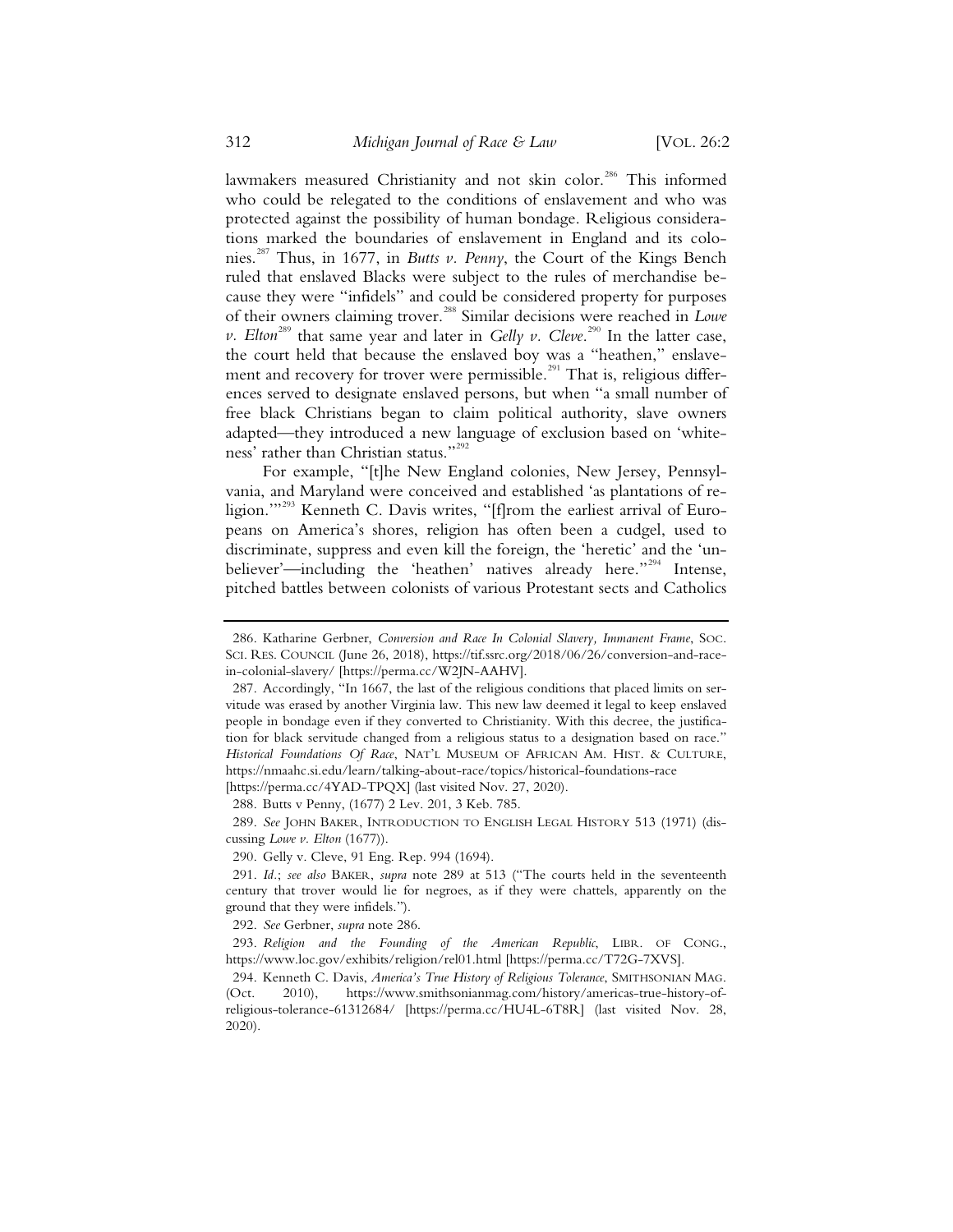served as an example of the force surrounding religion in forming colonies and organizing states. Davis writes, "[w]hile it is true that the vast majority of early-generation Americans were Christian, the pitched battles between various Protestant sects and, more explosively, between Protestants and Catholics, present an unavoidable contradiction to the widely held notion that America is a 'Christian nation."<sup>295</sup>

The argument is that Christianity mattered more than race at the founding. A Protestant orthodoxy reigned throughout the colonies and elitism or rank in society aligned according to religion rather than race. Accordingly, enslaved Africans had no rights that white people were bound or obligated to respect because of their *religious identity* rather than their *race*. This view centers on religious intolerance as evidenced through persecutions dating back to the 1600s. For example, "[p]uritans expelled dissenters from their colonies."<sup>296</sup> Quakers were executed, including Mary Dyer.<sup>297</sup> She was hanged on June 1, 1660, in response to her preaching about Quaker principles.<sup>298</sup> There were also extreme punishments associated with blasphemy, breaking sabbath, and being accused of heretical conduct.<sup>299</sup>

Susan Juster writes about the case of Charles Arabella who, after spilling scalding fluid on his feet, called out, "[B]y God," resulting in a conviction for committing blasphemy.<sup>300</sup> British colonies regarded blasphemy as a crime of moral turpitude, and as such, it was a capital offense. In this case, "the court mercifully ordered him to be 'bored through his tongue and fined  $\dots$  instead of sentencing him to death."<sup>301</sup> He remained in prison for six months and his tongue was bored through three times. $302$  Given this history, another view of the racial caste system in the United States—or at least its origins—is that religion served as the original caste system. People were sorted based on religion and not race.

Yet, even if the origins of caste in the United States were rooted in religious caste or Christian caste, ultimately race became its organizing principle. When enslaved Black people sought conversion or baptism, a

<sup>295.</sup> *Id.*

<sup>296.</sup> *Religion and the Founding of the American Republic*, LIBR. OF CONGR., https://www.loc.gov/exhibits/religion/rel01-2.html [https://perma.cc/H5SL-2TL4] (last visited Nov. 28, 2020).

<sup>297.</sup> *Id.*

<sup>298.</sup> *Id.*

<sup>299.</sup> *See, e.g.*, Susan Juster, *Heretics, Blasphemers, and Sabbath Breakers: The Prosecution of Religious Crime in Early America, in* CHRIS BENEKE AND CHRISTOPHER S. GRENDA, THE FIRST PREJUDICE: RELIGIOUS TOLERANCE AND INTOLERANCE IN EARLY AMERICA 123-42 (2011).

<sup>300.</sup> *Id.*

<sup>301.</sup> *Id.*

<sup>302.</sup> *Id.*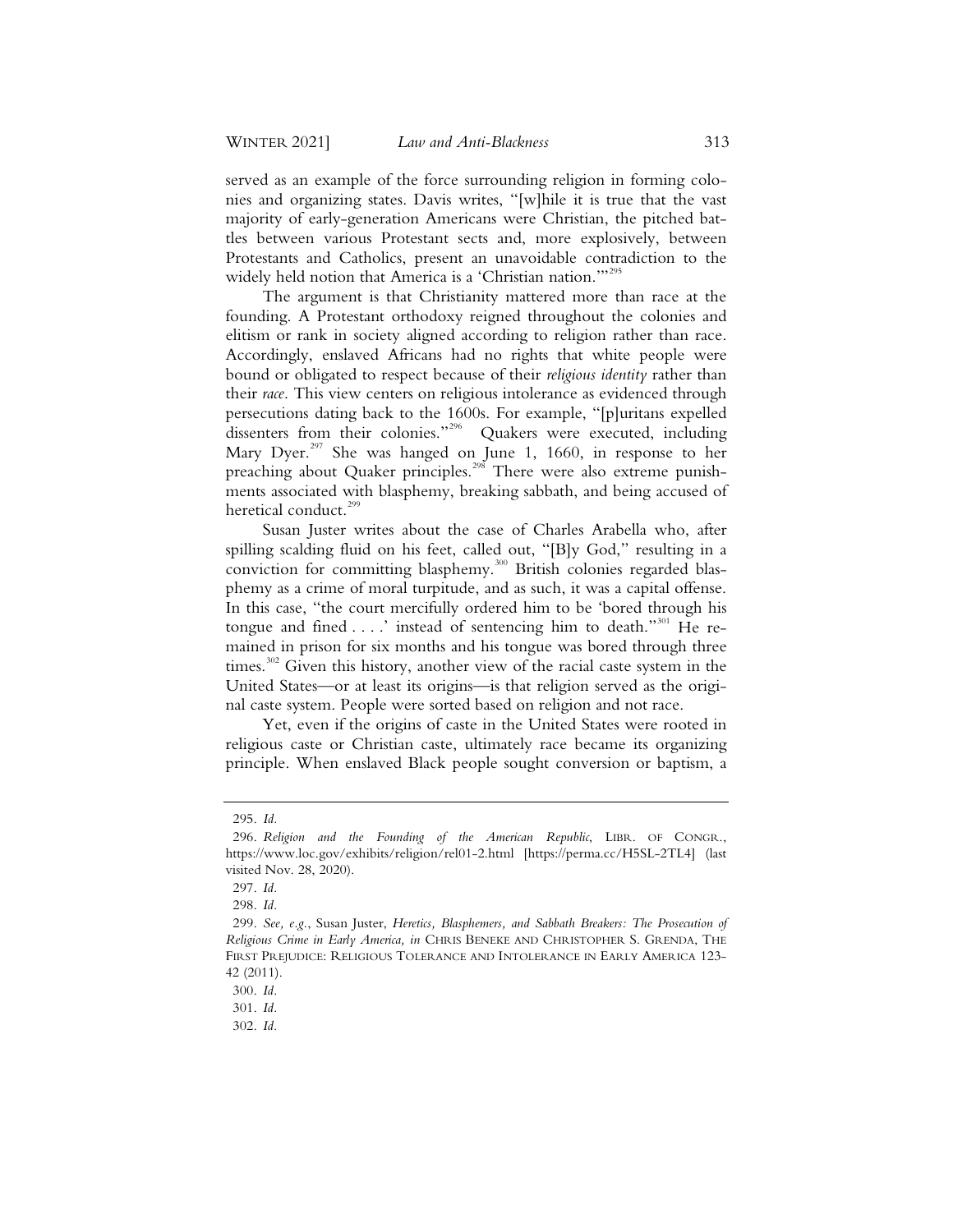quandary manifested for Christian white slaveholders—and ultimately for the broader institution of slavery. If conversion meant freedom, enslaved Africans could quickly request baptism and release from bondage, thereby undermining the foundations of slavery. Already, debate ensued regarding whether baptized Black people would be enslaved for life or some shorter period. A law that provided for the latter was repealed, because it threatened to negatively impact the slave trade.<sup>303</sup>

In *Chamberlain v. Harvey*, a slaveholder defended his ownership of a baptized Black man, arguing, "Who would squeeze the sugar from the cane once all slaves had been sprinkled with holy water?"<sup>304</sup> According to historian Marcus W. Jernegan:

At any rate there arose in the minds of many American colonists the notion that under English law a baptized slave might claim freedom. Conscientious masters thus found themselves in a dilemma: to deny conversion and baptism would retard Christianization; to favor it might cause them the loss of their property. To avoid this dilemma, some of the colonial assemblies altered the religious sanction for slavery and based its validity frankly upon race. While positively denying that conversion or baptism was a sufficient reason for enfranchisement and insisting that all slaves must serve for life  $\dots$  .<sup>305</sup>

Colonies resolved this religious conundrum by embracing racial caste and ignoring caste based on religion. For example, "between 1664 and 1706 at least six colonies passed acts affirming" that enslaved persons would serve for life.<sup>306</sup> In 1664, Maryland "declared that all slaves must serve for life in order to prevent damage which masters might sustain if their slaves pretended to be Christians and so pleaded the law of England."<sup>307</sup> Several years later, Maryland updated its laws to clarify that conversion or baptism either before enslavement or after should never "be a cause for manumission."<sup>308</sup> Similarly, a 1677 Virginia law "declared that slaves by birth were not freed when baptized."<sup>309</sup> Thus, even if enslaved Black people

309. *Id.*

 <sup>303.</sup> *Id.* at 507 ("It is clear, however, that the assemblies in colonies where slaves were most numerous were anxious to remove the doubt respecting the effect of baptism, and at the same time encourage the conversion of slaves.").

 <sup>304.</sup> Chamberlain v. Harvey, 91 Eng. Rep. 994 (1696).

 <sup>305.</sup> Marcus W. Jernegan, *Slavery and Conversion in the American Colonies*, 21 AM. HIST. REV. 504, 506 (1916).

 <sup>306.</sup> *Id.*

 <sup>307.</sup> *Id.*

 <sup>308.</sup> *Id.*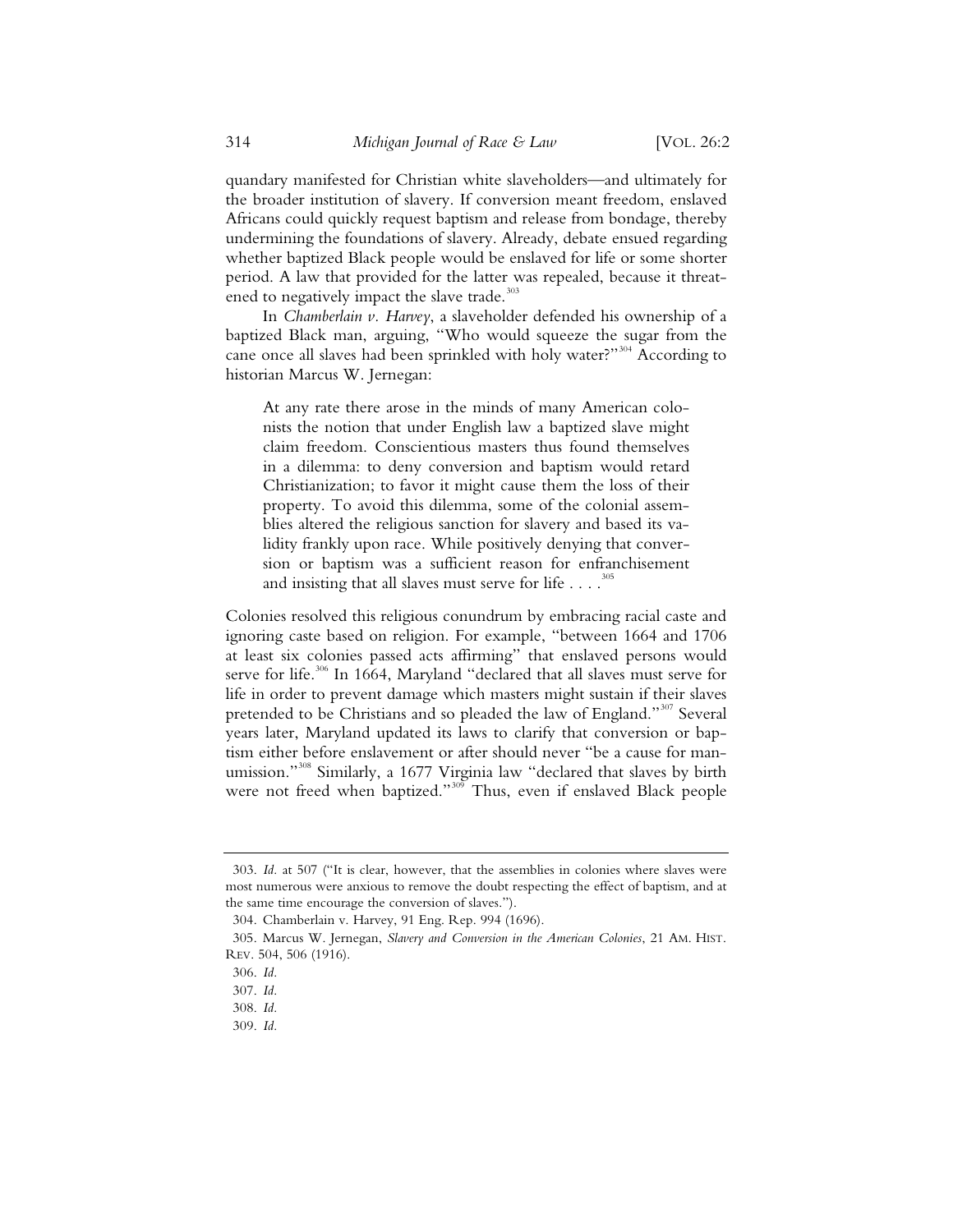converted to Christianity, they could not climb out of the bowels of slavery.

3. Theories of Caste and Slavery: Scientific Racism, Not Race-Racism

A third view of caste in the United States centers on eugenics. Even in the  $21<sup>st</sup>$  century, claims that race is biologically determined persist. In the wake of COVID-19, some pundits query whether the disease manifests in Blacks and Latinx communities at disproportionate rates because of their genetics. Such arguments ignore the political and social constructions of race in the United States and reinscribe—intentionally or not the historic views that race is biologically determined. As such according to this line of argument—Blacks are inherently inferior in health and much else because of their genes. Such thinking absolves legal and political institutions from setting the conditions that predetermine health, wealth, and personhood.

This view starts from the premise that racial exclusion was not about the descendants of Africans *per se*. Race at the turn of the 20th century included dozens of categories of white people as well as Asian, Black, and Indigenous Populations. This view of race hierarchy—at least as it relates to the earliest decades of the 20th century and eugenics—is that southern elite whites were more concerned about poor white people "polluting" their gene pools than a race-based caste system based on skin  $\text{color.}^{\text{310}}$ 

Rather, in 1883, Francis Galton, a cousin of Charles Darwin, advocated that societies should be organized by policies promoting "fitness" and betterment of the collective *human race*. <sup>311</sup> This new science, which he termed *eugenics,* would promote "improving a human population by controlled breeding to increase the occurrence of desirable heritable characteristics."<sup>312</sup> Accordingly, reproduction should be arranged with models similar to animal breeding. That is, European and United States policy

<sup>310.</sup> What researchers who follow this line of thought have given less consideration to are the ways in which poor white people proved less useful to the Southern aristocracy in the years following the abolition of slavery. Legislation and local ordinances suggest that maintaining white supremacy remained important. Eugenics and sterilizing poor white people were not inconsistent with racial caste. The two were mutually supporting. *See, e.g.*, EDWARD J. LARSON, SEX, RACE, AND SCIENCE: EUGENICS IN THE DEEP SOUTH 138 (1995) ("Except for the shade of scientific racism that had always darkened the eugenics movement, Georgia's belated sterilization campaign did not display a particularly racist color.").

<sup>311.</sup> *See, e.g.*, Steven A. Farber, *U.S. Scientists' Role in the Eugenics Movement (1907- 1939): A Contemporary Biologist's Perspective*,5ZEBRAFISH 243 (2008).

<sup>312.</sup> Eugenics, THE NEW OXFORD AMERICAN DICTIONARY 584 (2001).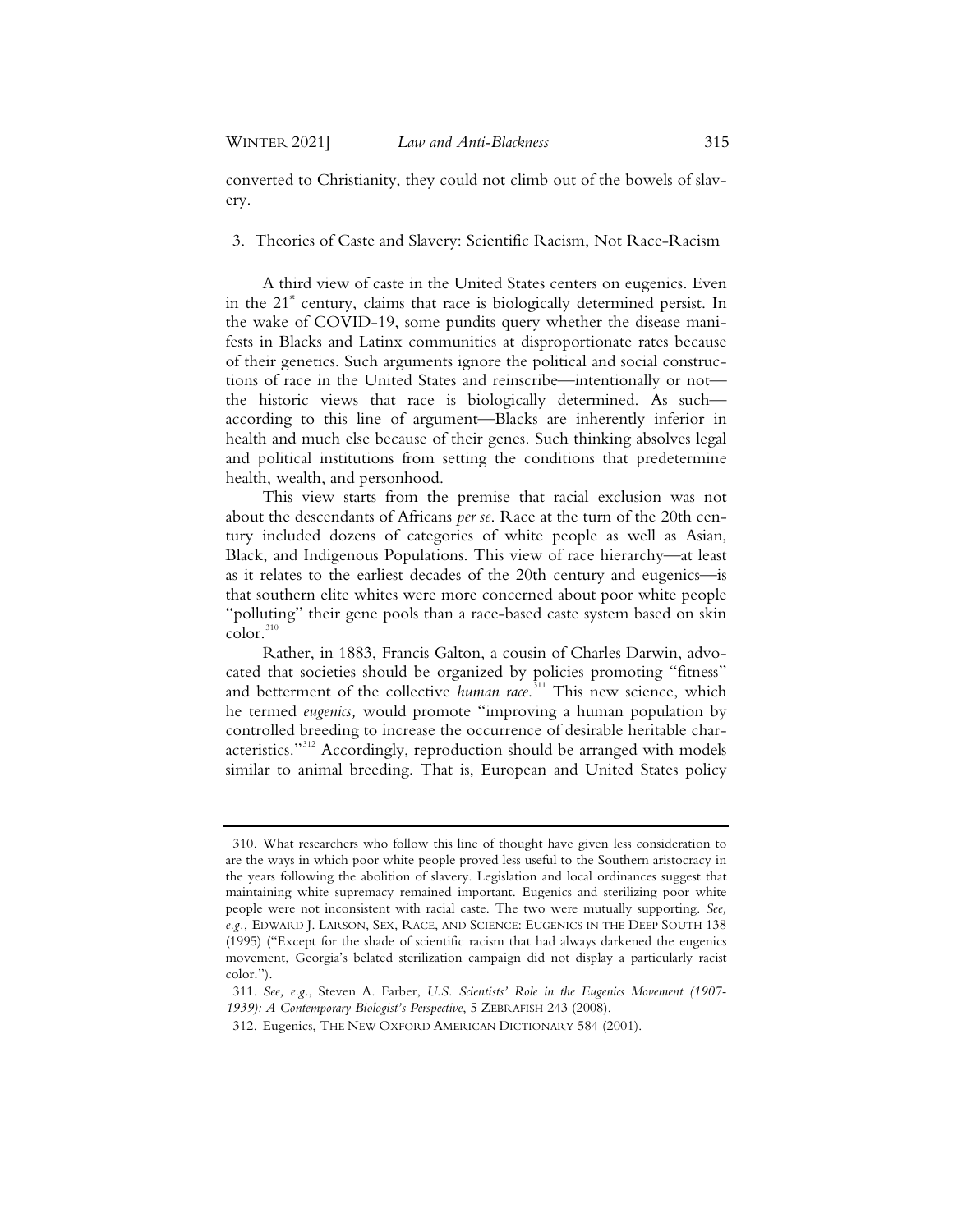should promote arranged reproduction that increases the occurrence of heritable characteristics regarded as desirable.<sup>313</sup>

Galton encouraged leaders in Europe and the United States to provide economic and other incentives to support policies that encouraged selective marriages and breeding to weed out undesirable genetic traits and people.<sup>314</sup> Political and economic leaders, "Alexander Graham Bell, Winston Churchill, John Maynard Keynes, and Woodrow Wilson" among them, "accepted the notion that modern societies, as a matter of policy should promote the improvement of the human race through var- $\frac{1}{1}$  is the sum of governmental intervention,<sup>315</sup> which included compulsory sterilization. In the United States, leaders embraced and implemented eugenics policies before they were adopted by the Nazis and Adolf Hitler.<sup>316</sup>

This version of caste—eugenics—also referred to as "scientific racism," spurred states throughout the United States to enact laws that provided for the removal of people perceived as socially, mentally, or physically unfit from the broader society.<sup>317</sup> Homelessness, addiction, poverty, promiscuity, and out-of-wedlock births constituted proof of "unfitness" in states throughout the United States.<sup>318</sup> Identification as suffering from one of these conditions could, and too frequently did, result in civil or criminal incarceration or psychiatric institutionalization in state-run asylums.319 Carrie Buck, the indigent, unsuccessful petitioner in *Buck v.*  Bell,<sup>320</sup> was confined to such an institution. States justified incarceration and forced sterilization of girls, boys, men, and women as a sound strategy to protect the welfare of its citizens from the perceived degeneracy

 <sup>313.</sup> Farber, *supra* note 311, at 243.

 <sup>314.</sup> *See, e.g.*, FRANCIS GALTON, INQUIRIES INTO HUMAN FACULTY AND ITS DEVELOPMENT (Gaven Tredox ed., 2004) (1883).

 <sup>315.</sup> *Id.* ("While initially this desire was manifested as the promotion of selective breeding, it ultimately contributed to the intellectual underpinnings of state-sponsored discrimination, forced sterilization, and genocide.").

 <sup>316.</sup> *See generally* PAUL A. LOMBARDO, THREE GENERATIONS, NO IMBECILES: EUGENICS, THE SUPREME COURT, AND *BUCK V. BELL* (2008).

 <sup>317.</sup> *See generally* Paul A. Lombardo, *Taking Eugenics Seriously: Three Generations of ??? Are Enough?,* 30 FLA. ST. U.L. REV. 191, 205, 216 (2003); Paul A. Lombardo, *Medicine, Eugenics, and the Supreme Court, From Coercive Sterilization to Reproductive Freedom*, 13 J. CONTEMP. HEALTH L. & POL'Y 1, 2–5 (1996).

 <sup>318.</sup> *See generally* PAUL A. LOMBARDO, THREE GENERATIONS, NO IMBECILES: EUGENICS, THE SUPREME COURT, AND BUCK V. BELL (2008); *see also* Paul A. Lombardo, *Disability, Eugenics, and the Culture Wars*, 2 ST. LOUIS U. J. HEALTH L. & POL'Y 57, 60-61 (2008).

 <sup>319.</sup> *Id.*; *see also* Melanie Fong & Larry O. Johnson, *The Eugenics Movement: Some Insight into the Institutionalization of Racism*, 9 ISSUES IN CRIMINOLOGY 89 (1974).

<sup>320</sup>. Buck v. Bell, 274 U.S. 200, 205–08 (1927).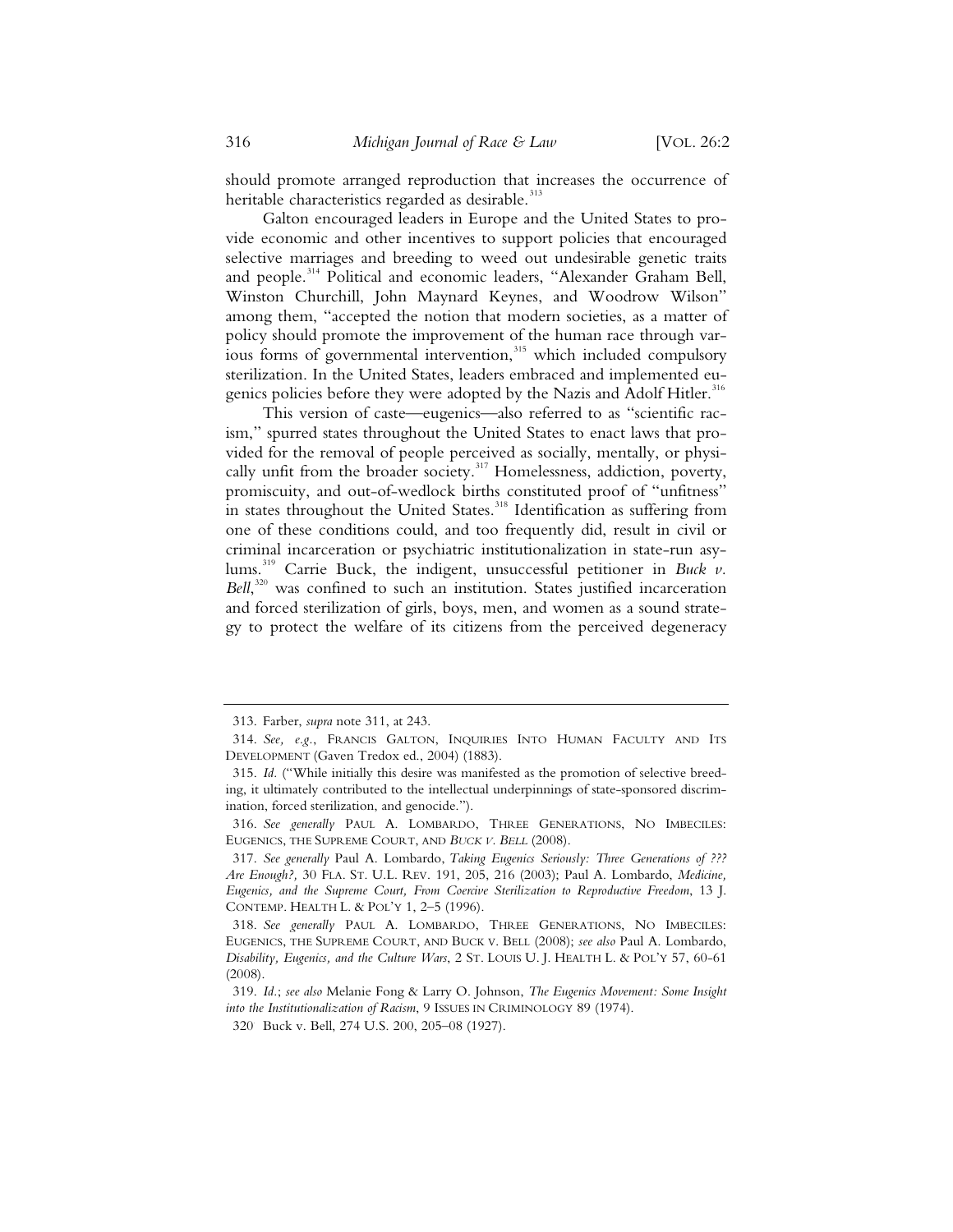rampant among the lower classes. Tens of thousands of poor white Americans were sterilized against their will.<sup>321</sup>

Given this, some scholars argue that eugenics or scientific caste had more to do with intra-racial concerns than extra-racial considerations<sup>322</sup> with Christianity serving as a primary, galvanizing force.<sup>323</sup> Edward Larson quotes southern white physicians who claimed, "[t]he South's 'poor white trash,'... is no doubt the product of the physical and mental unfit, left in the wake of the War Between the States," and another who advised a colleague that white people with certain "hereditary traits ought not to be allowed to get married, and men who persist in [degenerate behavior] ought to be confined in reformatory . . . or have their testicles removed, so that it would be impossible for them to propagate."<sup>324</sup> Larson suggests that the leading concern during post Reconstruction was "the deterioration of the Caucasian race."<sup>325</sup> By comparison, he argues this focus on the degeneracy of poor white people was a political preoccupation that worried lawmakers far more than a "threat from the African race."<sup>326</sup>

Discussions and debates about eugenics have intensified in recent years in the wake of genomic research and given advancements in reproductive technologies, but far less attention has been paid to religious leaders who were instrumental in shaping the 20th century eugenics agenda.<sup>327</sup> According to Graham Baker, the American Eugenics Society "de-"developed its outreach to groups of particular eugenic significance by organizing committees dedicated to 'cooperation' with . . . 'Clergymen'.

<sup>321.</sup> *See generally* LOMBARDO, *supra* note 316.

<sup>322.</sup> *See, e.g.*, EDWARD J. LARSON, SEX, RACE, AND SCIENCE: EUGENICS IN THE DEEP SOUTH 138 (1995).

<sup>323.</sup> *See, e.g.*, CHRISTINE ROSEN, PREACHING EUGENICS: RELIGIOUS LEADERS AND THE AM. EUGENICS MOVEMENT (2004).

<sup>324.</sup> *See e.g.*, LARSON, Supra note 322.

<sup>325.</sup> *Id.*.

<sup>326.</sup> *Id.*

<sup>327.</sup> *See, e.g.*, CHRISTINE ROSEN, PREACHING EUGENICS: RELIGIOUS LEADERS AND THE AM. EUGENICS MOVEMENT (2004); *see, e.g.*, LARSON, *supra* note 322 at 2 (arguing that the leading concern post Reconstruction was "the deterioration of the Caucasian race than about any threat from the African race"); According to Graham Baker, the American Eugenics Society "developed its outreach to groups of particular eugenic significance by organizing committees dedicated to 'cooperation' with . . . 'Clergymen'. Alongside these groups there were committees organised around matters of strategy and policy, for example 'selective immigration'. . . ." Graham J. Baker, *Christianity and Eugenics: The Place of Religion in the British Eugenics Education Society and the American Eugenics Society, c. 1907- 1940,* 27 SOC. HIST. MED. 281, 294 (2014) [hereinafter Baker, *Christianity and Eugenics*]; Jerry Bergman, *The Church Preaches Eugenics: A History of Church Support for Darwinism and Eugenics,* 20 J. CREATION 54, 58 (2006).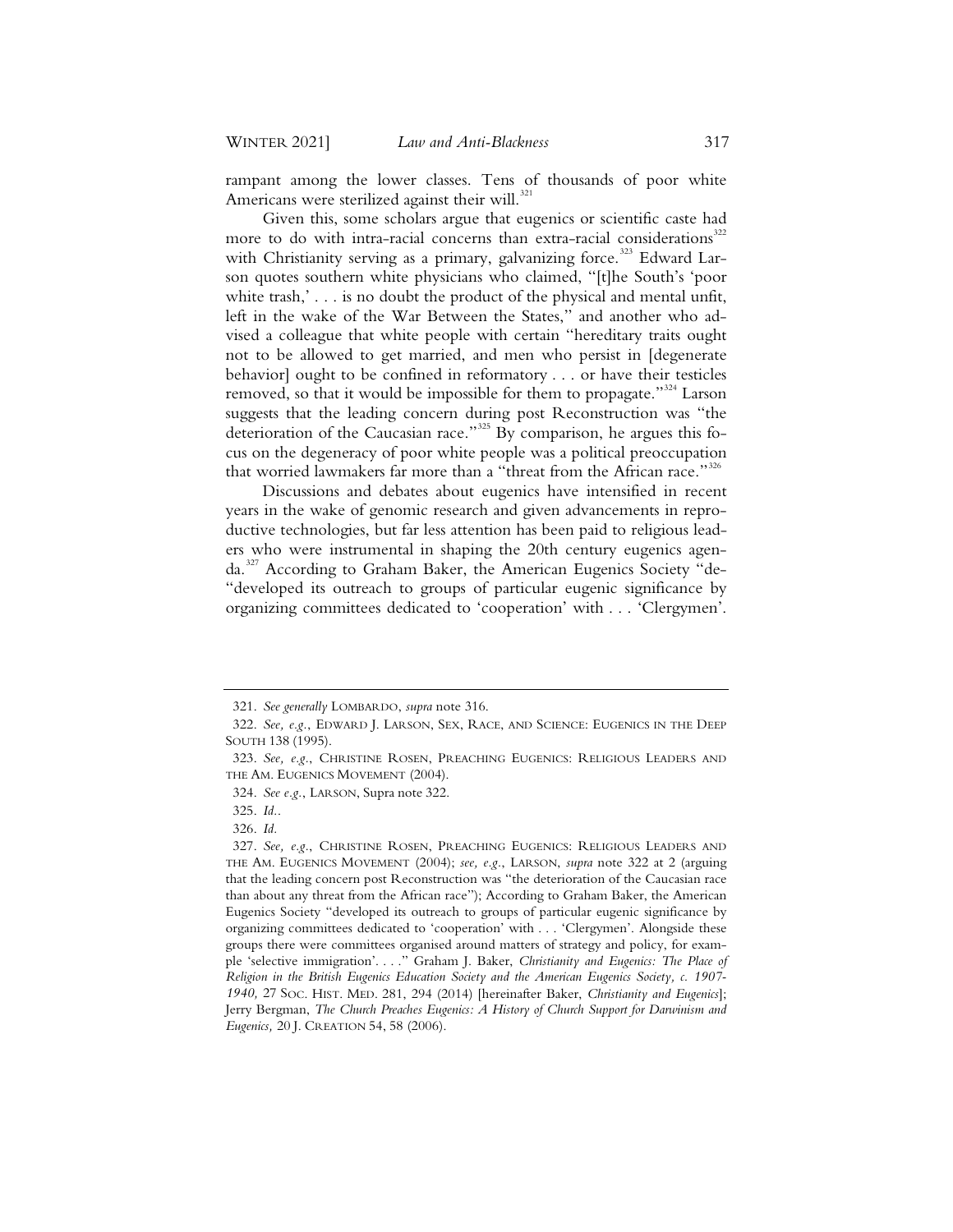Alongside these groups there were committees organized around matters of strategy and policy, for example 'selective immigration'. . . ."<sup>328</sup>

Finally, even while legislatures and courts constructed the guardrails of white citizenship and reproduction, including implementing horrific eugenics platforms, Black and indigenous people were *not excluded*. A 1977 report prepared by the United Nations estimated that 24 percent of Native American women had been sterilized.<sup>329</sup> This was carried out through various means. For example, the U.S. Indian Health Service adopted policies whereby they enforced compulsory sterilizations:

The U.S. Indian Health Service (IHS) later applied forced sterilization to American Indian women in the 1960s and 1970s, sterilizing 3,406 Native American women between 1973 and 1976. In 1976, the U.S. General Accounting Office admitted that this took place in at least four of the 12 Indian Health Service regions. The numbers include women in Minnesota as well as 36 women under age 21, despite a courtordered moratorium on sterilizations of women younger than  $21.330$ 

Black communities suffered a similar fate. Forced sterilization would become so common and targeted at little girls that it became known as the "Mississippi Appendectomy," as one third of the practices targeted girls under eighteen years old.<sup>331</sup>

4. Theories of Caste and Slavery: Policing the Boundaries of Whiteness

The foregoing theories of caste in the United States offer important historical reference points and guides on intolerance, class, and religion.

<sup>328.</sup> Baker, *Christianity and Eugenics*, *supra* note 327; Bergman, *supra* note 327.

<sup>329.</sup> G.A. Res. 260 (a)(II), The U.N. Convention on War Crimes and Crimes Against Humanity, Including Genocide (Dec. 9, 1948), http://freedomarchives.org/Documents /Finder/DOC44\_scans/44.monograph.NASC.systematic.genocide.native.June.1977.pdf [https://perma.cc/6N5Q-J48H].

<sup>330.</sup> Ellen Kennedy, *On Indigenous Peoples Day, Recalling Forced Sterilizations of Native American Women*, MINNPOST (Oct. 14, 2019), https://www.minnpost.com/communityvoices/2019/10/on-indigenous-peoples-day-recalling-forced-sterilizations-of-native-

american-women/ [https://perma.cc/YYP5-RCJR]; *see also* Brianna Theobald, *A 1970 Law Led To The Mass Sterilization of Native American Women. That History Still Matters*, TIME (Nov. 27, 2019), https://time.com/5737080/native-american-sterilization-history/ ("Over the six-year period that had followed the passage of the Family Planning Services and Population Research Act of 1970, physicians sterilized perhaps 25% of Native American women of childbearing age, and there is evidence suggesting that the numbers were actually even higher.").

<sup>331.</sup> *See* Kennedy, *supra* note 330.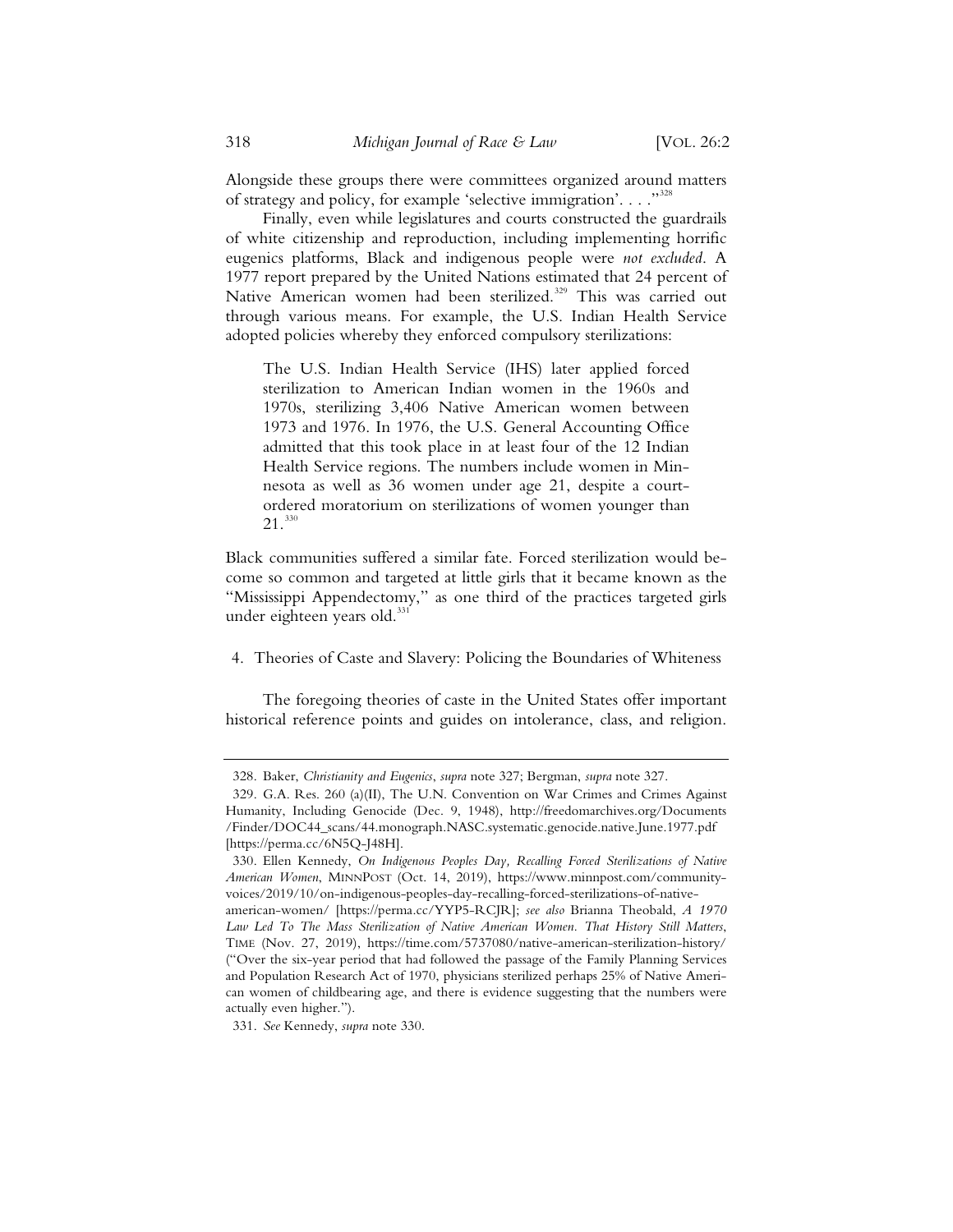In each, racism is minimized or regarded as nonessential to the story of caste in the United States. However, the profundity and enduring character of the racial caste system based on skin color in the United States suggests that even if religion served as an early galvanizing feature of colonial and American social organization, race ideologies based on color trumped those differences. Distinctions and discrimination based on religion gave way to discrimination based on skin color and ethnic origins tied to Afri $ca.$ <sup>332</sup>

Caste in the United States gave way to the creation and preservation of social, political, and legal order based on skin color hundreds of years ago to enduring effect.<sup>333</sup> Indeed, religion was retooled to support and justify the enslavement of Black people.<sup>334</sup> In *Christian Slavery: Conversion and Race in the Protestant Atlantic World*, Katharine Gerbner writes, "[t]he irony is dark and yet unambiguous: the most self-sacrificing, faithful, and zealous missionaries in the Atlantic world formulated and theorized a powerful and lasting religious ideology for a brutal system of plantation labor."<sup>335</sup> Black people were no more able to climb out of the pits of racial hierarchy through Christianity than they were by overcoming the mathematics of hypodescent, which forever tethered one to the lowest racial caste for having "any negro blood in his veins of whatsoever quantity."<sup>336</sup>

Eugenic practices in the United States further demonstrate racial boundary policing inside of "whiteness," but courts policed them from the outside too, giving further evidence and weight to racial caste in the United States. Legislatures and courts reserved whiteness, which conferred privileges and rights, only for people who appeared white. As the Supreme Court declared in *Ozawa v. United States* in 1922,

The provision is not that Negroes and Indians shall be *excluded* but it is, in effect, that only free white persons shall be *included.* The intention was to confer the privilege of citizenship upon that class of persons whom the fathers knew as white, and to deny it to all who could not be so classified.<sup>337</sup>

 <sup>332.</sup> *See* BAKER, *supra* note 289, at 513.

 <sup>333.</sup> Adam Serwer, *White Nationalism's Deep American Roots*, THE ATLANTIC (Apr. 2019), https://www.theatlantic.com/magazine/archive/2019/04/adam-serwer-madisongrant-white-nationalism/583258/ [https://perma.cc/922M-33EG].

 <sup>334.</sup> Gerbner, *supra* note 286, at 194 ("Protestantism was a stabilizing force that would help to maintain, support, and reform slavery.").

 <sup>335.</sup> *Id.* at 196.

 <sup>336.</sup> *See, e.g.*, MURRAY, *supra* note 125, at 662.

 <sup>337.</sup> Ozawa v. United States, 260 U.S. 178, 195 (1922) (emphasis added).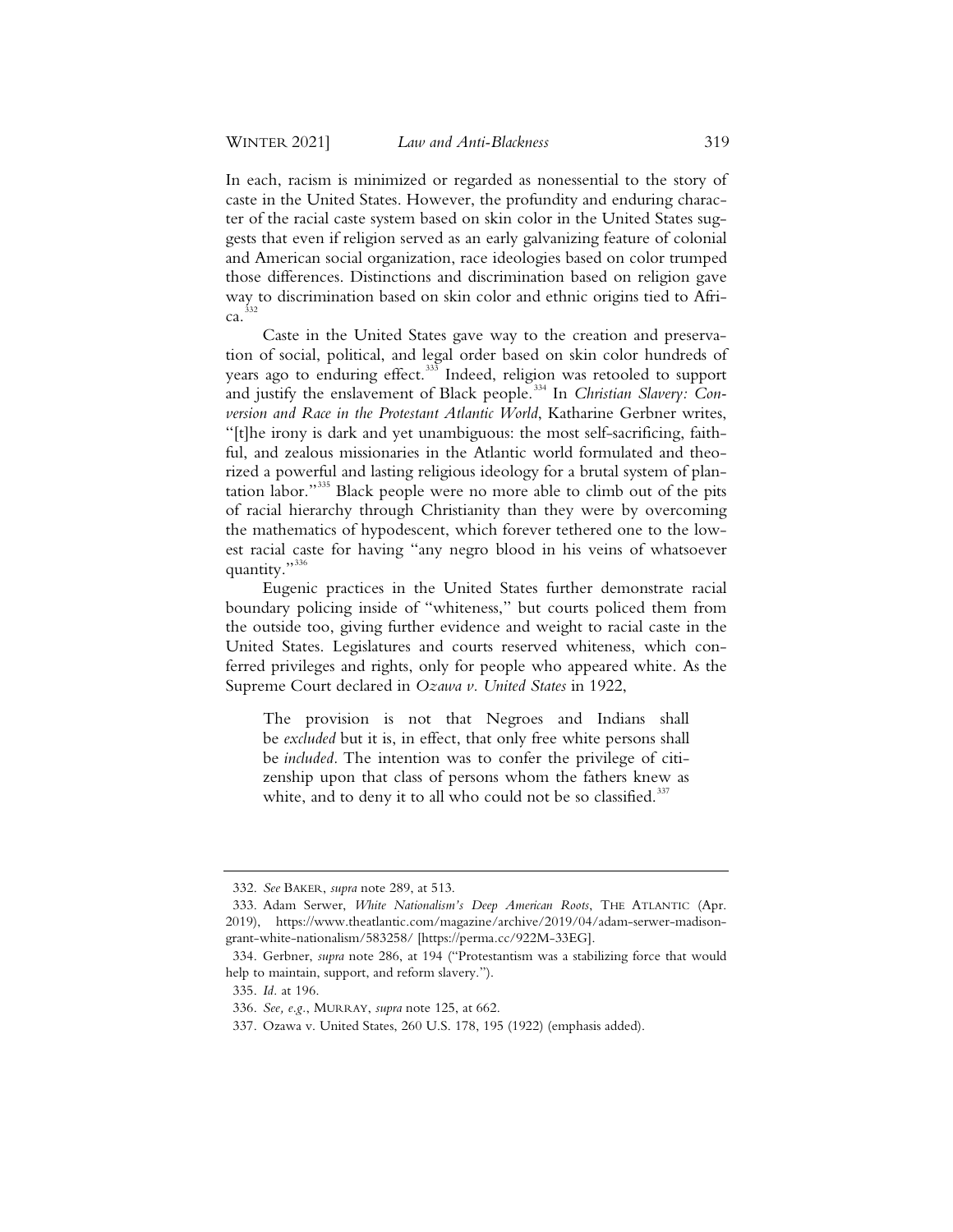In that case, the Supreme Court unanimously ruled a Japanese-American man ineligible for citizenship because the legislature intended naturalization in the United States only for "free white persons." One year later, in *United States v. Bhagat Singh Thind*, <sup>338</sup> the Justices unanimously affirmed that a person of Indian Sikh ethnicity did not fit the "common sense" definition of "free white person," despite being anthropologically Aryan and a former World War I Army veteran.<sup>339</sup>

The Supreme Court left no room for doubt that the Naturalization Act of 1906 intended to confer citizenship and whiteness only on people who looked "white." Justice Sutherland wrote the Court's opinion, stating,

It may be true that the blond Scandinavian and the brown Hindu have a common ancestor in the dim reaches of antiquity, but the average man knows perfectly well that there are unmistakable and profound differences between them today; and it is not impossible, if that common ancestor could be materialized in the flesh, we should discover that he was himself sufficiently differentiated from both of his descendants to preclude his racial classification with either. $340$ 

Whether America's original caste story is one that roots in policing religion or ethnic origins, the end result is a system galvanized around contemporary understandings of race.

### B*. Racial Caste's Operation in Law and Society*

Various forms of violence emanating from racial caste ideology and structure against Black people date back to the earliest trafficking of Black people to the colonies and the emergence of states.<sup>341</sup> On the question of whether a murder of an enslaved Black person was a criminal offense, a typical legislative response explained that it was not:

[I]f any slave resists his master (or other by his master's order correcting him) and by the extremity of the correction should chance to die, that his death shall not be accounted a felony, but the master (or that other person appointed by the master to punish him) be acquitted from molestation, since it cannot

 <sup>338.</sup> United States v. Bhagat Singh Thind, 261 U.S. 204, 213-15 (1923) (denying citizenship to an Indian man who claimed that his Aryan lineage entitled him to the status of a white man in the United States).

 <sup>339.</sup> *Id.* 

 <sup>340.</sup> *Id.* at 209.

 <sup>341.</sup> *See* State v. Mann, 13 N.C. 263, 263 (1829).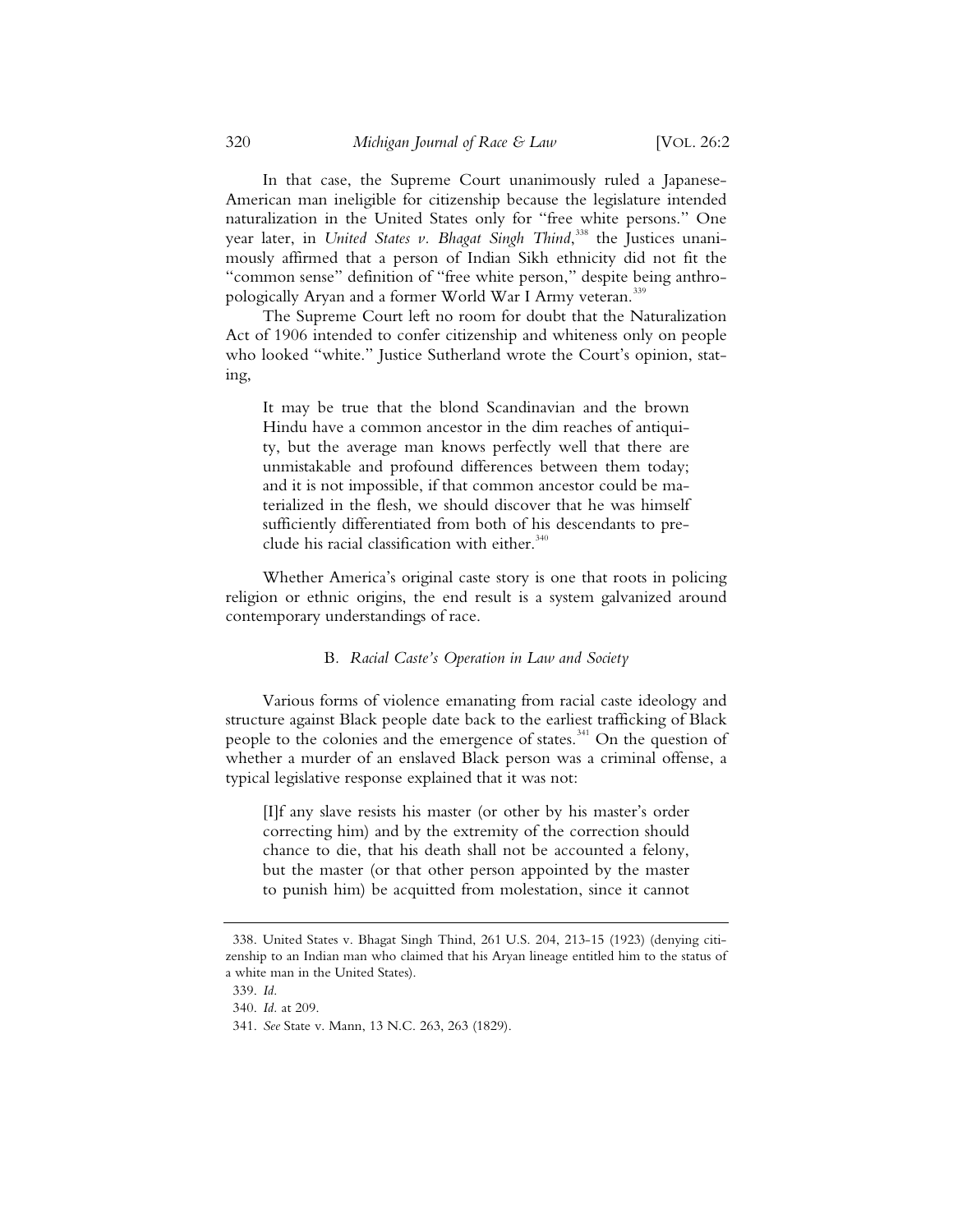be presumed that premeditated malice (which alone makes murder a felony) should induce any man to destroy his own estate.<sup>342</sup>

If racial caste creates the ordering of people, it also shapes social order through privileging the favored and imposing conditions, constraints, and disparate penalties on the disfavored to maintain the discriminatory structures set in place by law.<sup>343</sup> Historically, slave patrol police enforced social order. Typically, slave patrol police possessed the power to "inflict corporal punishment" and the "power to seize any negro slave who behaves insolently to a patroller" or "suspiciously."<sup>344</sup>

Racial caste violence predates the founding of the United States and continues through the public execution of George Floyd and the killing of Breonna Taylor. As a historic matter, racial violence operated publicly<sup>345</sup> and privately,<sup>346</sup> economically,<sup>347</sup> physically<sup>348</sup> and psychologically,<sup>3</sup>

<sup>342. 11</sup> WILLIAM WALLER HENING, STATUTES AT LARGE; BEING A COLLECTION OF ALL THE LAWS OF VIRGINIA 170, 260, 266, 270 (1809-23).

<sup>343.</sup> *See* State v. Mann, 13 N.C. at 263-64. In North Carolina, ordinances like the following were not uncommon:

<sup>1</sup>st. Patrols shall be appointed, at least four in each Captain's district.

<sup>2</sup>d. It shall be their duty, for two of their number, at least, to patrol their respective districts once in every week; in failure thereof, they shall be subject to the penalties prescribed by law.

<sup>3</sup>d. They shall have power to inflict corporal punishment, if two be present agreeing thereto.

<sup>4</sup>th. One patroller shall have power to seize any negro slave who behaves insolently to a patroller, or otherwise unlawfully or suspiciously; and hold such slave in custody until he can bring together a requisite number of Patrollers to act in the business.

<sup>5</sup>th. Previous to entering on their duties, Patrols shall call on some acting magistrate, and take the following oath, to wit: "I, A. B. appointed one of the Patrol by the County Court of Rowan, for Captain B's company, do hereby swear, that I will faithfully execute the duties of a Patroller, to the best of my ability, according to law and the regulations of the County Court.

*See, e.g.*, *Patrol Regulations for the County of Rowan,* DOCUMENTING THE AM. SOUTH, https://docsouth.unc.edu/nc/rowan/rowan.html [https://perma.cc/G8EM-YV8E] (last visited Mar. 8, 2021).

<sup>344.</sup> *Patrol Regulations for the County of Rowan*, *supra* note 343.

<sup>345.</sup> *See, e.g.*, JAMES ALLEN, WITHOUT SANCTUARY: LYNCHING PHOTOGRAPHY IN AMERICA (1999); WYN CRAIG WADE, THE FIERY CROSS: THE KU KLUX KLAN IN AMERICA, 32-8 (1987).

<sup>346.</sup> Michael E. Miller, *Cop Accused of Brutally Torturing Black Suspects Costs Chicago 5.5 Million*, WASH. POST (Apr. 15, 2015), https://www.washingtonpost.com/news/morningmix/wp/2015/04/15/closing-the-book-on-jon-burge-chicago-cop-accused-of-brutallytorturing-african-american-suspects/ [https://perma.cc/K2GW-WJDQ].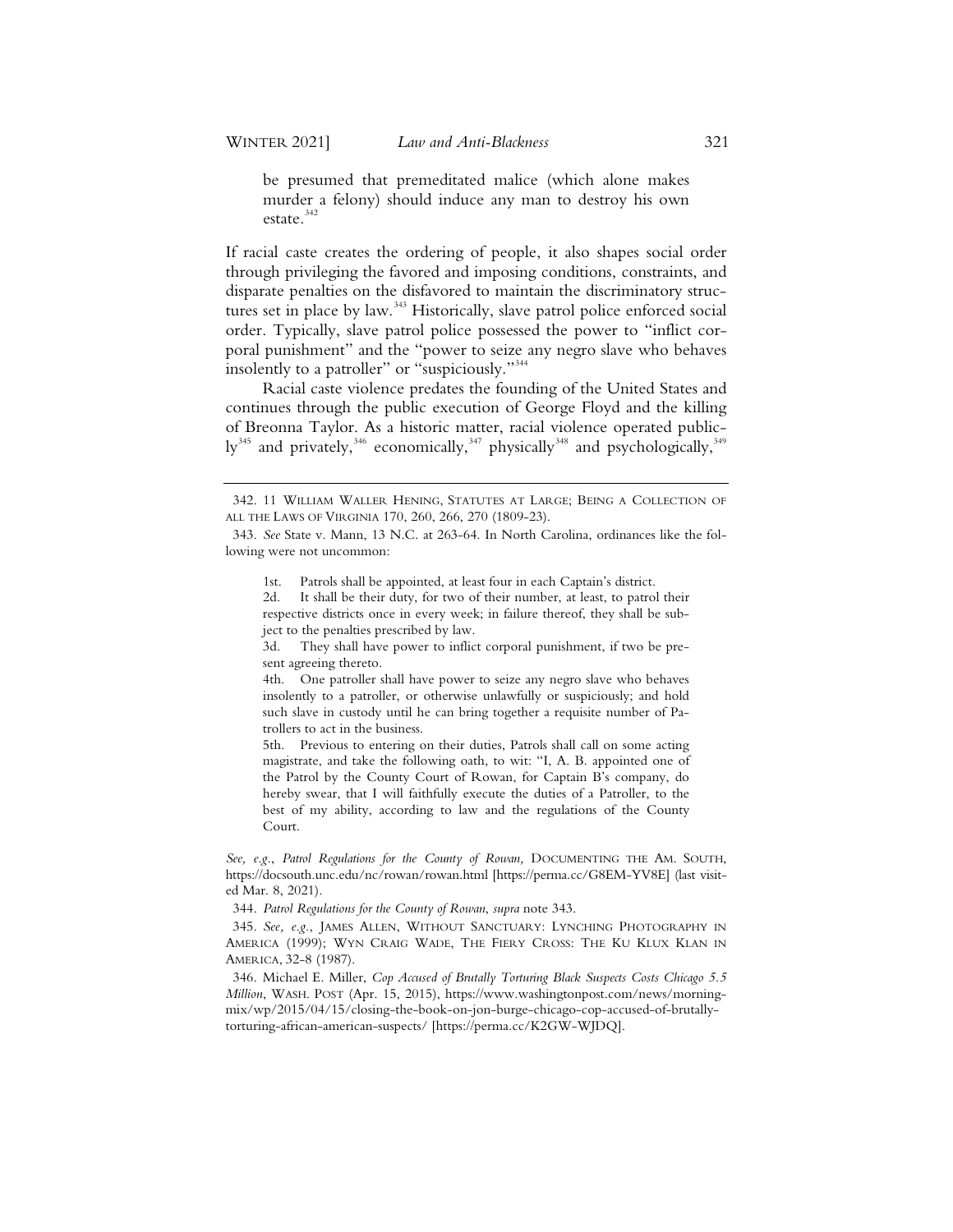commercially,<sup>350</sup> and sexually.<sup>351</sup> For example, a North Carolina law, typical of others throughout the South, made it a crime for enslaved Black people to read, write, or learn mathematics. It read:

*Be it further enacted*, That if any slave shall hereafter teach, or attempt to teach, any other slave to read or write, the use of figures excepted, he or she may be carried before any justice of the peace, and on conviction thereof, shall be sentenced to receive thirty nine lashes on his or her bare back.<sup>352</sup>

Arguably, public and private violence directed at Black people furthered states' interests and prerogatives. At the very least, the threat of unchecked violence against Black people served to limit their freedom, autonomy, privacy, and equality—clear aims of lawmakers. One of the more horrific ways of exercising public and private violence and unleashing terror was through lynching.<sup>353</sup> Lynchings became public spectacles, and perversely public celebrations, where individuals posed for pictures, brought snacks and picnics, and cut away flesh of lynched persons as mementos.

Thus, there were other means of enforcing social order beyond the use of slave patrol police.<sup>354</sup> Neither Black women nor children were

 <sup>347.</sup> Thomas W. Mitchell, *From Reconstruction to Deconstruction: Undermining Black Landownership, Political Independence, and Community Through Partition Sales of Tenancies in Common,* 95 NW. U.L. REV. 505 (2001); Leah Douglas, *African Americans Have Lost Untold Acres of Land Over the Last Century,* THE NATION (June 26, 2017), https://www.the nation.com/article/archive/african-americans-have-lost-acres/ [https://perma.cc/GZT7- SEM2].

 <sup>348.</sup> All manners of exerting intellect for the benefits of oneself were punishable during the Antebellum period, such as reading and writing. GEN. ASSEMB. OF THE STATE OF N.C., Sess. 1830-31 (1831).

 <sup>349.</sup> EQUAL JUSTICE INITIATIVE, LYNCHING IN AMERICA: CONFRONTING THE LEGACY OF RACIAL TERROR (2017).

 <sup>350.</sup> In the United States, a potent means of manifesting white supremacy over Black people has been through the use of hateful words, such as  $n \star \star$ ger and caricatures depicting Black people in negative, stereotypic ways, such as with bulging eyes, large, exaggerated lips and other plays on physicality. One could easily characterize this as a form of psychological violence so deeply normalized and engrained in the American psyche that businesses adopted it as a model for their advertisement, thereby commercializing psychological violence. The lingering aspects of this exploit can be found in product packaging of brands such as "Uncle Ben's" rice, "Mrs. Butterworth's" syrup, or "Aunt Jemima's" pancake mix. *See* M.M. MANRING, SLAVE IN A BOX: THE STRANGE CAREER OF AUNT JEMIMA (1998).

 <sup>351.</sup> *See, e.g.*, MICHELE GOODWIN, POLICING THE WOMB (2020).

 <sup>352.</sup> GEN. ASSEMB. OF THE STATE OF N.C., *supra* note 348, at 11.

 <sup>353.</sup> EQUAL JUSTICE INITIATIVE, *supra* note 349.

 <sup>354.</sup> *See, e.g.*, MELTON A. MCLAURIN, CELIA A SLAVE GIRL (1993).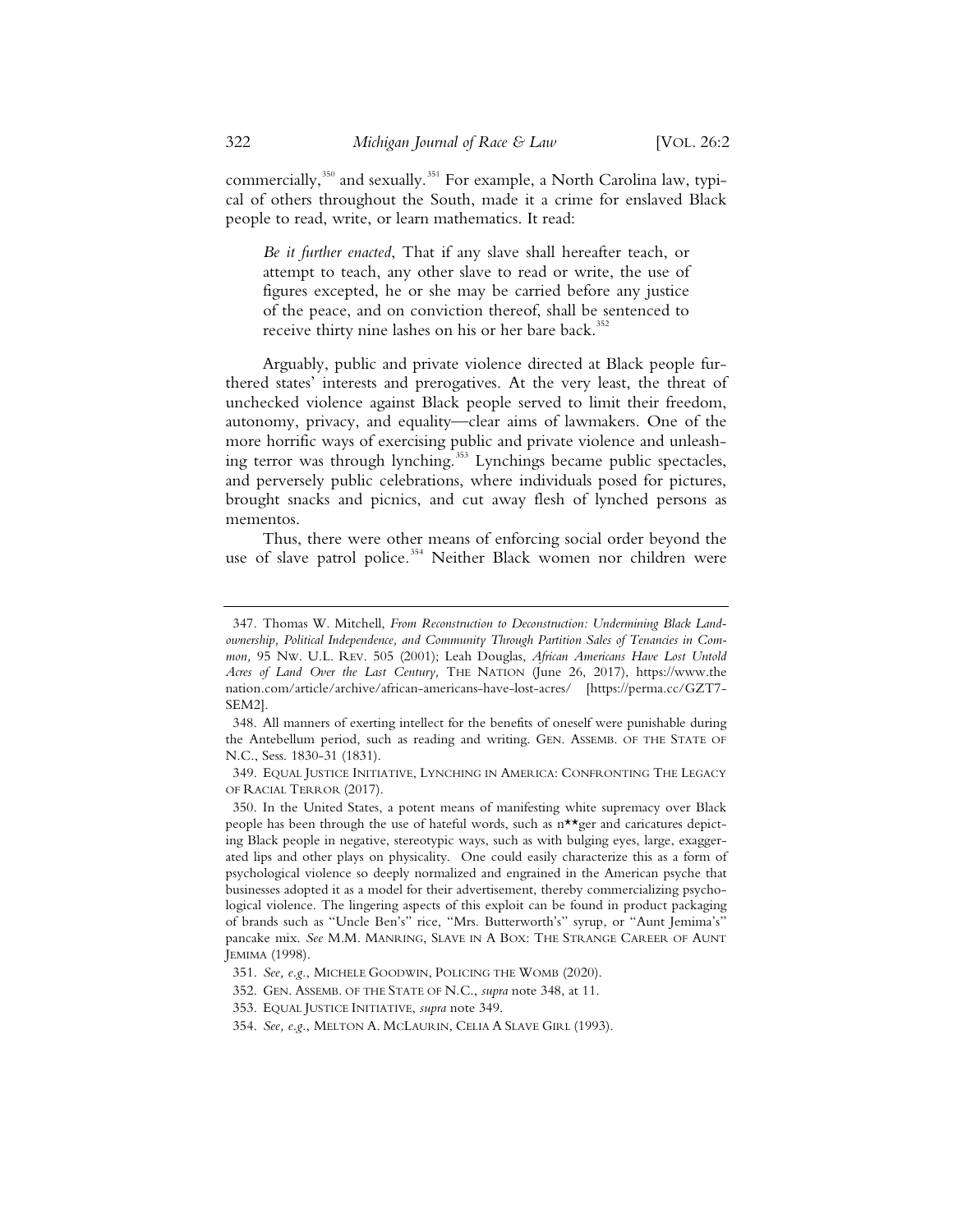spared. Paula Giddings writes about Black women burned at the stake for resisting enslavement.355 Harriet Jacobs recounts in *Incidents in the Life of a Slave Girl* that white women slaveholders inflicted cruelties as severely as male slaveowners, enforcing whipping, brining, and pickling Black women to enforce order in their households and plantations.<sup>356</sup>

Lawmakers and courts sanctioned violence associated with racial caste. In *State v. Mann*, the North Carolina Supreme Court considered whether shooting and wounding Lydia, a hired enslaved Black woman whom the defendant did not own, but leased, was an actionable offense and concluded it was not.<sup>357</sup>

Our laws uniformly treat the master or other person having the possession and command of the slave, as entitled to the same extent of authority. The object is the same—the services of the slave; and the same powers must be confided. In a criminal proceeding, and indeed in reference to all other persons but the general owner, the hirer and possessor of a slave, in relation to both rights and duties, is, for the time being, the owner.<sup>358</sup>

As one could not be liable for "battery upon his own slave, or other exercise of authority or force," one could not be liable for shooting and permanently injuring another's.<sup>359</sup> Whether law protected the basic, human, and legal right for an enslaved person to defend herself was generally answered in the negative. In the case of Celia, Robert Newsom, the man who enslaved her, repeatedly raped and beat her as a child starting at age fourteen.<sup>360</sup> She retaliated at age nineteen and was put to death for it, hanged after delivering a stillborn baby, likely the child of Newsom.<sup>361</sup>

Caste-based racial violence inflicts not only physical punishment on the individual but operates to inflict fear and psychological terror on entire communities to maintain social order. Lynchings in the United States

 <sup>355.</sup> PAULA GIDDINGS, WHEN AND WHERE I ENTER: THE IMPACT OF BLACK WOMEN ON RACE AND SEX IN AMERICA 39–46 (1984).

 <sup>356.</sup> *See* HARRIET JACOBS, INCIDENTS IN THE LIFE OF A SLAVE GIRL 59 (L. Maria Child ed. Negro History Press) (1861).

 <sup>357.</sup> State v. Mann, 13 N.C. 263, 263-65 (1829) ("Here the slave had been hired by the Defendant, and was in his possession; and the battery was committed during the period of hiring. With the liabilities of the hirer to the general owner, for an injury permanently impairing the value of the slave, no rule now laid down is intended to interfere. That is left upon the general doctrine of bailment. The enquiry here is, whether a cruel and unreasonable battery on a slave, by the hirer, is indictable.").

 <sup>358.</sup> *Id.*

 <sup>359.</sup> *Id.*

 <sup>360.</sup> MCLAURIN, *supra* note 354, at 20-28.

 <sup>361.</sup> *See, e.g.*, MCLAURIN, *supra* note 354, at 103.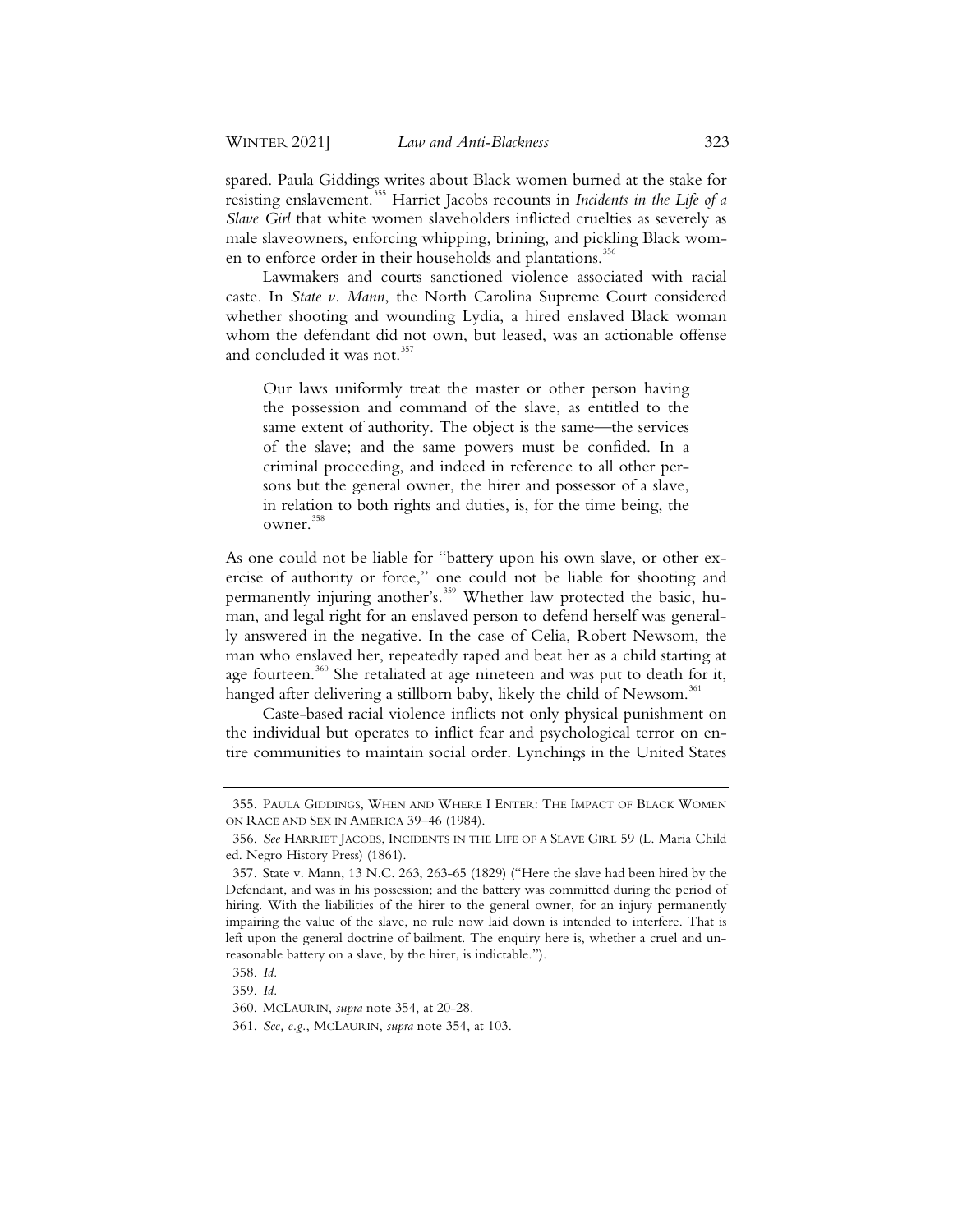achieved both. In *Trouble in Mind: Black Southerners in the Age of Jim Crow*, Leon Litwak describes how the execution spectacle of lynchings "witnessed by whites would be stamped on the character of the community in a variety of ways."<sup>362</sup> He reports that white children played games whereby they lynched their Black dolls, and at least one case of a white child, Jack McClay, who "play-lynched" his friend after witnessing an actual lynching.<sup>363</sup> The little boy tied a rope around the friend's neck and secured the loose end to a nail on a nearby wall.<sup>364</sup> Fortunately, the nearly lynched child survived.<sup>365</sup> This game became known as "Salisbury."<sup>366</sup>

Like Jack McClay, white children attended lynchings, "hoisted on their parents' shoulders to miss none of the action and accompanying festivities."<sup>367</sup> White women also attended, participating in the entertainments that often accompanied the lynching of Black people. One news account of a lynching attended by 3,000 white people in Rankin County, Mississippi in 1909 describes, "A few were nursing infants who tugged at the mother's breasts, while the mother kept her eyes on the gallows. She didn't want to lose any part of the program she had come miles to see, and to tell to neighbors at home."<sup>368</sup>

The case of Mary Turner exemplifies the tragedy and strategy of using violence as a means of controlling racial caste and enforcing racial order.<sup>369</sup> The case also speaks to the differing ideologies regarding sex and womanhood across racial lines. Black women were subjected to unimaginable depravities. In Turner's case, the act of publicly denouncing her husband's death by lynch mob and seeking criminal justice through law enforcement, resulted in her horrific murder.<sup>370</sup>

Though she was pregnant, a white mob gathered on her and subsequently lynched Mary in retaliation for speaking out—essentially violating her caste status. According to a news report, a "mob of several hun-

<sup>362.</sup> LEON F. LITWACK, TROUBLE IN MIND: BLACK SOUTHERNERS IN THE AGE OF JIM CROW 288 (1998) [hereinafter TROUBLE IN MIND] ("Little separated mob lynchings from public executions, neither the rapidity of the 'justice' rendered nor the festive mood that often prevailed.").

<sup>363.</sup> *Id.*

<sup>364.</sup> *Id.*

<sup>365.</sup> *Id.*

<sup>366.</sup> *Id.*

<sup>367.</sup> *Id.*

<sup>368.</sup> *Id.*

<sup>369.</sup> *See* Leon F. Litwack, *Hellhounds*, *in* WITHOUT SANCTUARY: LYNCHING PHOTOGRAPHY IN AMERICA 14 (James Allen ed., 2000).

<sup>370.</sup> *Id.*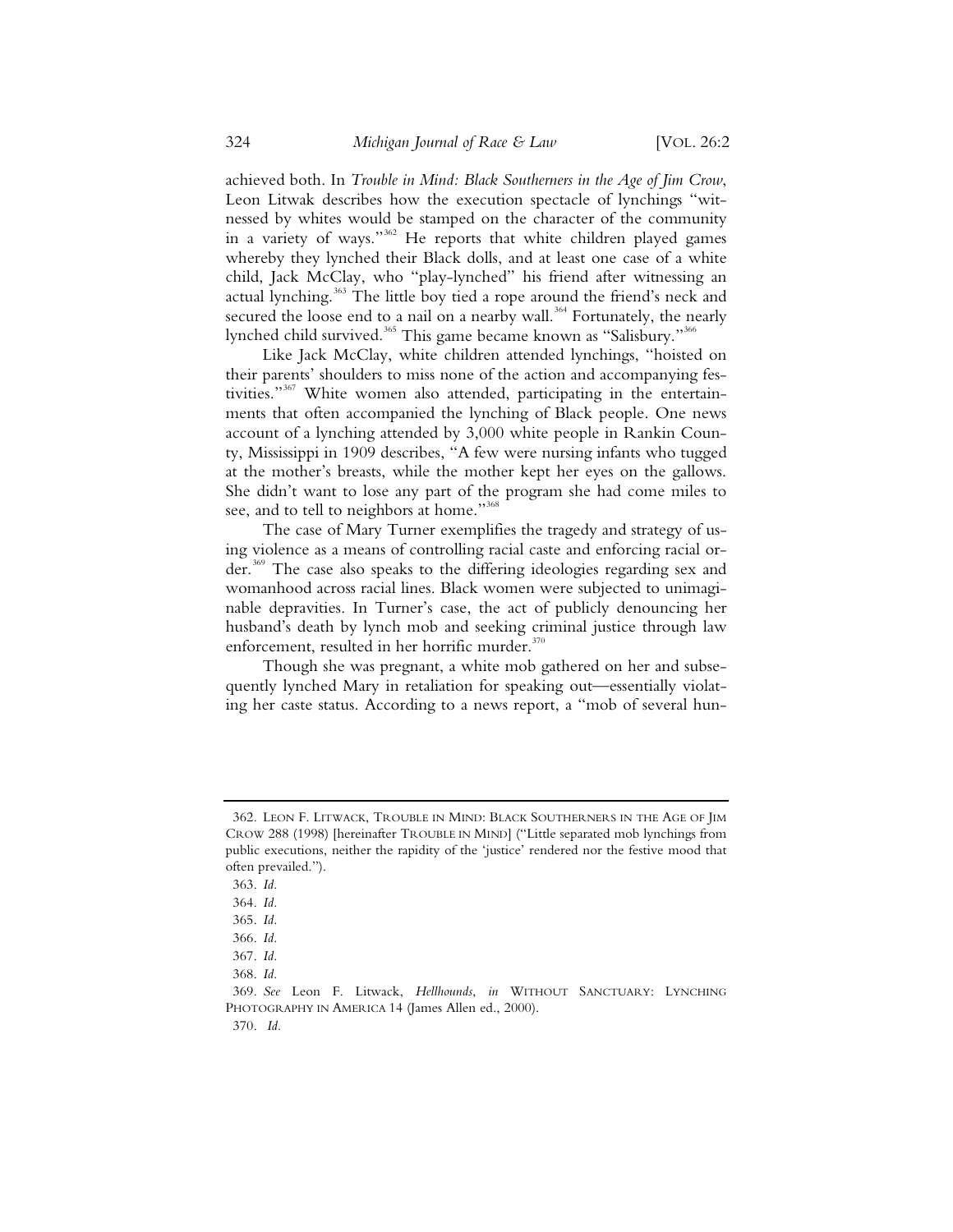dred men and women determined to 'teach her a lesson.'"<sup>371</sup> That she was eight months pregnant seemingly did not matter.

After tying her ankles together, they hung her from a tree, head downward. Dousing her clothes with gasoline, they burned them from her body. While she was still alive, someone used a knife ordinarily reserved for splitting hogs to cut open the woman's abdomen. The infant fell from her womb to the ground and cried briefly, whereupon a member of this Valdosta, Georgia, mob crushed the baby's head beneath his heel. Hundreds of bullets were then fired into Mary Turner's body, completing the work of the mob. $^{372}$ 

Later, the *Savannah Tribune* would observe that the mob responded to Turner's "unwise remarks" about her husband's misfortune. The people, according to the article, "in their indignant mood, took exception to her remarks, as well as her attitude."<sup>373</sup>

The horrors innovated through the racial caste system "often exceeded the most vivid imaginations."<sup>374</sup> Institutionally, racial caste violence fortifies and flows from the privileged against the disfavored, much like law, even while episodic instances of rebellion or attempts to strike back also mark history. Dr. Martin Luther King, Jr. put it thusly, "[T]he nation [has] come to count on [Black people] as a creature who could quietly endure, silently suffer and patiently wait. He was well trained in service and, whatever the provocation, he neither pushed back nor spoke back." $375$ 

A 1919 column in the *Nashville Banner*—in opposition to federal anti-lynching legislation—argued such a law "would overthrow a very important prerogative reserved for the states, and would be a dangerous encroachment on the right of local self-government—the principles of federalism, the groundwork on which the Union is built."<sup>376</sup> Legislators and governors were aligned in the view that lynchings constituted a states' rights issue.<sup>377</sup> Given that southern states (and northern ones too)

 <sup>371.</sup> Walter F. White, *The Work of a Mob*, 16 THE CRISIS 215, 221-23 (1918); *See also Negro and Wife Lynched by Mob*, ASSOCIATED PRESS (May 20, 1918) (claiming Mary was a conspirator in a plot to murder a white farmer).

 <sup>372.</sup> TROUBLE IN MIND, *supra* note 362, at 288–89.

 <sup>373.</sup> *Lynching a Negro Woman for "Unwise" Remarks*, SAVANNAH TRIB., May 25, 1918.

 <sup>374.</sup> TROUBLE IN MIND, *supra* note 362, at 288–90.

 <sup>375.</sup> MARTIN LUTHER KING, JR., WHY WE CAN'T WAIT 2–3 (1963).

 <sup>376.</sup> Claudine L. Ferrell, Nightmare and Dream: Antilynching in Congress, 1917-1922, 6–7 (May, 1983) (unpublished Ph.D. dissertation, Rice University) (on file with ProQuest database).

 <sup>377.</sup> *Id.*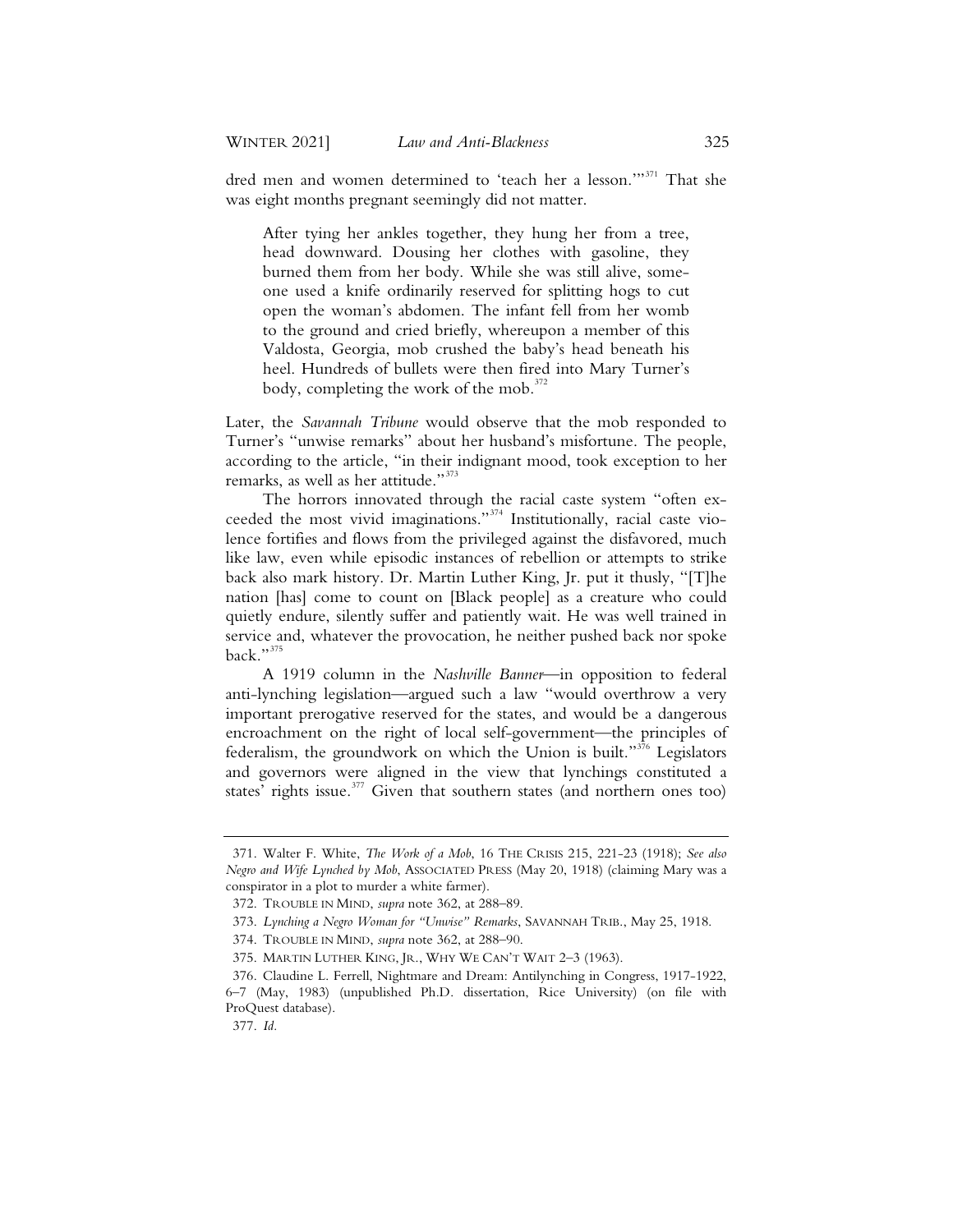rarely prosecuted white perpetrators and accomplices for lynching Black people, states essentially argued for their right to neither prosecute nor do anything else to intervene against lynch mobs attacking Black people.<sup>378</sup>

Tennessee Governor Malcolm Patterson rallied against the NAACP's campaign for the enactment of federal anti-lynching law.<sup>379</sup> He stated, "no more impudent challenge . . . was ever thrown in the face of a people or one more destructive to the rights of their states."<sup>380</sup> Similarly, Senator William Borah argued against anti-lynching legislation.<sup>381</sup> He claimed that anti-lynching legislation was unconstitutional and that it interfered with states' rights.<sup>382</sup> According to Senator Borah, a vote for antilynching legislation was comparable to lynching itself.<sup>383</sup>

The racial caste system innovates means of maintaining order; whipping, brining, lynching, and police violence represent a slice of what Black people endured as a matter of law and order. The racial caste system also inflicts economic punishment, undermines property rights, and even results in robbing people of their land.

Consider the following examples:

### 1. The Greenwood Massacre (Black Wall Street)

One of the nation's most devastating terror attacks occurred in 1921, when a Black community in Tulsa, Oklahoma, known as "Black Wall Street," was pillaged by a rampaging white mob who burned the community to the ground, murdering hundreds of Black people in the process.<sup>384</sup> The area "recognized nationally for its affluent African American community, became known as the Greenwood District. The business district and the surrounding Black community thrived with Black-owned banks, furriers, movie theatres, schools, places of worship, and fraternity. $38$ 

<sup>378.</sup> MARGARET VANDIVER, LETHAL PUNISHMENT: LYNCHINGS AND LEGAL EXECUTIONS IN THE SOUTH 117 (2005).

<sup>379.</sup> *Id.*

<sup>380.</sup> *Id.*

<sup>381.</sup> CHRISTOPHER WALDREP, AFRICAN AMERICANS CONFRONT LYNCHING: STRATEGIES OF RESISTANCE FROM THE CIVIL WAR TO THE CIVIL RIGHTS ERA 75 (Jacqueline M. Moore & Nina Mjagkij eds., 2009).

<sup>382.</sup> *Id.*

<sup>383.</sup> *Id.*

<sup>384.</sup> Chris M. Messer & Patricia A. Bell, *Mass Media and Governmental Framing of Riots: The Case of Tulsa, 1921*, 40 J. BLACK STUD. 851 (2010); Chris M. Messer, *The Tulsa Race Riot of 1921: Toward an Integrative Theory of Collective Violence*, 44 J. SOC. HIST. 1217 (2011).

<sup>385.</sup> *See, e.g.*, ALFRED BROPHY, RECONSTRUCTING THE DREAMLAND: THE TULSA RACE RIOT OF 1921, RACE REPARATIONS, AND RECONCILIATION (Oxford Univ. Press ed. 2002); *1921 Tulsa Race Massacre: The Attack on Greenwood*, TULSA HIST. SOC'Y &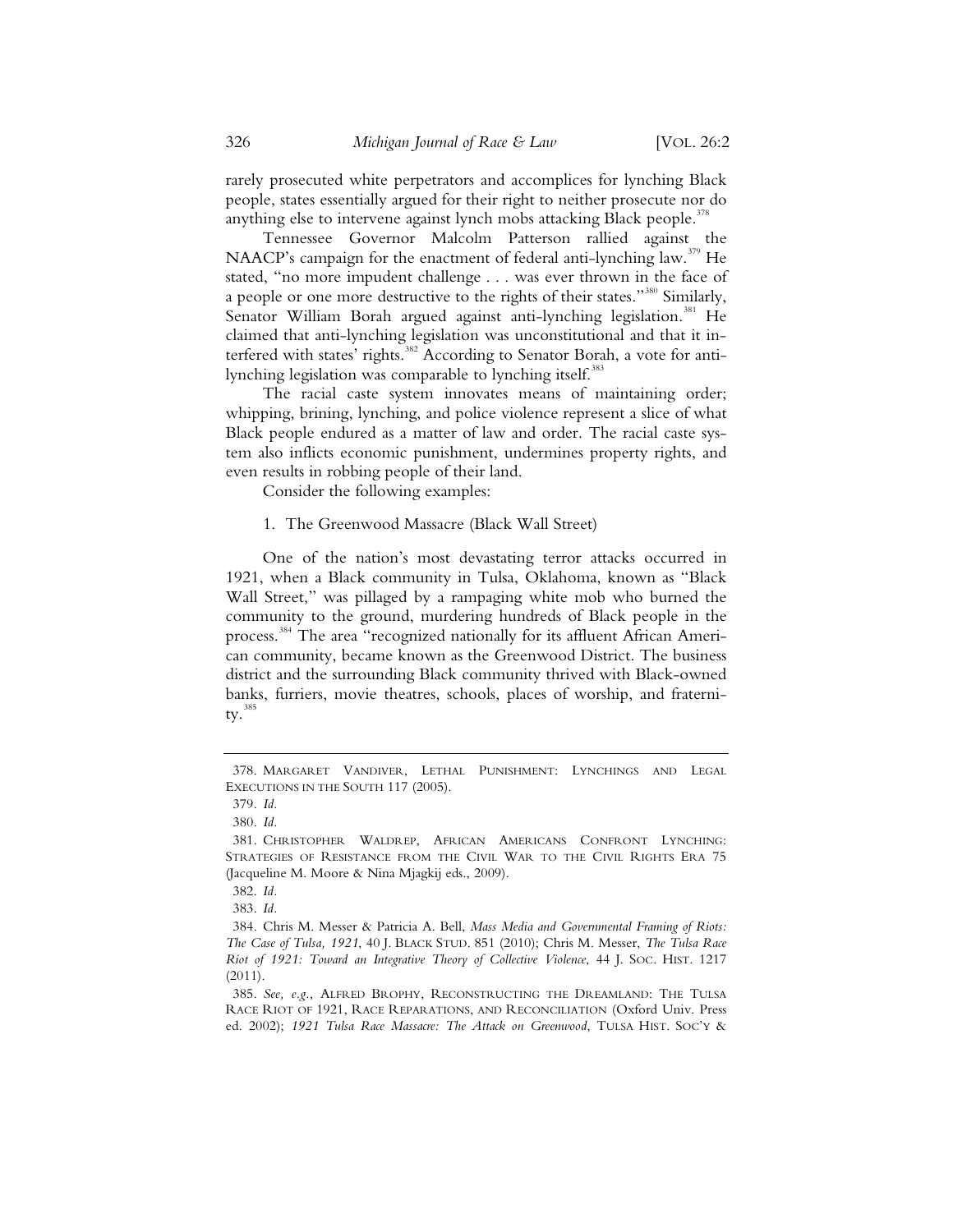Mob violence descended on Greenwood on May 31, 1921. By the morning "sunrise on June 2, Greenwood lay in ruins: burned to the ground by a mob of white people, aided and abetted by the National Guard."<sup>386</sup> It was the first time that bombs were dropped on an American city.<sup>387</sup> According to the *New York Times*, it was "one of the worst acts of racial violence in American history. The death toll may have been as high as 300, with hundreds more injured and an estimated 8,000 or more left homeless."<sup>388</sup>

However, in the immediate aftermath, the massacre was covered up. Local officials "set about erasing it from the city's historical record."<sup>389</sup> An unknown number of "[v]ictims were buried in unmarked graves."<sup>390</sup> Like the disappearing of people, police records similarly "vanished."<sup>391</sup> Equally, articles published by the *Tulsa Tribune* "were cut out before the newspapers were transferred to microfilm."<sup>392</sup> Local officials were so effective at scrubbing away the historical bloodstained aftermath of the Tulsa massacre that by two decades later, students were doubtful that the events ever took place.<sup>393</sup>

#### 2. Rosewood Massacre

On New Year's Day, 1923, Rosewood, a prominent Black settlement in Florida, was set upon by a mob of white residents from a nearby town looking for a Black assailant who allegedly bruised a white woman.<sup>394</sup> This "small and prosperous predominantly black town, with its own baseball team, a masonic temple and a few hundred residents" was un-

MUSEUM, https://www.tulsahistory.org/exhibit/1921-tulsa-race-massacre/ [https://perma.cc/ 4G46-BG4R] (last visited Apr. 9, 2021).

<sup>386.</sup> Maggie Astor, *What to Know About the Tulsa Greenwood Massacre*, N.Y. TIMES (June 20, 2020), https://www.nytimes.com/2020/06/20/us/tulsa-greenwood-massacre.html.

<sup>387.</sup> DeNeen L. Brown, '*They Was Killing Black People'*, WASH. POST (Sep. 28, 2018), https://www.washingtonpost.com/news/local/wp/2018/09/28/feature/they-was-killingblack-people/ ("Tulsa was likely the first city" in the United States "to be bombed from the air.").

<sup>388.</sup> Astor, *supra* note 386.

<sup>389.</sup> *Id.*

<sup>390.</sup> *Id.*

<sup>391.</sup> *Id.*

<sup>392.</sup> *Id.*

<sup>393.</sup> *Id.* ("City officials cleansed the history books so thoroughly that when Nancy Feldman, a lawyer from Illinois, started teaching her students at the University of Tulsa about the massacre in the late 1940s, they didn't believe her.").

<sup>394.</sup> Jessica Glenza, *Rosewood Massacre a Harrowing Tale of Racism and the Road Toward Reparations*, GUARDIAN (Jan. 3, 2016, 8:00 AM), https://www.theguardian.com/us-news /2016/jan/03/rosewood-florida-massacre-racial-violence-reparations [https://perma.cc /G3SV-4T45].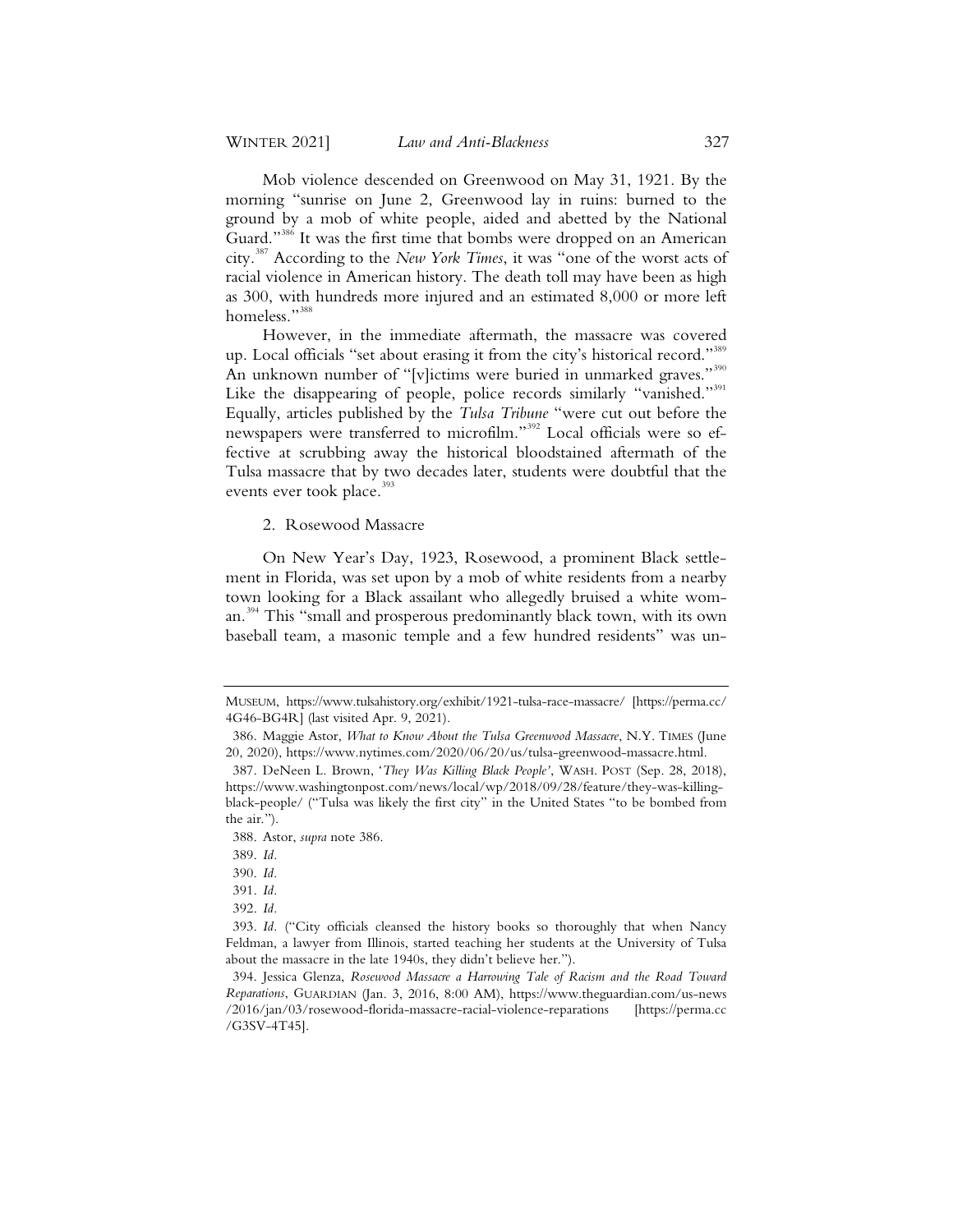prepared for the horror that would soon be inflicted.<sup>395</sup> According to local reports, "[a] crowd swelled in Sumner to find the 'fugitive', some from as far away as Gainesville, where the same day the Ku Klux Klan held a high-profile parade."<sup>396</sup> In the ensuing days, "gangs of hundreds delivered lynch mob justice to the once-affluent town of Rosewood."<sup>397</sup>

Black people attempted escape. Morgan Carter recounts the stories told by her great-grandfather, Oren Monroe, who was a child when his family escaped. In Monroe's case, he and his family escaped with a group of children and women, "on an unusually cold night, wading through a swamp before boarding a train that took them to a safer place."<sup>398</sup> Again, the violence was indiscriminate when inflicted on Black communities; Black women were just as likely to be targeted as men and subjected to the same degree of indignities and violence.<sup>399</sup> It is unclear how many Black people were murdered through white mob violence in Rosewood or throughout their experience in the United States.

3. Eminent Domain: Seizing Bruce's Beach

In 1912, a community along a prime section of the California coastline was purchased by Willa Bruce.<sup>400</sup> She and her husband Charles, a railroad dining car chef, set out to establish their homestead. Willa built a café, lodge, and dance hall. Other Black families invested in the area and built hotel accommodations, a pier for boats, and restaurants. While today the property is known as the affluent Manhattan Beach in Southern California, at the time it was "Bruce's Beach."<sup>401</sup> Black visitors traveled from far and wide to experience Bruce's Beach, enjoy the ocean, and relax.

[https://perma.cc/4P9V-8YYN].

401. Xia, *supra* note 400.

<sup>395.</sup> *Id.*

<sup>396.</sup> *Id.*

<sup>397.</sup> *Id.*

<sup>398.</sup> Robert Samuels, *After Reparations: How a Scholarship Helped — and Didn't Help — Descendants of Victims of the 1923 Rosewood Racial Massacre.*, WASH. POST (Apr. 3, 2020), https://www.washingtonpost.com/graphics/2020/national/rosewood-reparations/.

<sup>399.</sup> Trevor Goodloe, *Rosewood Massacre (1923)*, BLACKPAST (Mar. 23, 2008), https://www.blackpast.org/african-american-history/rosewood-massacre-1923/

<sup>[</sup>https://perma.cc/TRV9-5M6T] ("On January 4, 1923, a group of twenty-to-thirty white men approached the Carrier home and shot the family dog. When Sylvester's mother Sarah came to the porch to confront the mob, they shot and killed her.").

<sup>400.</sup> Rosanna Xia, *Manhattan Beach Was Once Home to Black Beachgoers, but the City Ran Them Out. Now It Faces a Reckoning*, L.A. TIMES (Aug. 2, 2020, 6:00 AM), https://www.latimes.com/california/story/2020-08-02/bruces-beach-manhattan-beach; LA Times Today Staff, *The Legacy of Bruce's Beach and the Racism That Shut It Down*, SPECTRUM NEWS (Sept. 25, 2020, 3:22 PM), https://spectrumnews1.com/ca/la-west/latimes-today/2020/09/25/the-legacy-of-bruce-s-beach-and-the-racism-that-shut-it-down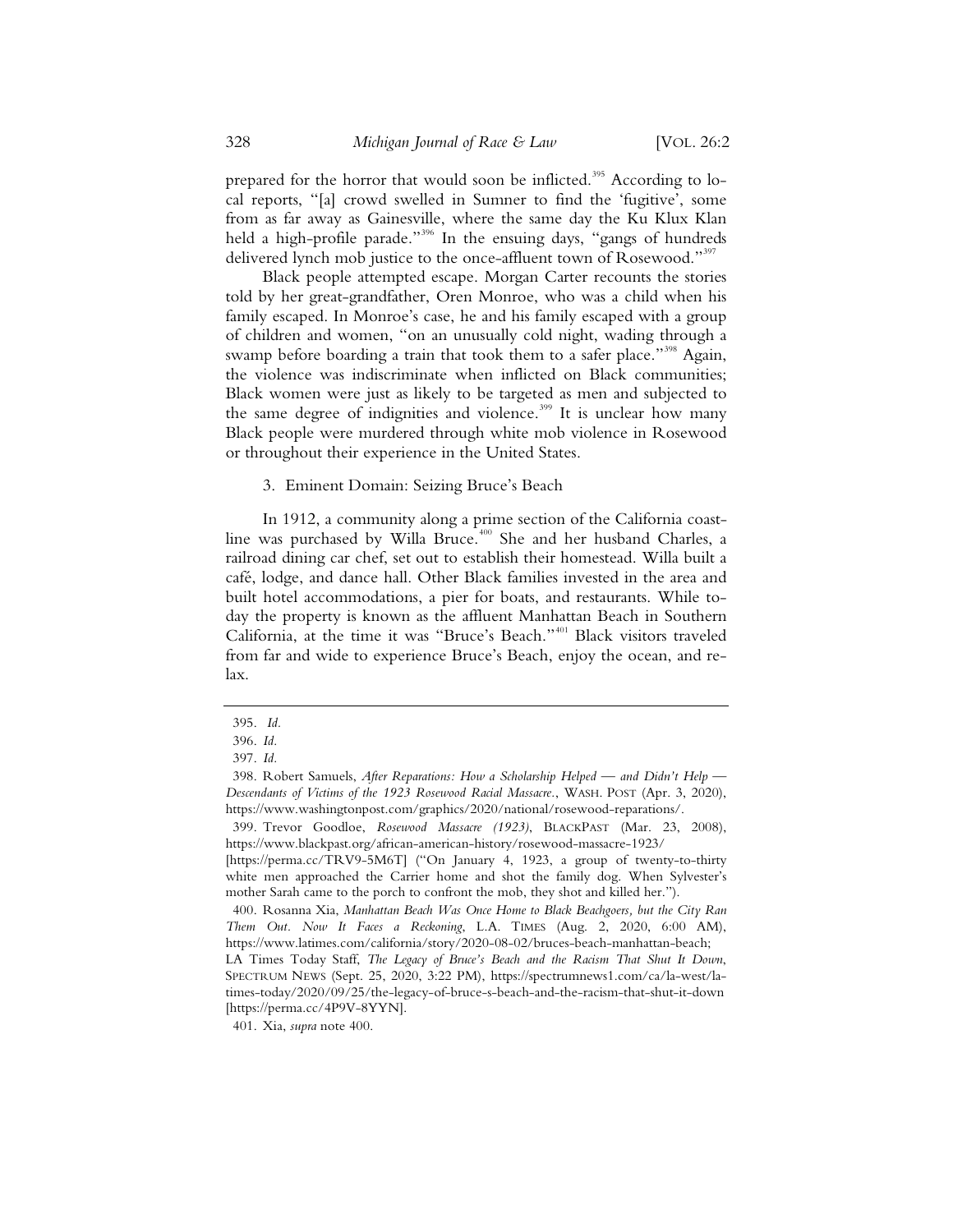Given the restrictions placed on where Black people could sleep, eat, play, recreate, stop for gas, and more in cities and states throughout the United States, safe spaces, such as Bruce's Beach, were an attraction. This became a California safe haven for some Black people with the means to enjoy it. Sunset laws in nearby California areas and threats of violence if Black people were out after dark meant that visitors enjoyed the security of the location without the need for further travel.

However, not unlike towns across the United States where Black people established successful neighborhoods, white residents organized and mobilized to push them out.<sup>402</sup> Their pier was burned down. The Bruces rebuilt. Regularly, guests' automobile tires were slashed. According to a *Los Angeles Times* report:

The Ku Klux Klan purportedly set fire to a mattress under the main deck and torched a Black-owned home nearby. Fake "10 minutes only" parking signs were posted to deter Black out-of-town folk. To reach the ocean, visitors had to walk an extra half mile around property owned by [George] Peck, who had lined it with security and "No Trespassing" signs.<sup>403</sup>

Threats of racial violence ensued. The Ku Klux Klan engaged in crossburning to further undermine the safety of the community and detract people from visiting. When they were unable to successfully push Black people off their ocean-front land, local white homeowners and business leaders appealed to local lawmakers.<sup>404</sup> As discussed in Part III, white people appealed to local authorities to create and maintain racial caste through law.

In 1924, "city officials condemned the neighborhood," seizing more than two dozen properties through "eminent domain."<sup>405</sup> Local officials claimed the city needed the property to build a public park.<sup>406</sup> The Bruces and other families sued, "citing racial prejudice."<sup>407</sup> The Bruces sought fair market value, \$120,000 in compensation, for their two beach front lots, which is the amount required by law under imminent domain. Instead, "after years of litigation, the Bruces received \$14,500."<sup>408</sup> Today, the property they owned has an estimated value of \$75 million dollars.<sup>4</sup>

- 402. *Id.*
- 403. *Id.*
- 404. *Id.*
- 405. *Id.*
- 406. *Id.*
- 407. *Id.*
- 408. *Id.*
- 409. *Id.*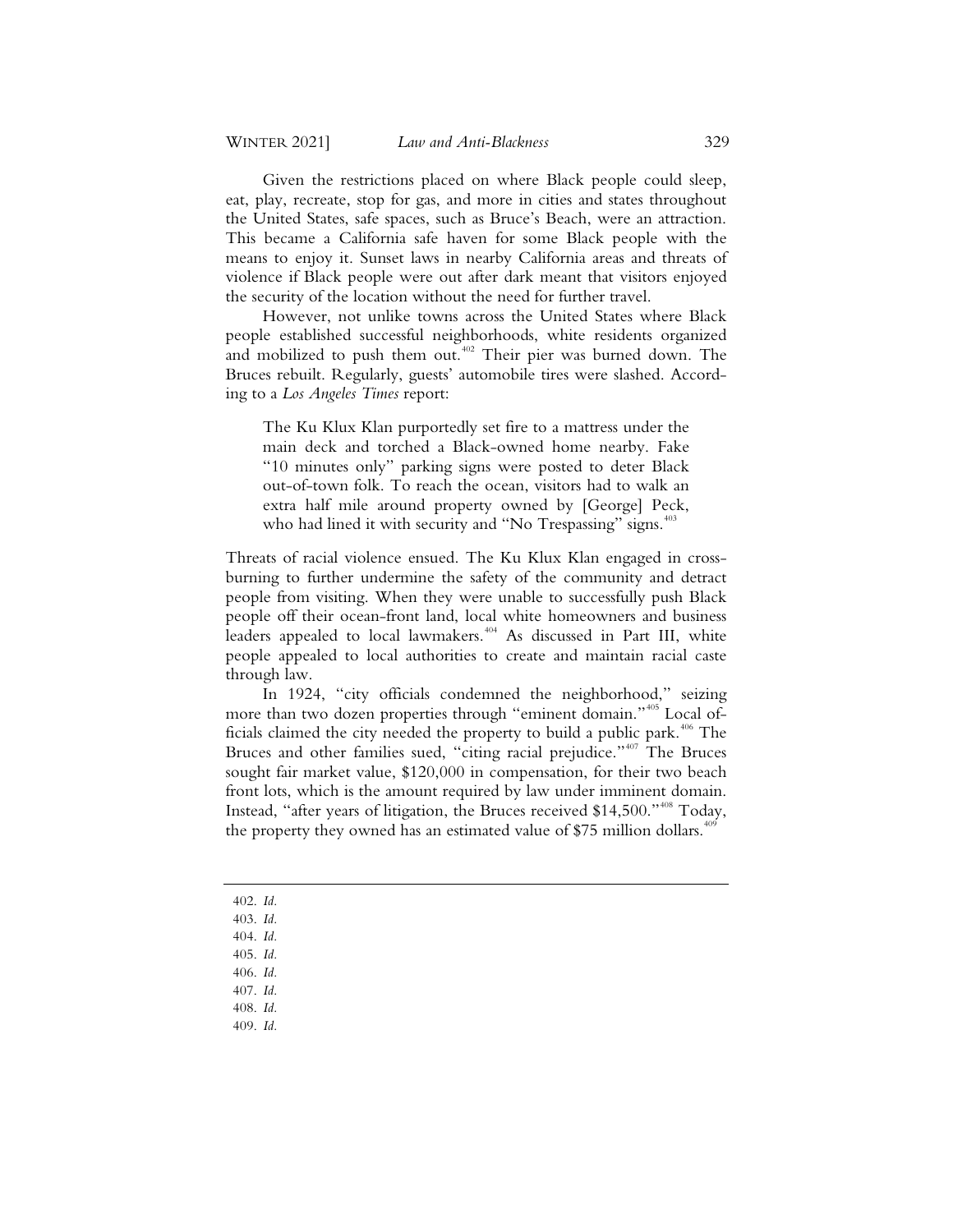### C*. Reckoning, Reconciliation, and Post-Racial Mythology*

How does the United States come to engage in its own truth and conciliation regarding racial caste when the mythology of a post-racial America deeply resonates?<sup>410</sup> The first step, which this Article seeks to do, is to make evident the legal historical record so deeply buried. By excavating that record, the racial caste system and the laws that created it become visible. We can take stock.

Considering the legacies outlined in Parts I, II, and III of this Article, it is no surprise that a nation with such a grave history of racial violence and antagonism, spanning centuries and baked into law, wishes to forget, disremember, or rewrite its troubling past. In fact, mere years after the abolition of slavery, in the thick of states enacting racially restrictive laws and limiting full equality, the Supreme Court claimed that Black people were "running the slavery argument into the ground to make it apply to every act of discrimination which a person may see fit to make.",411

In the wake of Barack Obama's election, "'post-racial' . . . [became] a powerful new buzzword in our social and political lexicon, and its reach has had an enormous impact."<sup>412</sup> That is, "[b]y electing an African American to be President, some politicians, judges, and media pundits have asserted that America has now officially overcome racism and that the work of the Civil Rights Movement is completed."<sup>413</sup> This mythology pervaded during the Obama administration, even while the first and only Black president in the United States and his family experienced harassment, threats, and caricaturing in American media.<sup>414</sup>

<sup>410.</sup> *See, e.g.*, NAACP LEGAL DEF.&EDUC. FUND, "POST-RACIAL" AMERICA? NOT YET (2009), https://www.naacpldf.org/wp-content/uploads/Post-Racial-America-Not-Yet\_Political\_Participation.pdf [https://perma.cc/EYW4-QWFZ]; *See also* Neil Gotanda, *A Critique of "Our Constitution Is Color-Blind"*, 44 STAN. L. REV. 1 (1993).

<sup>411.</sup> The Civil Rights Cases, 109 U.S. 3, 24 (1883).

<sup>412.</sup> NAACP LEGAL DEF.&EDUC. FUND, *supra* note 410, at 2.

<sup>413.</sup> *Id.*

<sup>414.</sup> *See, e.g.*, Terence Samuel, *The Racist Backlash Obama Has Faced During his Presidency*, WASH. POST, (Apr. 22, 2016) https://www.washingtonpost.com/graphics/national /obama-legacy/racial-backlash-against-the-president.html; *see also* Barry Blitt, *Fistbump: The Politics of Fear*, NEW YORKER, July 21, 2008 (cover depicting Barack Obama in sandals and Muslim garb giving a fist-bump to Michelle Obama as she is in an afro, combat boots, military fatigues and carrying and assault rifle on her back—they appear to be in the White House); Kyle Smith, *The Fat and the Furious*, N.Y. POST: OPINION (May 16, 2010), https://nypost.com/2010/05/16/politicians-want-to-tax-us-thin-but-its-biggovernment-that-needs-a-diet/ (illustration by Leah Tiscione depicting Michelle Obama in a police uniform, with baton at her side, violently clenching the mouth of a white elementary-school aged boy, while his hamburger, soda, and condiments are flung into the air); Sewell Chan & Jeremy W. Peters, *Chimp-Stimulus Cartoon Raises Racism Concerns*,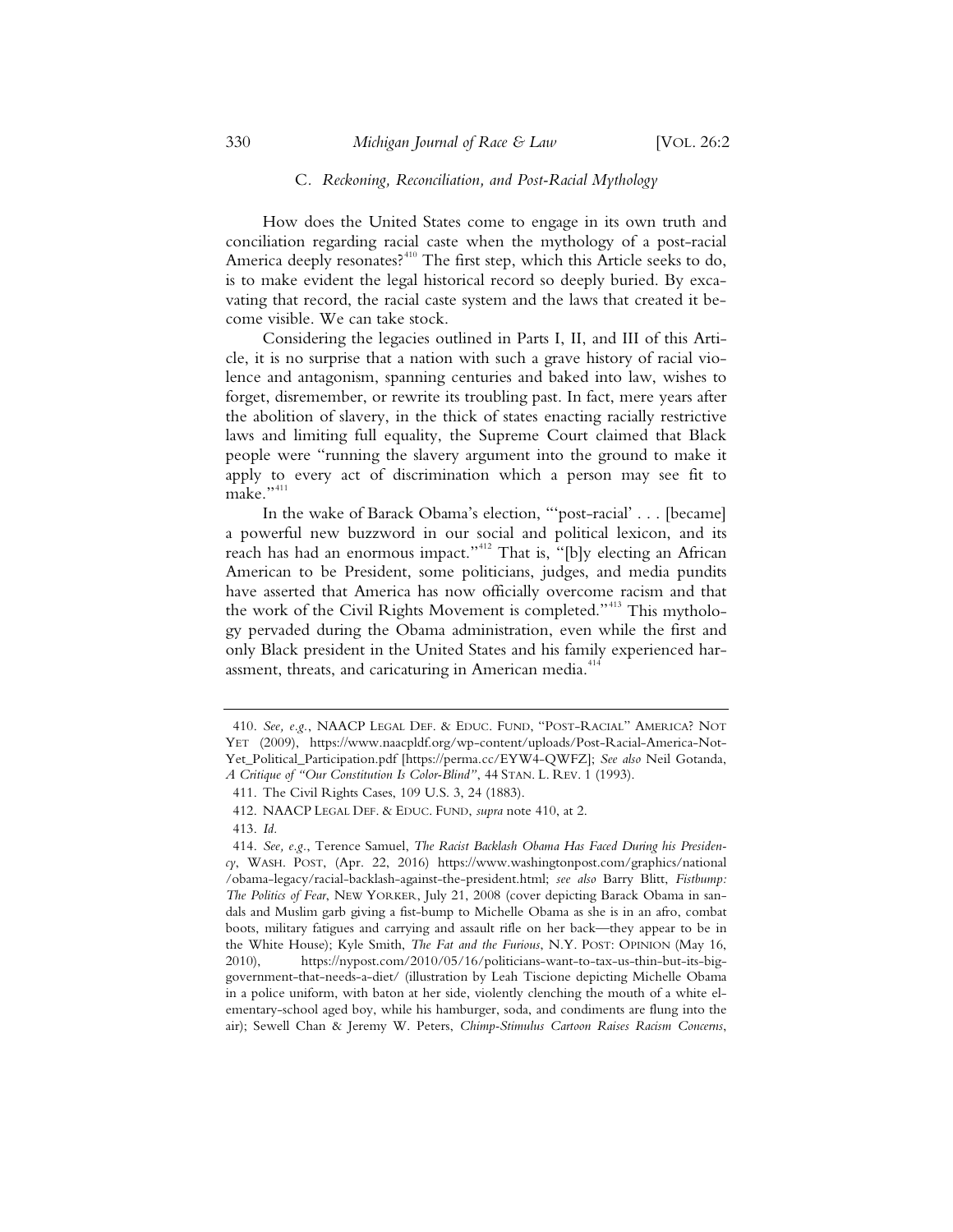According to a report issued by the NAACP Legal Defense and Educational Fund, "President Obama's election mark[ed] continued progress toward our highest ideals of freedom and equality, affording all Americans great hope about the promises of our Constitution. Yet, some mistake this critical milestone as the end of our nation's ongoing journey toward racial equality."<sup>415</sup>

Yet, the *lingua* of post-racial and presumably post-caste is centuries old. The Supreme Court's holding in the *Civil Rights Cases* argued that the United States was legitimately "post-racial" as early as  $1883$ .<sup>416</sup> The Court stated that racial progress in the United States required that Black people "shake off" the legacy of slavery and become "a mere citizen."<sup>417</sup> Barely twenty years after the abolition of slavery, the Court declared it was time that Black people cease being "the special favorite of the  $laws.$ "<sup>418</sup>

The Court warned that, if taken to extremes, Black people could argue that the Fourteenth Amendment applied to matters involving discrimination related to being denied "coach or cab or car" service; refused admittance to a "concert or theatre;" or rebuffed "in other matters of intercourse or business."419 The Court stated businesses were required to provide services to "all unobjectionable persons."<sup>420</sup> This explicitly affirmed that the Fourteenth Amendment's equality principle was inapplicable to private actors who discriminated against Black people and implied it was reasonable for businesses to regard Black people with suspicion and as 'objectionable.' Thus, rather than by accident, American law references the indignities and traumas experienced by Black Americans as "mere,"<sup>421</sup> incidental,  $422$  non-important,  $423$  and non-lingering.<sup>424</sup>

- 419. *Id.* at 24–25.
- 420. *Id.*

N.Y. TIMES (Feb. 18, 2009) https://cityroom.blogs.nytimes.com/2009/02/18/chimpstimulus-cartoon-raises-racism-concerns/ ("Critics said the cartoon, drawn by Sean Delonas, implicitly compared President Obama with the primate and evoked a history of racist imagery of blacks.").

 <sup>415.</sup> NAACP LEGAL DEF. & EDUC. FUND, *supra* note 410, at 2.

 <sup>416.</sup> The Civil Rights Cases, 109 U.S. at 24–26.

 <sup>417.</sup> *Id.* at 25.

 <sup>418.</sup> *Id.*

 <sup>421.</sup> *See, e.g.*, Plessy v. Ferguson, 163 U.S. 537, 542 (1896) ("A statute which implies merely a legal distinction between the white and colored races—a distinction which is founded in the color of the two races, and which must always exist so long as white men are distinguished from the other race by color—has no tendency to destroy the legal equality of the two races, or reestablish a state of involuntary servitude."); *See also* The Civil Rights Cases, 109 U.S. at 24 (querying, "Can the act of a mere individual, the owner of the inn, the public conveyance or place of amusement, refusing the accommodation, be justly regarded as imposing any badge of slavery or servitude upon the appli-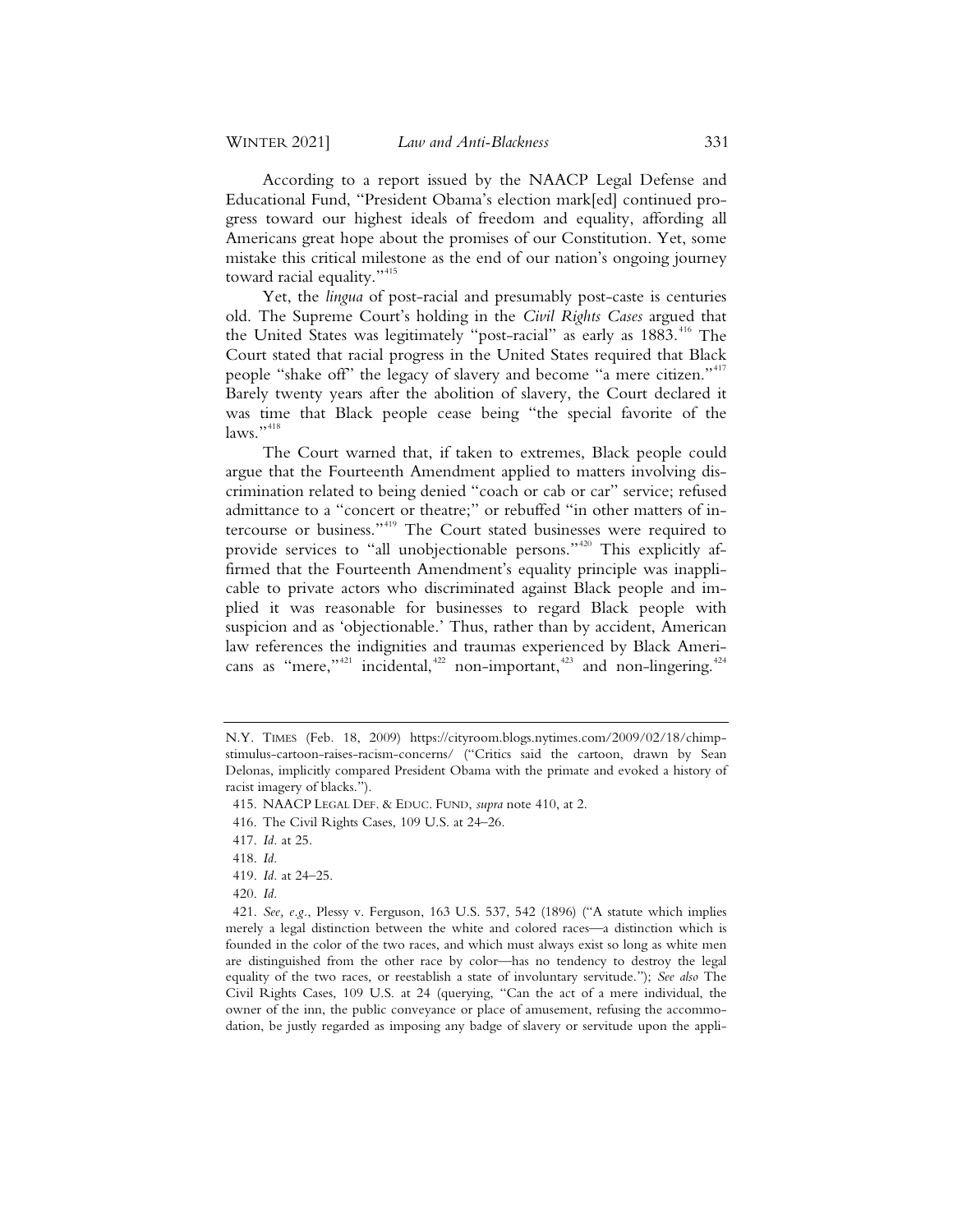Sadly, the Court's *laissez-faire* regard to the disenfranchisement and discrimination against Blacks perpetuated racial caste in the United States.

The post-racial mythology dangerously papers over American legal history, specifically obscuring American law used in service of racial discrimination, coercion, and exploitation. The mythology suggests that the laws and legal strategies discussed in Parts I through III were either harmless or its victims blameworthy of discrimination, or both, rather than what they truly were: abhorrent and a mark of shame on our country. Or, it suggests that discrimination is simply the scourge of life for Black Americans, for which there are limited remedies before the nation's highest Court, unless plaintiffs show the "smoking gun" of intentional or purposeful discrimination, providing the spent casings of race discrimination and powder residue of animus.

Sadly, this latter sentiment lingers in Supreme Court jurisprudence from *Dred Scott* and *Plessy* through *Palmer v. Thompson*, <sup>425</sup> *Arlington Heights*, <sup>426</sup> *Washington v. Davis*, <sup>427</sup> *Mobile v. Bolden*, <sup>428</sup> *Memphis v. Greene*, 429

 424. *See, e.g.*, Shelby Cnty v. Holder, 570 U.S. 529 (2013) (striking down a key provision in the Voting Rights Act based on the notion that it is an old and outdated formula, ignoring evidence by the District Court that there is "compelling evidence that political exclusion through racism remains a real and enduring problem"); *id.* at 584 (Ginsburg dissenting).

 425. 403 U.S. 217, 226 (1971) (upholding the decision of Jackson, Mississippi officials to close its swimming pools rather than desegregate them, holding that to do so does not violate the spirit of either the Thirteenth or Fourteenth Amendments).

 426. Arlington Heights v. Metro. Hous. Dev. Corp,, 429 U.S. 252 (1977) (In a 5-3 decision, holding that the denial of a zoning request, necessary for the creation of low-and moderate-income housing may have been racially discriminatory in violation of the Fourteenth Amendment, but finding that the plaintiffs had failed to establish racially discriminatory intent or purpose).

 427. 426 U.S. 229 (1978) (holding policies that have a racially discriminatory effect, but that were not put in place to advance a racially discriminatory purpose are valid under the U.S. Constitution in a case alleging race discrimination in police department hiring).

 428. 446 U.S. 55, 56 (1980) (stating, "only if there is purposeful discrimination can there be a violation of the Equal Protection Clause of the Fourteenth Amendment").

 429. 451 U.S. 100 (1981) (rejecting plaintiffs' race discrimination claims that local authorities closed off Black people's access to a local park—that had a history of segregation—for failure to show purposeful discrimination).

cant . . . ?" and answering in the negative, while leaving the matter to states that enacted discriminatory laws).

 <sup>422.</sup> *See, e.g.*, Ex Parte Virginia, 100 U. S. 339 (holding that excluding persons of color from juries is sustainable).

 <sup>423.</sup> *See, e.g.*, McCleskey v. Kemp, 481 U.S. 279 (1987) (upholding the death penalty based on the premise that the Eighth Amendment is not violated when purposeful racial discrimination cannot be proved despite evident disparate racial impact. In this case, the Court not only ignored overwhelming empirical research related to race discrimination, but it also effectively blessed judicial reliance on non-supported inferences over social science.).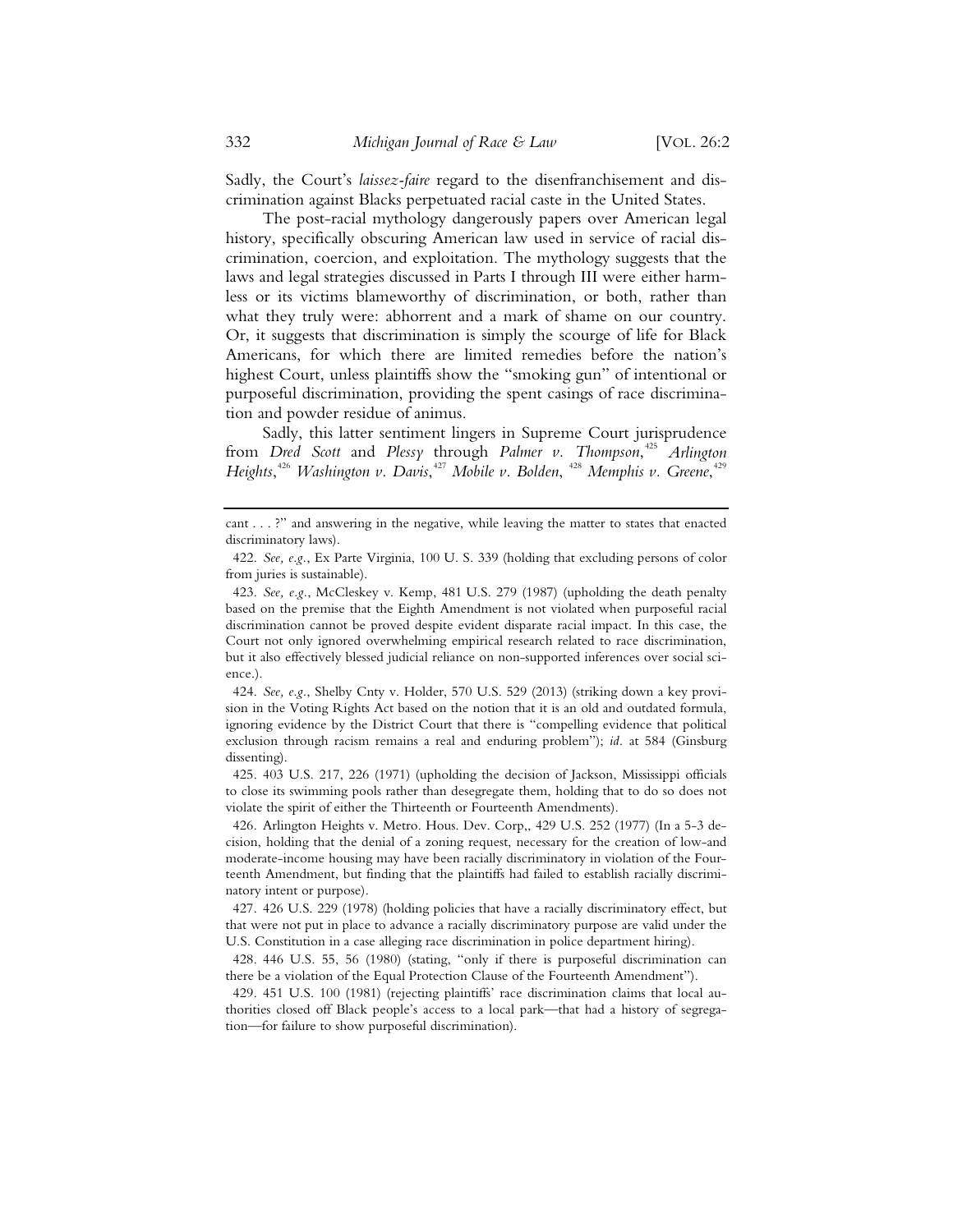and most recently, *Comcast Corp. v. National Association of African American Owned Media*. <sup>430</sup> Even in matters involving the death penalty, including *McCleskey v. Kemp*,<sup>431</sup> the Court has expressed disdain for claims of discrimination, and in that case, ultimately Black life.<sup>432</sup> By papering over how the law undergirds racial caste in the United States, legislatures and courts treat as moot intergenerational discrimination as well as physical and psychological trauma experienced by Black Americans.

In 1968, in a lesser-known concurrence, Justice Douglas sums up America's racial case system:

Some badges of slavery remain today. While the institution has been outlawed, it has remained in the minds and hearts of many white men. Cases which have come to this Court depict a spectacle of slavery unwilling to die. We have seen contrivances by States designed to thwart Negro voting . . . Negroes have been excluded over and again from juries solely on account of their race . . . or have been forced to sit in segregated seats in courtrooms . . . . They have been made to attend segregated and inferior schools . . . or been denied entrance to colleges or graduate schools because of their color . . . have been prosecuted for marrying whites . . . . They have been forced to live in segregated residential districts and residents of white neighborhoods have denied them entrance . . . Negroes have been forced to use segregated facilities in going about their daily lives, having been excluded from railway coaches; public parks; restaurants; public beaches; golf courses; amusement parks; buses; public libraries. A state court judge in Alabama convicted a Negro woman of contempt of court because she refused to answer him when he addressed her as "Mary," although she had made the simple request to be called "Miss Hamilton.",433

<sup>430.</sup> No. 18-1171 U.S. Reports 1 (2019) (providing that in cases involving allegations of racial discrimination, plaintiffs must show in all matters of the litigation that race was the "but for" cause of the injury).

<sup>431. 481</sup> U.S. 279 (1987).

<sup>432.</sup> In that 5-4 decision, McCleskey, a Black man convicted of murdering a police officer was sentenced to death. He provided statistical evidence that in Georgia the death penalty correlated with the race of the victim and the accused such that Black people who killed white people were statistically more likely to be put to death than white people who killed African Americans. The Court ruled that because McCleskey did not prove purposeful discrimination in his specific case, no constitutional violation could be established. *Id.*

<sup>433.</sup> Jones v. Mayer Co., 392 U.S. 409, 445-46 (1968) (Douglas, J. concurring).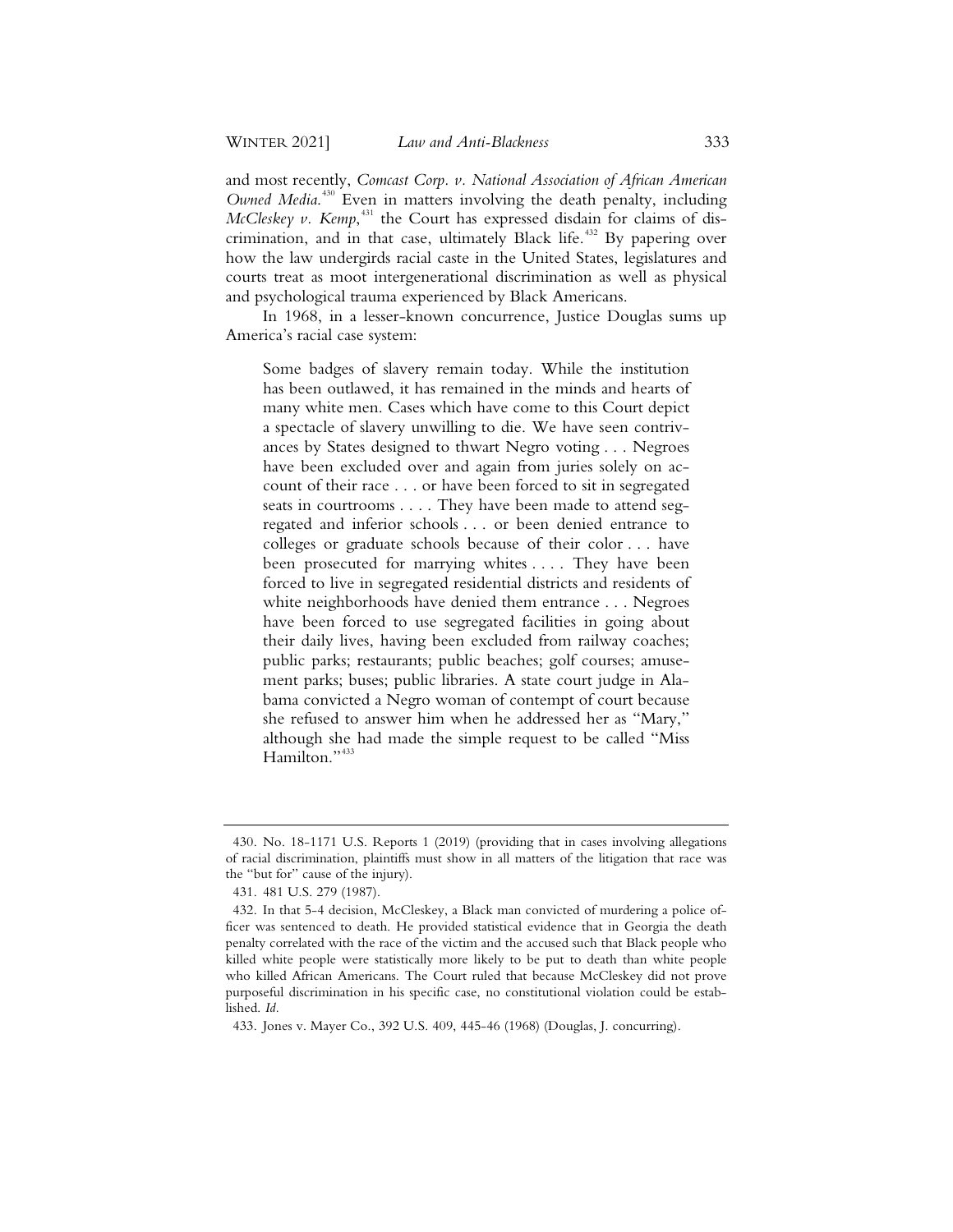The racial caste system undermines physical and mental health, criminal justice, constitutional equality, employment opportunity, access to education, and the ability to live free without the prospect of unwarranted surveillance and invasion of privacy. By focusing on the racial caste system, this Article contributes to a discourse begun more than a century ago by Harriet Jacobs, Sojourner Truth, Frederick Douglass, Ida B. Wells, W.E.B. DuBois and continued by the prophetic works of Pauli Murray and Paula Giddings, and more recently by Isabel Wilkerson. Over the years, critical race scholars and others have unpacked the ways in which racial constructions undermine equality and fasten the American society to enduring social inequality. This Article endeavors to take seriously the challenge to reckon, reconcile, and redeem. Where this Article falls short, the hope will be that others will further the discussion.

## **CONCLUSION**

During the summer of 2020, streets in Minneapolis, Minnesota burned after the videoed execution of an unarmed Black man, who died underneath the weight of an officer's knee on his neck. George Floyd called to his mother, gasped that he could not breathe, and died. The scene was the contemporary analog to James Allen's *Without Sanctuary,*  which exposed lynchings from throughout the United States, captured by 20th century photographers and often memorialized in postcards.

On the day of Mr. Floyd's death, anyone who witnessed even part of the video received an unwelcome postcard in their "inbox." It was a powerful reminder of America's racial caste system no longer depicted in cotton fields but rather the urban streets of the United States. This postcard shows what is *old*—the racial caste system—is new and revitalized. And, what is new reflects a history and performance that we have not shaken. Officer Chauvin demonstrated the performance of the racial hierarchy in literal terms, high above and seemingly unmindful about the value of life beneath his knee. He cared little for the equality of personhood that Senator Sumner argued for long ago at the debate about the Thirteenth Amendment.

In a key study of slavery, John Blassingame shares how masters first attempted to demonstrate their moral and intellectual superiority over blacks:

Many masters tried first to demonstrate their own authority over the slave and then the superiority of all whites over blacks. They continually told the slave he was unfit for freedom, that every slave who attempted to escape was captured and sold further South, and that the black man must conform to the white man's every wish. The penalties for non